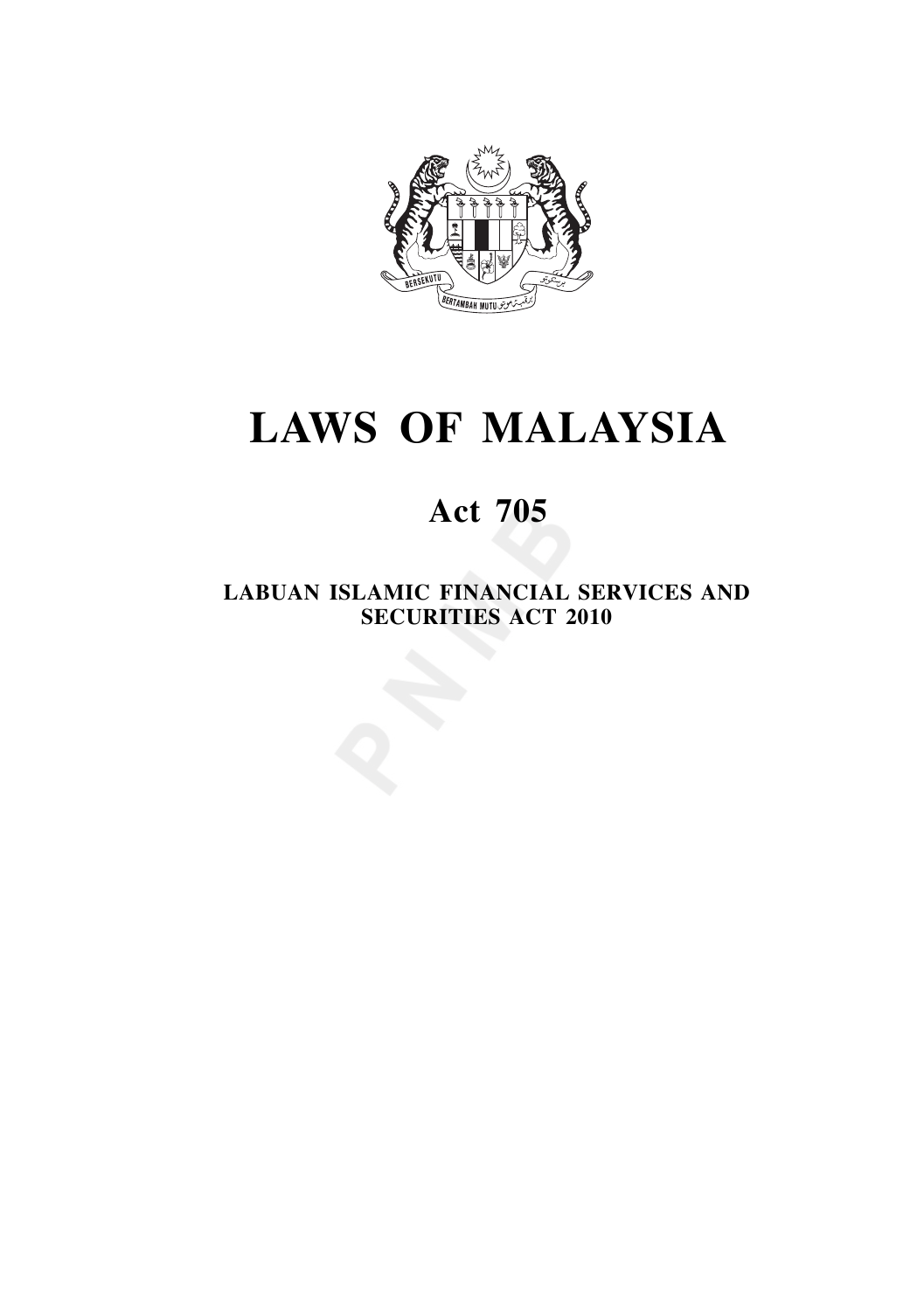| Date of Royal Assent       |          | $\cdots$ | $\cdots$ | 31 January 2010  |
|----------------------------|----------|----------|----------|------------------|
| Date of publication in the |          |          |          |                  |
| <i>Gazette</i>             | $\cdots$ | $\cdots$ | $\cdots$ | 11 February 2010 |

PERCETAKAN NASIONAL MALAYSIA BERHAD<br>All rights reserved. No part of this publication may be reproduced, stored in a retrieval system or transmitted in any form or by any means<br>electronic, mechanical, photocopying, recordin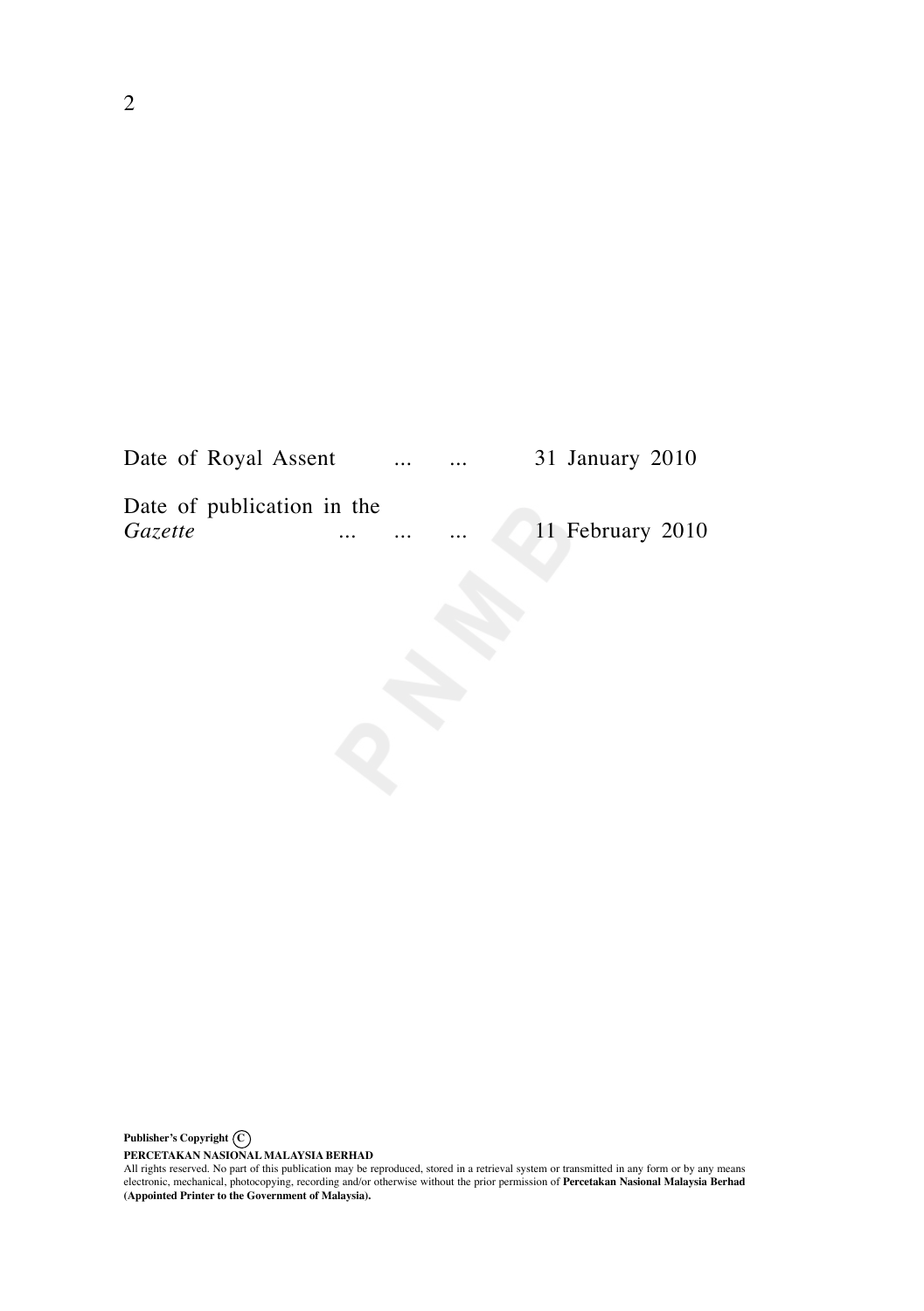## **LAWS OF MALAYSIA**

## **Act 705**

## **LABUAN ISLAMIC FINANCIAL SERVICES AND SECURITIES ACT 2010**

#### ARRANGEMENT OF SECTIONS

#### PART I

#### PRELIMINARY

Section

- 1. Short title and commencement
- 2. Interpretation
- 3. Administration of the Act
- 4. Fit and proper person
- 5. Business in, from or through Labuan
- 6. Compliance with Shariah principles

#### PART II

## SHARIAH SUPERVISORY COUNCIL

- 7. Establishment of the Shariah Supervisory Council
- 8. Functions of the Shariah Supervisory Council
- 9. Power to make rulings and give advice
- 10. Appointment of members to the Shariah Supervisory Council
- 11. Reference by court or arbitrator in making decision

#### PART III

#### **SECURITIES**

#### Chapter 1

#### *Offer of securities*

- 12. Interpretation
- 13. Offers or invitations which require the approval of the Authority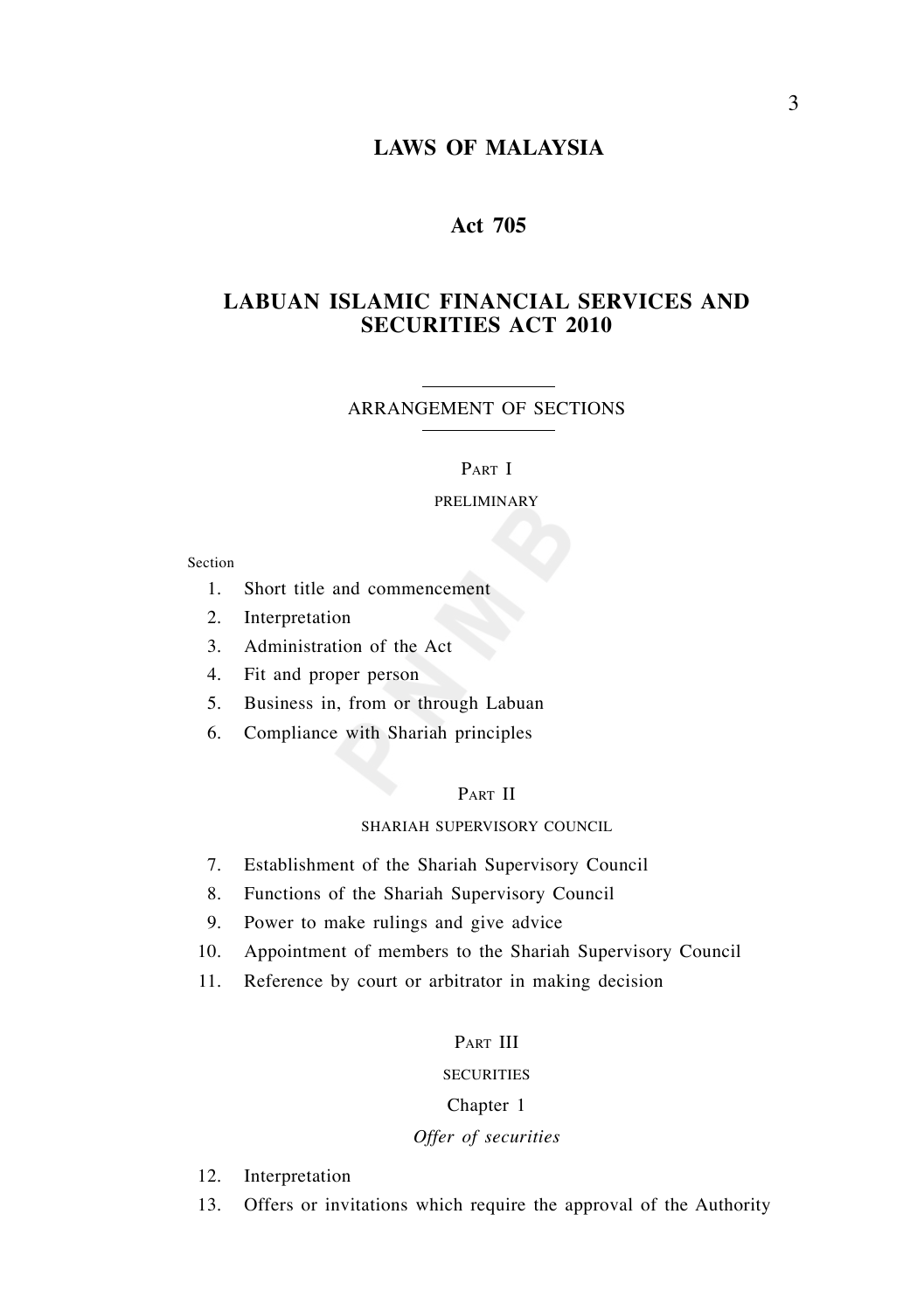Section

- 14. False or misleading statements
- 15. Advertisements
- 16. Registration of prospectus
- 17. Document containing offer of securities to be made via Labuan trust company or bank licensee or Islamic bank licensee and to be deemed prospectus
- 18. Expert's consent to issue of prospectus containing statement by him
- 19. Civil liability for mis-statement in prospectus
- 20. Criminal liability for mis-statement in prospectus
- 21. Labuan trust company, bank licensee or Islamic bank licensee as agent in offer
- 22. Prohibition of allotment unless minimum subscription received
- 23. Application monies to be held in trust until issuance or allotment

## Chapter 2

#### *Sukuk*

- 24. Power to issue *Sukuk*
- 25. Trustee for *Sukuk* holders
- 26. Exemptions and indemnifications of trustee for *Sukuk* holders from liability
- 27. Duties of trustee for *Sukuk* holders
- 28. Obligations of directors of borrowing company
- 29. Obligation of guarantor company to furnish information
- 30. Monies to be immediately payable on certain events
- 31. Retention of over-subscriptions in *Sukuk* issues

#### PART IV

#### ISLAMIC MUTUAL FUNDS

#### Chapter 1

#### *Preliminary*

32. Intepretation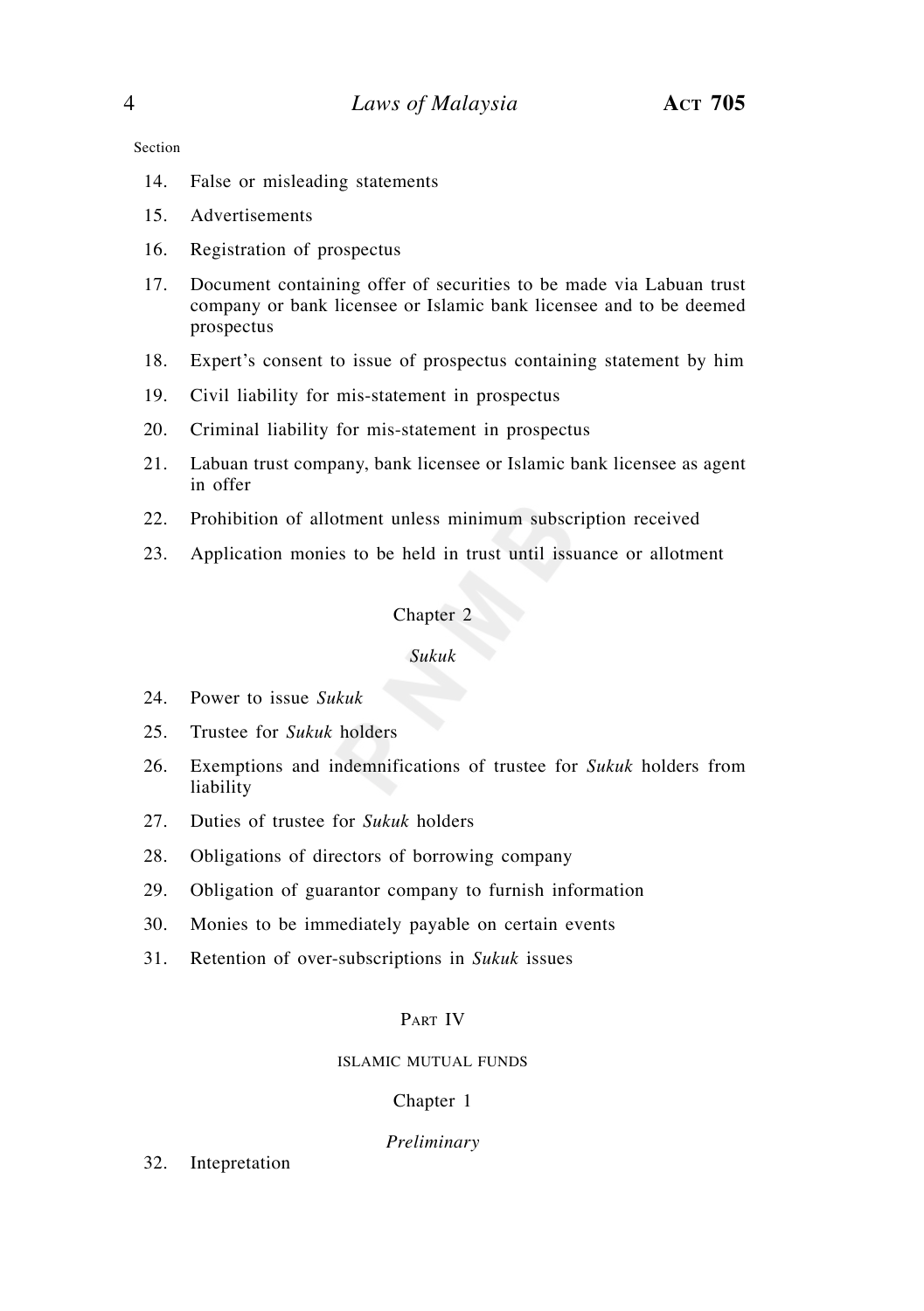#### Chapter 2

#### *Islamic private fund*

#### Section

- 33. Notification by Islamic private fund
- 34. Islamic private fund to lodge an information memorandum or such other offering document
- 35. Exclusion of liability for errors or omission in the information memorandum or such other offering document

#### Chapter 3

#### *Islamic public fund*

- 36. Islamic public fund shall be registered
- 37. Application by Islamic public fund
- 38. Power to grant or refuse registration of Islamic public fund
- 39. Registration procedure
- 40. Prospectus relating to Islamic public fund
- 41. Investors' rights
- 42. Limitation
- 43. Certificate of compliance
- 44. Foreign Islamic public fund may be managed or administered in Labuan

#### Chapter 4

#### *Fund managers and fund administrators*

- 45. Fund manager or fund administrator of an Islamic public fund
- 46. Duties of a fund manager and fund administrator of an Islamic public fund
- 47. Duties of a fund manager and fund administrator under applicable law
- 48. Specific duties of a fund manager of an Islamic public fund
- 49. Duty to segregate client's assets

#### Chapter 5

#### *Trustees or custodians*

- 50. Eligibility of a trustee or custodian of an Islamic public fund
- 51. Duties of a trustee or custodian and director under applicable law
- 52. Duty of a fund manager, custodian or trustee to be independent of each other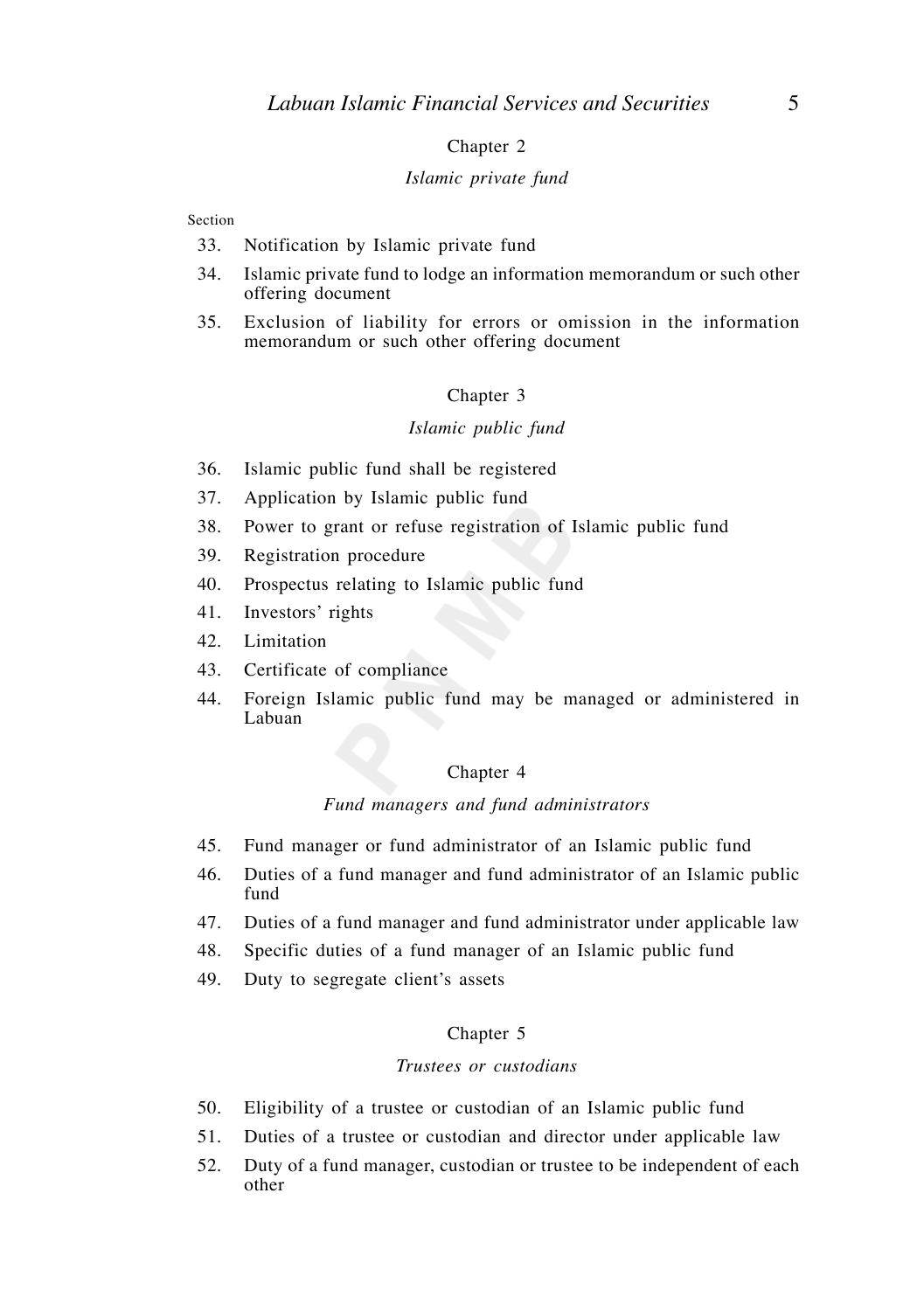## 6 *Laws of Malaysia* **ACT 705**

#### Chapter 6

#### *Registers and accounting*

#### Section

- 53. Registers
- 54. Accounts and audit

## PART V

#### LICENSING OF INTERMEDIARIES

#### Chapter 1

#### *Preliminary*

55. Interpretation

#### Chapter 2

## *Islamic securities licensee*

- 56. Islamic securities licensee
- 57. Application for licence
- 58. Power to grant or refuse application for licence
- 59. Form of licence

#### PART VI

#### LABUAN ISLAMIC BANKING

#### Chapter 1

#### *Preliminary*

60. Interpretation

#### Chapter 2

#### *Licensing of Labuan Islamic banking business*

- 61. Labuan Islamic banking business to be carried on only under licence
- 62. Labuan Islamic investment banking business to be carried on only under licence
- 63. Application for licence to carry on Labuan Islamic banking business
- 64. Application for licence to carry on Labuan Islamic investment banking business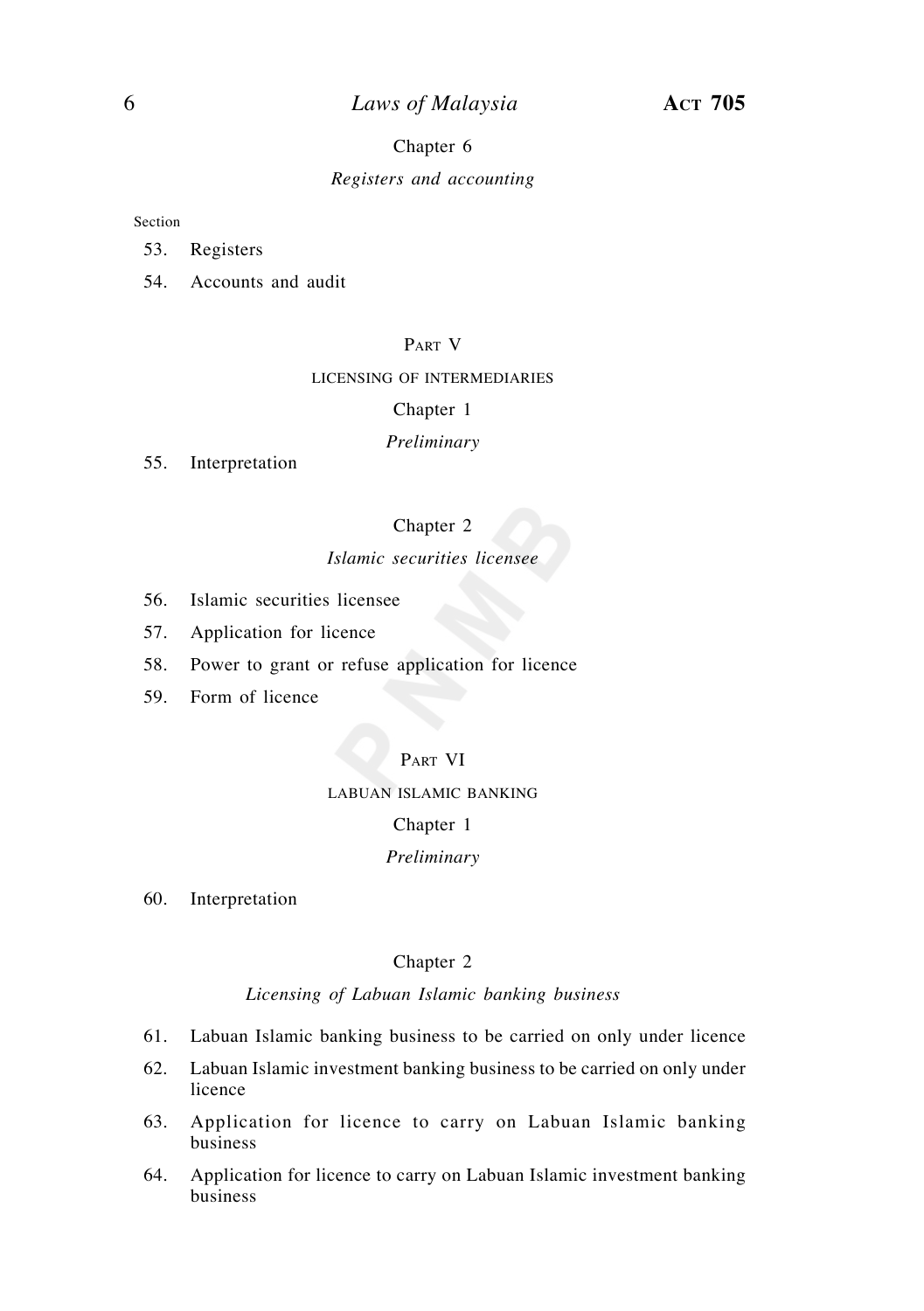Section

- 65. Application for licence to carry on Labuan Islamic financial business
- 66. Additional information
- 67. Grant of licence by the Authority
- 68. Requirement to use, and restriction on use of, the words "Labuan Islamic bank", *etc.*
- 69. Maintenance of capital adequacy ratio
- 70. Amendment or alteration of constituent documents of Islamic bank licensee
- 71. Authority to publish list of Labuan Islamic bank licensee

#### Chapter 3

#### *Duties of Islamic bank licensees*

- 72. Offices and subsidiaries
- 73. Prohibition of certain accounts
- 74. Financial statements, statistics and information to be submitted to the Authority
- 75. Payment from a deceased person's account

#### PART VII

LABUAN TAKAFUL BUSINESS AND LABUAN TAKAFUL RELATED ACTIVITIES

#### Chapter 1

#### *Preliminary*

76. Interpretation

#### Chapter 2

#### *Licensing*

- 77. Licensing of Labuan takaful business and Labuan takaful related activities
- 78. Application for takaful licence to carry on Labuan takaful business
- 79. Application for takaful licence to carry on Labuan takaful related activities
- 80. Grant of takaful licence
- 81. Publication of list of all Labuan takaful licensees
- 82. Continuing licensing requirements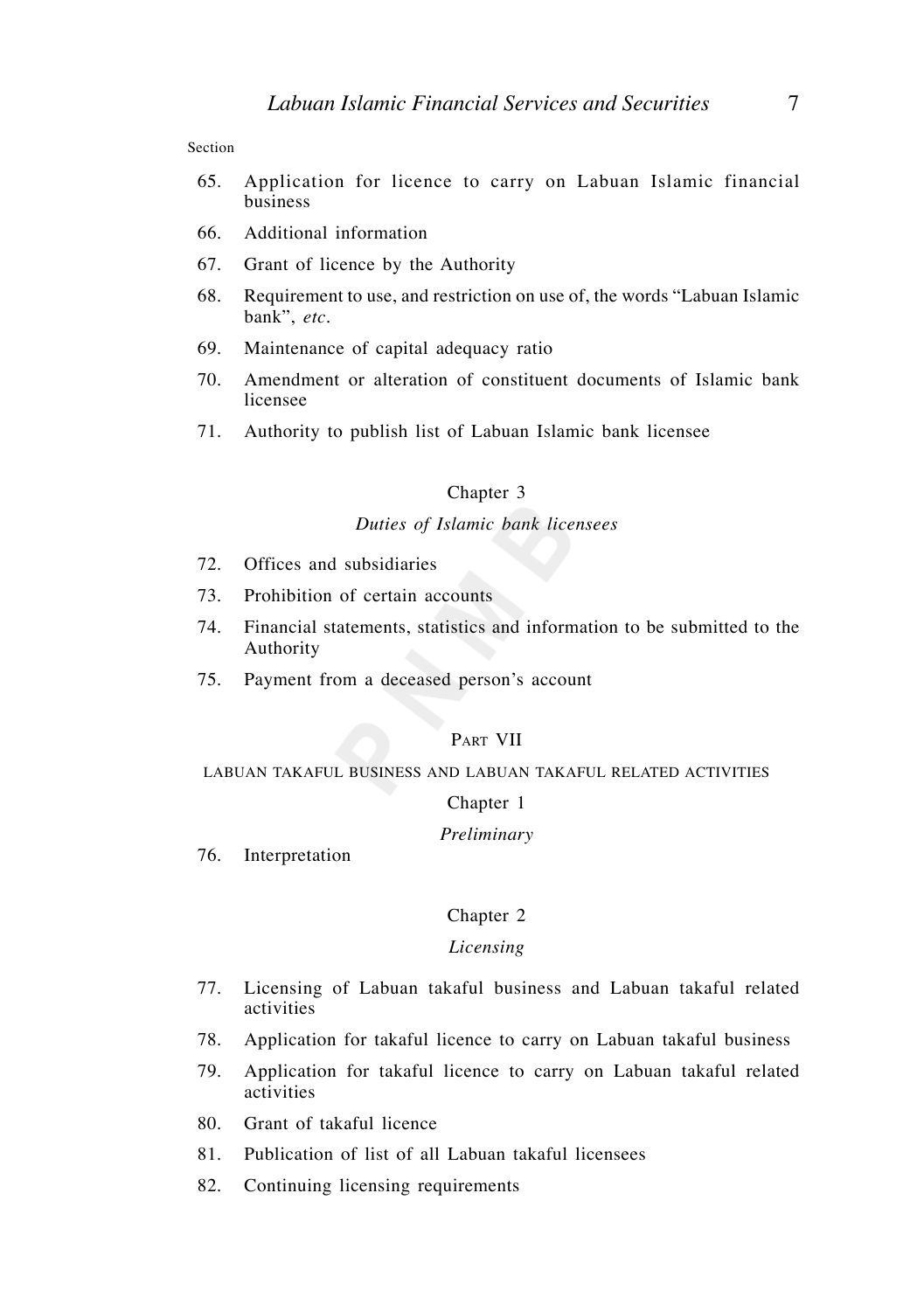#### Chapter 3

*Financial requirements and duties of and restrictions on takaful licensees*

#### Section

- 83. Appointment of actuary
- 84. Margin of solvency
- 85. Segregation of takaful fund
- 86. Separate accounts to be kept by Labuan takaful operator
- 87. Submission of financial statements
- 88. Subsidiaries and offices of takaful licensees
- 89. Restriction on business of takaful licensees by Labuan takaful operator
- 90. Restrictions on and duties of Labuan takaful manager, Labuan takaful underwriting manager and Labuan takaful broker
- 91. List of Labuan takaful operators to be supplied by Labuan takaful manager and Labuan takaful underwriting manager
- 92. Conduct of business

#### Chapter 4

#### *Payment of policy monies under a family takaful policy and personal accident takaful policy*

- 93. Application of this Chapter
- 94. Power to make nomination
- 95. Revocation of nomination
- 96. Payment of policy monies
- 97. Trustee of policy monies
- 98. Nominee other than a nominee under section 97
- 99. Assigned or pledged policy monies
- 100. Payment of policy monies where there is no nomination
- 101. Payment to person incompetent to contract
- 102. Distribution of policy monies in due course of administration
- 103. This Chapter to prevail over policy and any other written law

#### Chapter 5

#### *Winding-up*

104. Winding-up of Labuan takaful operator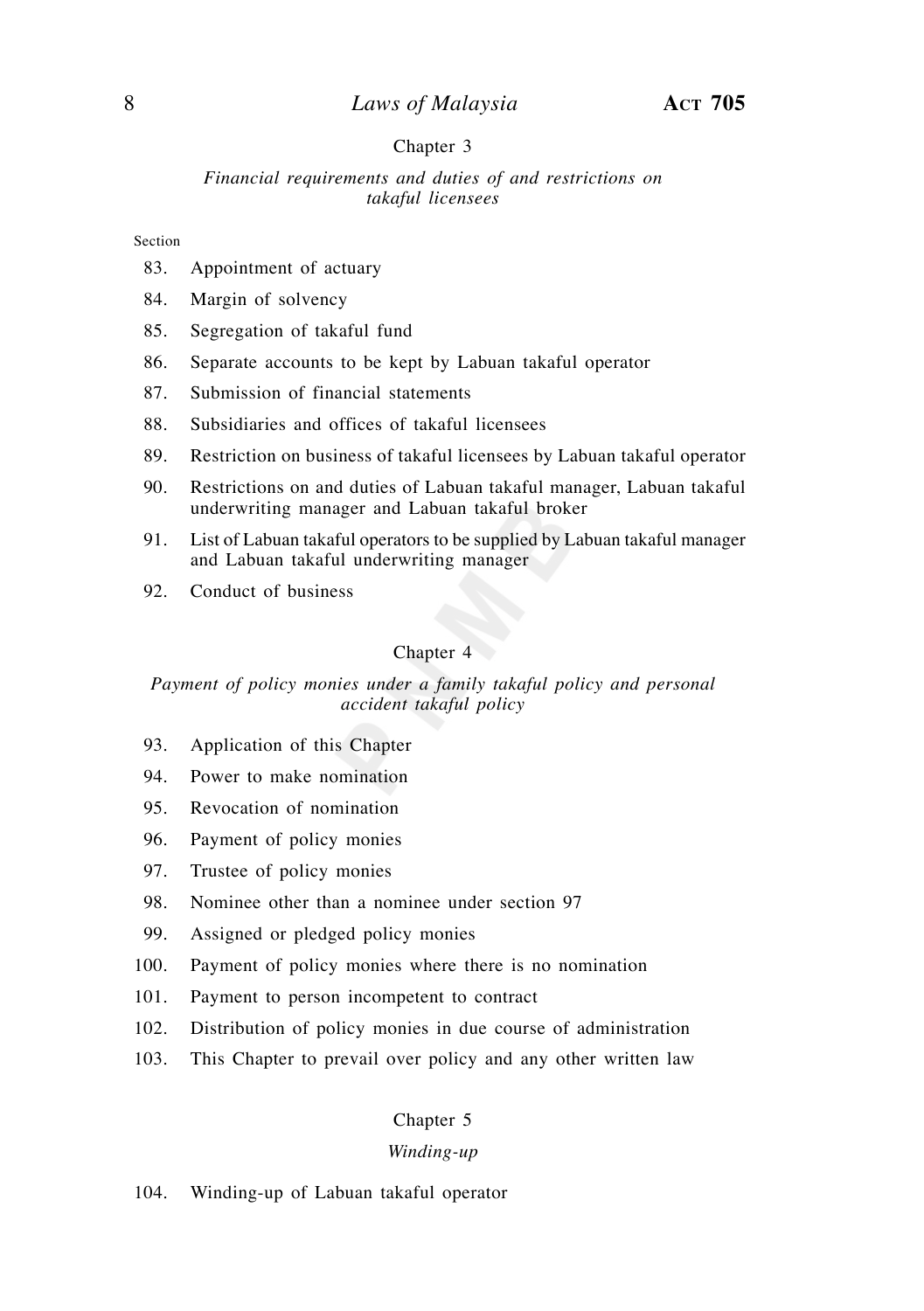#### PART VIII

#### LABUAN ISLAMIC TRUSTS

#### Section

- 105. Establishment of Labuan Islamic trusts
- 106. Assets of Labuan Islamic trusts

#### PART IX

#### LABUAN ISLAMIC FOUNDATION

- 107. Establishment of Labuan Islamic foundation
- 108. Object and purpose
- 109. Charter
- 110. Assets

#### PART X

#### LABUAN ISLAMIC LIMITED PARTNERSHIPS AND LABUAN ISLAMIC LIMITED LIABILITY PARTNERSHIPS

- 111. Establishment of Labuan Islamic limited partnership and Labuan Islamic limited liability partnership
- 112. Object and purpose

#### PART XI

#### ISLAMIC SELF-REGULATORY ORGANIZATIONS

- 113. Declaration or recognition of an Islamic self-regulatory organization
- 114. Rules of an Islamic self-regulatory organization
- 115. Restriction on decision-making
- 116. Obligations of and in relation to officers of an Islamic self-regulatory organization
- 117. Powers to direct an Islamic self-regulatory organization
- 118. Termination of arrangements and revocation of declaration or recognition
- 119. Amendments to the constitution of an Islamic self-regulatory organization
- 120. Protection for an Islamic self-regulatory organization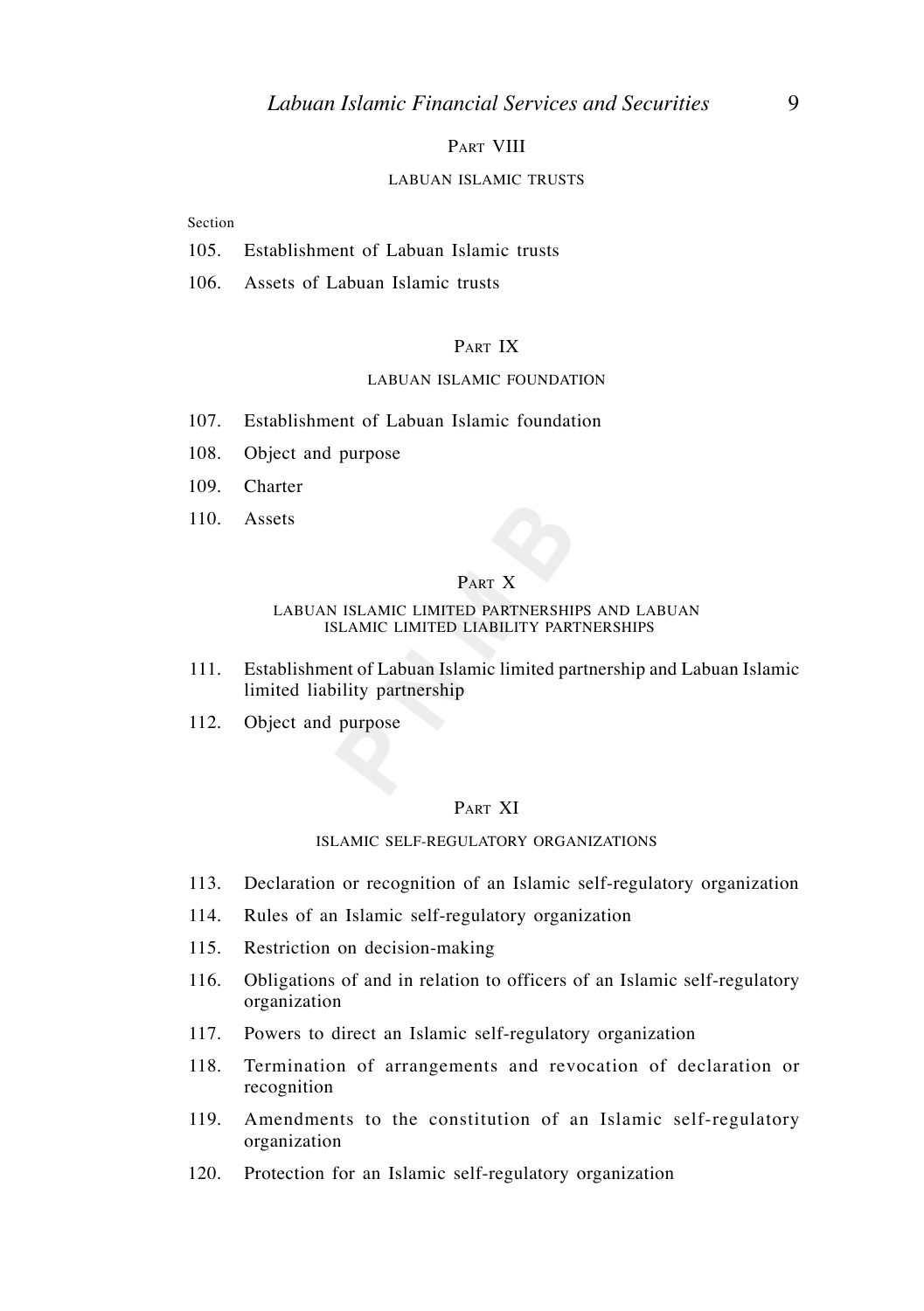Section

- 121. Financial statements of an Islamic self-regulatory organization
- 122. Powers of the Authority with respect to Islamic self-regulatory organization

#### PART XII

#### GENERAL

- 123. Appeals
- 124. Revocation of consent, licence or registration
- 125. Revocation procedure
- 126. Surrender of licence
- 127. Consequences of revocation or surrender of licence
- 128. Transfer of business
- 129. Additional licensing requirements of Islamic bank licensees and takaful licensees
- 130. Establishment of internal Shariah advisory board for Islamic securities licensees and fund manager
- 131. Shariah Adviser for Labuan Islamic trusts, Labuan Islamic foundation, Labuan Islamic limited partnership or Labuan Islamic limited liability partnership
- 132. Internal Shariah compliance review
- 133. External Shariah compliance review
- 134. Internal audit
- 135. External auditor
- 136. Payment systems
- 137. Accounts and records
- 138. Examination and inspection of books and documents of licensed entities
- 139. Secrecy
- 140. Secrecy in relation to the Shariah Supervisory Council
- 141. Translation
- 142. Application of Exchange Control Act 1953
- 143. Application of Capital Markets and Services Act 2007
- 144. Application of Labuan Companies Act 1990 and Companies Act 1965
- 145. Application of Labuan Financial Services Authority Act 1996
- 146. Non-application of certain laws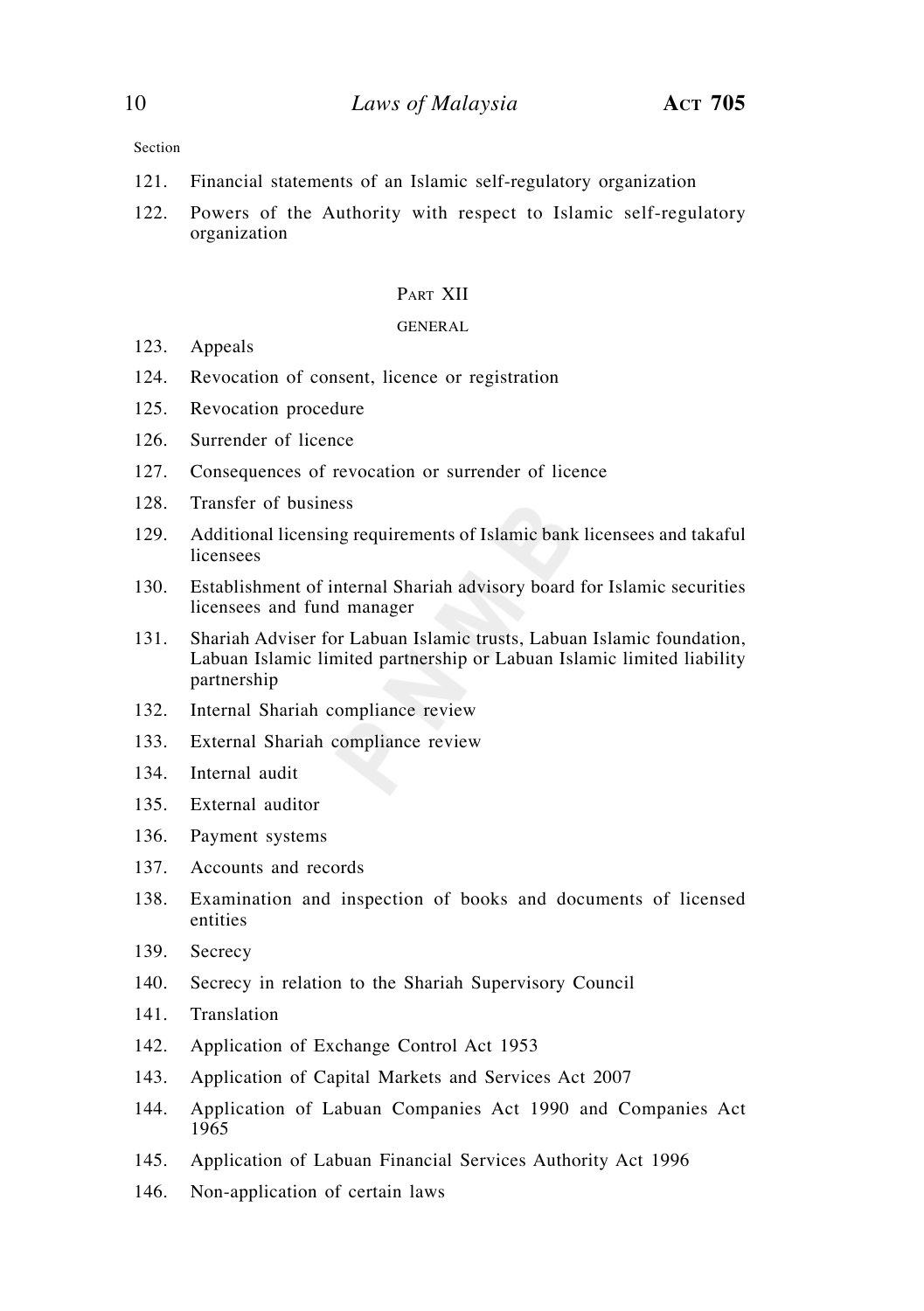#### Section

- 147. Protection against suit and legal proceedings
- 148. General penalty
- 149. Offence by body corporate
- 150. Annual and licence fees
- 151. Procedure where none laid down
- 152. Misrepresentation
- 153. Enforcement
- 154. Power to compound
- 155. Service of documents
- 156. Power of the Minister to make regulations
- 157. Power of the Minister to issue directions
- 158. Power of the Minister to amend Schedules
- 159. Power of the Minister to grant exemptions
- 160. Publication of notification, *Gazette*
- 161. Savings and transitional FIRST SCHEDULE SECOND SCHEDULE THIRD SCHEDULE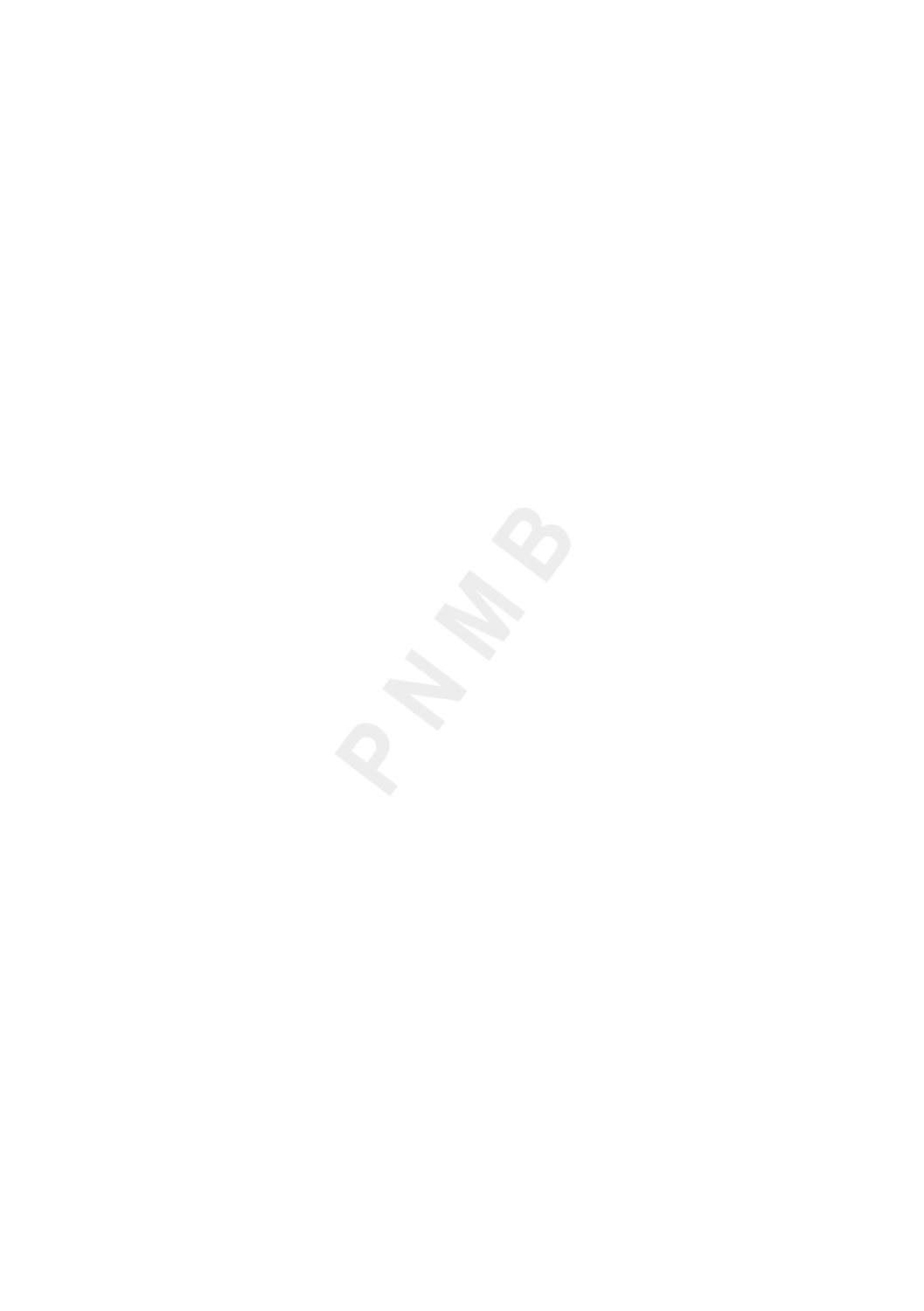## **LAWS OF MALAYSIA**

## **Act 705**

## **LABUAN ISLAMIC FINANCIAL SERVICES AND SECURITIES ACT 2010**

An Act to provide for the licensing and regulation of Islamic financial services and securities in Labuan and for other matters related thereto.

## [ ]

**ENACTED** by the Parliament of Malaysia as follows:

## PART I

## PRELIMINARY

## **Short title and commencement**

**1.** (1) This Act may be cited as the Labuan Islamic Financial Services and Securities Act 2010.

 (2) This Act comes into operation on a date to be appointed by the Minister by notification in the *Gazette* and the Minister may appoint different dates for the coming into operation of different parts or different provisions of this Act.

## **Interpretation**

**2.** (1) In this Act, unless the context otherwise requires—

 *"*actuary" means a person being—

*(a)* a fellow of any of the professional associations listed in the Second Schedule or other associations as may be approved by the Authority; or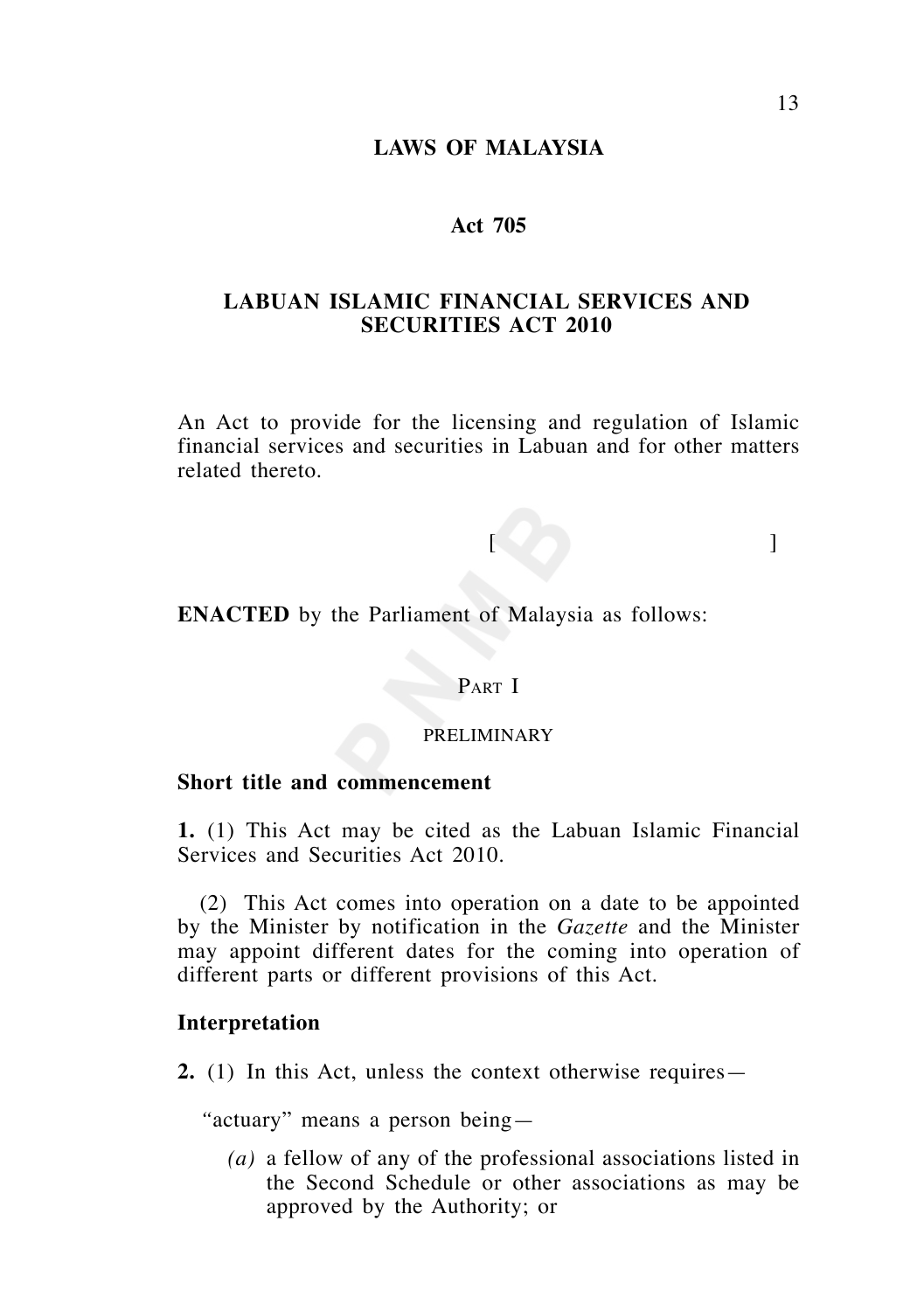*(b)* a person recognized by the Authority as an actuary for the purposes of this Part, who appears on the list of actuaries maintained by the Authority;

 "approved auditor" means an approved auditor under section 10 of the Labuan Companies Act 1990 [*Act 441*];

 *"*Authority" means the Labuan Financial Services Authority established under section 3 of the Labuan Financial Services Authority Act 1996 [*Act 545*];

 *"*authorized officer" means an officer duly authorized by the the Authority;

 *"*bank licensee" means a Labuan bank or a Labuan investment bank licensed under Part VI of the Labuan Financial Services and Securities Act 2010 [*Act 704*];

 *"*constituent documents" means the statute, charter, memorandum of association and articles of association, rules, by-laws, partnership agreement, or other instrument, under or by which a person is established and the scope of that person's functions, business, powers and duties are set out, whether contained in one or more documents;

 *"*corporation" means a body corporate formed or incorporated or existing within Malaysia or outside Malaysia and includes any foreign Labuan company but does not include—

- *(a)* a corporation sole;
- *(b)* a trade union registered under any written law as a trade union; or
- *(c)* a society registered under any written law as a co-operative society;

"court" means a court of competent jurisdiction;

"Court" means the High Court or a judge thereof;

 "custodian" means a person who is entrusted by an Islamic mutual fund with custody of the property of the fund pursuant to an agreement to that effect;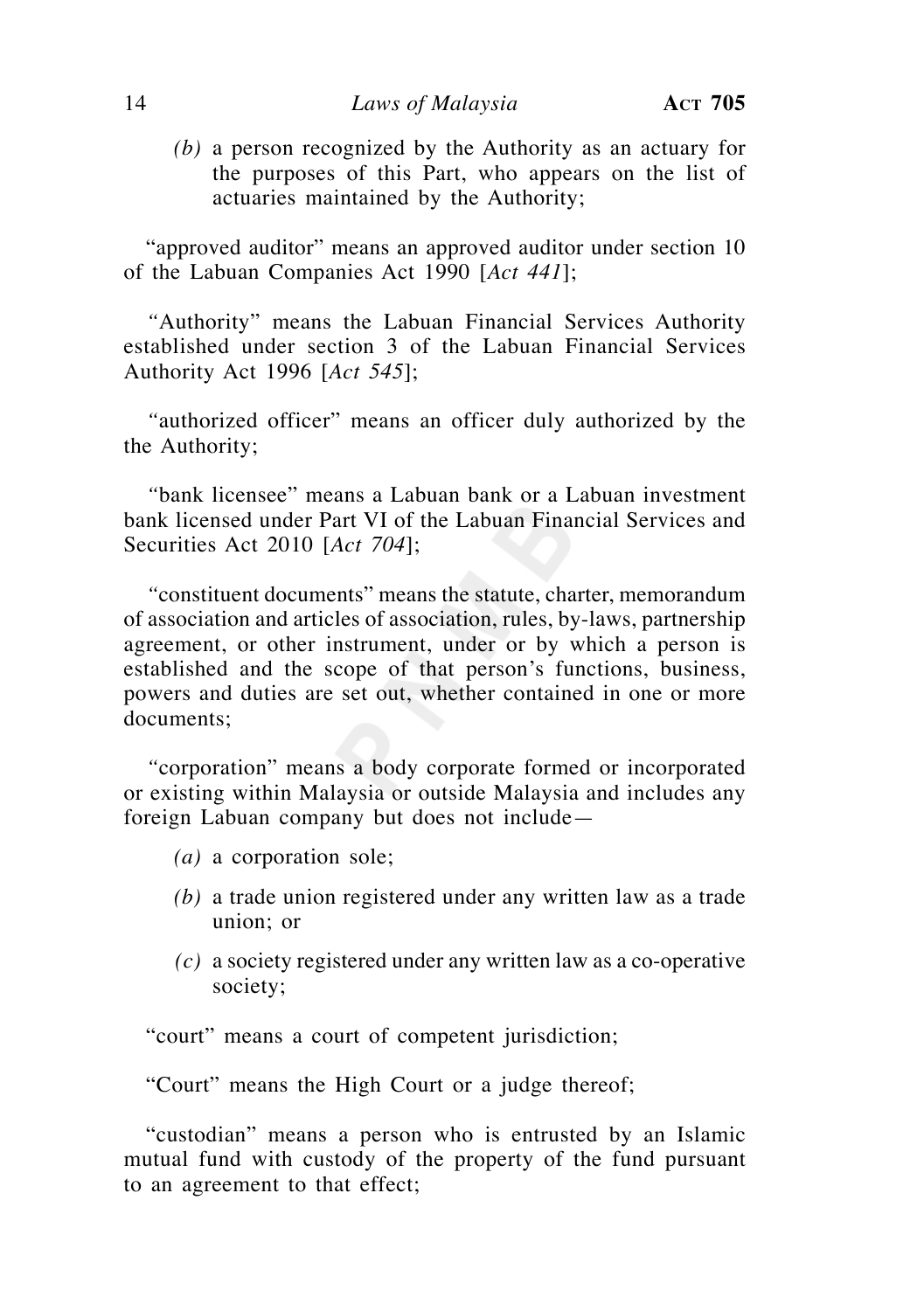*"*dealing in securities" means, whether as principal or agent, making or offering to make with any person or inducing or attempting to induce any person to enter into or to offer to enter into—

- *(a)* any agreement for, or with a view to, acquiring, disposing of, subscribing for, or underwriting securities; or
- *(b)* any agreement the purpose or avowed purpose of which is to secure a profit to any of the parties from the yield of securities or by reference to fluctuations in the value of securities;

 *"*declaration" means a written statement of facts which the person making it signs and solemnly declares to be true before a commissioner or magisterial officer or notary public;

 "director", in relation to a person specified in the first column of the First Schedule, has the meaning set out in the second column of the First Schedule as against such person;

 *"*Director General" means the Director General of the Authority;

 *"*domestic company" means a company incorporated under the Companies Act 1965 [*Act 125*];

 *"*established", in relation to a person specified in the first column of the First Schedule, has the meaning set out in the third column of the First Schedule as against such person;

 *"*establishment", in relation to—

- *(a)* a company, means incorporation;
- *(b)* a statutory body, means the coming into existence under the law establishing, appointing or constituting it;
- *(c)* co-operative society, means registration, incorporation or otherwise the coming into legal existence as a co-operative society;
- *(d)* a partnership, including a limited partnership and a limited liability partnership, means formation;
- *(e)* a sole proprietorship, means registration of its business; and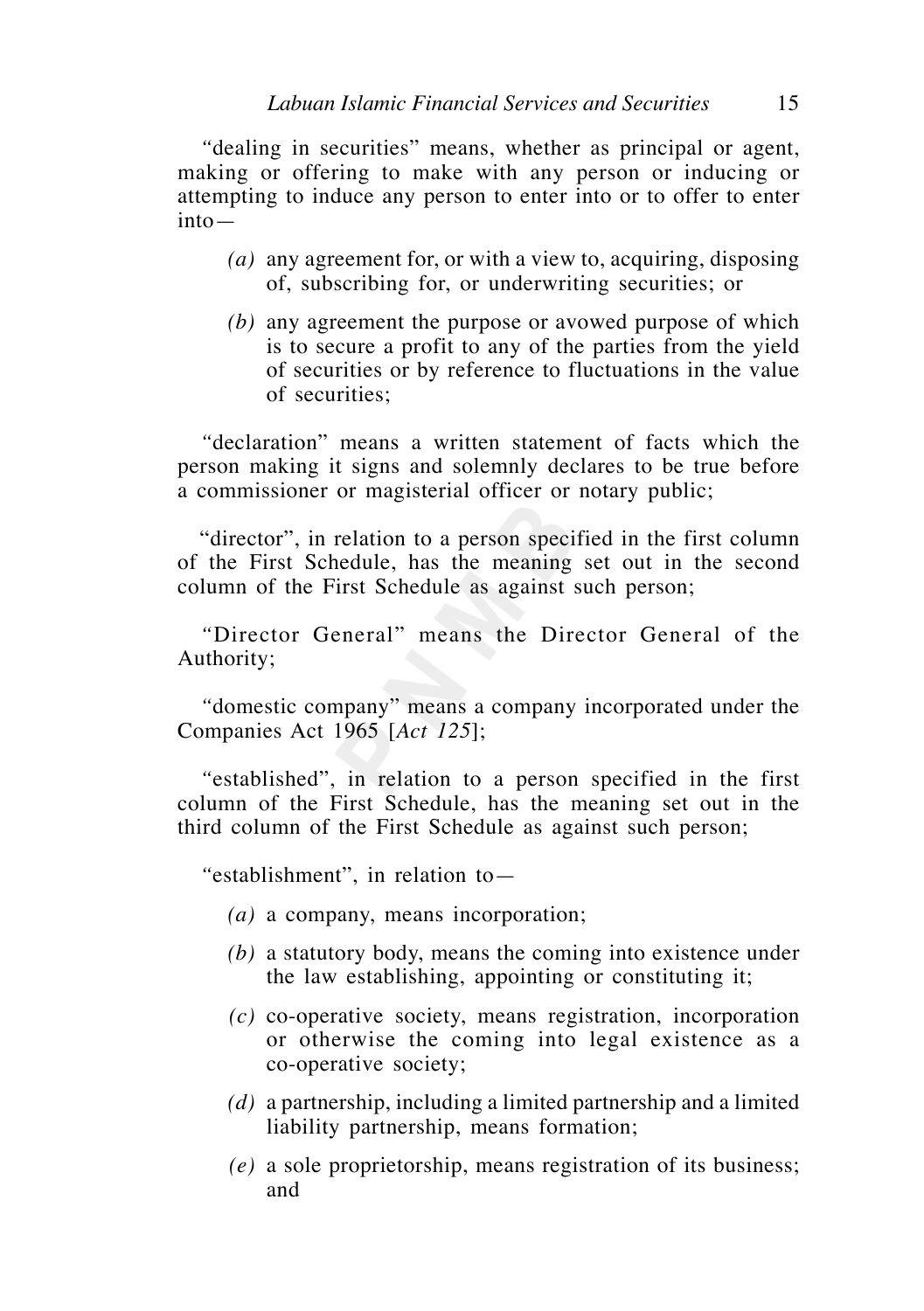## 16 *Laws of Malaysia* **ACT 705**

 *(f)* any other body, association or group of persons, whether corporate or unincorporate, which requires registration or any other form of recording or recognition under any written law before it can lawfully commence its activities, means registration, recording or recognition under such written law;

 *"*expert" includes any engineer, accountant, solicitor, valuer, auditor or any other person whose profession or reputation gives authority to a statement made by him;

 *"*financial year" means the period not exceeding fifty-three weeks at the end of which the balance of the fund's accounts is struck or, if no such balance is struck or if the period of fiftythree weeks for so doing is exceeded, the calendar year;

 *"*foreign company" means—

- *(a)* a company, a corporation, a society, association or other body incorporated outside Malaysia; or
- *(b)* an unincorporated society, association or other body which under the law of its place of origin may sue or be sued, or hold property in the name of the secretary or other officer of the society, association or body duly appointed for that purpose, and which does not have its head office or principal place of business in Malaysia;

 *"*foreign currency" means any currency other than ringgit;

 *"*foreign Labuan company" means a foreign company registered under Part VIII of the Labuan Companies Act 1990;

 *"*foundation" means a foundation established under the Labuan Foundations Act 2010 [*Act 706*], Part IX or such similar entity established under the laws of any recognized country or jurisdiction notwithstanding any statutory definition to the contrary;

 *"*fund administrator" means a person who, for valuable consideration, provides an Islamic mutual fund with administrative services or facilities alone or with accounting services;

 *"*fund manager" means a person who, for valuable consideration, provides management services alone or with investment advice or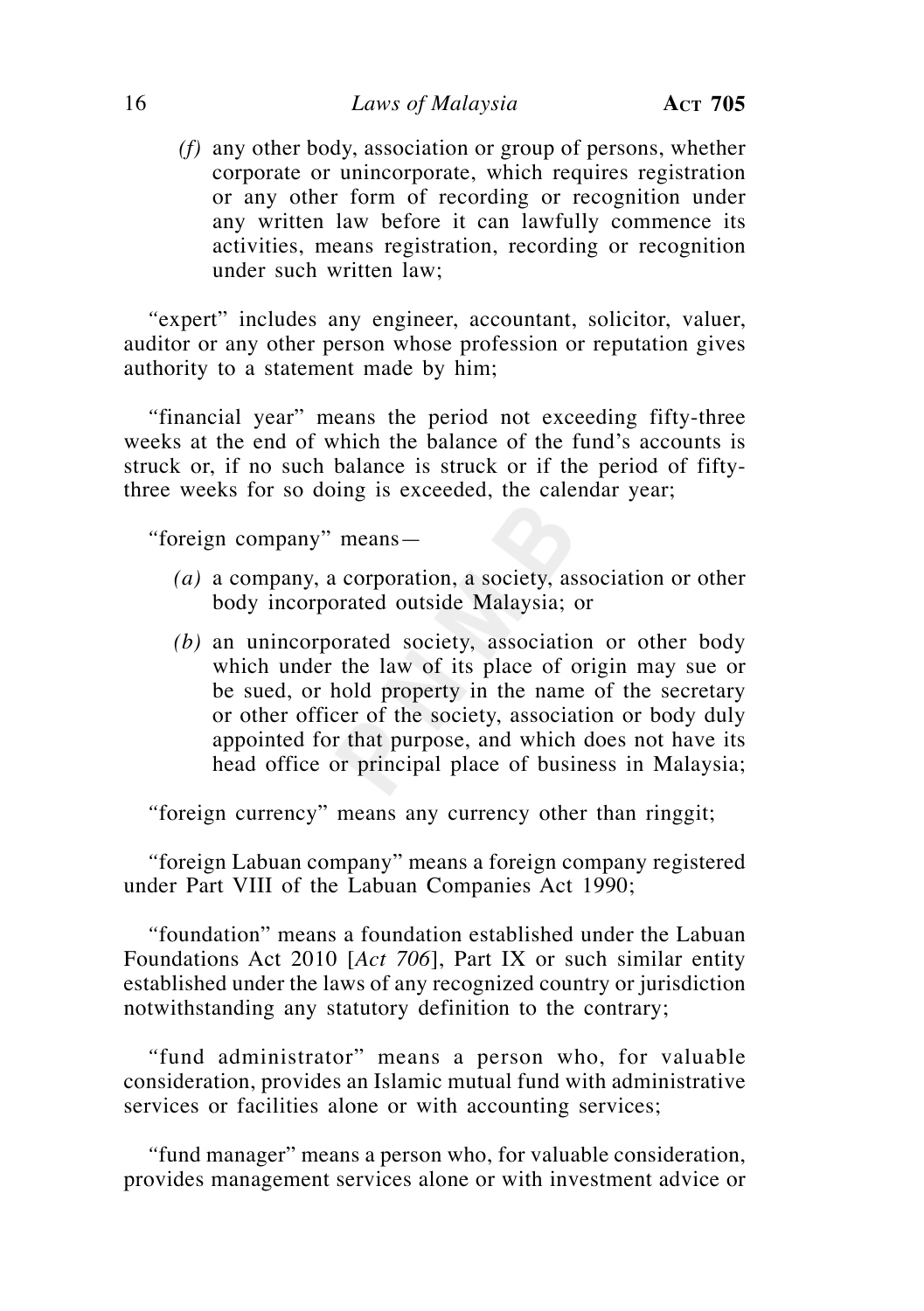administrative services in respect of securities for the purposes of investment, including dealing in securities or such other activity as may be specified by the Authority;

 *"*home supervisory authority" means any relevant authority or body in Malaysia or of any other country which exercises supervisory functions similar to those of the Authority or any person exercising such supervisory functions as may be deemed appropriate by the Authority after taking into account the representations made by the person as to the desirability of or the necessity for the examination;

 *"*internal Shariah advisory board" means the board established under section 130;

 *"*Islamic bank licensee" means a Labuan Islamic bank and a Labuan Islamic investment bank;

 *"*Islamic bank licence" means a licence granted pursuant to an application under section 63 or 64, as the case may be;

 *"*Islamic mutual fund" or "Islamic fund" means a mutual fund or fund which is established expressly with a view that the aims and operations of such fund shall be in compliance with Shariah principles;

 *"*Islamic private fund" means an Islamic mutual fund—

- (*a*) whose securities are owned or held by
	- (i) not more than fifty investors where the first time investment of each of such investors is not less than two hundred and fifty thousand ringgit or such other sum as may be prescribed by the Authority or the equivalent in any foreign currency; or
	- (ii) any number of investors where the first time investment of each of such investors is not less than five hundred thousand ringgit or such other sum as may be prescribed by the Authority or the equivalent in any foreign currency; or
- *(b)* which is designated as an Islamic private fund under regulations made by the Minister,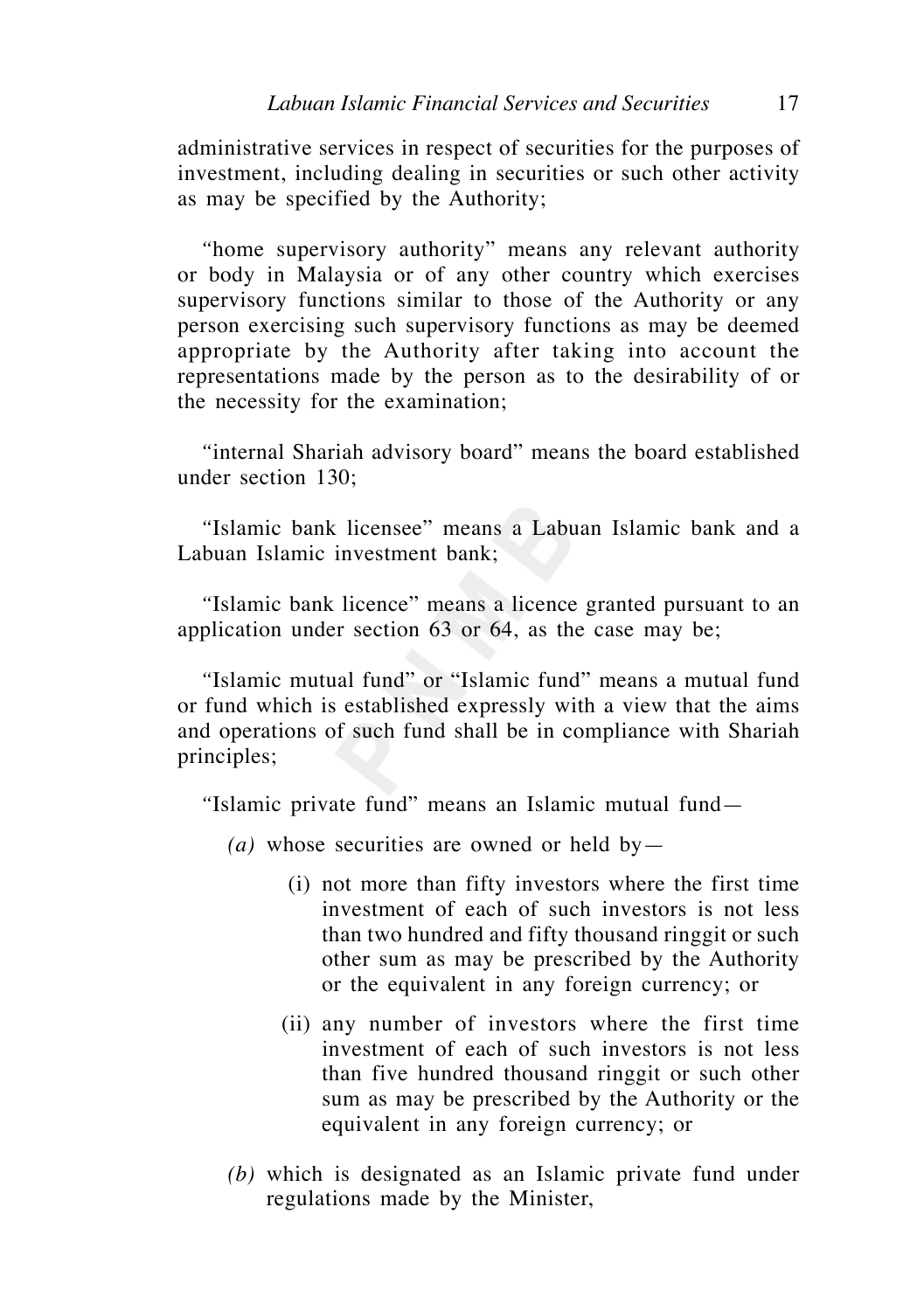and which is established expressly with a view that the aims and operations of such fund shall be in compliance with Shariah principles;

 *"*Islamic public fund" means an Islamic mutual fund other than an Islamic private fund;

 *"*Islamic self-regulatory organization" means a self-regulatory organization established under Part XI expressly with a view that the aims and operations of such self-regulatory organization are in compliance with Shariah principles, whose object is to regulate the operations of its members or of the users of its services, their standards or practice and business conduct in order to better protect investors and consumer of securities or related services and includes such other organizations as may be declared or recognized as such by the Authority;

 *"*Labuan" means the Federal Territory of Labuan;

 *"*Labuan bank" means a person who is licensed to carry on Labuan banking business under Part VI of the Labuan Financial Services and Securities Act 2010;

 *"*Labuan company" has the meaning assigned to it in the Labuan Companies Act 1990;

 *"*Labuan investment bank" means a person who is licensed to carry on Labuan investment banking business under Part VI of the Labuan Financial Services and Securities Act 2010;

 *"*Labuan Islamic bank" means a person who is licensed to carry on Labuan Islamic banking business under Part VI;

 "Labuan Islamic foundation" means a foundation established under section 107;

 *"*Labuan Islamic investment bank" means a person who is licensed to carry on Labuan Islamic investment banking business under Part VI;

 *"*Labuan Islamic licensed institution" means a person who is licensed to carry on Labuan Islamic financial business under Part VI;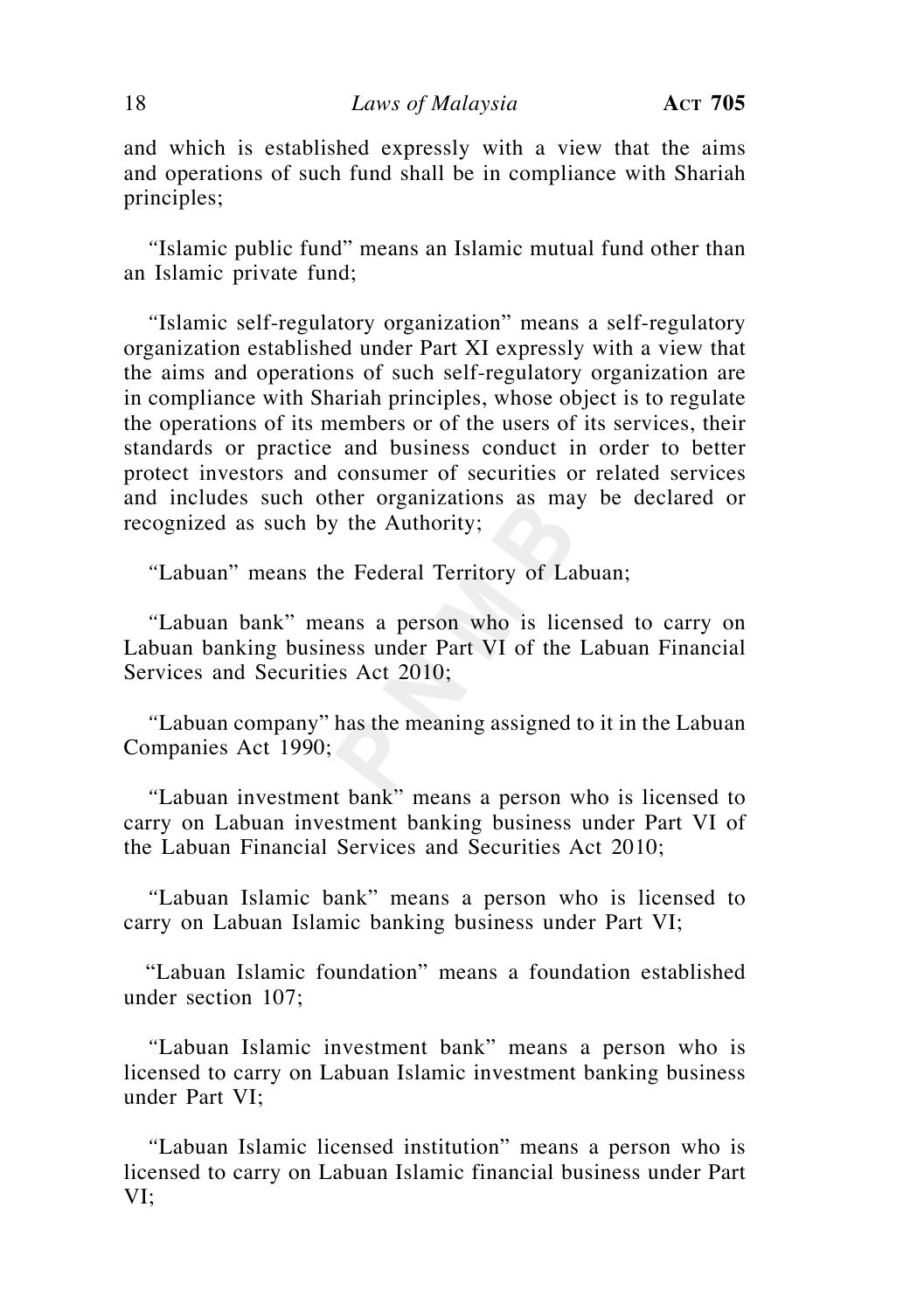"Labuan Islamic limited partnership" or "Labuan Islamic limited liability partnership" means a partnership established under section  $111$ 

 *"*Labuan Islamic trust" means a trust established under section 105:

 *"*Labuan trust company" means a person licensed to carry on trust company business under the Labuan Financial Services and Securities Act 2010;

 *"*liabilities" includes debts, duties and obligations of every kind, whether present or future, or whether vested or contingent;

 *"*licence" means a licence granted under this Act;

 *"*licensed entity" means a person licensed or registered to carry on any activities under any Part of this Act;

 "limited liability partnership" means a limited liability partnership formed under the Labuan Limited Partnerships and Limited Liability Partnerships Act 2010 [*Act 707*], Part X, or under the laws of any recognized country or jurisdiction notwithstanding any statutory definition to the contrary;

 "limited partnership" means a limited partnership formed under the Labuan Limited Partnerships and Limited Liability Partnerships Act 2010, Part X, or under the laws of any recognized country or jurisdiction notwithstanding any statutory definition to the contrary;

 "Malaysian bank" means a licensed bank as defined in the Banking and Financial Institutions Act 1989 [*Act 372*], or an Islamic bank as defined in the Islamic Banking Act 1983 [*Act 276*];

 "Malaysian Islamic bank licensee" means an Islamic bank licensee which is an office or a subsidiary of a Malaysian bank;

 *"*Minister" means the Minister charged with the responsibility for finance;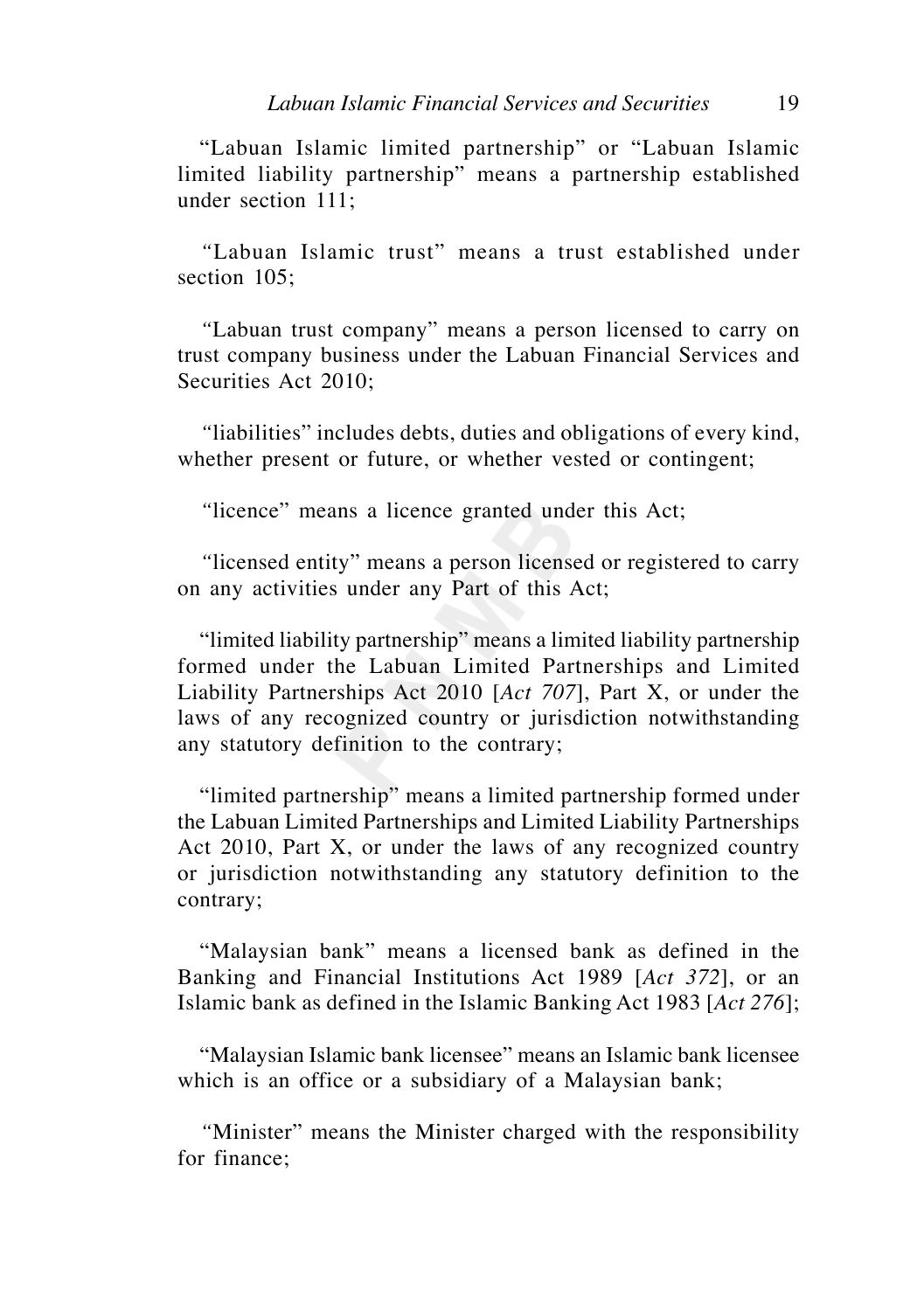*"*mutual fund" or "fund" means a Labuan company, a corporation incorporated under the laws of any recognized country or jurisdiction, a partnership, a protected cell company, a foundation, or a unit trust which—

- *(a)* collects and pools funds for the purpose of collective investment with the aim of spreading investment risk; and
- *(b)* issues interests in a mutual fund which entitle the holder to redeem his investments that is agreed upon by the parties and receive an amount computed by reference to the value of a proportionate interest in the whole or part of the net assets of the aforesaid types of entities, as the case may be,

and includes an umbrella fund whose interests in a mutual fund or units are split into a number of different class funds or subfunds and whose participants are entitled to exchange rights in one part for rights in another;

 "office" includes the principal place of business, a branch, an agency, a mobile place of business, a place of business set up and maintained for a limited period only, an electronic terminal and any other place of business;

 *"*officer", in relation to a corporation, includes—

- *(a)* a director, secretary or employee of the corporation, including the principal officer;
- *(b)* a receiver and manager, appointed under a power contained in any instrument, of any part of the undertaking or property of the corporation; and
- *(c)* a liquidator of the corporation appointed in a voluntary winding-up,

but does not include—

- (A) a receiver who is also not a manager;
- (B) a receiver and manager appointed by the Court; and
- (C) a liquidator appointed by the Court or by the creditors;

 *"*participant", in relation to a person specified in the first column of the First Schedule, has the meaning set out in the fourth column of the First Schedule as against such person;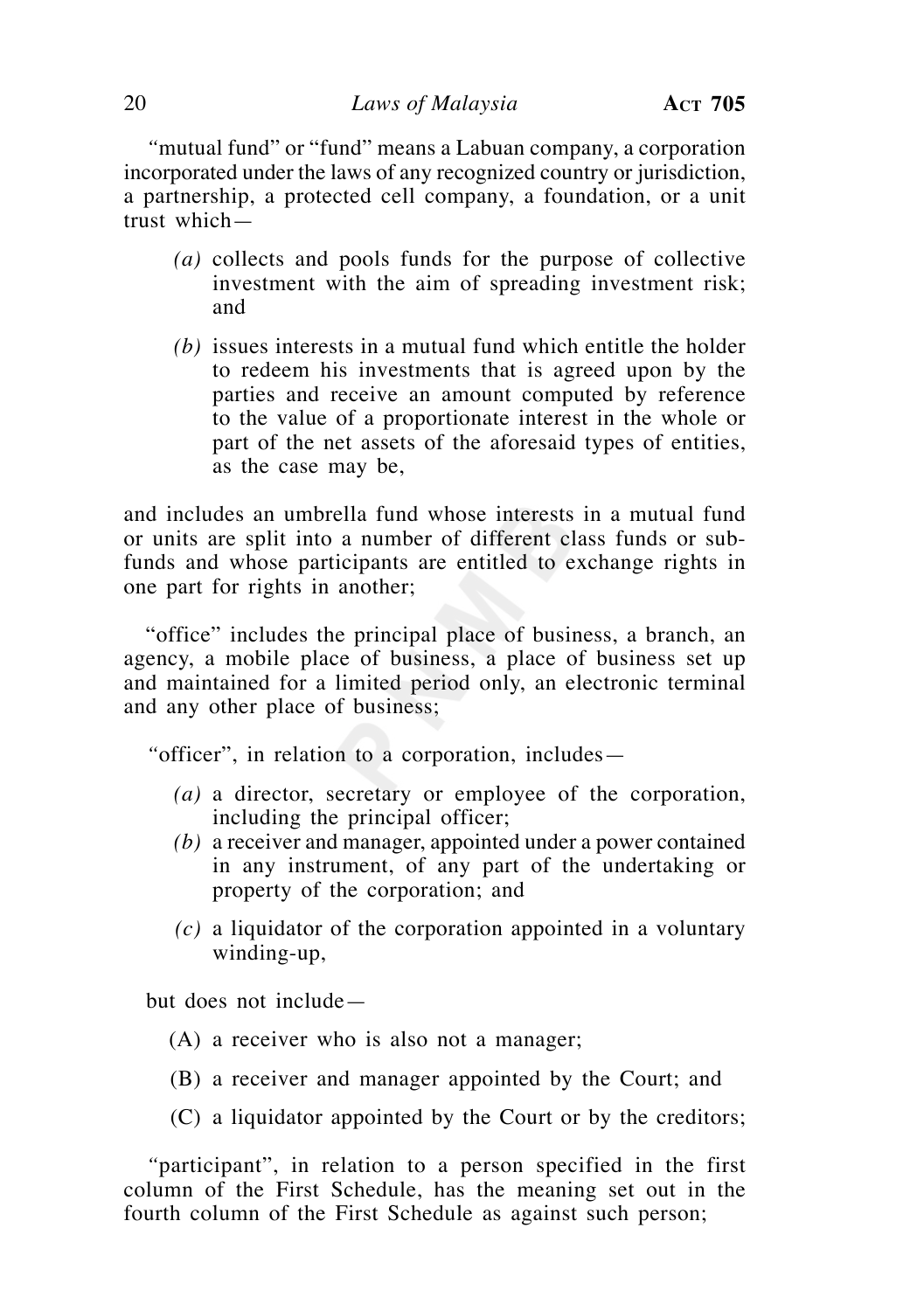"partnership" means a limited partnership or a limited liability partnership;

 *"*payment system" means any system of arrangement for the transfer, clearing or settlement of funds or securities, but excludes—

- *(a)* a payment system established or operated by the Central Bank of Malaysia or operated on behalf of the Central Bank of Malaysia under the Central Bank of Malaysia Act 2009 [*Act 701*];
- *(b)* a clearing house as defined under the Capital Markets and Services Act 2007 [*Act 671*];
- *(c)* an in-house payment system operated by a person solely for his own administrative purposes that does not transfer, clear or settle funds or securities for third parties; and
- *(d)* a system that solely facilitates the initiation of payment instructions;

 *"*person in control", in relation to an applicant for a licence or a licensed entity under this Act, means a person who—

- *(a)* is entitled to exercise, or control the exercise of, not less than one-third of the votes attached to the voting shares in such applicant or licensed entity;
- *(b)* has the power to appoint, or cause to be appointed, a majority of the directors of such applicant or licensed entity; or
- *(c)* has the power to make, or cause to be made, decisions in respect of the business or administration of such applicant or licensed entity, and to give effect to such decisions or cause them to be given effect to;

 *"*prescribe" where no mode is mentioned, means prescribe from time to time by order published in the *Gazette,* and a power to prescribe includes the power to make different provisions in the order, for different persons, classes, categories or descriptions of persons;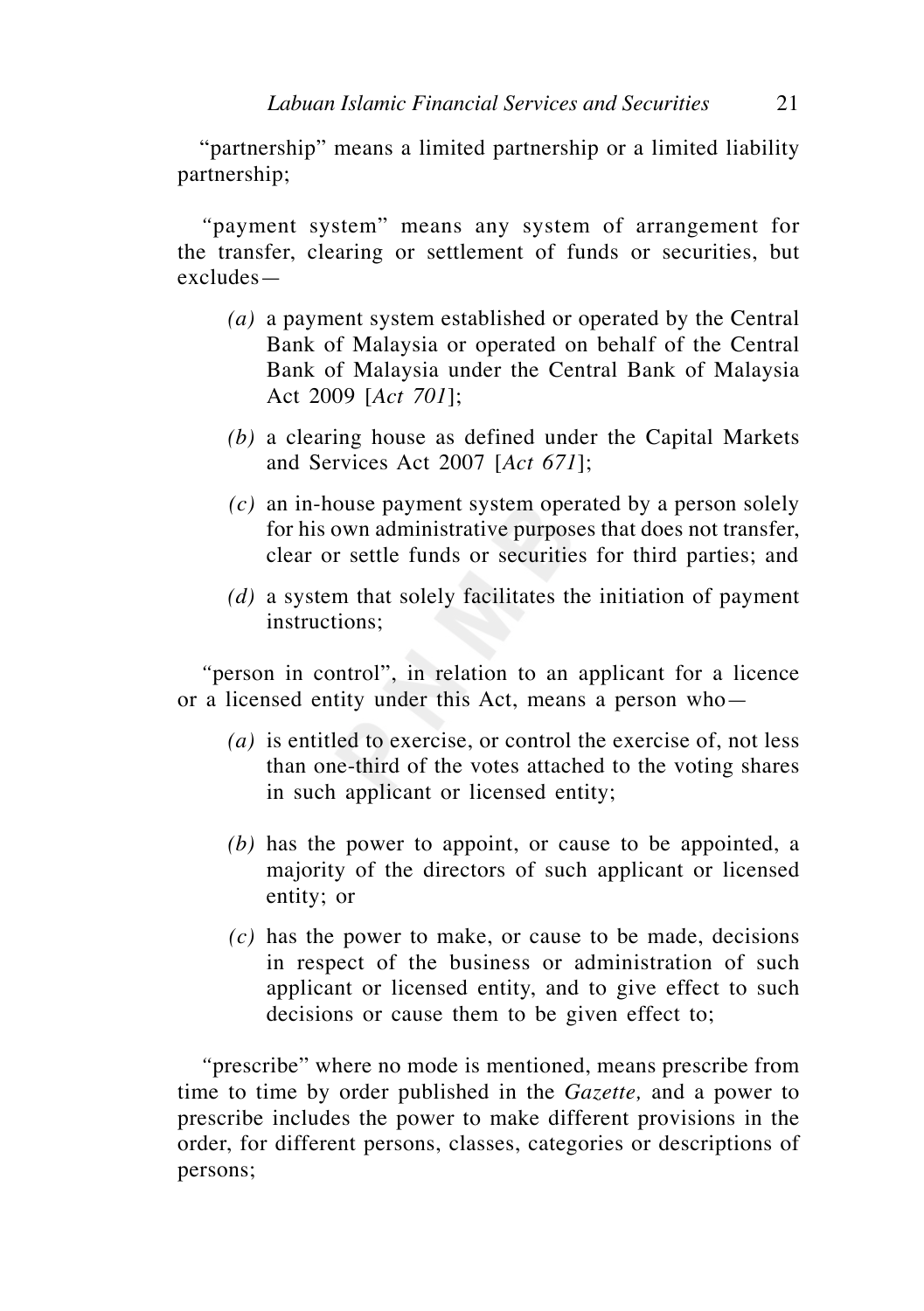*"*principal officer", in relation to a licensed entity, means a person, by whatever name called who is responsible, subject to the authority of the directors, for the conduct of the business and the administration of the licensed entity;

 "prospectus" means any prospectus, notice, circular, advertisement or invitation inviting applications or offers to subscribe for or purchase securities, or offering any securities for subscription or purchase;

 "protected cell company" means a company incorporated, or converted into, a protected cell company in accordance with the provisions of Part VIIIB of the Labuan Companies Act 1990 or such similar entity established under the laws of any recognized country or jurisdiction notwithstanding any statutory definition to the contrary;

 *"*qualified person" means a person who—

- *(a)* is not an undischarged bankrupt;
- *(b)* has not been convicted of any offence arising out of criminal proceedings;
- *(c)* is of good repute and character; and
- *(d)* possesses the necessary qualifications and expertise in Islamic commercial law or Islamic jurisprudence,

and includes a corporation having in its employment at least one individual meeting the criteria mentioned in paragraphs *(a)* to *(d)*;

 "recognized country or jurisdiction" means a country or jurisdiction as may be specified by the Authority;

 *"*record" means a facility for storing information which can be subsequently retrieved or reproduced;

 *"*ringgit" means a ringgit in the currency of Malaysia;

 *"*securities" means any investments commonly known or capable of being described as securities, and includes—

 *(a)* shares, funds, units, interests in a limited partnership or limited liability partnership or unit trust or foundation or protected cell company or corporation;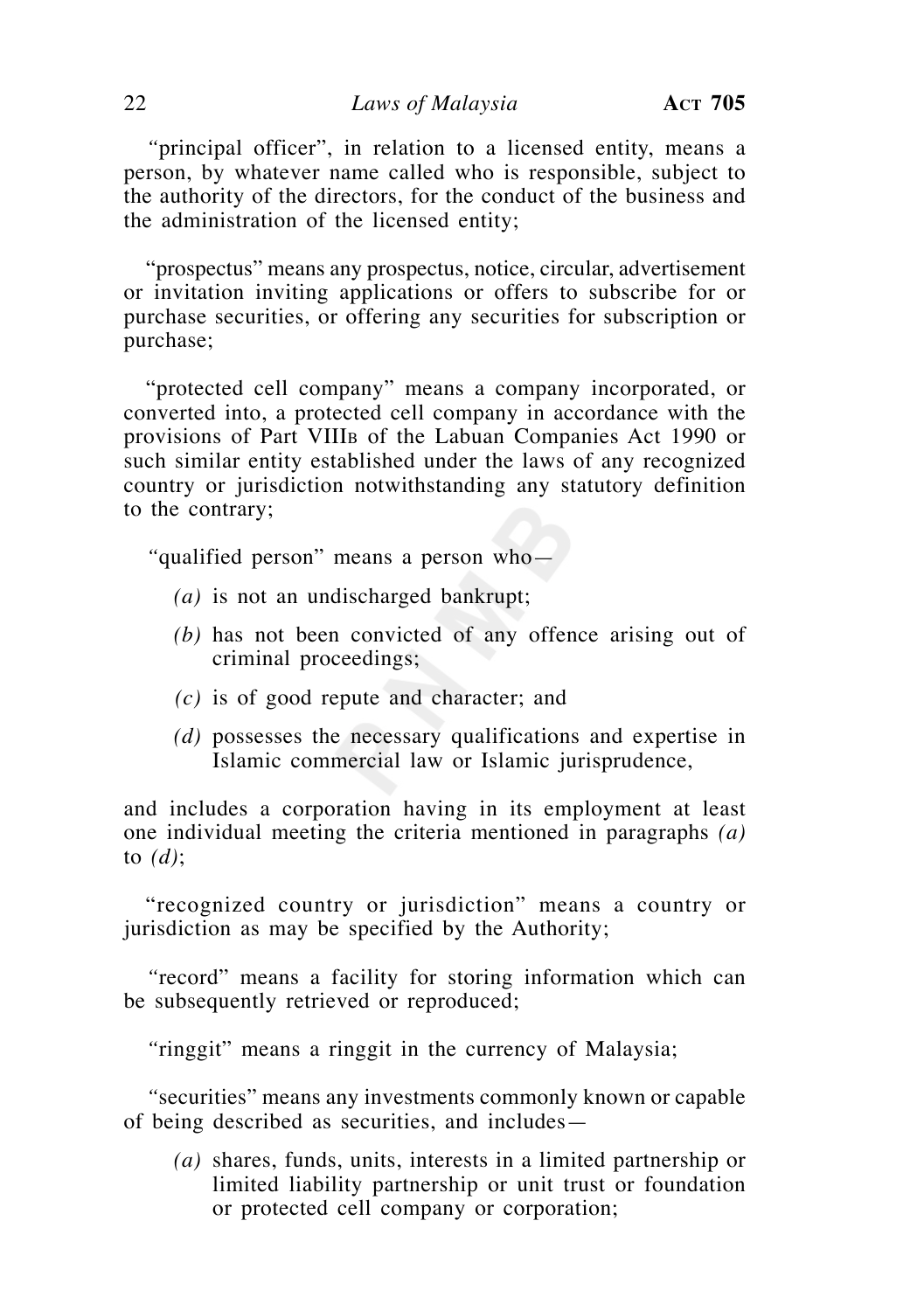- *(b)* notes of or issued by a body (incorporated or unincorporated), government, local government or public authority; and
- *(c)* certificates of interest or participation in, temporary or interim certificates for, receipts for or warrants to subscribe to or purchase any of the instruments described in paragraphs *(a)* and *(b)*,

which are issued expressly to be in compliance with Shariah principles, and include *Sukuk*;

 *"*Shariah-compliant entity" means any person licensed or registered under the relevant laws administered by the Authority other than this Act and who carries on any business or part of its business which is in compliance with Shariah principles;

 *"*Shariah adviser" means a qualified person appointed by any licensed entity or entity pursuant to this Act to advise on matters relating to Shariah principles;

 *"*Shariah principles" include principles and concepts of Islamic law as approved or adopted, by way of rulings or by any other means, by the Shariah Supervisory Council, or the internal Shariah advisory board of a Labuan Islamic bank or takaful operator, or a Shariah adviser of any entity regulated under this Act, as the case may be;

 *"*Shariah Supervisory Council" refers to the body established under section 7;

 *"*specify", where no mode is mentioned, means specify from time to time in writing, and a power to specify includes the power to specify differently for different persons or different classes, categories or descriptions of persons and "specified" shall be construed accordingly;

 *"*subsidiary" shall have the meaning assigned to it in the Labuan Companies Act 1990;

 *"Sukuk*" includes any certificates, instruments, notes and any other evidence of payment obligations of a corporation, body (incorporated or unincorporated), government, local government or public authority pursuant to any form of financing in accordance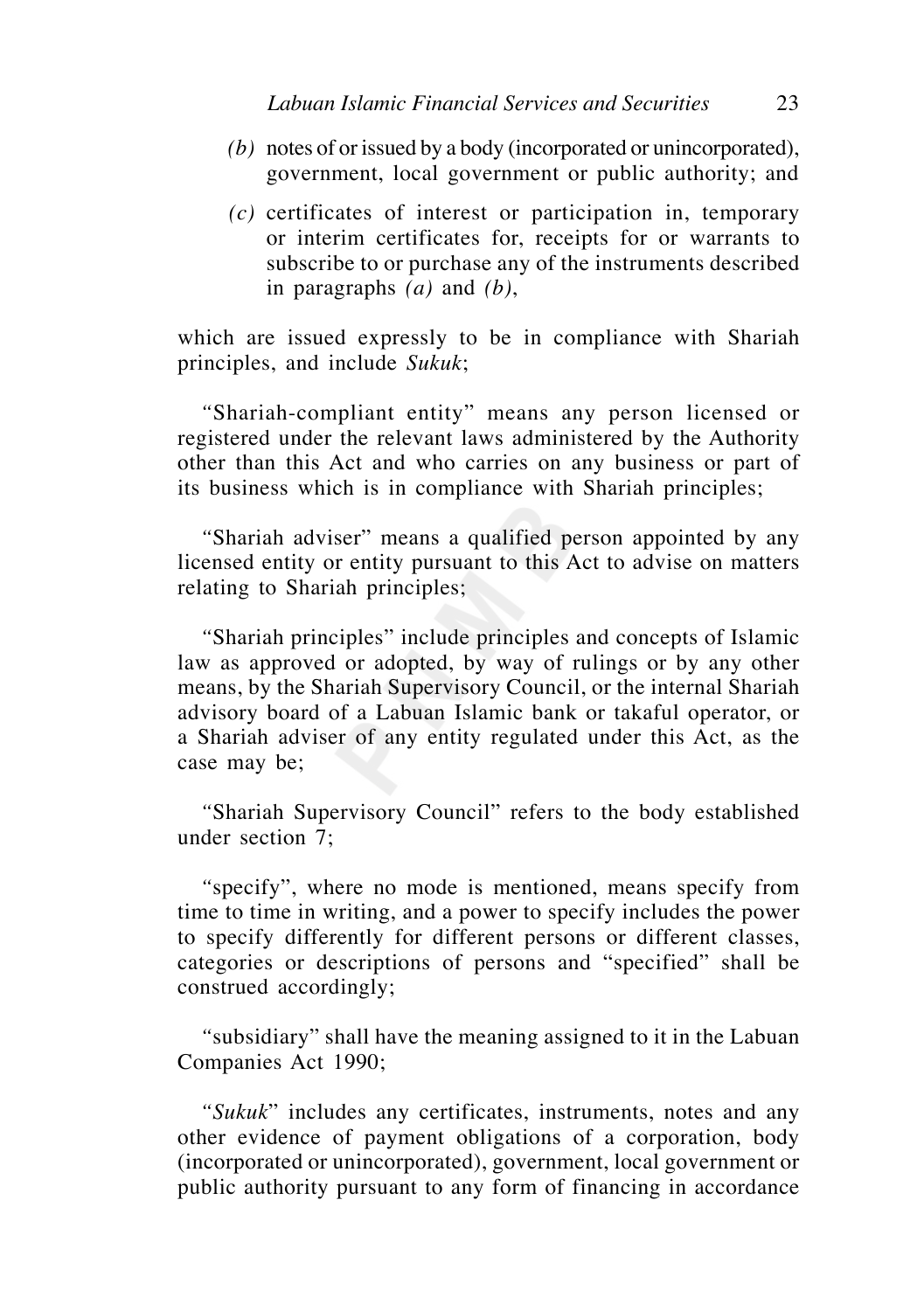with Shariah principles, whether or not constituting a charge on the assets of the corporation**,** body (incorporated or unincorporated), government, local government or public authority, but shall exclude—

- *(a)* any instrument acknowledging or creating indebtedness for, or for money borrowed to defray the consideration payable under, a contract for sale or supply of goods, property or services or any contract of hire in the ordinary course of business;
- *(b)* a cheque, banker's draft or any other bill of exchange or a letter of credit;
- *(c)* a bank note, guarantee or an insurance policy;
- *(d)* a statement, passbook or other document showing any balance in a current, deposit or savings account;
- *(e)* any agreement for a loan or a financing where the lender or financier and the borrower or customer are signatories to the agreement and where the lending of money or the financing is in the ordinary course of business of the lender or financier, and any promissory note issued under the terms of such an agreement; and
- *(f)* any instrument or product or class of instruments or products as the Authority may prescribe;

"takaful licence" means a licence granted under Part VII;

"takaful licensee" means any person licensed under Part VII;

 "trust officer" means an officer of a Labuan trust company approved and designated as a trust officer by the Authority;

 *"*unit trust" means a trust established under the laws of Malaysia relating to Labuan or the laws of any recognized country or jurisdiction for the purpose, or having the effect, of providing facilities for the participation by persons as beneficiaries under the trust in any profits or income arising from the acquisition, holding, management or disposal of any property.

(2) Any reference in this Act to "this Act" shall, unless otherwise expressly stated, be deemed to include a reference to any regulation, rule, order, notification or other subsidiary legislation made under this Act.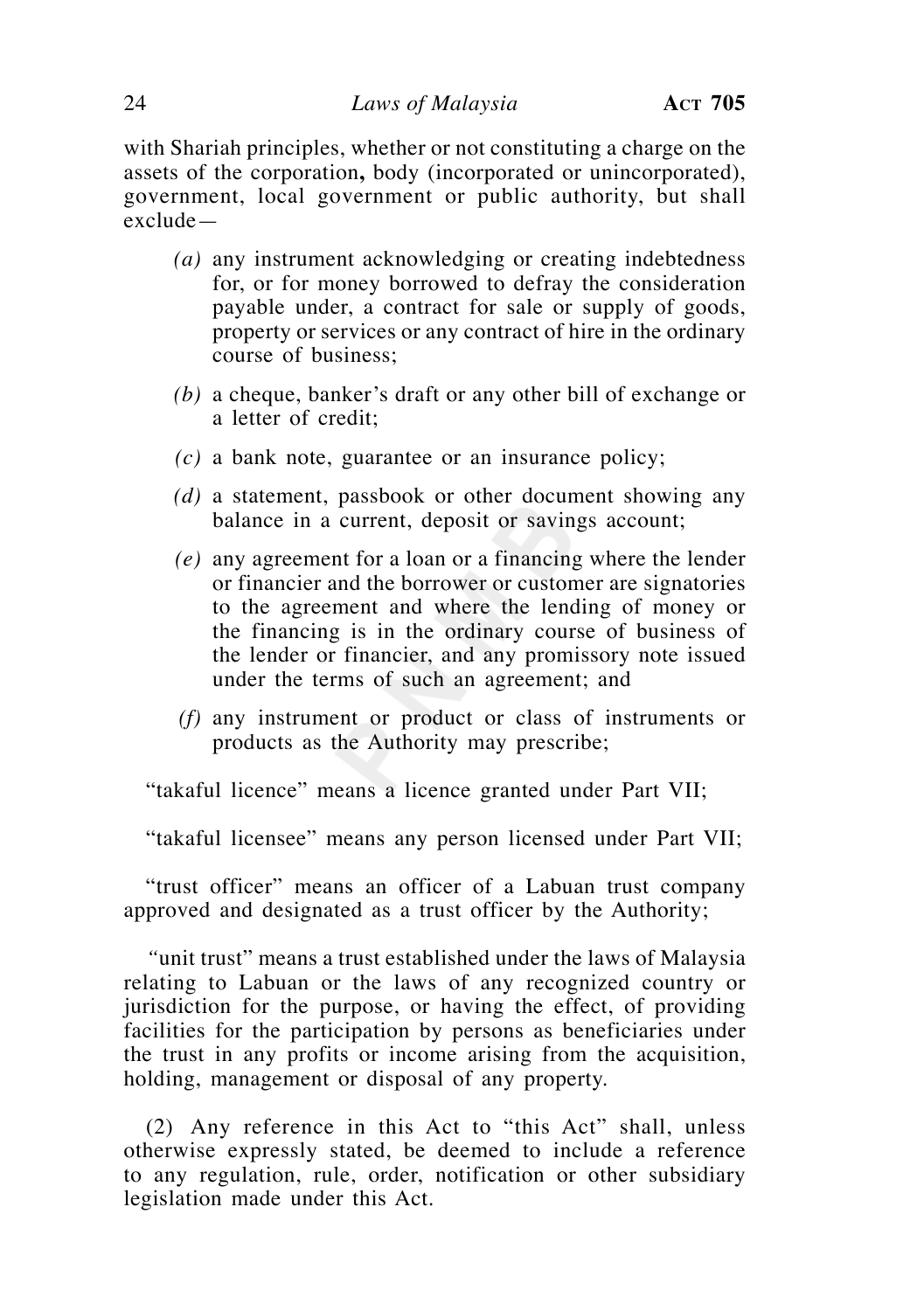(3) Notwithstanding the definition of "securities" under this Act and "interest" as defined in section 66 of the Labuan Companies Act 1990, the Minister may, on the recommendation of the Authority, prescribe any instrument or product or class of instruments or products to be securities for the purposes of this Act and the Labuan Financial Services Authority Act 1996.

 (4) For the purposes of this Act, *Sukuk* shall not constitute a unit trust.

## **Administration of the Act**

**3.** (1) The Authority shall be responsible for the due administration of this Act, subject to the general directions and control of the Minister.

 (2) The Authority may authorize any of its members or officers to perform any of its functions, exercise any of its powers, or discharge any of its duties under this Act.

 (3) Subject to such limitations, if any, as may be prescribed, an authorized officer shall perform all the functions, exercise all the powers and discharge all the duties of the Authority as authorized and every function so performed, power so exercised and duty so discharged shall be deemed to have been duly performed, exercised and discharged for the purposes of this Act.

 (4) All courts, judges and persons acting judicially shall take judicial notice of the seal of the Authority.

## **Fit and proper person**

**4.** (1) Every licensed entity shall ensure that its directors, principal officers or trust officers, where applicable, remain as fit and proper persons throughout their appointment with the licensed entity.

 (2) If a director, principal officer or trust officer, where applicable, ceases to be a fit and proper person, the licensed entity and such director, principal officer or trust officer shall as soon as reasonably practicable notify the Authority in writing of the same, together with details of the change.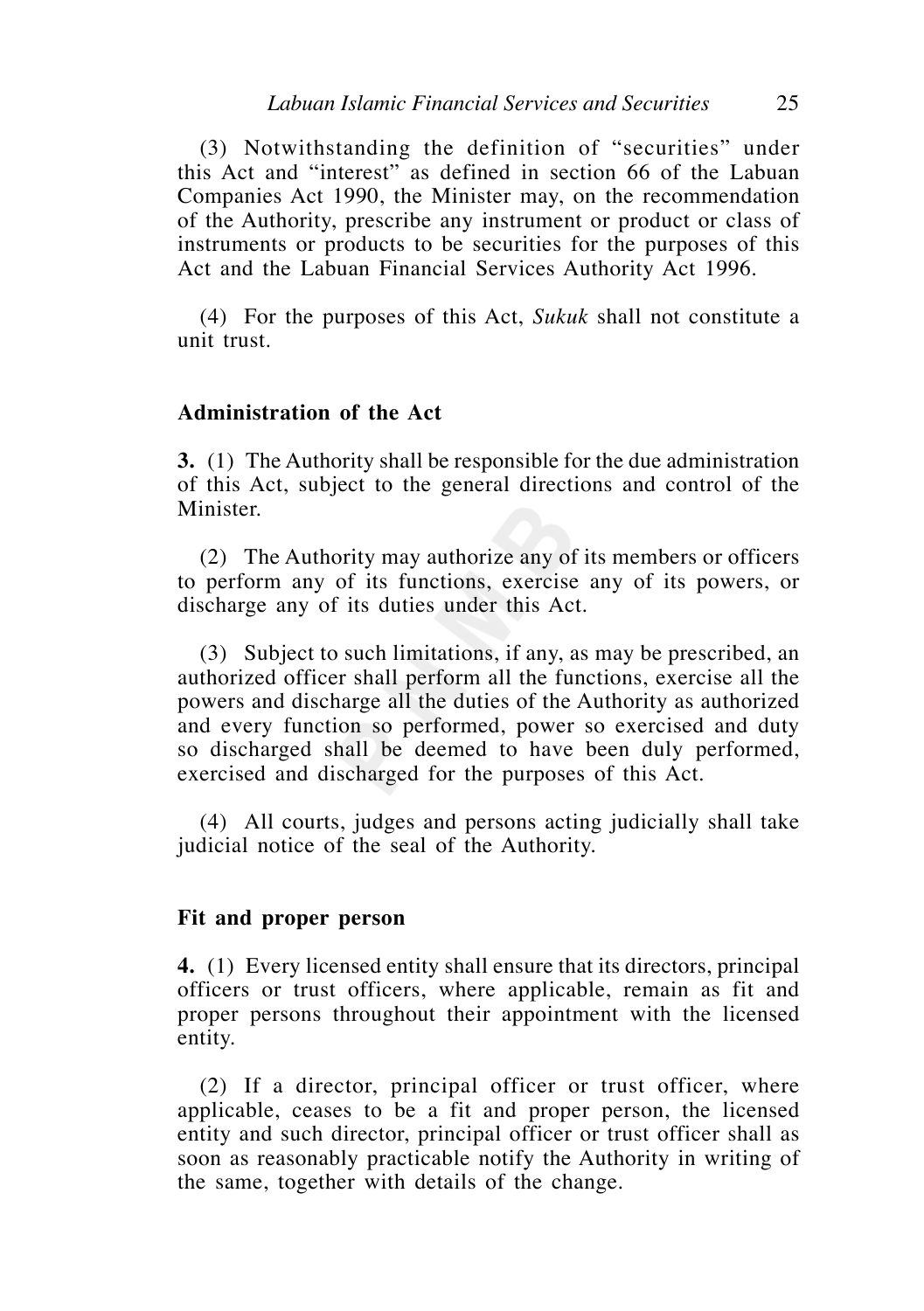(3) In determining whether a person is a fit and proper person under this Act, the Authority may take into consideration the following:

- *(a)* integrity, competence, soundness of judgment and financial standing of such person;
- *(b)* whether that person has been adjudged a bankrupt, in Malaysia or elsewhere;
- *(c)* whether that person has been convicted of a criminal offence in Malaysia or elsewhere and where the penalty imposed is imprisonment of one year or more, whether by itself or in addition to a fine; and
- *(d)* such other criteria as may be specified in guidelines issued by the Authority.

 (4) A person shall be under a duty to give notice in writing to the Authority, as soon as practicable, of any material event that could reasonably be expected to affect his status as a fit and proper person.

 (5) Where the Authority is satisfied that any person is not fit and proper, the Authority may disqualify such person from acting in his capacity of a licensed entity.

## **Business in, from or through Labuan**

**5**. A person licensed to carry on any of the activities under this Act shall carry on such activities only in, from or through Labuan save and except that a licensed entity may carry on such business in Malaysia outside Labuan as may be permitted by the Authority from time to time:

 Provided that nothing in this section permits any licensed entity from carrying out any regulated activities under the Capital Markets and Services Act 2007*,* where such regulated activities are carried out in Malaysia other than Labuan.

#### **Compliance with Shariah principles**

**6.** Any person carrying on any activity under this Act shall ensure that such activity shall be in compliance with Shariah principles.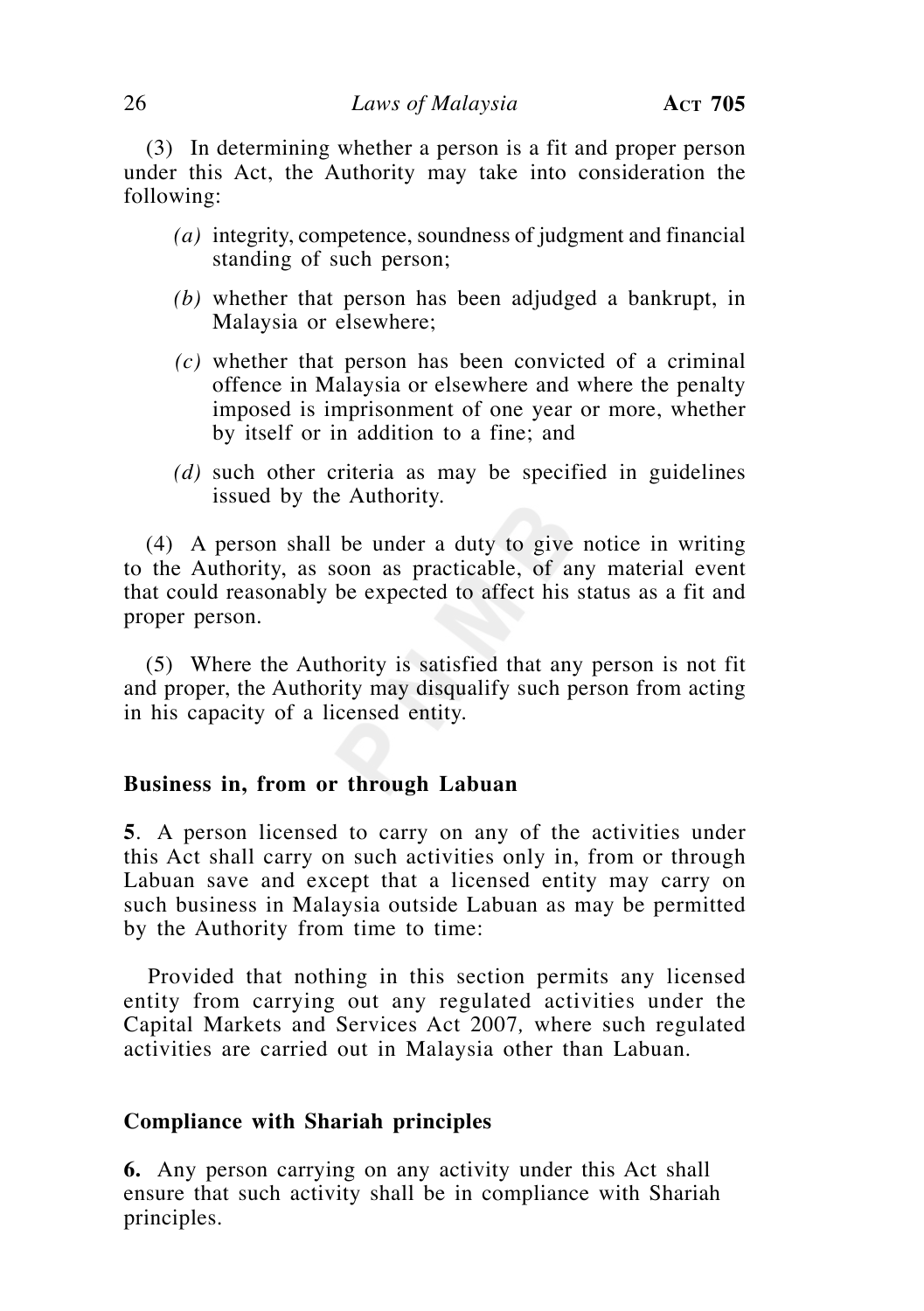## PART II

#### SHARIAH SUPERVISORY COUNCIL

## **Establishment of the Shariah Supervisory Council**

**7.** (1) The Authority may establish a Shariah Supervisory Council which shall be the authority for the ascertainment of Islamic law for the purposes of any business regulated or supervised by the Authority.

 (2) The Authority shall have the power to determine the terms of reference and the functions of the Shariah Supervisory Council.

 (3) The Shariah Supervisory Council may determine its own procedure.

## **Functions of the Shariah Supervisory Council**

**8.** (1) The Shariah Supervisory Council shall have the following functions:

- *(a)* to ascertain Islamic law for the purposes of any business regulated or supervised by the Authority and issue a ruling upon reference made to it in accordance with section 9;
- *(b)* to advise on any Shariah issue relating to any business regulated or supervised by the Authority upon reference made to it in accordance with section 9; and
- *(c)* any other functions as may be determined by the Authority.

## **Power to make rulings and give advice**

**9.** (1) A ruling or an advice shall be given by the Shariah Supervisory Council only upon reference made to it.

 (2) For the purposes of subsection (1), reference to the Shariah Supervisory Council shall be made by the Authority, a licensed entity, an entity regulated under this Act or a Shariah-compliant entity in a manner determined by the Authority.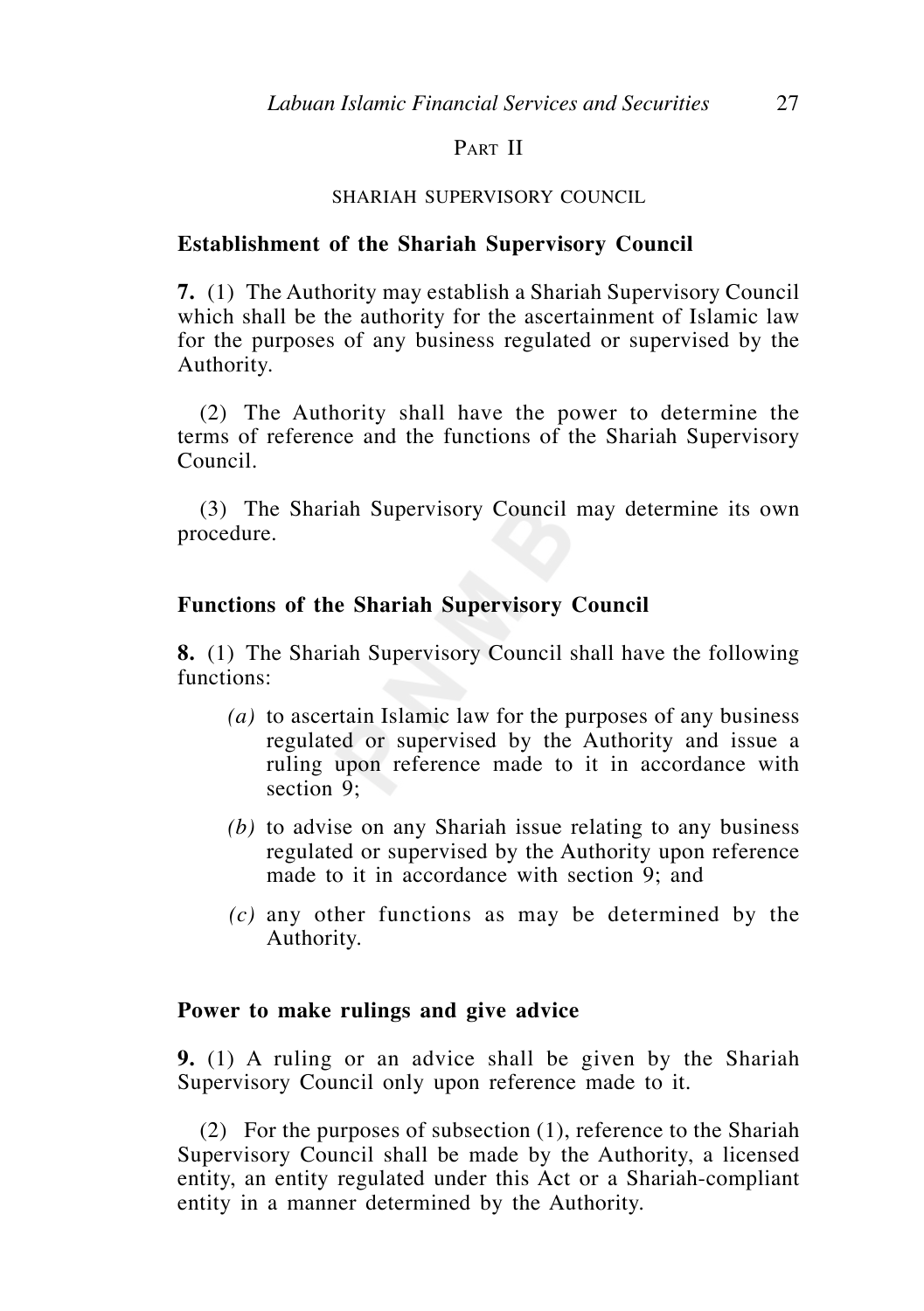(3) Any ruling issued by the Shariah Supervisory Council pursuant to a reference under subsection (1) shall be binding on the Authority, such licensed entity, such entity regulated under this Act or such Shariah-compliant entity, as the case may be.

 (4) For the avoidance of doubt, any ruling made by the Shariah Supervisory Council under subsection (1) pursuant to a reference made by the Authority, a licensed entity, an entity regulated under this Act or a Shariah-compliant entity, shall not be binding on any other licensed entity, entity regulated under this Act or Shariah-compliant entity unless otherwise adopted by the Authority in a manner it deems fit.

 (5) If an advice is given by the Shariah Supervisory Council pursuant to subsection (1), the Authority, such licensed entity, such entity regulated under this Act or such Shariah-compliant entity, as the case may be, shall take into consideration such advice.

 (6) Any reference for a ruling or an advice of the Shariah Supervisory Council under this Act or any other laws shall be submitted to the Authority.

## **Appointment of members to the Shariah Supervisory Council**

**10.** (1) The Authority shall appoint qualified persons as members of the Shariah Supervisory Council.

 (2) The Authority may, in addition to the members appointed pursuant to subsection (1), appoint persons who may not fulfil the requirement of qualified persons as to qualifications and expertise in Islamic commercial law or Islamic jurisprudence but who have knowledge or expertise in banking, finance, law, or any other related discipline as members of the Shariah Supervisory Council.

 (3) The members of the Shariah Supervisory Council shall be paid such remuneration and allowances as may be determined by the Authority from the funds of the Authority.

#### **Reference by court or arbitrator in making decision**

**11.** (1) Where in any proceedings relating to any business regulated or supervised by the Authority before any court or arbitrator in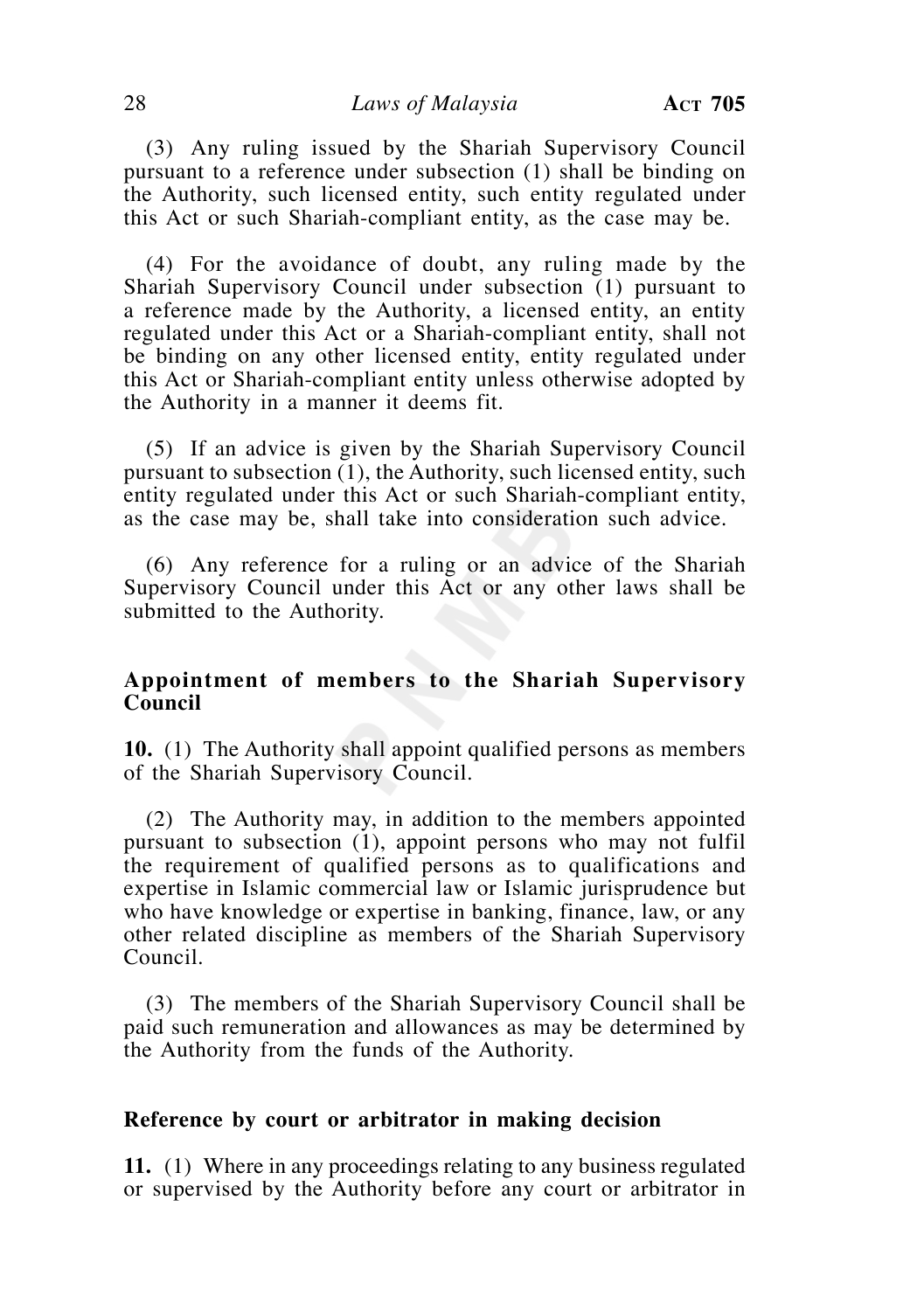Malaysia, any question arises concerning a Shariah matter, the court or the arbitrator, as the case may be, may—

- *(a)* take into consideration any guideline, direction, advisory, notice or circular issued by the Authority pursuant to its powers under the Labuan Financial Services Authority Act 1996; or
- *(b)* refer such question to the Shariah Supervisory Council for its ruling.

 (2) Any ruling made by the Shariah Supervisory Council pursuant to a reference made under paragraph (1)*(b)* shall, for the purposes of proceedings in respect of which the reference was made, be taken into consideration by the court or arbitrator in arriving at a decision.

## PART III

## **SECURITIES**

#### Chapter 1

## *Offer of securities*

#### **Interpretation**

**12.** In this Part, unless the context otherwise requires—

 *"*borrowing company" means a Labuan company that is or will be under a liability, whether or not such liability is present or future, to pay or repay any money received or to be received by it in response to an offer made pursuant to this Chapter to subscribe for or purchase *Sukuk* of the company;

 *"*guarantor company", in relation to a borrowing company, means any corporation that has guaranteed, or has agreed to guarantee, the payment or repayment of any money received or to be received by the borrowing company in response to an offer made under this Chapter to subscribe for or purchase *Sukuk* of the borrowing company;

 *"*promoter", in relation to a prospectus issued by or in connection with a Labuan company, means a promoter of the company who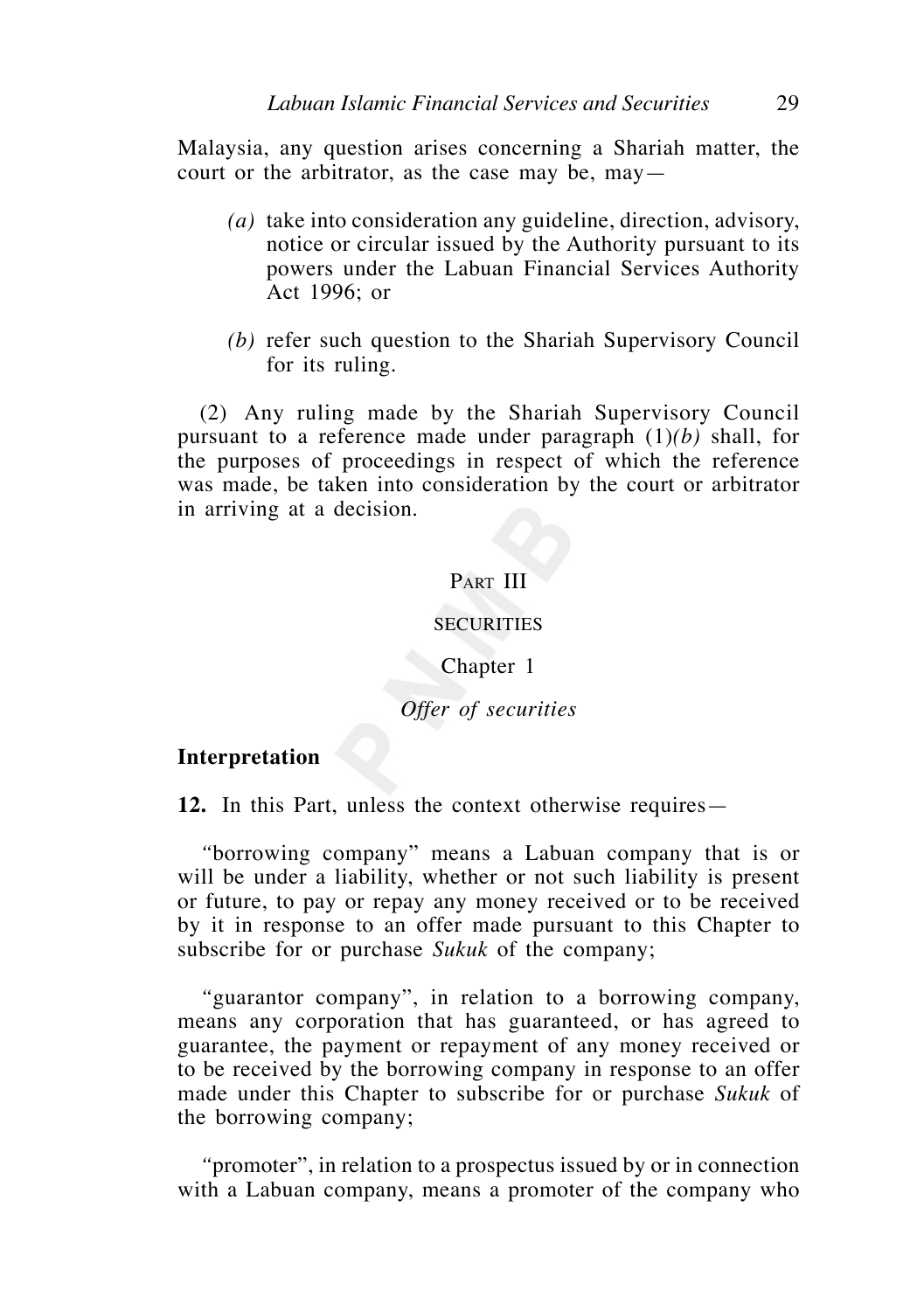was a party to the preparation of the prospectus or any relevant portion thereof, but does not include any person by reason only of his acting in a professional or advisory capacity;

"secured *Sukuk*" means —

- *(a)* any *Sukuk* which is stated on its face to be a secured *Sukuk*; and
- *(b)* any *Sukuk* which is issued on terms affording the holder of the *Sukuk* rights and powers to vote and demand a poll in respect of the business and undertaking of the company, whether in addition to the rights of members of the company or its substitution for those rights.

## **Offers or invitations which require the approval of the Authority**

**13.** (1) Subject to subsections (2) to (7), a person, its officers, directors, agent or any other person on its behalf, shall not make an offer for subscription or purchase, or issue an invitation to subscribe for or purchase securities in or from within Labuan without—

- *(a)* the prior written approval of the Authority; and
- *(b)* in relation to *Sukuk*, the endorsement from a Shariah adviser under subsection (9).

 (2) No offer or invitation to subscribe for *Sukuk* of a Labuan company or a foreign Labuan company, shall be made to residents of Malaysia, except by an Islamic bank licensee or a bank licensee unless otherwise allowed in writing by the Authority.

 (3) An applicant shall submit to the Authority such documents and such other information in relation to the offer or invitation in such form and manner and at such times as the Authority may require.

 (4) Where an application has been submitted to the Authority under this section, the Authority may—

- *(a)* approve an offer or invitation with or without revisions and subject to such terms and conditions as it thinks fit; or
- *(b)* reject an offer or invitation.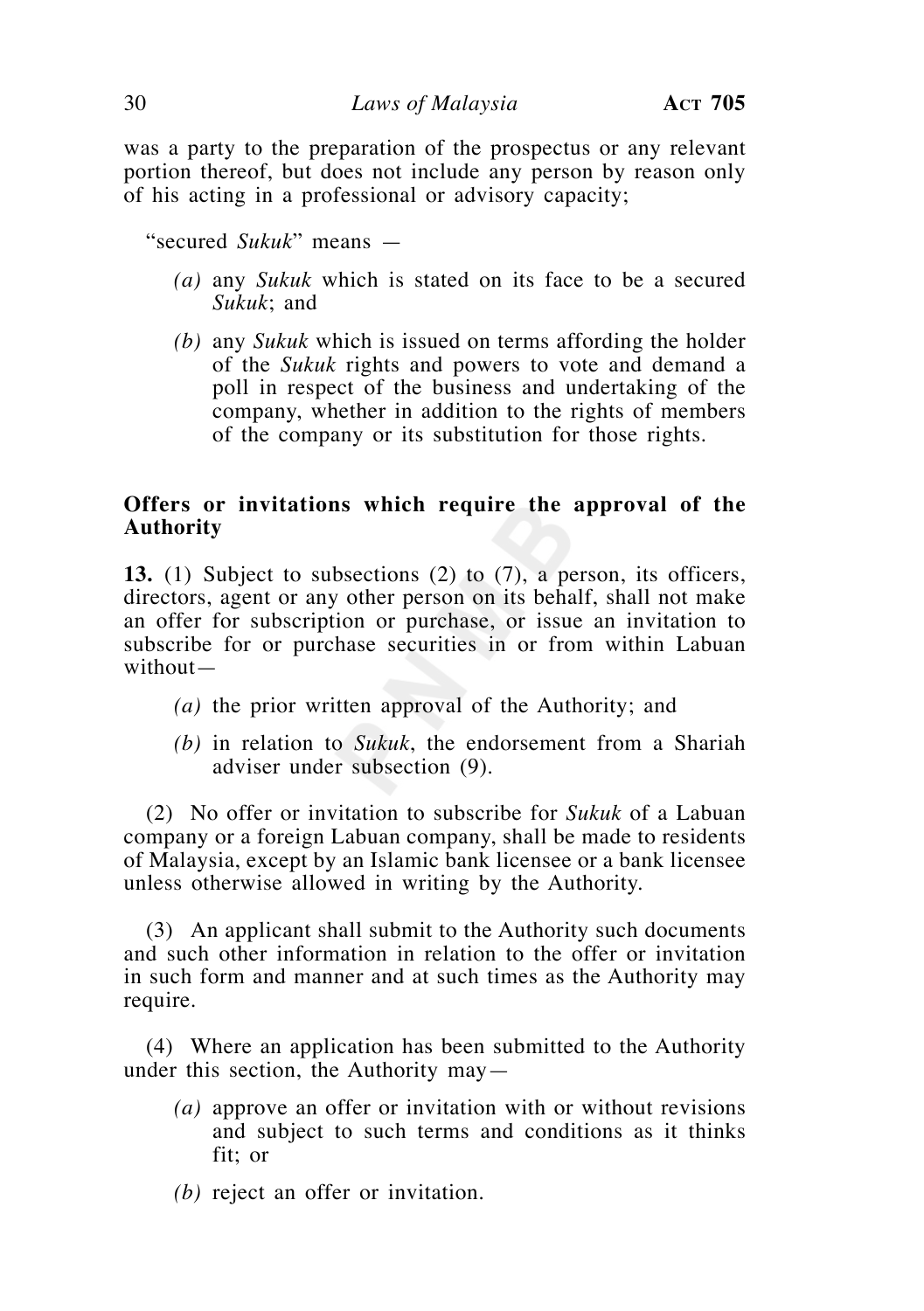(5) The following offers or invitations of securities are excluded from the requirement for prior written approval of the Authority under subsection (1):

- *(a)* offers or invitations of securities, where—
	- (i) the offer or invitation is addressed to an identifiable category of persons to whom it is directly communicated by the person making the offer or invitation or by his appointed agent; or
	- (ii) the members of that category in which the offer or invitation is made thereto are the only persons who may accept the offer or invitation and they are in possession of sufficient information to be able to make a reasonable evaluation of the offer or invitation,

 and the number of persons to whom the offer or invitation is communicated does not exceed fifty;

- *(b)* offers or invitations of *Sukuk*, where—
	- (i) the first time investment of each of the initial *Sukuk* holders is not less than two hundred and fifty thousand ringgit or the equivalent in any other currency and they are in possession of sufficient information to make a reasonable evaluation of the offer or invitation; or
	- (ii) the first time investment of each of the initial *Sukuk* holders is less than two hundred and fifty thousand ringgit or the equivalent in any other currency and the number of persons to whom the after or invitation is communicated does not exceed fifty and they are in possession of sufficient information to be able to make a reasonable evaluation of the offer or invitation;
- *(c)* offers or invitations of securities in an Islamic mutual fund which satisfies the Islamic mutual fund requirements under Part IV;
- *(d)* offers or invitations of securities pursuant to a take-over offer which complies with the relevant law applicable to such offers; and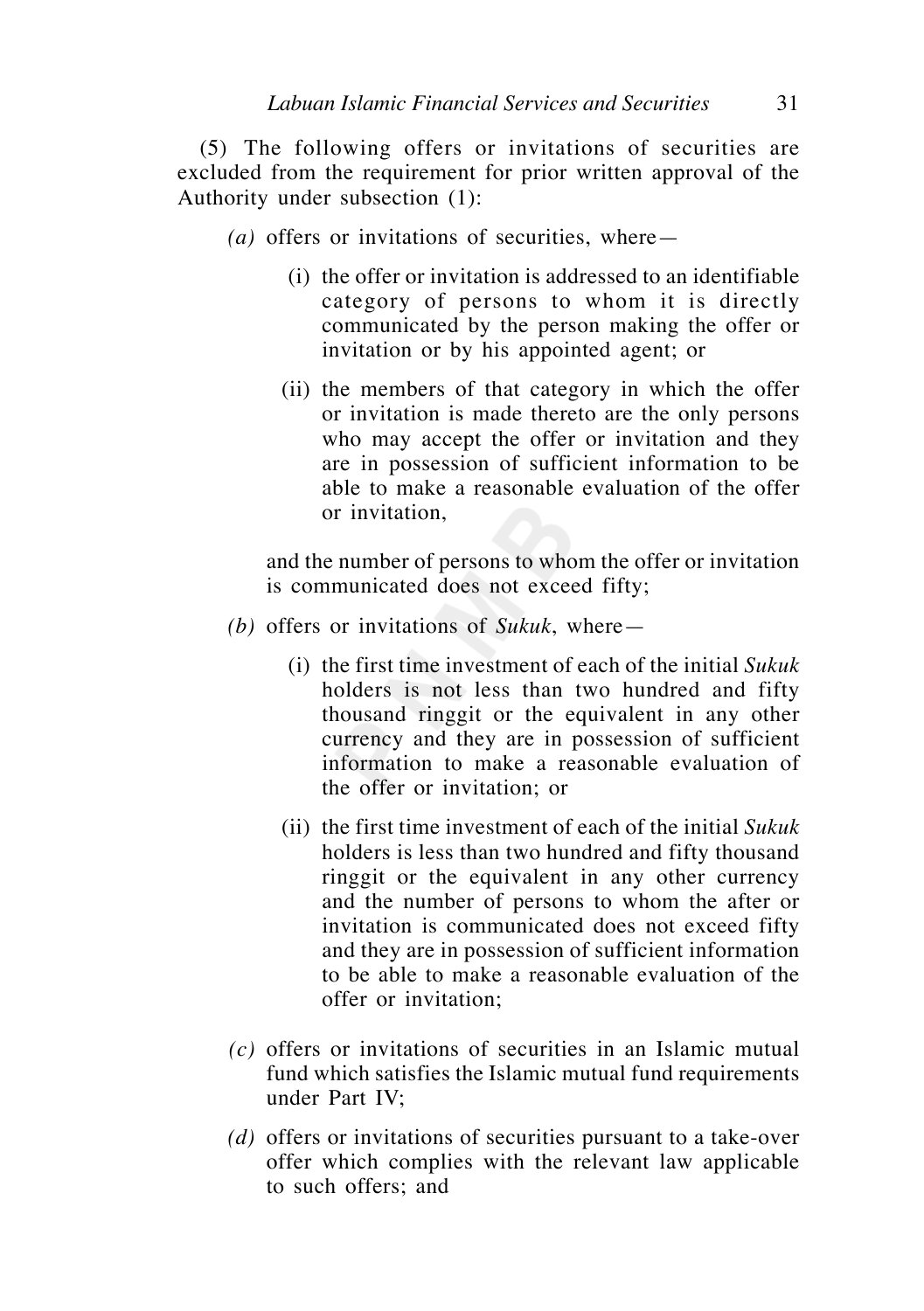*(e)* offers or invitations of securities or such classes or categories of securities as may be specified by the Authority.

 (6) In addition to the exclusion from the requirement for approval of the Authority under subsection (5), offers or invitations of *Sukuk* under paragraph (5)*(b)* are excluded from the requirement for endorsement of the Shariah adviser under subsection (9).

 (7) Sections 27, 28, 29, 30 and 31 shall not apply to an offer or invitation of securities under subsection (5).

 (8) Any specification or specifications made under paragraph 5*(e)* shall be subject to any condition, restriction or limitation as the Authority may impose.

 (9) The endorsement of the Shariah adviser referred to in paragraph (1)*(b)* shall include a confirmation from the Shariah adviser that the documentation, structuring, investment as well as other administrative and operational matters in relation to such *Sukuk* is in compliance with Shariah principles.

 (10) Any person who contravenes subsection (1) or (2) commits an offence and shall, on conviction, be liable to a fine not exceeding one million ringgit or to imprisonment for a term not exceeding three years or to both.

## **False or misleading statements**

**14.** (1) Where any statement or information is required to be submitted to the Authority in relation to any offers or invitations of securities submitted pursuant to section 13, an applicant or any of its officers shall not—

- *(a)* submit or cause to be submitted any statement or information that is false or misleading;
- *(b)* submit or cause to be submitted any statement or information from which there is a material omission; or
- *(c)* engage in or aid or abet conduct that he knows to be misleading or deceptive or is likely to mislead or deceive the Authority.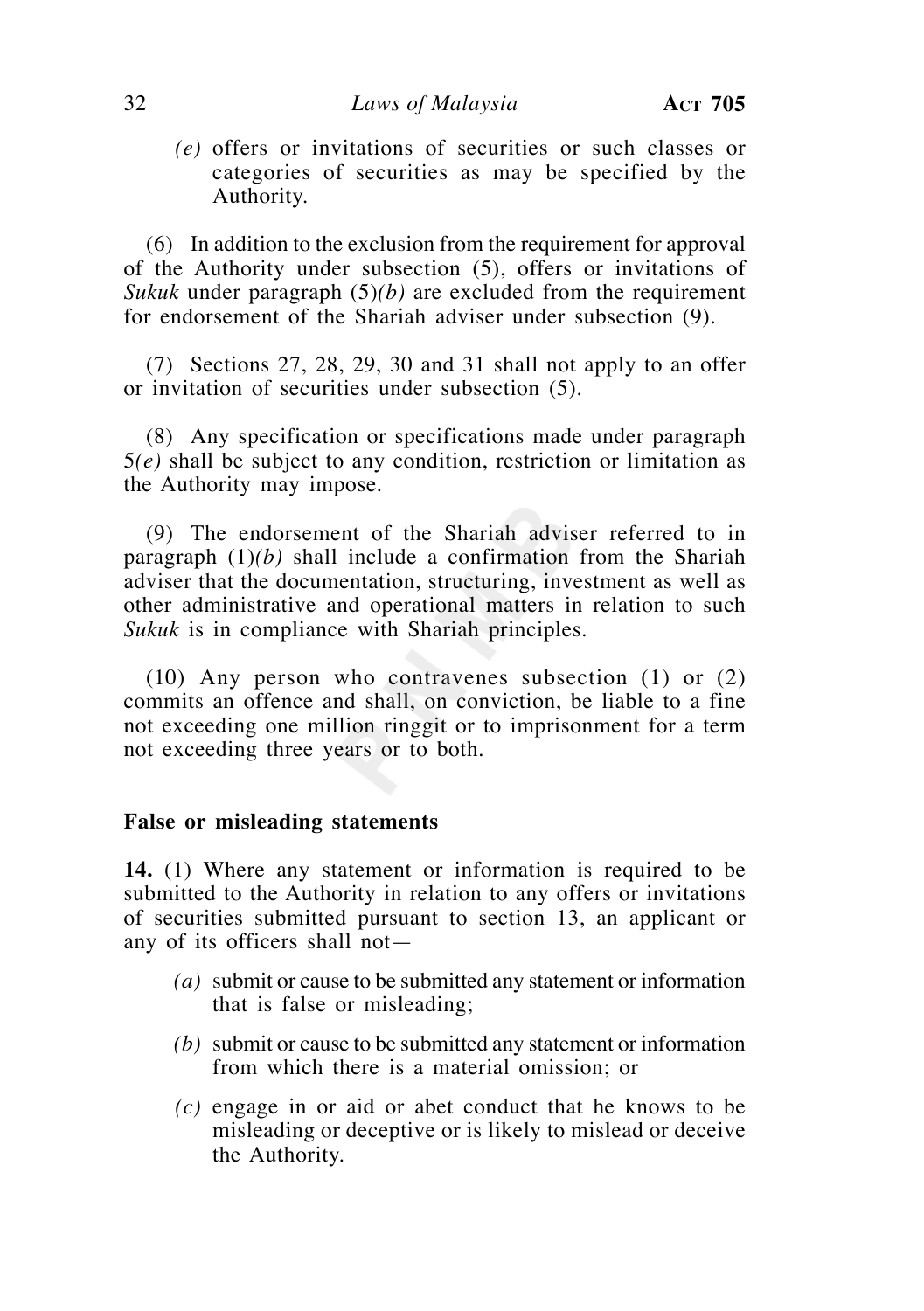(2) It shall be a defence to a prosecution or any proceedings for a contravention of subsection (1) if it is proved that the defendant, after making enquiries as were reasonable in the circumstances, had reasonable grounds to believe, and did until the time of the making of the statement or provision of the information or engaging in the conduct was of the belief that—

- *(a)* the statement or information was true and not misleading;
- *(b)* the omission was not material;
- *(c)* there was no material omission; or
- *(d)* the conduct in question was not misleading or deceptive.

 (3) Any person who contravenes subsection (1) commits an offence and shall, on conviction, be liable to a fine not exceeding one million ringgit or to imprisonment for a term not exceeding three years or to both.

## **Advertisements**

**15.** (1) No advertisement offering, or calling attention to an offer or intended offer of, securities under subsection 13(1), being an offer of securities not excluded under subsection 13(5), shall be published until it has been approved by the Authority.

 (2) An application for approval of an advertisement shall be lodged with the Authority together with a copy of the advertisement verified in such manner as the Authority directs.

 (3) Any person who publishes or causes to be published an advertisement without the prior approval of the Authority commits an offence and shall, on conviction, be liable to a fine not exceeding ten thousand ringgit.

## **Registration of prospectus**

**16.** (1) A person shall not issue, offer for subscription or purchase, make an invitation to subscribe for or purchase, securities in or from within Labuan unless a prospectus in relation to such offer or invitation has been registered with the Authority.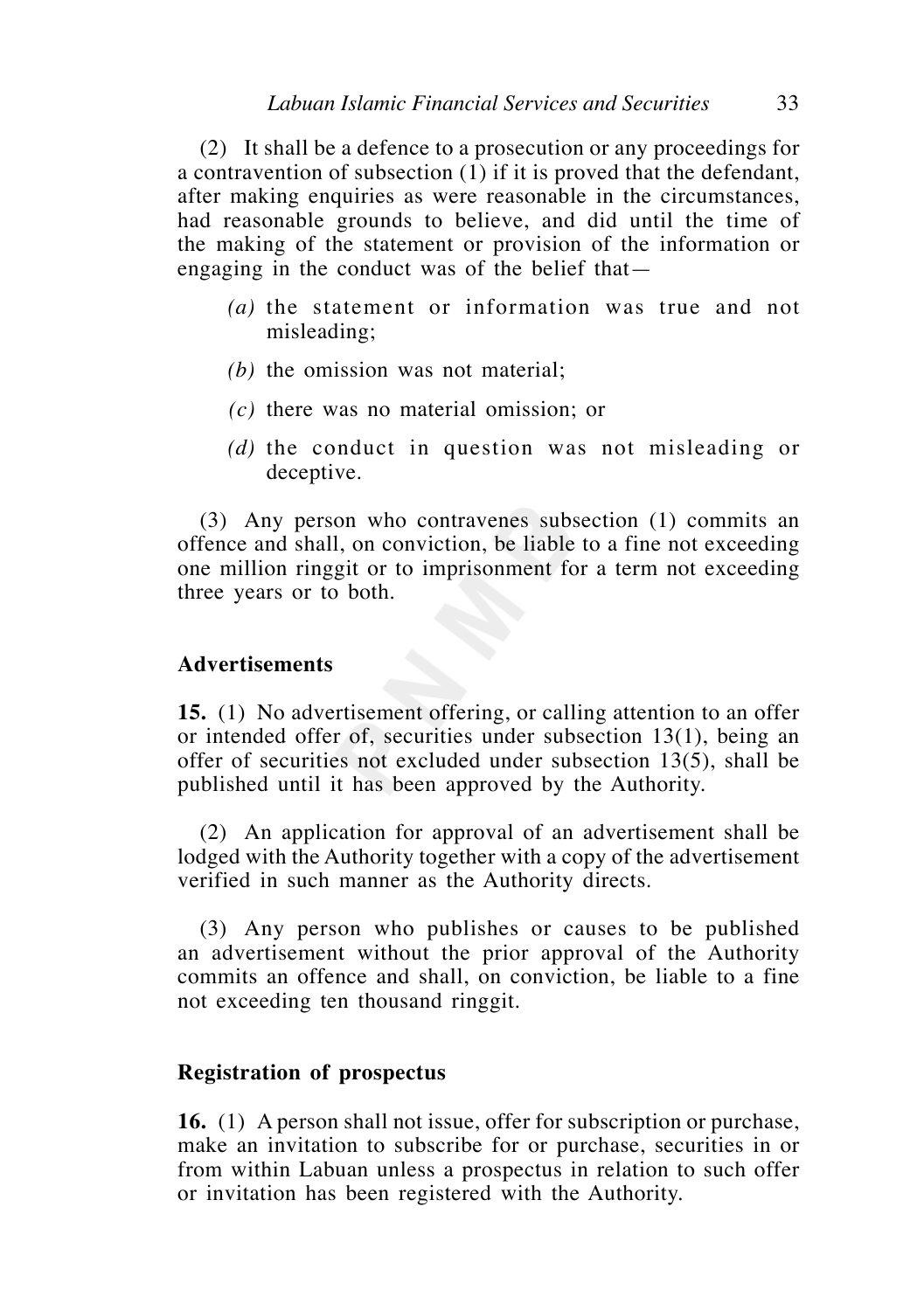(2) Notwithstanding subsection (1), the requirement under that subsection shall not apply if the offer or invitation is made pursuant to or in connection with an offer or invitation excluded under subsection 13(5).

 (3) The Authority shall not register a copy of any prospectus—

- *(a)* if it contains any statement or matter which is in its opinion misleading in the form and context in which it is included; and
- *(b)* unless—
	- (i) a copy signed by every director and by every person who is named therein as a proposed director of the corporation or operator in the case of an Islamic public fund applying for registration under section 36 or by their agents authorized in writing is lodged with the Authority on or before the date of its issue;
	- (ii) the prospectus appears to comply with the requirements of this Act or the regulations or the Authority is satisfied that any departure from the requirements of this Act or the regulations by such prospectus is justified and is unlikely to mislead a person investing on the faith of its content; and
	- (iii) there is also lodged with the Authority-
		- *(aa)* in the case of a prospectus relating to an Islamic public fund—
			- (A) a certificate from an expert certifying that it complies with the requirement of Part IV; and
			- (B) where all or any part of the prospectus is not in the national language or English language, a translation into the national language or English language of the prospectus or that part of the prospectus, verified in a manner satisfactory to the Authority;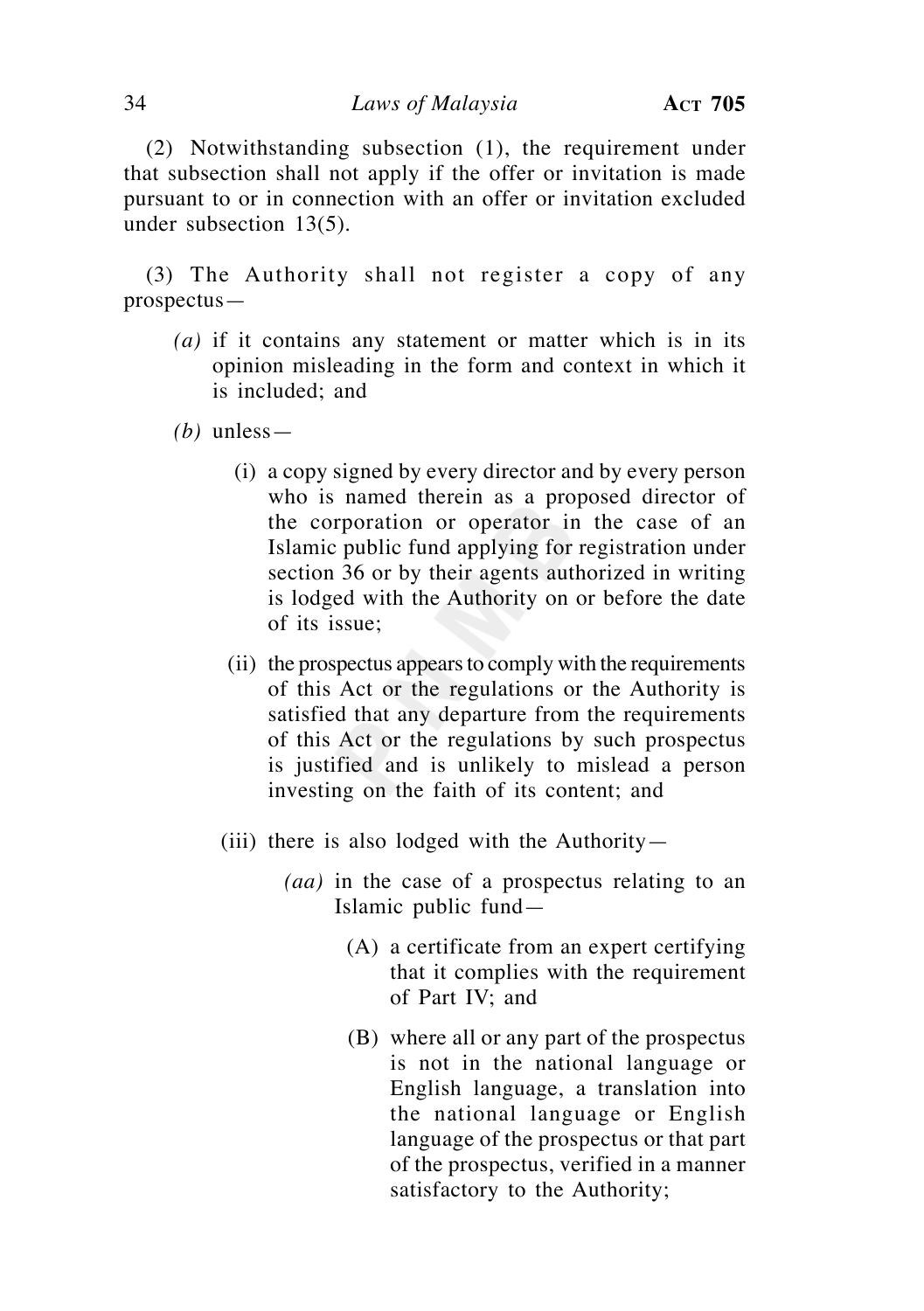*(bb)* in the case of any other prospectus, a copy, verified as specified, of any consent required by section 18 to the issue of the prospectus and any material contract referred to in the prospectus or, in the case of such a contract not reduced into writing, a memorandum giving full particulars thereof, verified as specified.

 (4) If a prospectus is issued without a copy thereof having been so registered, the corporation and every person who is knowingly a party to the issue of the prospectus commits an offence and shall, on conviction, be liable to fine not exceeding one million ringgit or to imprisonment for a term not exceeding three years or to both.

 (5) In relation to a prospectus relating to an Islamic public fund, such prospectus shall, in addition—

- *(a)* provide full, true and plain disclosure of all facts and circumstances that would facilitate a reasonable assessment by a prospective investor in determining whether to purchase or subscribe to shares of an Islamic public fund;
- *(b)* contain a statement summarizing the rights of investors provided by section 41; and
- *(c)* where the Islamic public fund has completed a financial year in operation, be accompanied by or contain reference to the availability of the financial statements of the financial year of the Islamic public fund immediately preceding the date of such offer and the auditor's report thereon.

 (6) Where any change occurs which materially affects any of the matters required to be disclosed under subsection (5), or there has been a material change affecting the matters disclosed in the prospectus, the fund manager of the Islamic public fund or the promoter, shall within thirty days of such occurrence incorporate such change to the prospectus relating to such Islamic public fund or offer pursuant to subsection 13(1) and provide a copy thereof to each of its investors and to the Authority.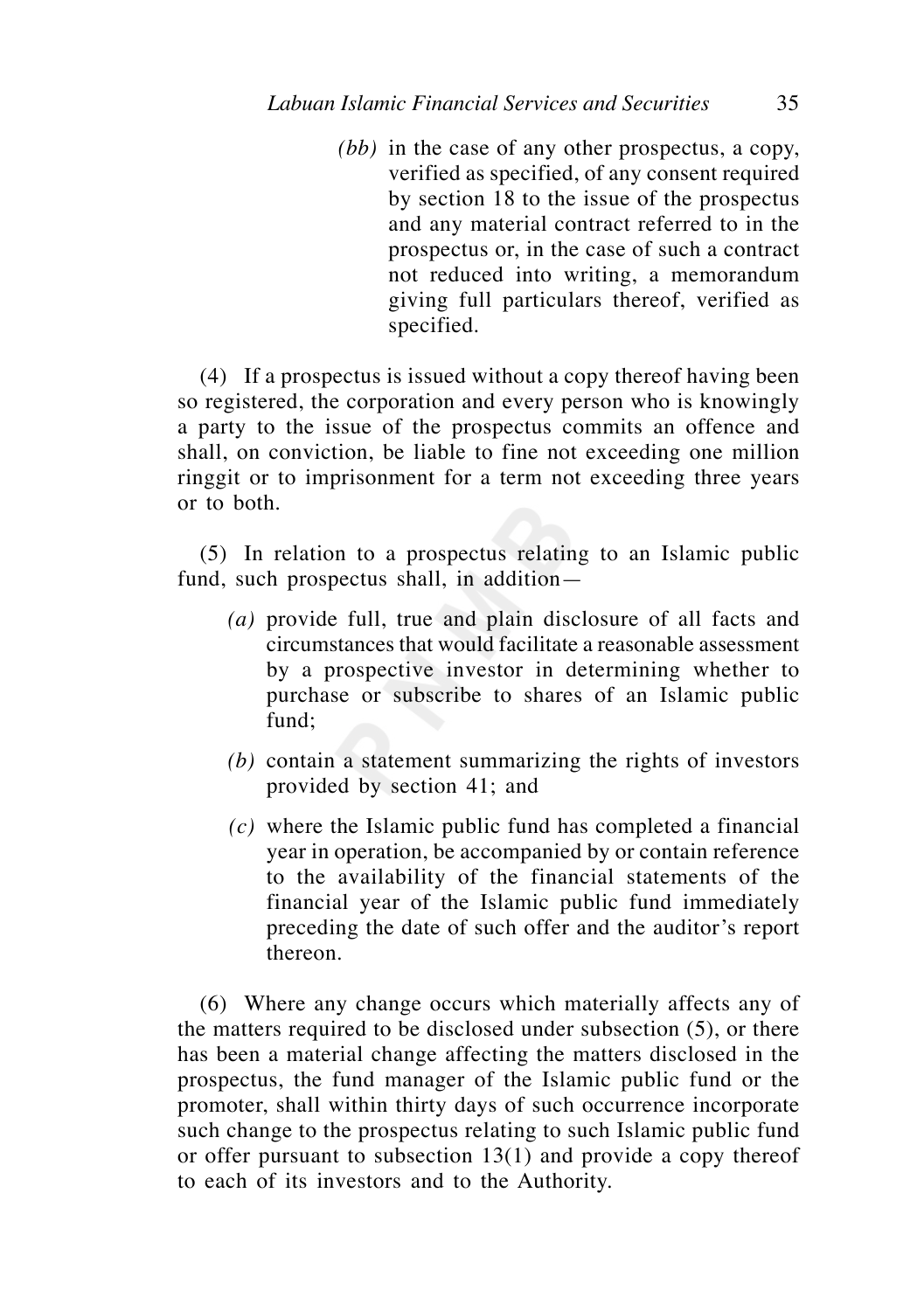## **Document containing offer of securities to be made via Labuan trust company or bank licensee or Islamic bank licensee and**  to be deemed prospectus

**17.** (1) Where a corporation allots or issues or agrees to allot or issue to any person any securities pursuant to subsection 13(1), being an offer not excluded under subsection 13(5), the offer or invitation of securities shall be made through its agent which shall be a Labuan trust company or a bank licensee or an Islamic bank licensee.

 (2) Any document by which the offer pursuant to subsection 13(1) is made, shall, for all purposes be deemed to be a prospectus issued by the corporation, and all written laws and rules of law as to the contents of prospectuses and as to liability in respect of advertisements and statements and non-disclosures in prospectuses, or otherwise relating to prospectuses, shall apply and have effect accordingly as if the securities had been offered pursuant to subsection 13(1) and as if the persons accepting the offer in respect of any securities were subscribers but without prejudice to the liability, if any, of the persons by whom the offer is made in respect of statements or non-disclosures in the document or otherwise.

 (3) For the purposes of this Act, it shall, unless the contrary is proved, be evidence that an allotment of, or an agreement to allot securities was made by a corporation with a view to the securities being offered under subsection  $13(1)$  if it is shown-

- *(a)* that an offer of securities under subsection 13(1) was made within six months after the allotment or agreement to allot; or
- *(b)* that at the date when the offer of the securities under subsection 13(1) was made, the whole consideration to be received by the corporation in respect of such securities had not been so received.

 (4) The requirements of this Part as to prospectuses shall have effect as though the persons making an offer to which this section relates were persons named in a prospectus as directors of a corporation.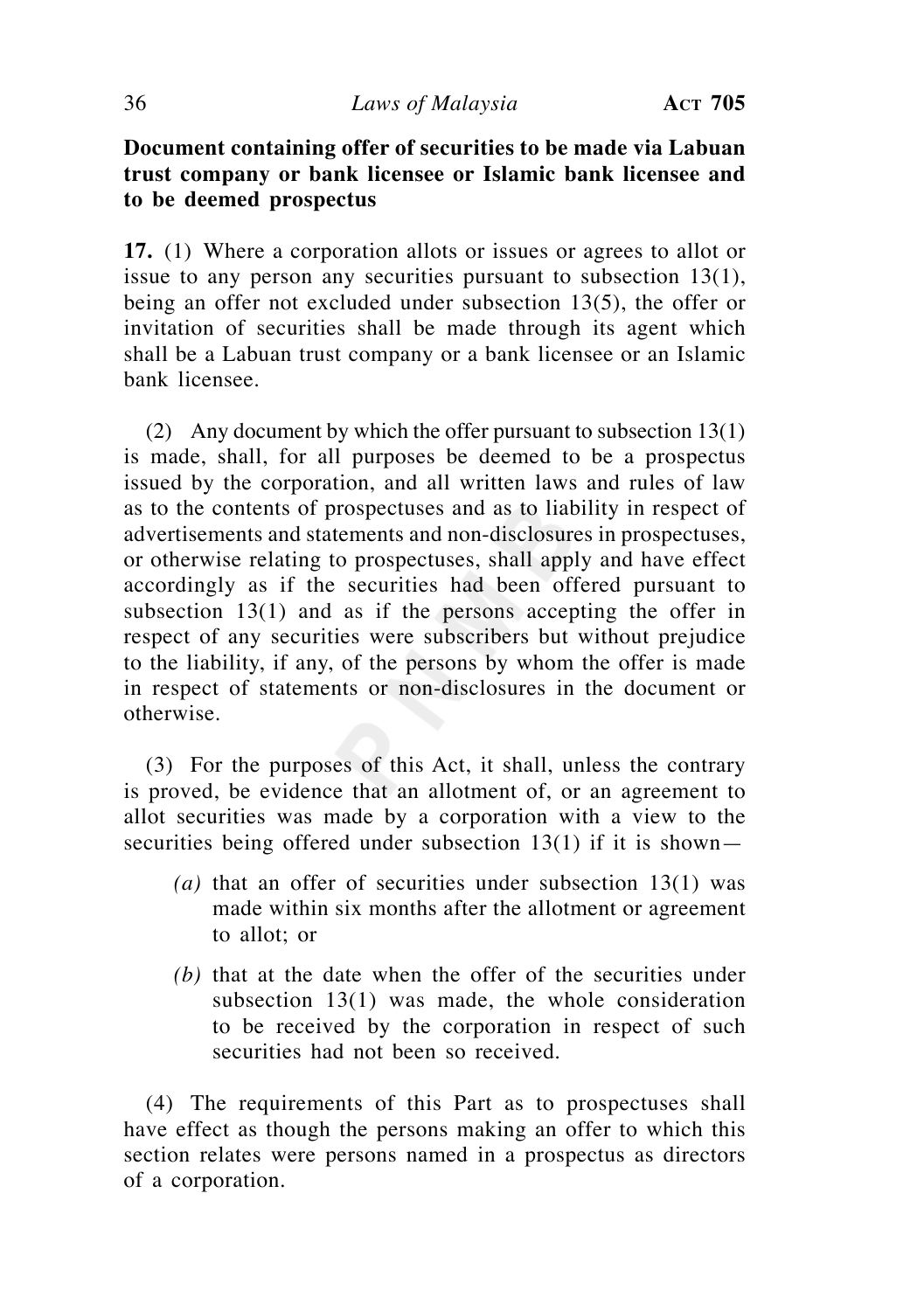(5) In addition to complying with the other requirements of this Part, the document making the offer shall state—

- *(a)* the net amount of the consideration received or to be received by the corporation making the offer in respect of the securities to which the offer relates; and
- *(b)* the place and time at which the contract under which the securities have been or are to be allotted may be inspected.

 (6) Where an offer to which this section relates is made by a corporation, it shall be sufficient if the document referred to in subsection (2) is signed on behalf of the corporation by two directors of the corporation and any such director may authorize his agent in writing to sign on his behalf.

# **Expert's consent to issue of prospectus containing statement by him**

**18.** (1) A prospectus inviting subscription for or purchase of securities of a corporation and including a statement purporting to be made by an expert or to be based on a statement made by an expert shall not be issued unless there appears in the prospectus a statement that he has given and has not withdrawn his consent.

 (2) If any prospectus is issued by a corporation in contravention of this section, the corporation and every person who is knowingly a party to the issue thereof commits an offence and shall, on conviction, be liable to a fine not exceeding one million ringgit or to imprisonment for a term not exceeding three years or to both.

## **Civil liability for mis-statement in prospectus**

**19.** (1) Notwithstanding any other written laws, each of the following persons shall be liable to pay compensation to all persons who subscribe for or purchase any securities on the faith of a prospectus for any loss or damage sustained by reason of an untrue statement therein, or by reason of the wilful non-disclosure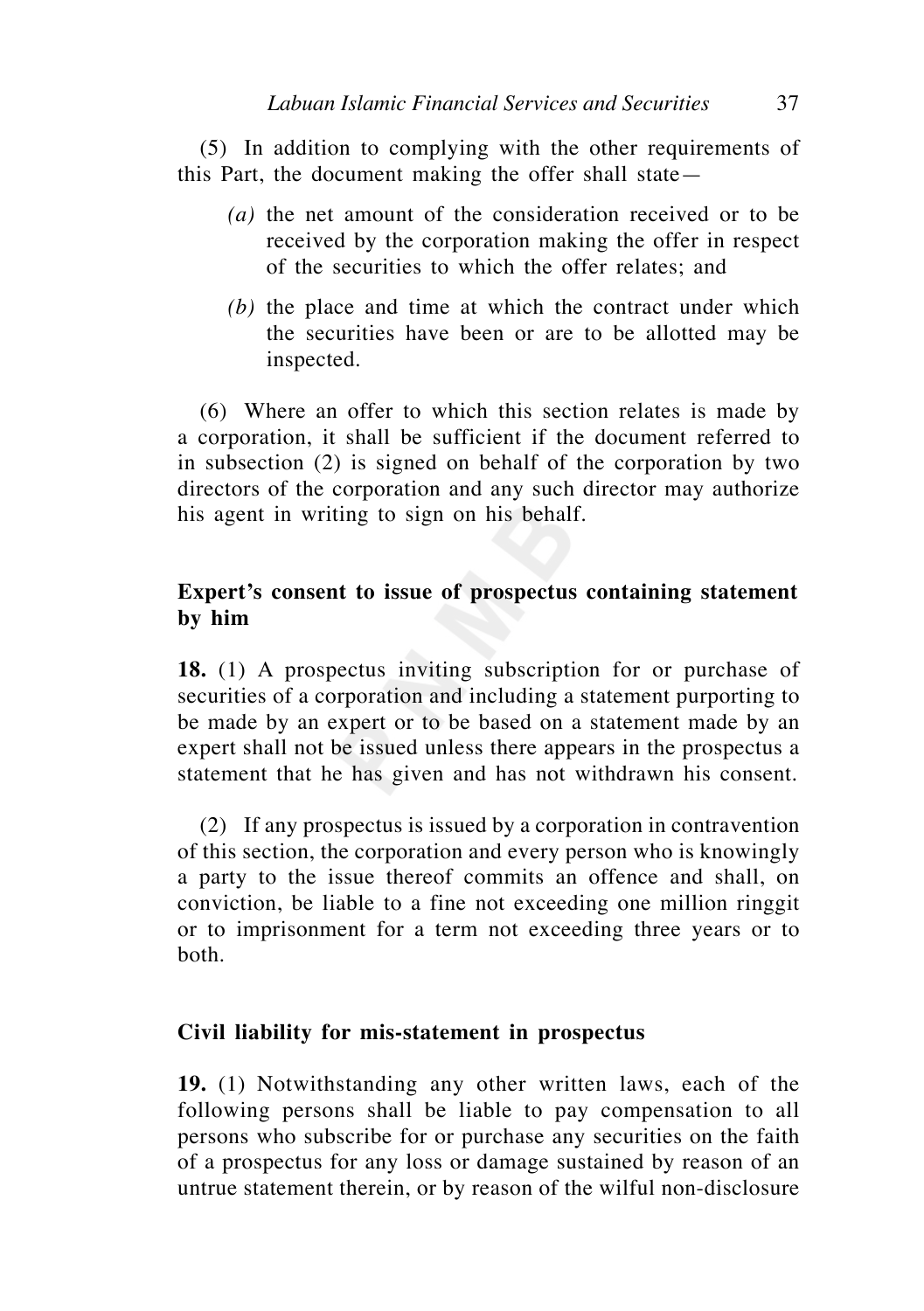therein of any matter of which he had knowledge and which he knew to be material, that is to say every person who—

- *(a)* is a director at the time of issue of the prospectus;
- *(b)* authorized or caused himself to be named and is named in the prospectus as a director or as having agreed to become a director either immediately or after an interval of time;
- *(c)* is a promoter of the corporation; or
- *(d)* authorized or caused the issue of the prospectus.

 (2) Notwithstanding anything in subsection (1), where the consent of an expert is required to the issue of a prospectus and he has given that consent, he shall not only by that reason be liable as a person who has authorized or caused the issue of the prospectus except in respect of an untrue statement purporting to be made by him as an expert, and the inclusion in the prospectus of a name of a person as a trustee for *Sukuk* holders, auditor, banker, barrister, advocate or solicitor or stock or share broker shall not for that reason alone be construed as an authorization by such person for the issue of the prospectus.

 (3) No person shall be liable under subsection (1) if he proves—

- *(a)* that, having consented to become a director of the corporation, he withdrew his consent before the issue of the prospectus, and that it was issued without his authority or consent;
- *(b)* that the prospectus was issued without his knowledge or consent and he gave reasonable public notice thereof forthwith after he became aware of its issue;
- *(c)* that after the issue of the prospectus and before allotment or sale thereunder, he, on becoming aware of any untrue statement therein, withdrew his consent and gave reasonable public notice of the withdrawal and of the reason therefor; or
- $(d)$  that
	- (i) as regards every untrue statement not purporting to be made on the authority of an expert or of a public official document or statement, he had reasonable ground to believe, and did up to the time of the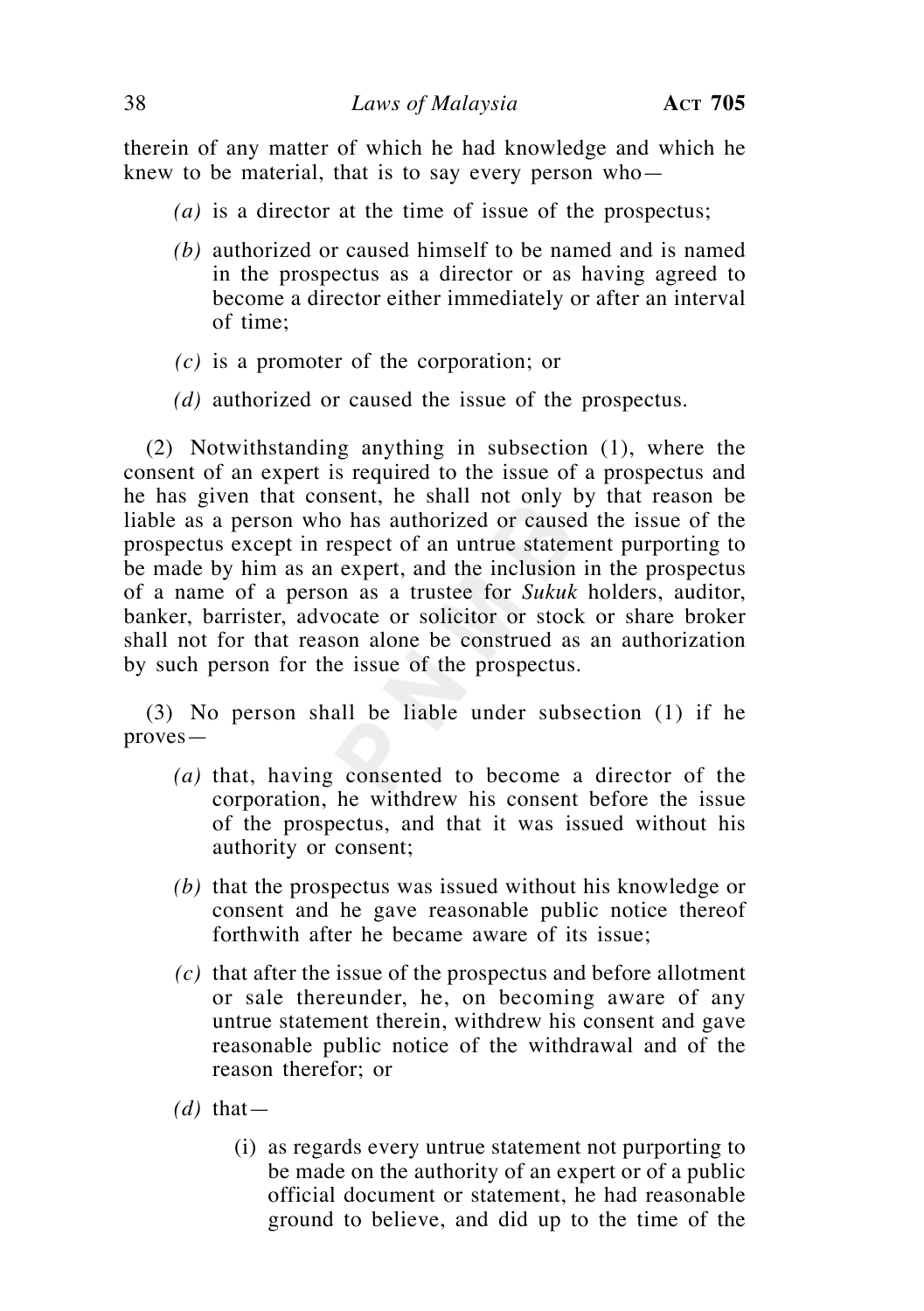allotment, issue or sale of the securities believe, that the statement was true;

- (ii) as regards every untrue statement purporting to be a statement made by an expert or to be based on a statement made by an expert or contained in what purports to be a copy of or extract from a report or valuation of an expert, it fairly represented the statement, or was a correct and fair copy of an extract from the report or valuation, and he had reasonable ground to believe and did up to the time of the issue of the prospectus believe, that the expert making the statement was competent to make it and that that expert had given the consent required by section 18 to the issue of the prospectus and had not withdrawn that consent before delivery of a copy of the prospectus for registration or, to the person's knowledge, before any allotment, issue or sale thereunder; and
- (iii) as regards every untrue statement purporting to be a statement made by an official person or contained in what purports to be a copy of or extract from a public official document, it was a correct and fair representation of the statement or copy of or extract from the document.

 (4) Subsection (3) shall not apply in the case of a person liable, by reason of his having given a consent required of him by section 18 as a person who has authorized or caused the issue of the prospectus in respect of an untrue statement purporting to have been made by him as an expert.

 (5) A person who apart from this subsection would under subsection (1) be liable, by reason of his having given a consent required of him by section 18, as a person who has authorized the issue of a prospectus in respect of an untrue statement purporting to be made by him as an expert shall not be so liable if he proves that—

- *(a)* having given his consent under section 18 to the issue of the prospectus, he withdrew it in writing before a copy of the prospectus was lodged with the Authority;
- *(b)* after a copy of the prospectus was lodged with the Authority and before issue or sale thereunder, he on becoming aware of the untrue statement, withdrew his consent in writing and gave reasonable public notice of the withdrawal and the reasons therefor; or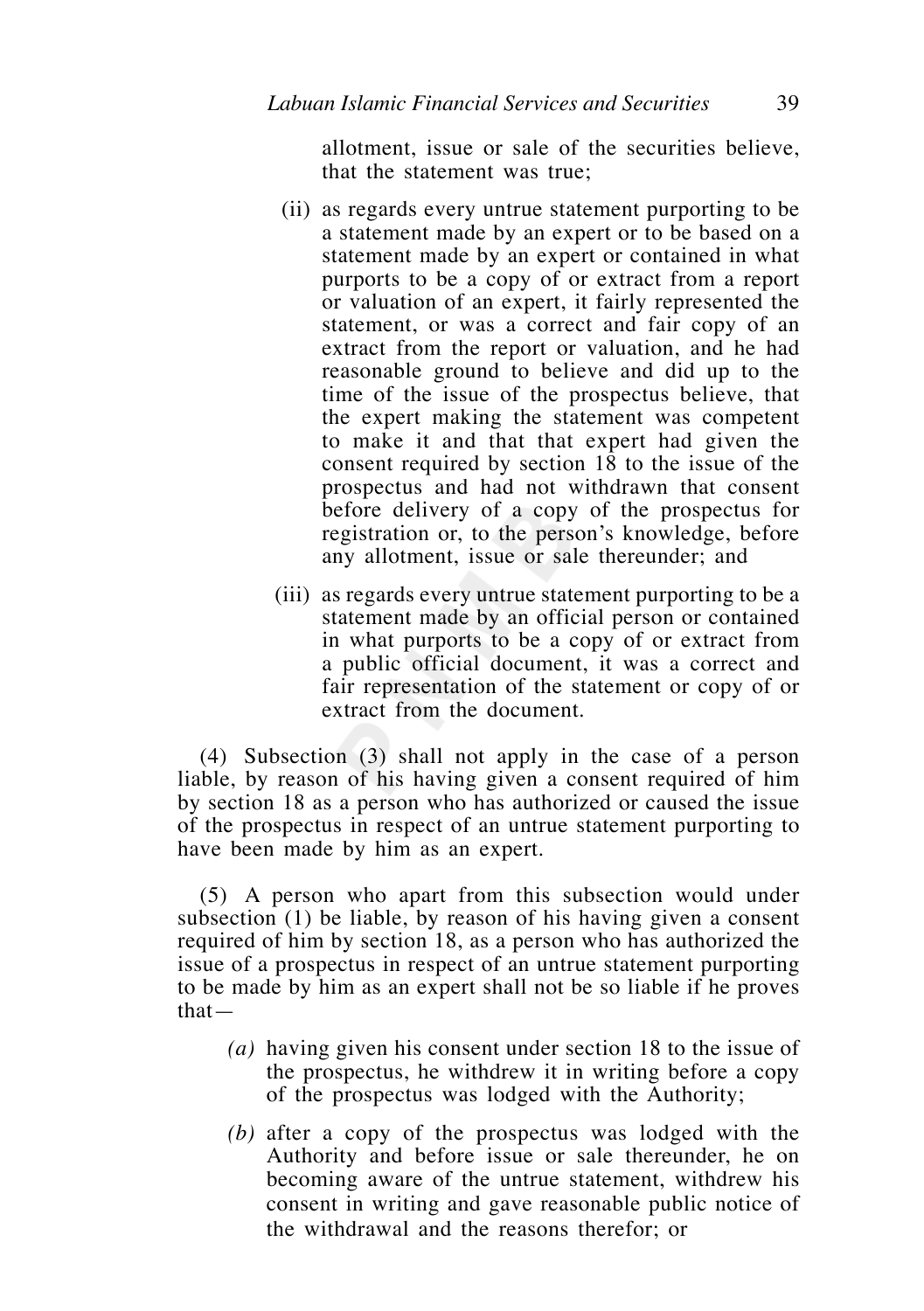- *(c)* that he was competent to make the statement and that he had reasonable ground to believe and did up to the time of the issue or sale of the *Sukuk* believe that the statement was true.
- $(6)$  Where
	- *(a)* a prospectus contains the name of a person as a director of a corporation, or as having agreed to become a director, and he has not consented to become a director, or has withdrawn his consent before the issue of the prospectus, and has not authorized or consented to the issue thereof; or
	- *(b)* the consent of a person is required under section 18 to the issue of the prospectus and he either has not given that consent or has withdrawn it before the issue of the prospectus,

the directors of the company except any director without whose knowledge or consent the prospectus was issued, and any other person who authorized or caused the issue of the prospectus, shall be liable to indemnify the person so named or whose consent was so required against all damages, costs and expenses to which he may be made liable by reason of his name having been inserted in the prospectus or of the inclusion therein of a statement purporting to be made by him as an expert, or in defending himself against any action or legal proceedings brought against him in respect thereof.

# **Criminal liability for mis-statement in prospectus**

**20.** (1) Where in any prospectus, or in any advertisement of the kind referred to in section 15, there is an untrue statement or wilful non-disclosure, any person who authorized or caused the issue of the prospectus or advertisement commits an offence and shall, on conviction, be liable to a fine not exceeding one million ringgit or to imprisonment for a term not exceeding three years or to both.

 (2) A person shall not be liable under subsection (1) if he proves that the statement or non-disclosure was immaterial or that he had reasonable ground for believing and did, up to the time of the issue of the prospectus, believe that the statement was true or that the non-disclosure was immaterial.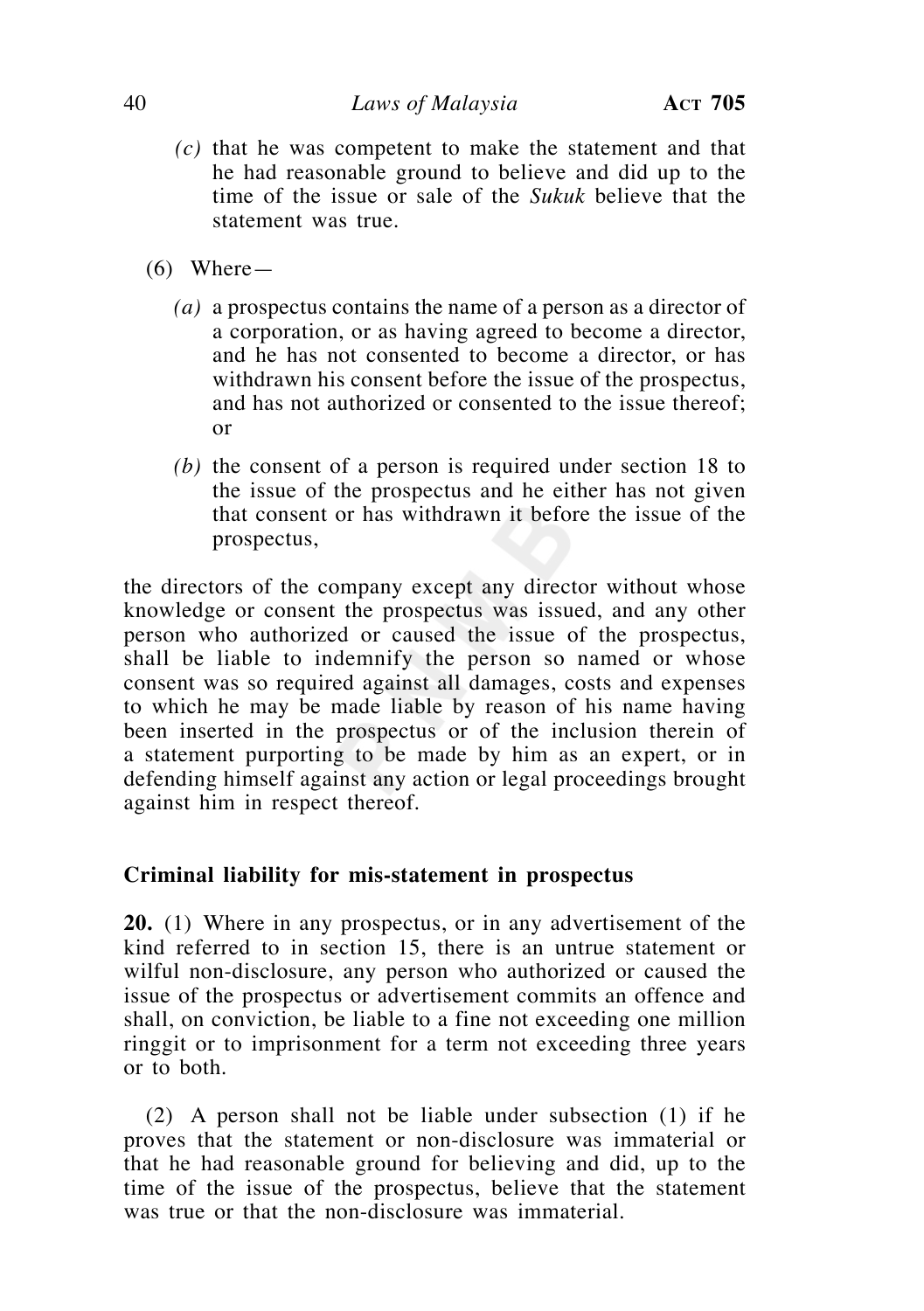(3) A person shall not be deemed to have authorized or caused the issue of a prospectus by reason only of his having given the consent required by this Part to the inclusion therein of a statement purporting to be made by him as an expert.

# **Labuan trust company, bank licensee or Islamic bank licensee as agent in offer**

**21.** (1) No allotment or issue shall be made of any securities of a corporation offered under subsection 13(1), being an offer not excluded under subsection 13(5), unless the securities have been offered through a Labuan trust company, bank licensee or Islamic bank licensee.

 (2) For the avoidance of doubt, a Labuan trust company, bank licensee or Islamic bank licensee shall be the agent of a corporation which has offered securities pursuant to subsection 13(1) through the Labuan trust company, bank licensee or Islamic bank licensee to receive applications for the issue of securities and shall be so described in the prospectus.

 (3) All monies payable on application for the securities in a corporation shall be paid to the Labuan trust company, bank licensee or Islamic bank licensee acting as an agent for the corporation, and pending receipt by the Labuan trust company, bank licensee or Islamic bank licensee of the amount of the minimum subscription, it shall hold all monies received by it upon trust for the applicant, and if the amount of the minimum subscription is not received by the Labuan trust company, bank licensee or Islamic bank licensee within the time stated in the prospectus, the Labuan trust company, bank licensee or Islamic bank licensee shall, subject to any right under the terms of the prospectus to deduct any costs and charges owing to it or to the Authority in connection with the prospectus or the offer or his acting as a broker in the matter, return the application monies or such proportion thereof as remains after making deductions, if any, in accordance with the terms of the prospectus to the applicants *pro rata* based on the respective amounts paid by them.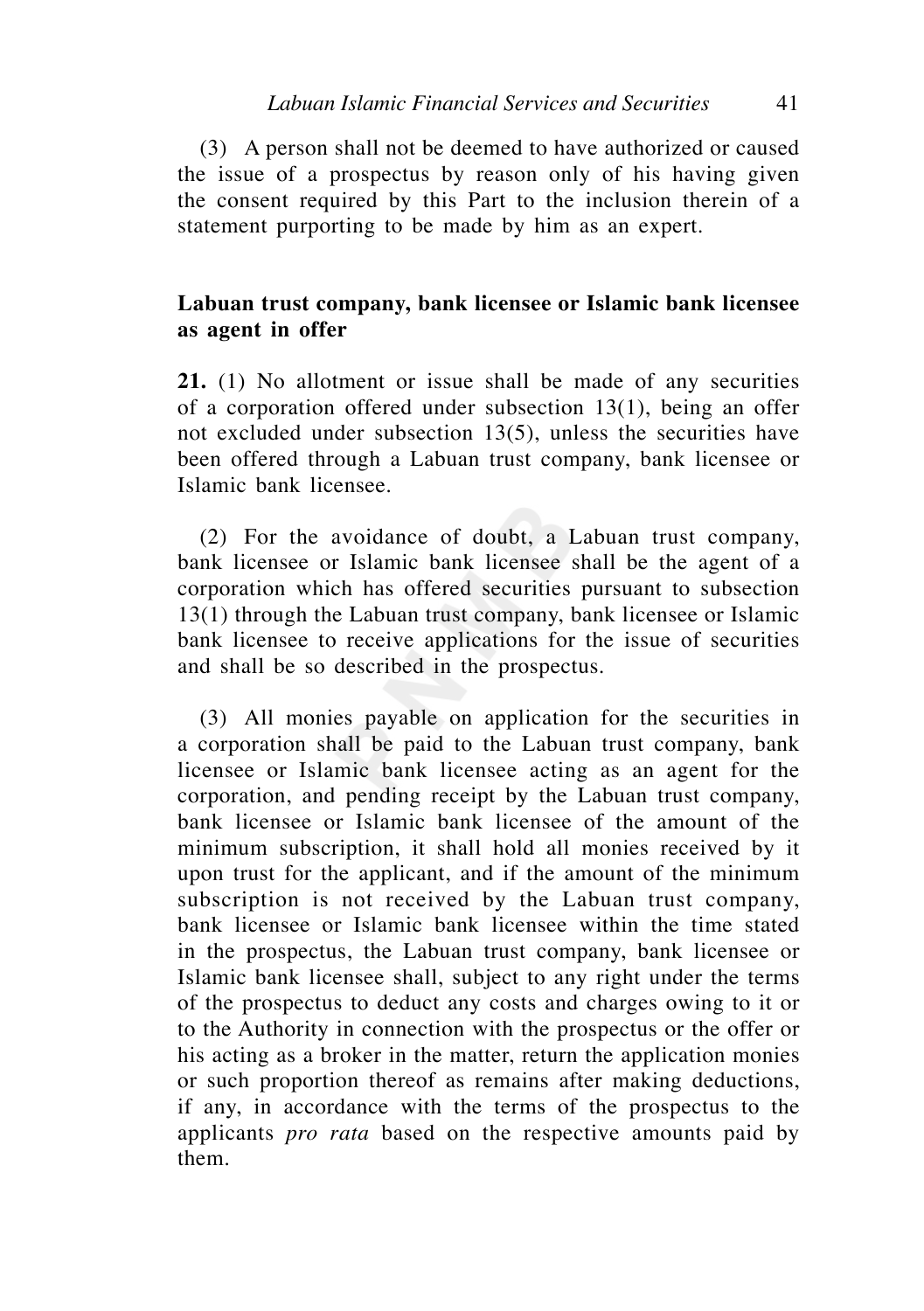(4) Upon receipt by a Labuan trust company, bank licensee or Islamic bank licensee acting as agent for a corporation of the amount of the minimum subscription on behalf of the corporation, the Labuan trust company, bank licensee or Islamic bank licencee shall, subject to its right to deduct from such monies its proper remuneration and disbursement, hold such monies and any further application monies as agent for the corporation.

# **Prohibition of allotment unless minimum subscription received**

**22.** (1) No allotment or issue shall be made of any securities of a corporation offered pursuant to subsection 13(1) unless—

- *(a)* the minimum subscription has been subscribed; and
- *(b)* the sum payable on application for the securities so subscribed has been received by the corporation,

but if a cheque for the sum payable has been received by the corporation, the sum shall be deemed not to have been received by the corporation until the cheque is paid by the bank on which it is drawn.

- (2) The minimum subscription shall—
	- *(a)* be calculated based on the price at which the securities is or will be offered; and
	- *(b)* be reckoned exclusively of any amount payable otherwise than in cash.

 (3) The amount payable on application on each securities offered shall not be less than five per centum of the price at which the securities is or will be offered.

 (4) Any condition requiring or binding any applicant for securities to waive compliance with any requirement of this section shall be void.

 (5) No corporation shall issue or allot, and no officer or promoter of a corporation shall authorize or permit to be issued or allotted, securities on the basis of a prospectus after the expiration of six months from the issue of the prospectus.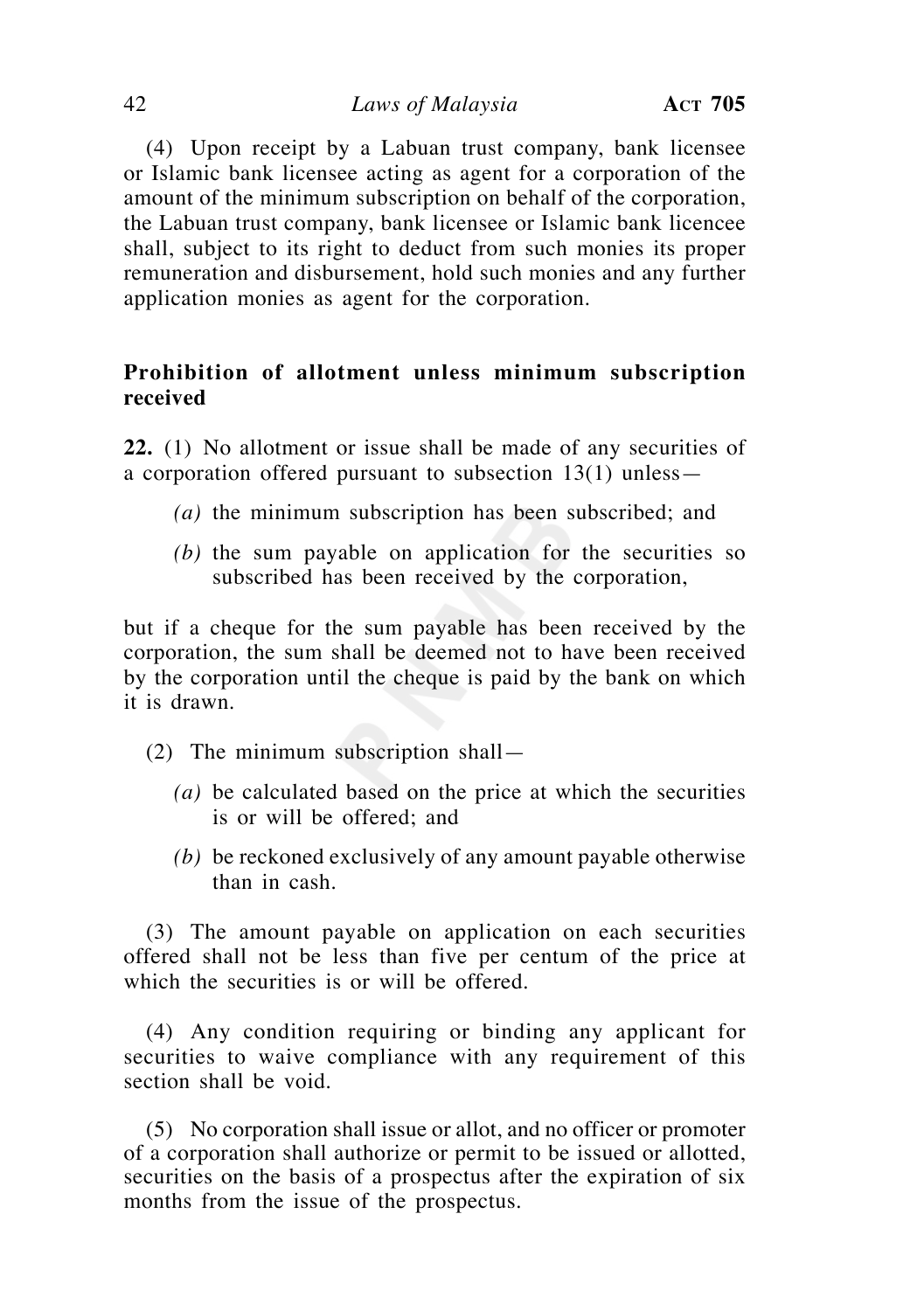(6) Any person who contravenes this section commits an offence and shall, on conviction, be liable to a fine not exceeding one million ringgit or to imprisonment for a term not exceeding three years or to both.

# **Application monies to be held in trust until issuance or allotment**

**23.** (1) Subject to subsections 21(3), (4) and subsection 22(1), all applications and other monies paid prior to issuance or allotment by any applicant on account of securities offered pursuant to subsection 13(1) by a corporation, shall, until the issuance or allotment of such securities, be held upon trust for the applicant and such monies shall be paid into and kept in a separate trust account, pending issuance or allotment.

 (2) Every officer of the corporation who contravenes this section commits an offence and shall, on conviction, be liable to a fine not exceeding one million ringgit or to imprisonment for a term not exceeding three years or to both.

## Chapter 2

# *Sukuk*

# **Power to issue** *Sukuk*

**24.** (1) Subject to this Chapter and to the terms and conditions of its memorandum and articles, a Labuan company shall have the power to issue *Sukuk* on such terms and conditions as it thinks fit and in particular, but without limiting the generality of the foregoing, may issue the following:

- *(a)* a *Sukuk* constituting a charge on any or all of the assets of the company;
- *(b)* a *Sukuk* which may be converted into shares in the company; or
- *(c)* a secured *Sukuk*.

 (2) The amounts payable under any *Sukuk*, whether sealed or signed on behalf of the company, shall be a specialty debt of the company, and where the *Sukuk* is issued by a branch of a company, it shall be located at that branch.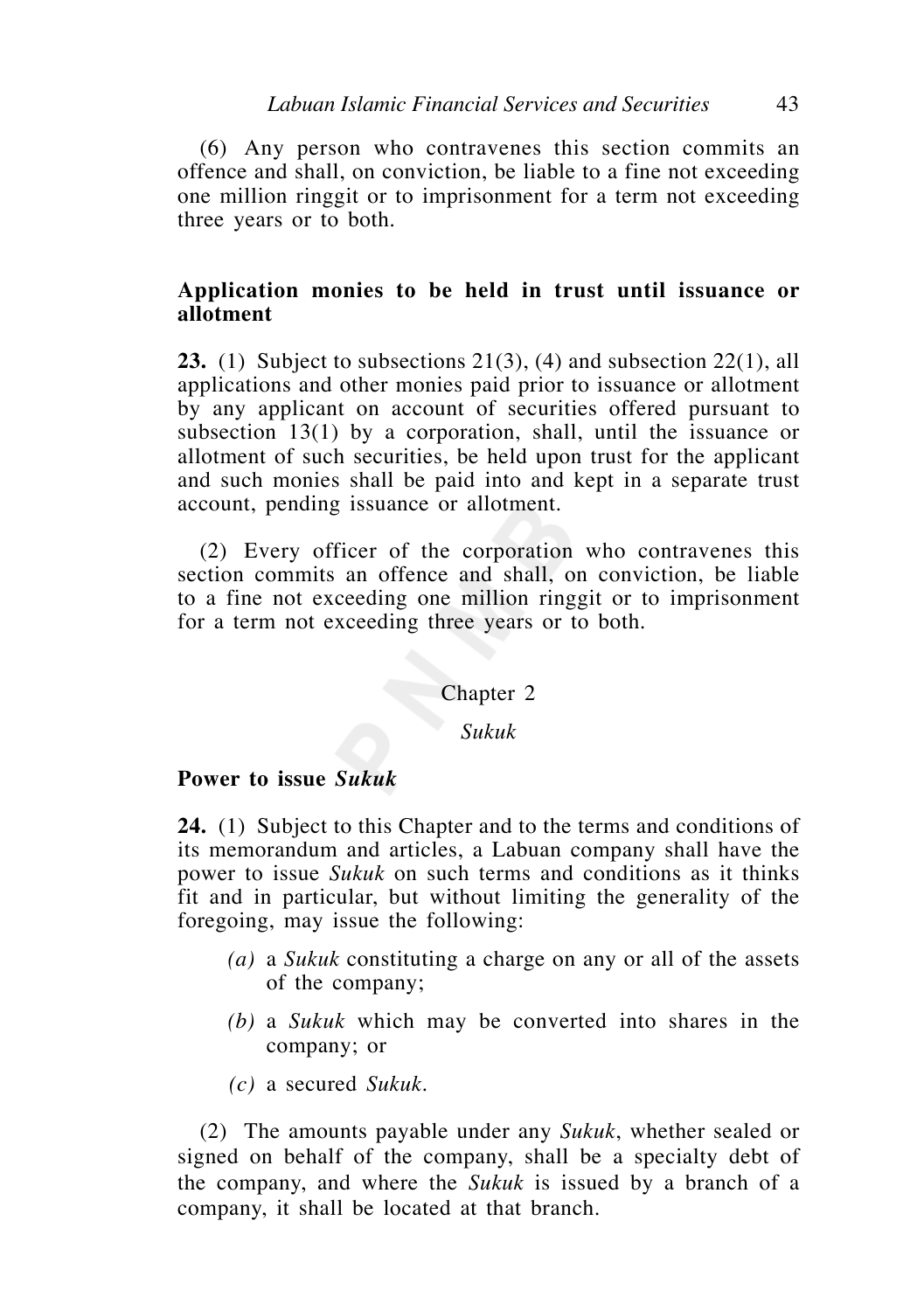- (3) The Minister may make regulations—
	- $(a)$  restricting the right of a Labuan company or any particular class of Labuan companies to issue *Sukuk* which may be converted into shares;
	- *(b)* prescribing the terms and conditions or the event or events upon which conversion shall or may take place.

# **Trustee for** *Sukuk* **holders**

**25.** (1) Every Labuan company which offers *Sukuk* pursuant to subsection 13(1) shall make provision in such *Sukuk*, or in a trust deed relating to such *Sukuk*, for the appointment of a Labuan trust company as a trustee for *Sukuk* holders.

 (2) A borrowing company shall not allot any *Sukuk* until such time as a Labuan trust company has been appointed as a trustee for *Sukuk* holders.

 (3) The Authority may approve any other person to act as a trustee together with the Labuan trust company for *Sukuk*  holders.

 (4) A borrowing company and every officer of the borrowing company who contravenes this section commits an offence and shall, on conviction, be liable to a fine not exceeding one million ringgit or to imprisonment for a term not exceeding three years or to both.

# **Exemptions and indemnifications of trustee for** *Sukuk* **holders from liability**

**26.** (1) Subject to this section, a term, provision or covenant of a *Sukuk* or a trust deed of a term of contract with *Sukuk* holders secured by a trust deed shall be void in so far as the term, provision or covenant, as the case may be, would have the effect of—

 *(a)* exempting a trustee for *Sukuk* holders from liability for contravention of any provisions of this Part or for breach of trust or failure to show the degree of care and diligence required of it as a trustee;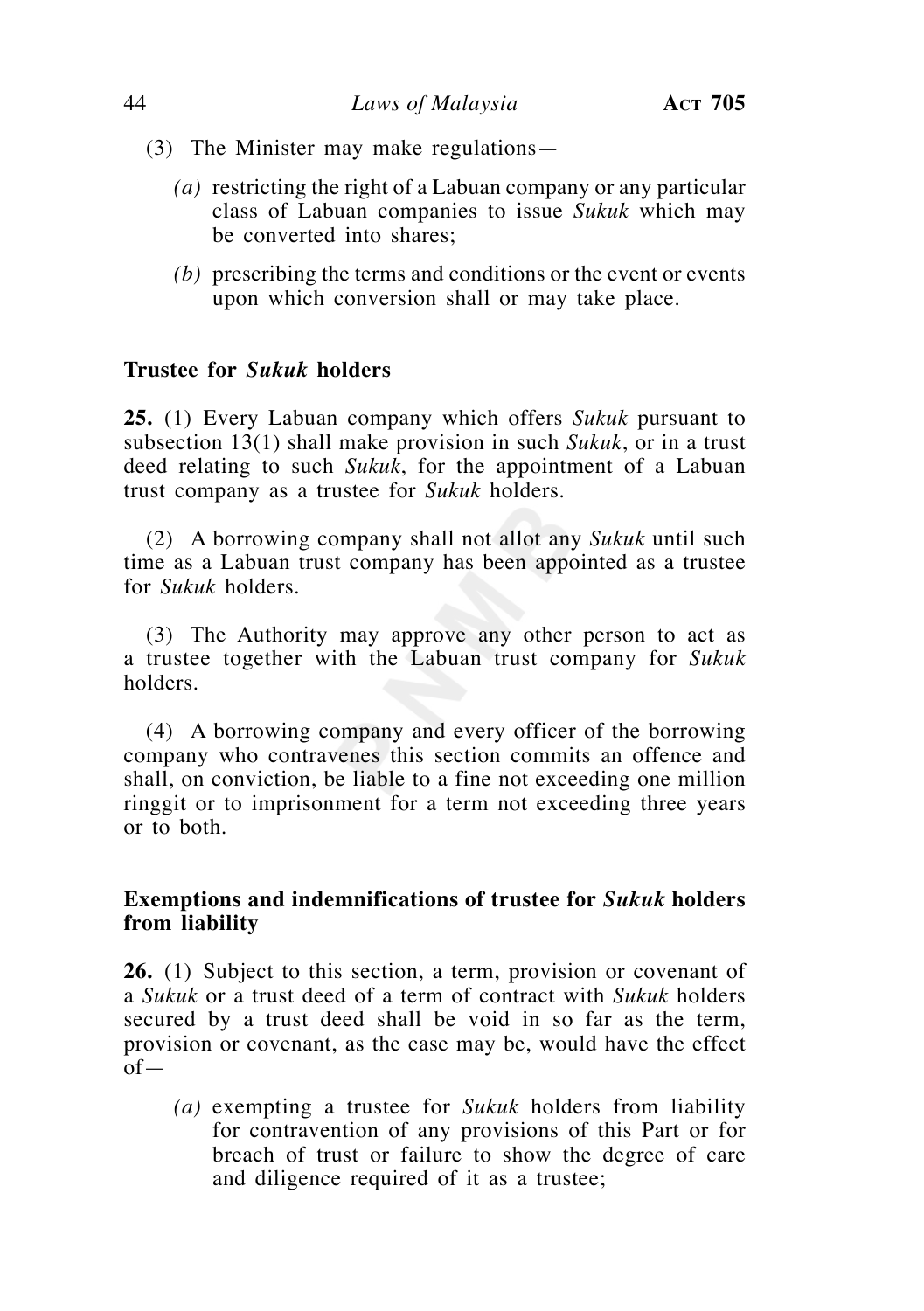*(b)* indemnifying a trustee for *Sukuk* holders against liability for contravention of any provisions of this Part or for breach of trust or for failure to show the degree of care and diligence required of it as a trustee,

unless the term, provision or covenant—

- (A) releases the trustee from liability for anything done or omitted to be done before the release is given; or
- (B) enables a meeting of *Sukuk* holders to approve the release of a trustee from liability for anything done or omitted to be done before the release is given.
- (2) For the purpose of paragraph  $(1)(B)$ 
	- *(a)* a release is approved if the *Sukuk* holders who vote for the resolution hold seventy-five per centum of the nominal value of the *Sukuk* held by all the *Sukuk* holders who attend the meeting and vote on the resolution; and
	- *(b)* a *Sukuk* holder attends the meeting and votes on the resolution if—
		- (i) such *Sukuk* holder attends the meeting in person and votes on the resolution; or
		- (ii) if proxies are permitted, the *Sukuk* holder is represented at the meeting by a proxy and the proxy votes on the resolution.

# **Duties of trustee for** *Sukuk* **holders**

- **27.** (1) A trustee for *Sukuk* holders*—*
	- *(a)* shall exercise reasonable diligence to ascertain whether or not the assets of the borrowing company and each of its guarantor companies, which are or may be available, by way of *Sukuk* or otherwise, are sufficient, or are likely to be or become sufficient, to discharge the principal amount of *Sukuk* as and when it becomes due;
	- *(b)* shall satisfy itself that each prospectus relating to the *Sukuk* does not contain any matter which is inconsistent with the terms of the *Sukuk* or with the relevant trust deed;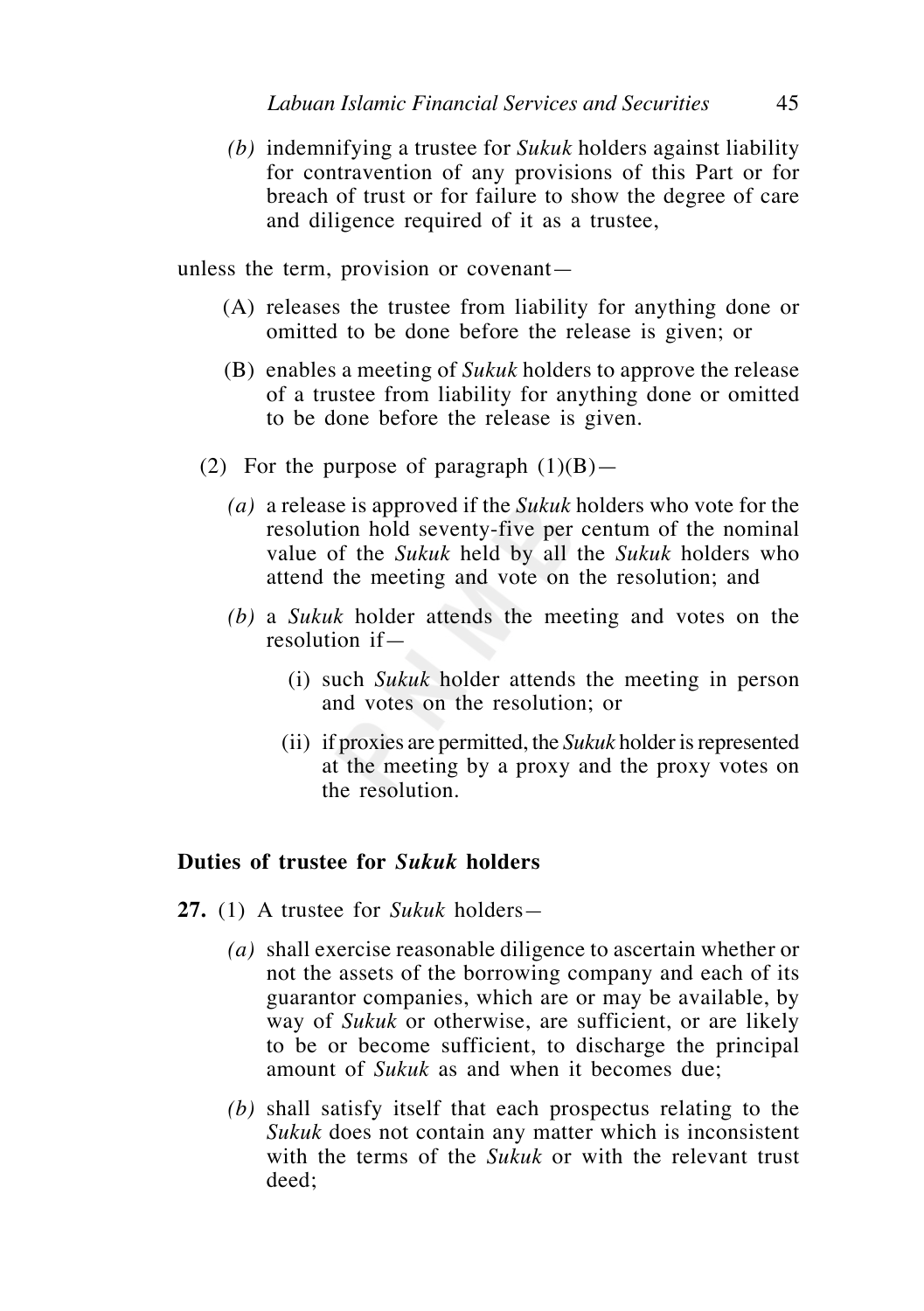- *(c)* shall exercise reasonable diligence to ascertain whether or not the borrowing company and each of its guarantor companies have committed any breach of the covenants, terms and provisions of the *Sukuk* or the trust deed;
- *(d)* except where it is satisfied that a breach of the covenants, terms and provisions of the *Sukuk* or the trust deed would not materially prejudice the security, if any, for the *Sukuk* or the interests of *Sukuk* holders, shall take all steps and do all such things as it is empowered to do to cause the borrowing company and any of its guarantor companies to remedy any breach of those covenants, terms and provisions;
- *(e)* where the borrowing company or any of its guarantor companies fails, when so required by the trustee, to remedy any breach of the covenants, terms and provisions of the *Sukuk* or the trust deed, shall place the matter before a meeting of *Sukuk* holders, submit such proposal for the protection of their investment as the trustee considers necessary and appropriate and obtain the directions of the holders of the *Sukuk* in relation thereto; and
- *(f)* where the borrowing company submits to those *Sukuk* holders a compromise or arrangement, shall give them a statement explaining the effect of the compromise or arrangement and, if it thinks fit, recommend to them an appropriate course of action to be taken by them in relation thereto.

 (2) Where, after due enquiry, a trustee for *Sukuk* holders at any time is of the opinion that the assets of a borrowing company and of any of its guarantor companies which are or should be available, whether by way of security or otherwise, are insufficient or likely to become insufficient to discharge the principal amount of *Sukuk* as and when it becomes due, the trustee for *Sukuk* holders may lodge an application in the specified form with the Authority for a direction under this subsection and the Authority may, on such application, after giving the borrowing company an opportunity for making representations in relation to the application, by direction in writing served on the borrowing company at its registered office in Labuan, impose such restrictions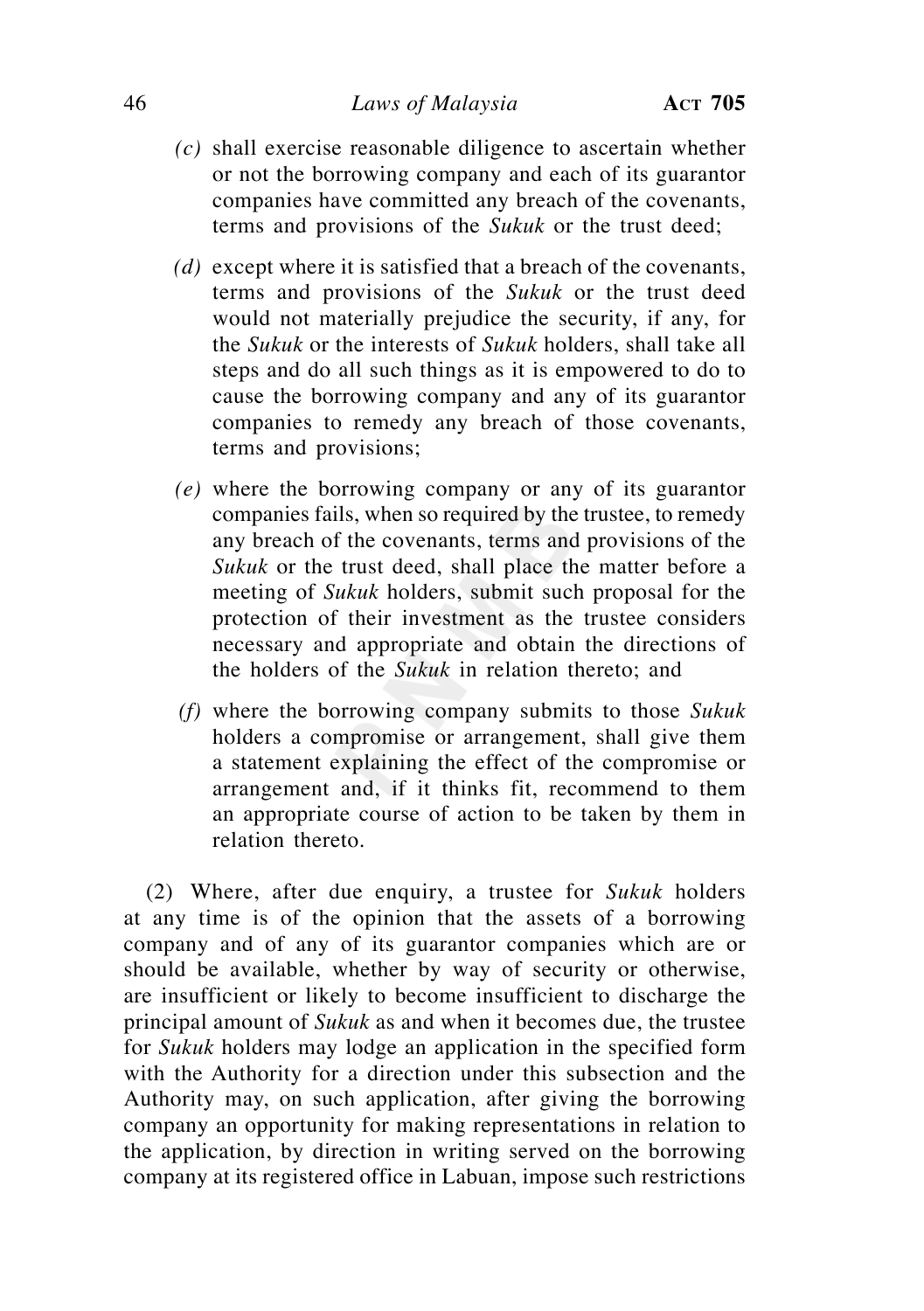on activities of the borrowing company, including restrictions on advertising for deposit or loans and on borrowing by the borrowing company, as the Authority thinks necessary for the protection of the interests of *Sukuk* holders, or the Authority may, and if the borrowing company so requires shall, direct the trustee for *Sukuk*  holders to lodge an application with the Court for an order under subsection (4) and the trustee for *Sukuk* holders shall apply accordingly.

- (3) Where—
	- *(a)* after due enquiry, a trustee for *Sukuk* holders at any time is of the opinion that the assets of the borrowing company and of any of its guarantor companies which is or should be available is insufficient, or likely to become insufficient, to discharge the principal amount of *Sukuk* as and when it becomes due; or
	- *(b)* the borrowing company has contravened or failed to comply with a direction by the Authority under subsection (2),

the trustee for *Sukuk* holders may, and where the borrowing company has requested the trustee for *Sukuk* holders to do so, the trustee for the holders of *Sukuk* shall, apply to the Court for an order under subsection (4).

 (4) Where an application is lodged by a trustee for *Sukuk*  holders with the Court under subsection (2) or (3), the Court, after giving the borrowing company an opportunity of being heard, may, by order, do all or any of the following, namely:

- *(a)* direct the trustee for *Sukuk* holders to convene a meeting of *Sukuk* holders for the purpose of placing before them such information relating to their interests, as the trustee for the *Sukuk* holders considers necessary or appropriate and for the purpose of obtaining their directions in relation thereto, and give such directions in relation to the conduct of the meeting as the Court thinks fit;
- *(b)* stay all or any actions or proceedings before any Court by or against the borrowing company;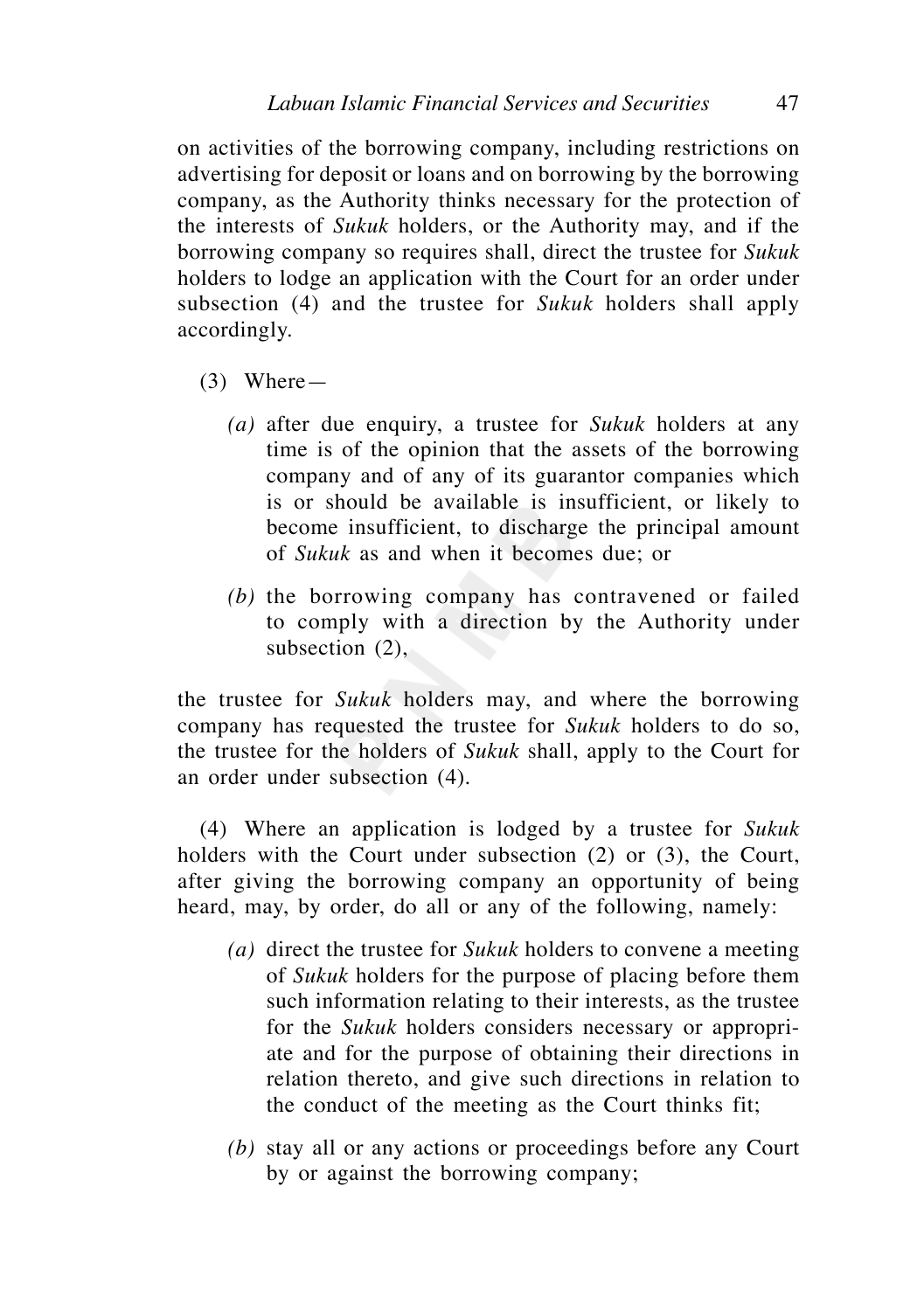- *(c)* restrain the payment of any monies by the borrowing company to *Sukuk* holders of the borrowing company or to any class of such holders;
- *(d)* appoint a receiver of such of the property as constitutes the security, if any, for the *Sukuk* or any part thereof; or
- *(e)* give such further directions from time to time as may be necessary to protect the interests of *Sukuk* holders, the members of the borrowing company or any of its guarantor companies or the public, but in making any such order, the Court shall have regard to the rights of all creditors of the borrowing company.

 (5) The Court may vary or rescind any order made under subsection (4) as it thinks fit.

 (6) A trustee for *Sukuk* holders in making any application to the Authority or the Court, shall have regard to the nature and kind of the security given when the *Sukuk* were offered pursuant to subsection 13(1), and, if no security was given, shall have regard to the position of *Sukuk* holders as unsecured creditors of the borrowing company.

 (7) A trustee for *Sukuk* holders may rely upon any certificate, report given or statement made by any advocate, auditor or officer of the borrowing company or guarantor company if the trustee for *Sukuk* holders has reasonable grounds for believing that such advocate, auditor or officer was competent to give or to make the certificate, report or statement.

## **Obligations of directors of borrowing company**

**28.** (1) The directors of the borrowing company shall—

- *(a)* at the end of a period not exceeding three months ending on a day—
	- (i) such day being the later of the date of the relevant prospectus, if applicable; or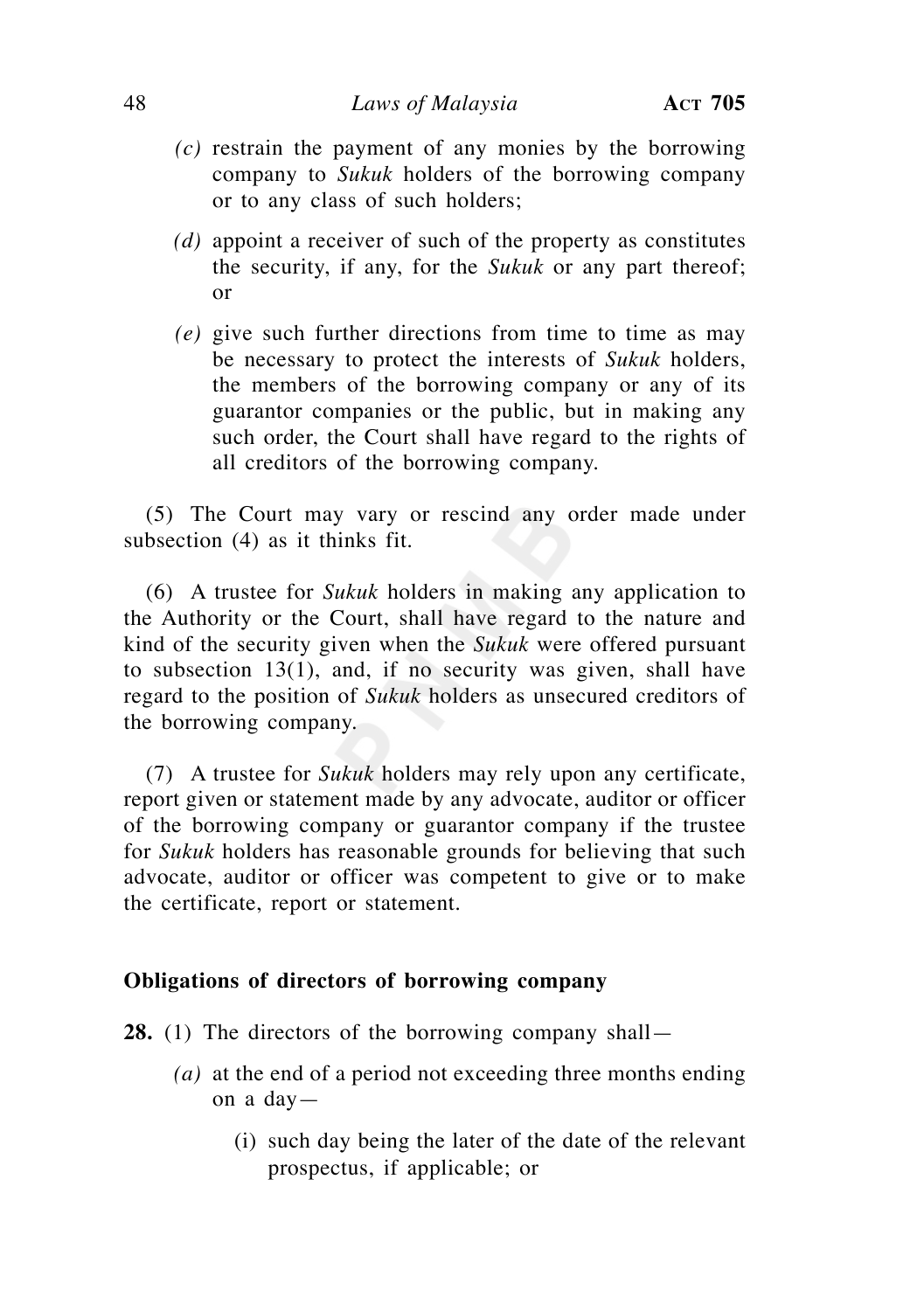- (ii) such day being the date in which the *Sukuk* is issued pursuant to the trust deed which the trustee for *Sukuk* holders of the borrowing company is required to notify to the borrowing company in writing; and
- *(b)* at the end of each succeeding period thereafter, being a period of three months or such shorter time as the trustee for *Sukuk* holders may, in any special circumstances, allow,

prepare a report that relates to that period and complies with the requirements of subsection (3) and, within thirty days after the end of each such period, lodge a copy of the report relating to that period with the Authority and with the trustee for *Sukuk*  holders.

 (2) Any person who contravenes subsection (1) commits an offence and shall, on conviction, be liable to a fine not exceeding ten thousand ringgit.

 (3) The report referred to in subsection (1) shall be signed by not less than two of the directors on behalf of all of them and shall set out in detail any matters adversely affecting the security or the interests of *Sukuk* holders and, without affecting the generality of the foregoing, shall state—

- *(a)* whether or not the limitations on the amount that the borrowing company may borrow have been exceeded;
- *(b)* whether or not the borrowing company and each of its guarantor companies have observed and performed all the covenants and provisions binding upon them respectively by or pursuant to the *Sukuk* or any trust deed;
- *(c)* whether or not any event has happened which has caused or could cause the *Sukuk* or any provisions of the relevant trust deed to become enforceable and, if so, particulars of that event;
- *(d)* whether or not any circumstances affecting the borrowing company, its subsidiaries or its guarantor companies or any of them have occurred which materially affect any security or charge created by the *Sukuk* or any trust deed and, if so, particulars of those circumstances;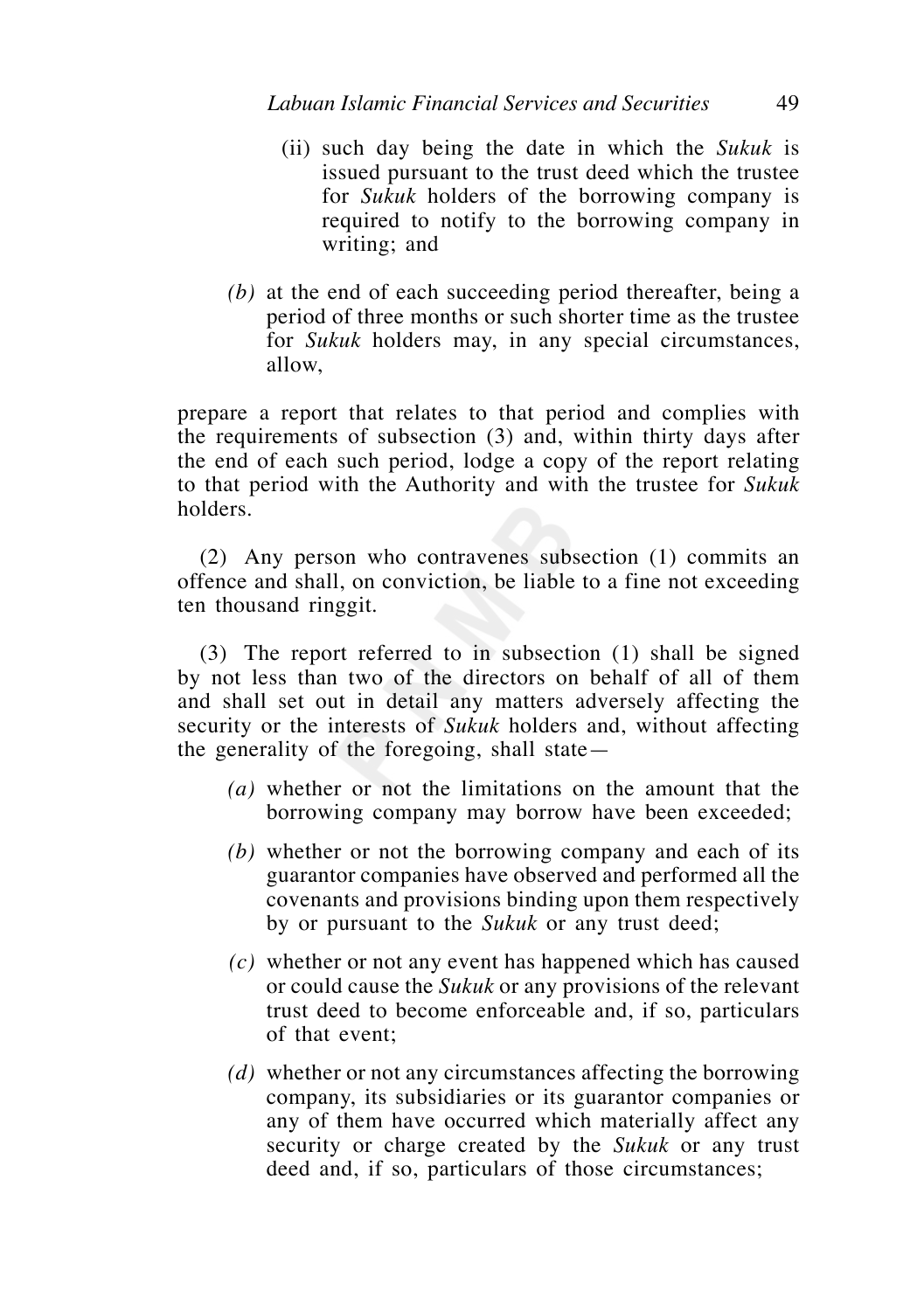## 50 *Laws of Malaysia* **ACT 705**

- *(e)* whether or not there has been any substantial change in the nature of the business of the borrowing company or any of its subsidiaries or any of its guarantor companies since the *Sukuk* were first issued pursuant to subsection 13(1) which has not previously been reported upon as required by this section and, if so, particulars of that change; and
- *(f)* where the borrowing company has deposited money with, or lent money to, or assumed any liability of, a corporation which pursuant to section 4 of the Labuan Companies Act 1990 is deemed to be related to the borrowing company, particulars of—
	- (i) the total amount so deposited or lent and the extent of any liabilities so assumed during the period covered by the report; and
	- (ii) the total amount owing to the borrowing company in respect of money so deposited or lent and the extent of any liabilities so assumed as at the end of the period covered by the report,

distinguishing between deposits, loans and assumptions of liability which are secured and those which are unsecured, but not including any deposit with or loan to or any liability assumed on behalf of a corporation if that corporation has guaranteed the payment of the *Sukuk* of the borrowing company and has secured the guarantee by a charge over its assets in favour of the trustee for *Sukuk* holders of the borrowing company.

 (4) Where there is a trustee for any *Sukuk* holders issued by a borrowing company, the borrowing company and each guarantor company which has guaranteed the payment of the monies raised by the issue of those *Sukuk* shall, within twenty-one days after the creation of the charge, furnish the trustee for *Sukuk* holders on behalf of *Sukuk* holders, whether or not any demand therefor by it has been made, with particulars in writing of any charge created by the corporation or the guarantor company, as the case may require, and when the amount to be advanced upon the security of the charge is indeterminate within seven days after the advance with particulars of the amount or amounts in fact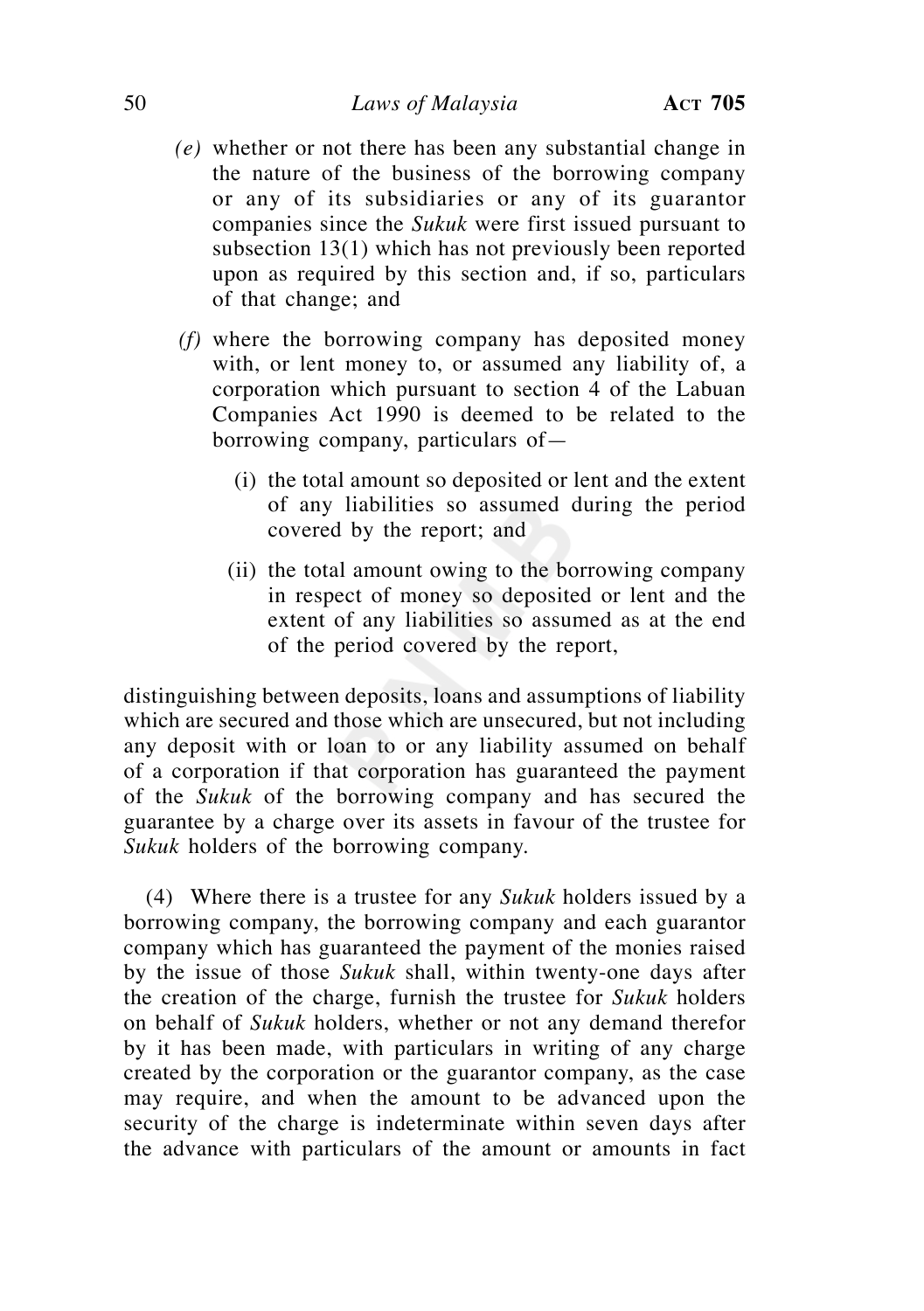advanced, but where any such advances are merged in a current account with bankers or trade creditors, it shall be sufficient for particulars of the net amount outstanding in respect of any such advances to be furnished every three months.

 (5) The directors of every borrowing company which has issued *Sukuk* pursuant to subsection 13(1), not including the issue of *Sukuk* under subsection 13(5), and of every guarantor company which has guaranteed the repayment of the monies raised by the issue of such *Sukuk* shall, at some date not later than nine months after the expiration of each financial year of the borrowing company or the guarantor company, cause to be made out and lodged with the Authority and with the trustee for *Sukuk* holders a profit and loss account together with a detailed statement of outstanding liability under such *Sukuk* for the period from the end of that financial year until the expiration of six months after the end of that financial year and a balance sheet as at the end of the period to which the profit and loss account relates.

 (6) Where any guarantor company, being a company which is incorporated in any state or territory nominated for the purposes of this section by the Minister, has lodged with the appropriate authority in any such nominated state or territory a profit and loss account and balance sheet for the relevant period, that shall be sufficient compliance with the requirements of subsection (5) if, with the consent of the trustee for *Sukuk*  holders, there is lodged with the Authority and the trustee for *Sukuk* holders, certified copies of the profit and loss account and balance sheet so lodged.

 (7) Where the directors of a borrowing company do not lodge with the trustee for *Sukuk* holders a report as required by subsection (1), or where the directors of a borrowing company or of its guarantor companies do not lodge with the Authority and the trustee for *Sukuk* holders the profit and loss account, detailed statement and balance sheet as required by subsection (5) within the time specified, the trustee for *Sukuk* holders shall, as soon as possible, lodge notice of that fact with the Authority.

 (8) Any person who contravenes subsection (5) commits an offence and shall, on conviction, be liable to a fine not exceeding ten thousand ringgit.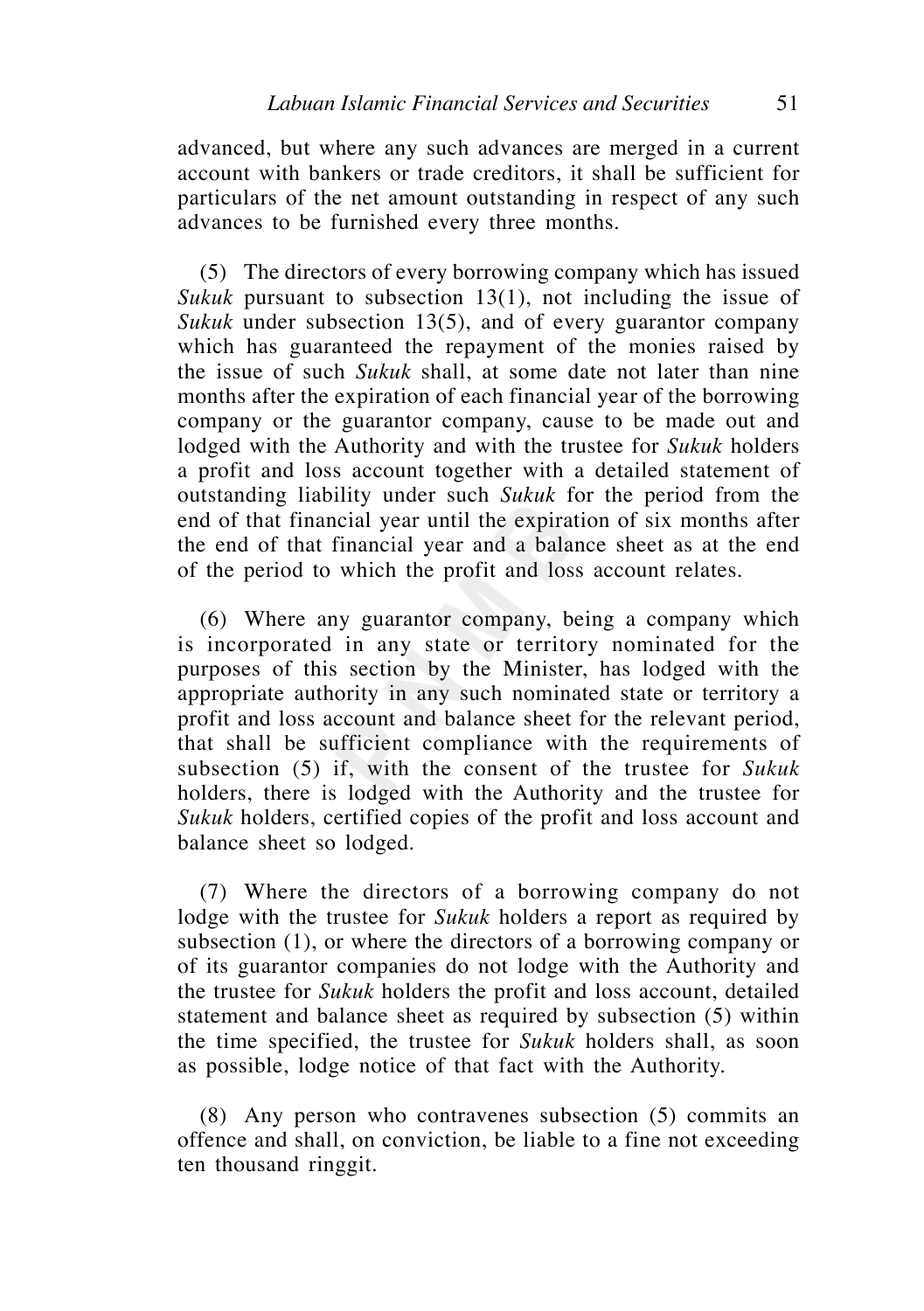# **Obligation of guarantor company to furnish information**

**29.** (1) For the purpose of the preparation of a report which, by this Act, is required to be signed by or on behalf of the directors of a borrowing company or any of them, that borrowing company may, by notice in writing, require any of its guarantor companies to furnish it with any information relating to that guarantor company which, by this Act, is required to be contained in that report, and that guarantor company shall furnish the borrowing company with that information before such date, being a date not later than fourteen days after the notice is given, as may be specified in that behalf in the notice.

 (2) A guarantor company or every officer of that company which fails to comply with the requirement contained in a notice given pursuant to subsection (1) commits an offence and shall, on conviction, be liable to a fine not exceeding ten thousand ringgit.

## **Monies to be immediately payable on certain events**

**30.** (1) Where in any prospectus issued in connection with an offer or invitation pursuant to subsection 13(1) to subscribe for or to purchase *Sukuk* of a Labuan company there is a statement as to any particular purpose or project for which the monies received by the borrowing company in response to the offer or invitation are to be applied, the borrowing company shall from time to time make reports to the trustee for *Sukuk* holders of the borrowing company as to the progress that has been made towards achieving such purpose or completing such project.

 (2) Where it appears to a trustee for *Sukuk* holders to which a report is furnished by a borrowing company that such purpose or project has not been achieved or completed within the time stated in the prospectus within which the purpose or project is to be achieved or completed or, where no such time was stated, then within a reasonable time, the trustee for *Sukuk* holders may, and, if in its opinion it is necessary for the protection of the interests of *Sukuk* holders, the trustee for the *Sukuk* holders shall, give notice in writing to the borrowing company requiring it to pay the monies so received by the borrowing company and, within one month after such notice is given, lodge with the Authority a copy of such notice.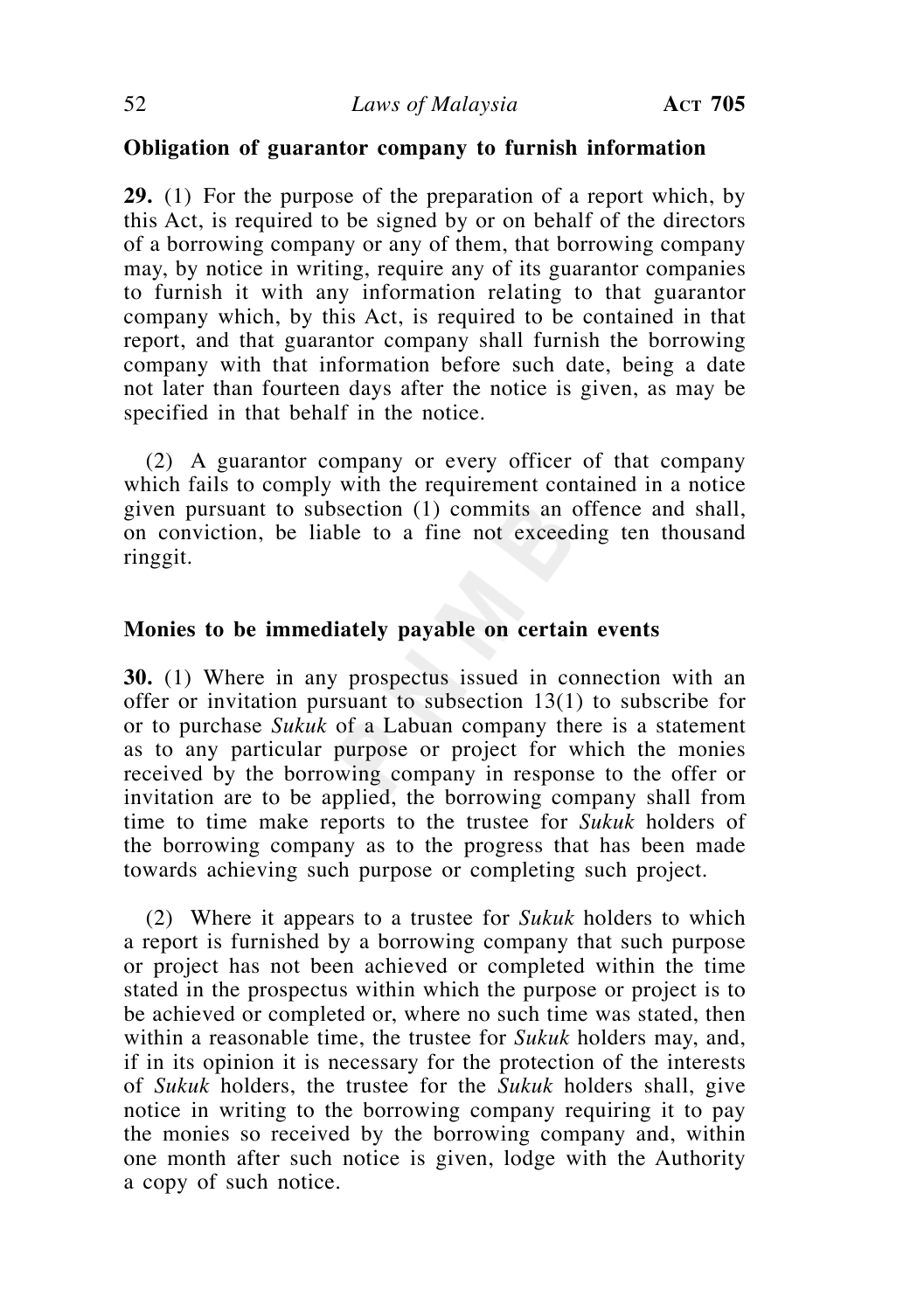(3) A trustee for *Sukuk* holders shall not give a notice pursuant to subsection (2) if it is satisfied that—

- *(a)* the purpose or project has been substantially achieved or completed;
- *(b)* the interests of the *Sukuk* holders have not been materially prejudiced by the failure to achieve or complete the purpose or project within the time stated in the prospectus or within a reasonable time; or
- *(c)* the failure to achieve or complete the purpose or project was due to circumstances, other than shortage of funds, beyond the control of the borrowing company that could not reasonably have been foreseen by that borrowing company at the time that the prospectus was issued.

# **Retention of over-subscriptions in** *Sukuk* **issues**

**31.** (1) A borrowing company shall not accept or retain subscriptions to a *Sukuk* issue in excess of the amount of the issue as disclosed in the prospectus unless the borrowing company has specified in the prospectus—

- *(a)* that it expressly reserves the right to accept or retain over-subscriptions; and
- *(b)* a limit on the amount of the over-subscription that may be accepted or retained.

 (2) Subject to any regulations, where a borrowing company specifies in a prospectus relating to a *Sukuk* issue that it reserves the right to accept or retain over-subscriptions—

- *(a)* the borrowing company shall not make, authorize or permit any statement or reference as to the asset-backing for the issue to be made or contained in any prospectus relating to the issue, other than a statement or reference to the total assets and the total liabilities of the borrowing company and of its guarantor company, if any; and
- *(b)* the prospectus shall contain a statement or reference as to what the total assets and total liabilities of the borrowing company would be if over-subscriptions to the limit specified in the prospectus were accepted or retained.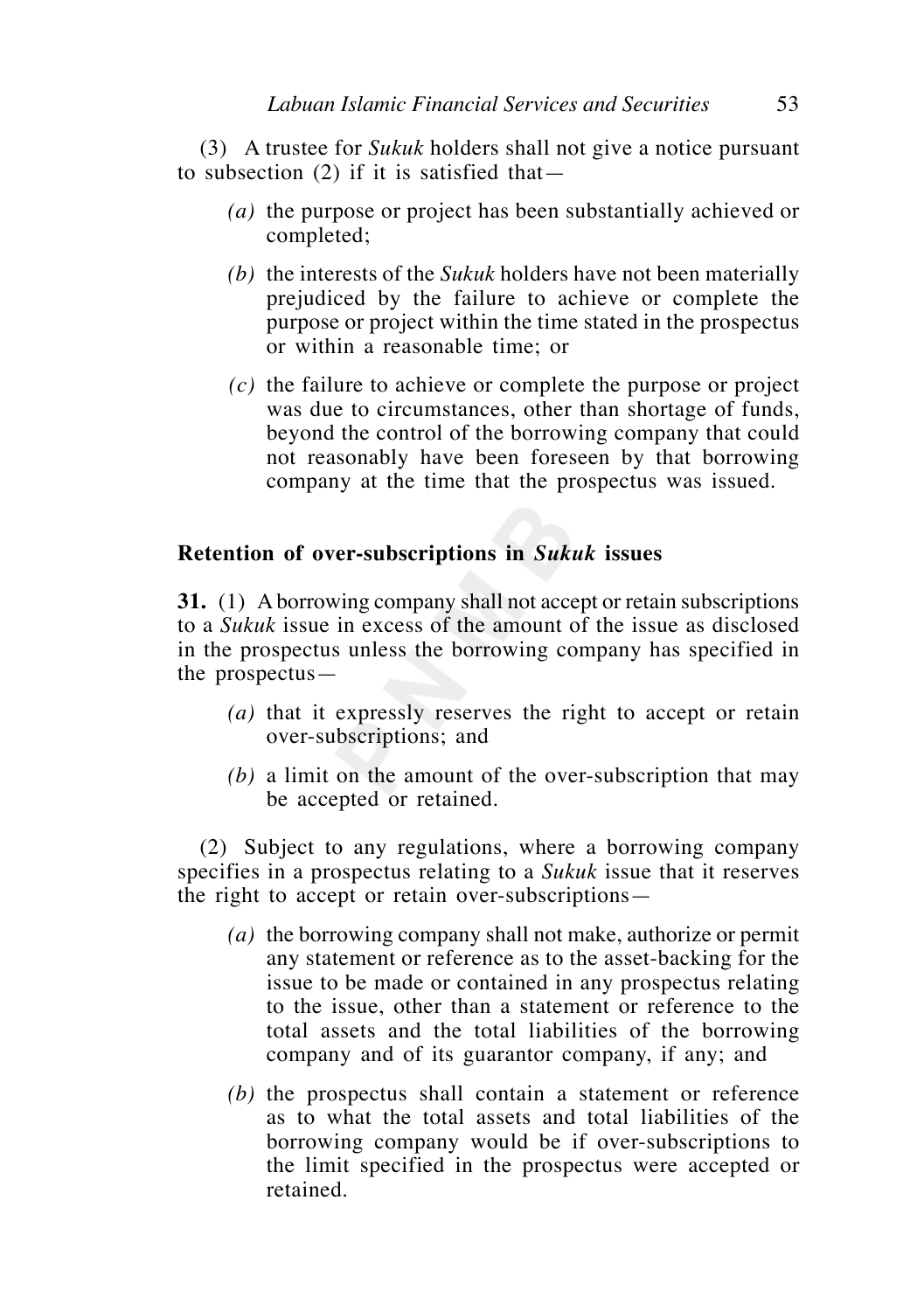(3) Any borrowing company who contravenes this section commits an offence and shall, on conviction, be liable to a fine not exceeding ten thousand ringgit.

# PART IV

#### ISLAMIC MUTUAL FUNDS

## Chapter 1

#### *Preliminary*

#### **Intepretation**

**32.** In this Part, unless the context otherwise requires—

 *"*investor" means a person, including a custodian and an underwriter, who is the owner of securities issued by an Islamic mutual fund but does not include a person who only takes the initiative in forming or organizing the business of the Islamic mutual fund and does not have any ownership in the fund;

 *"*operator", in respect of an Islamic mutual fund, means—

- *(a)* where the Islamic mutual fund is a corporation, a director of that corporation;
- *(b)* where the Islamic mutual fund is a limited partnership, a general partner in that limited partnership;
- *(c)* where the Islamic mutual fund is a limited liability partnership, the designated partner in that limited liability partnership; or
- *(d)* where the Islamic mutual fund is a unit trust, a trustee of that trust;

 *"*promoter" means a person acting alone or in conjunction with others directly or indirectly who takes the initiative in forming or organizing the business of an Islamic mutual fund, but does not include a custodian or an underwriter who receives underwriting commission without taking part in the founding or organizing of the Islamic mutual fund business;

 *"*registered Islamic public fund" means an Islamic public fund registered under section 38;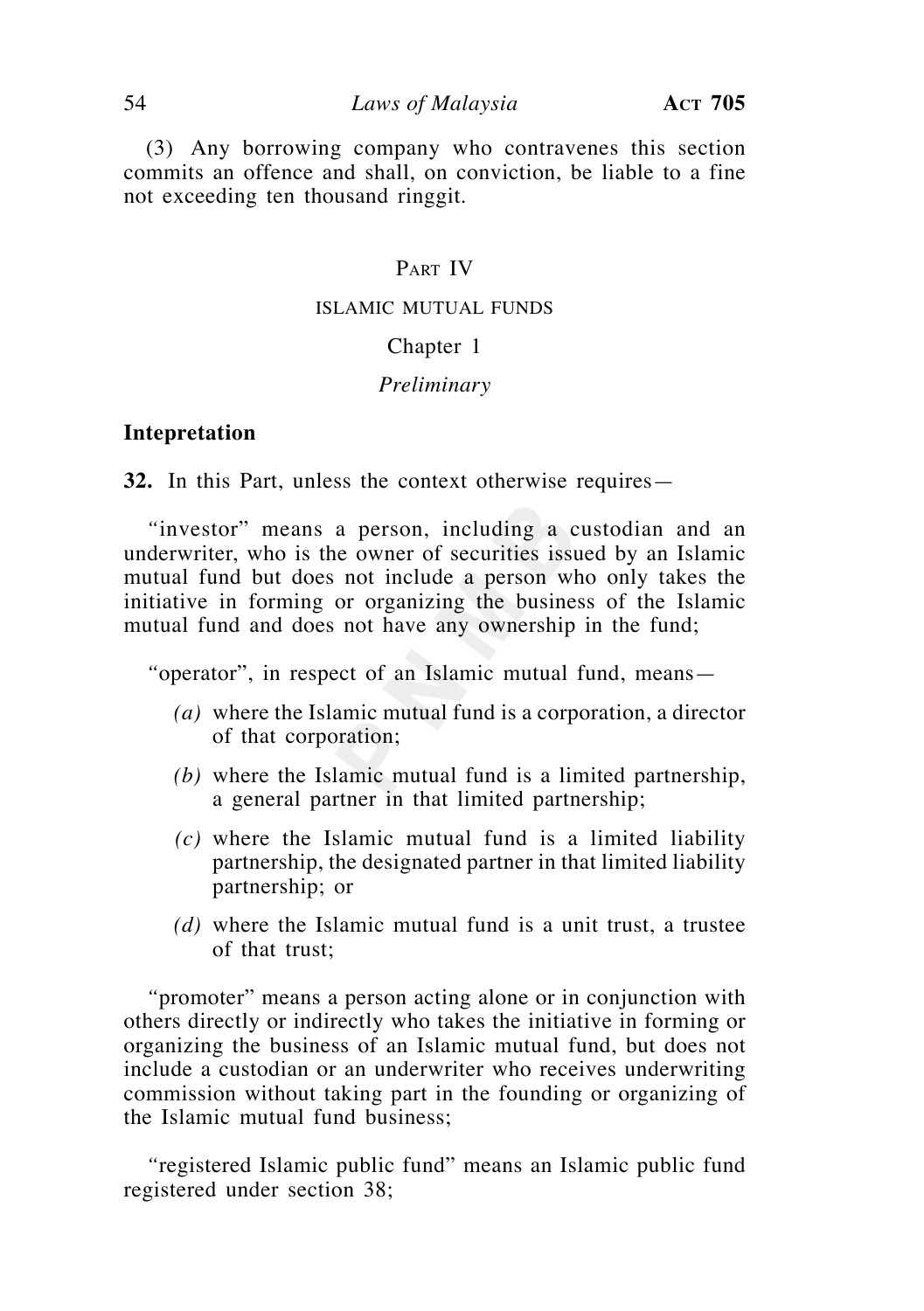*"*shares" means one or more of the shares in the share capital of an Islamic mutual fund company including, in the case of a company limited by guarantee, the interest of a member of such company and includes an interest in an Islamic mutual fund partnership and a unit in an Islamic mutual fund unit trust.

# Chapter 2

### *Islamic private fund*

#### **Notification by Islamic private fund**

**33.** An Islamic private fund shall be entitled to carry on business, arrange or administer its affairs in Labuan by giving notice in writing to the Authority setting out the details of the scope and nature of its business.

# **Islamic private fund to lodge an information memorandum or such other offering document**

**34.** (1) An Islamic private fund shall lodge the information memorandum or such other offering document relating to the Islamic private fund purporting to describe the business and affairs of the Islamic private fund with the Authority.

 (2) The information memorandum or such other offering document referred to in subsection (1) shall be lodged by an Islamic private fund through any licensed entity which shall be reasonably satisfied that—

- *(a)* the information memorandum or such other offering document being lodged refers to an Islamic private fund as defined under this Act; and
- *(b)* there is no element of fraud involved in the establishment of the Islamic private fund.

 (3) An information memorandum or such other offering document lodged by an Islamic private fund shall be deemed to be a prospectus in so far as it relates to the liability of that Islamic private fund for any statement or information that is false or misleading or from which there is a material omission.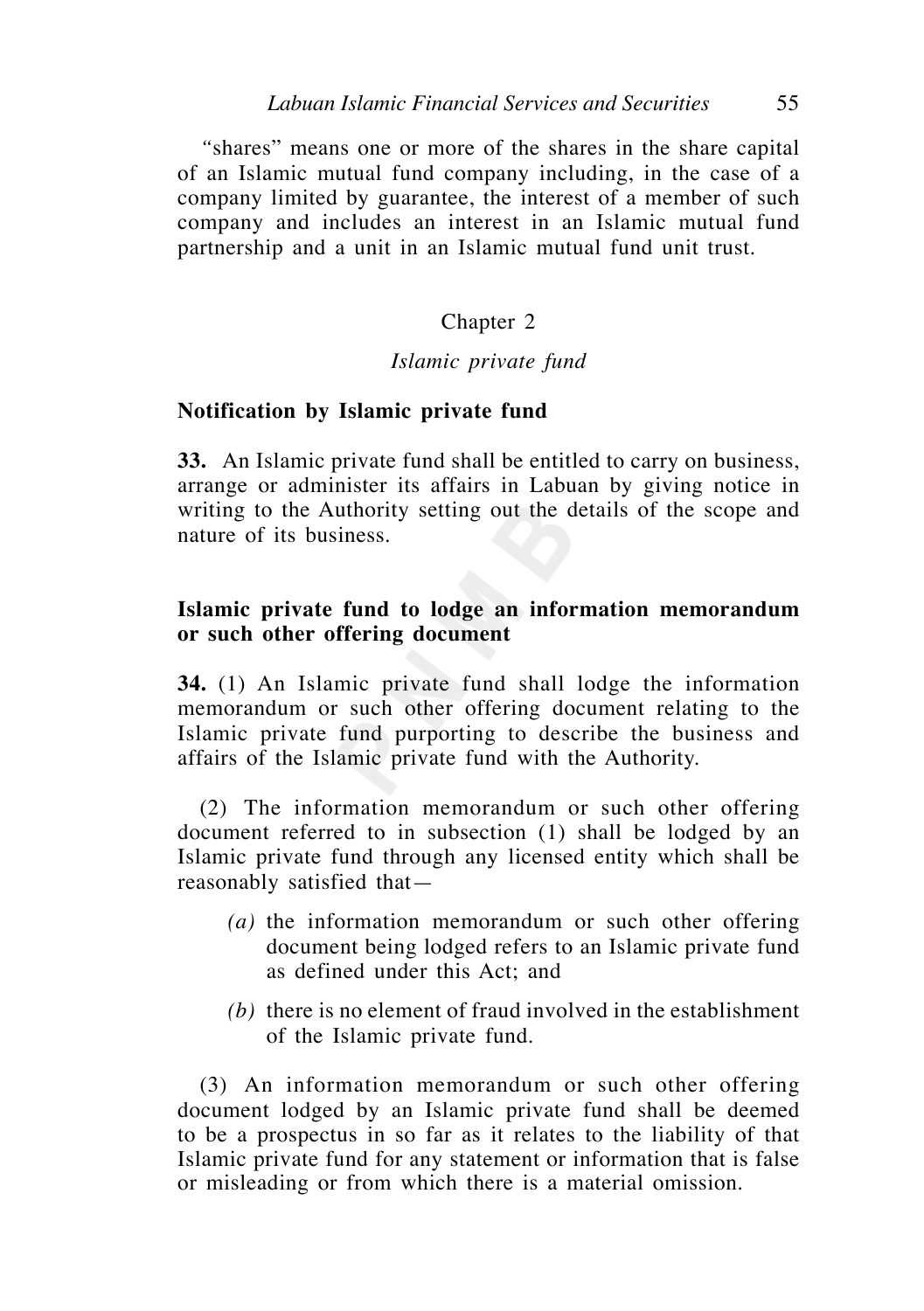(4) Upon receipt of the information memorandum or such other offering document under subsection (1), the Authority shall enter the particulars of the same in the registers maintained pursuant to Chapter 6 of this Part.

# **Exclusion of liability for errors or omission in the information memorandum or such other offering document**

**35.** Where an information memorandum or such other offering document is lodged by the Islamic private fund with the Authority under section 34, neither the Authority nor any of its officers or employees shall be liable for any loss or damage suffered by any person or persons by reason of any error, mis-statement or omission of whatever nature appearing therein.

# Chapter 3

## *Islamic public fund*

#### **Islamic public fund shall be registered**

**36.** (1) No Islamic public fund shall carry on business, arrange or administer its affairs in Labuan unless it has been granted registration under paragraph 38(1)*(a)*.

 (2) Subject to subsection (3), no proposed Islamic public fund shall carry on business, arrange or administer its affairs unless it has been granted provisional acceptance under paragraph 38(1) *(b)*.

 (3) A proposed Islamic public fund to which a provisional acceptance has been granted under paragraph 38(1)*(b)* shall not carry on business, arrange or administer its affairs without the prior written consent of the Authority.

## **Application by Islamic public fund**

**37.** (1) An application to the Authority under subsection 36(1) or (2) shall be accompanied by the following:

 *(a)* a statement setting out the scope and nature of the business to be carried on by the applicant in or from within Labuan;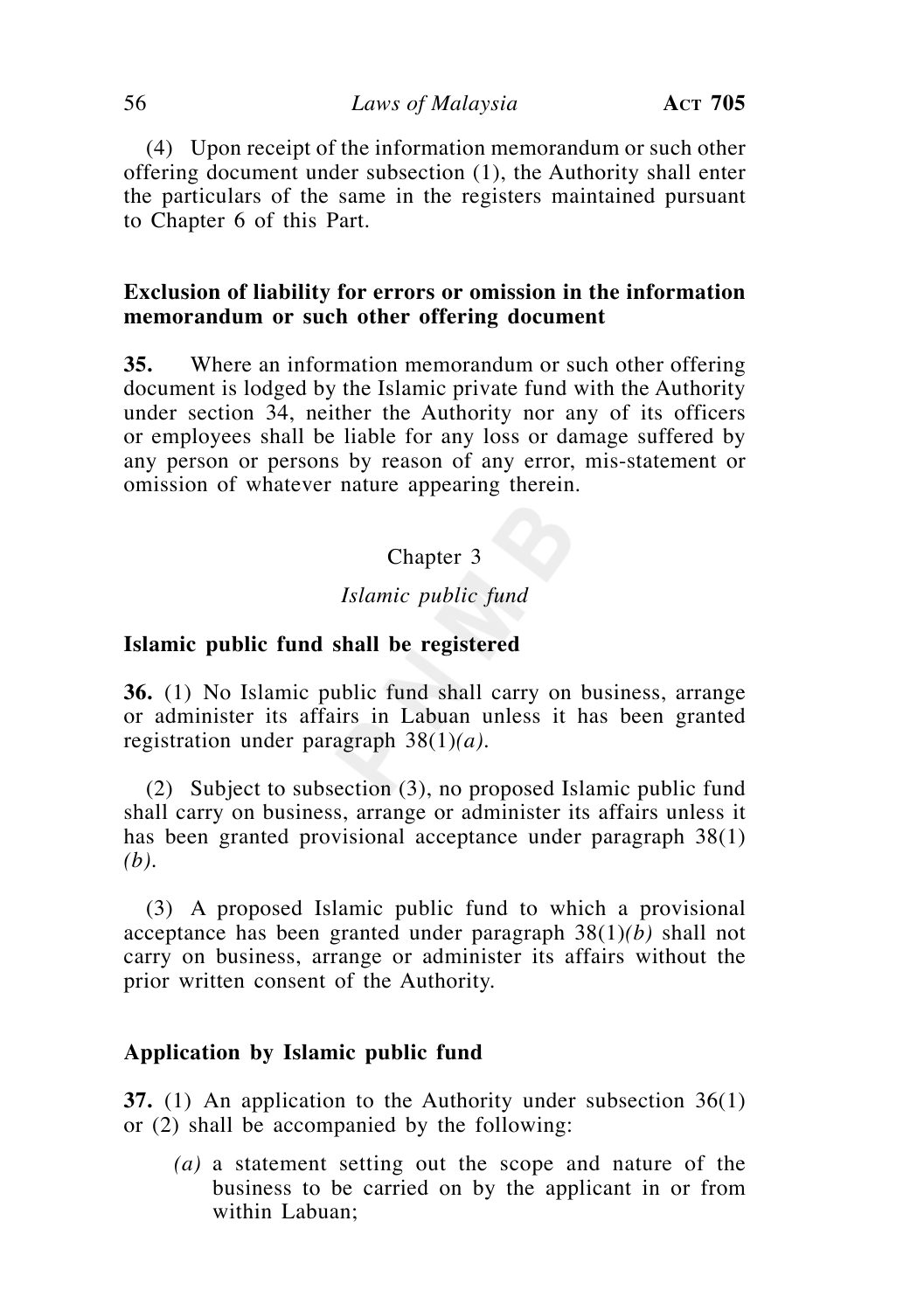- *(b)* the instrument by which the applicant is constituted or such other proof as the Authority may require to be satisfied that the applicant is lawfully constituted under the laws of Malaysia relating to Labuan or under the laws of any recognized country or jurisdiction;
- *(c)* a statement on the following:
	- (i) the address of the applicant's place of business and its address for service relating to Labuan;
	- (ii) the name and address of a person in Labuan who is authorized to represent the applicant and to accept service on its behalf;
	- (iii) the address of the applicant's place of business outside Labuan; and
	- (iv) the names, addresses and relevant experience of the directors of the Islamic fund;
- *(d)* a signed declaration by the directors of the applicant Islamic fund on confidentiality and secrecy; and
- *(e)* where available, a copy of the prospectus, either in draft or final form, of the Islamic public fund.

 (2) The Islamic public fund or proposed Islamic public fund shall submit such other information as may be specified by the Authority from time to time.

 (3) If any change is made or occurs in respect of any information as specified by the Authority under subsection (1), the applicant, after being granted registration or provisional acceptance, as the case may be, shall, within thirty days after the change has occurred, lodge with the Authority a notice specifying such change.

## **Power to grant or refuse registration of Islamic public fund**

- **38.** (1) The Authority may grant or refuse to grant—
	- *(a)* registration of an Islamic public fund; or
	- *(b)* provisional acceptance of a proposed Islamic public fund.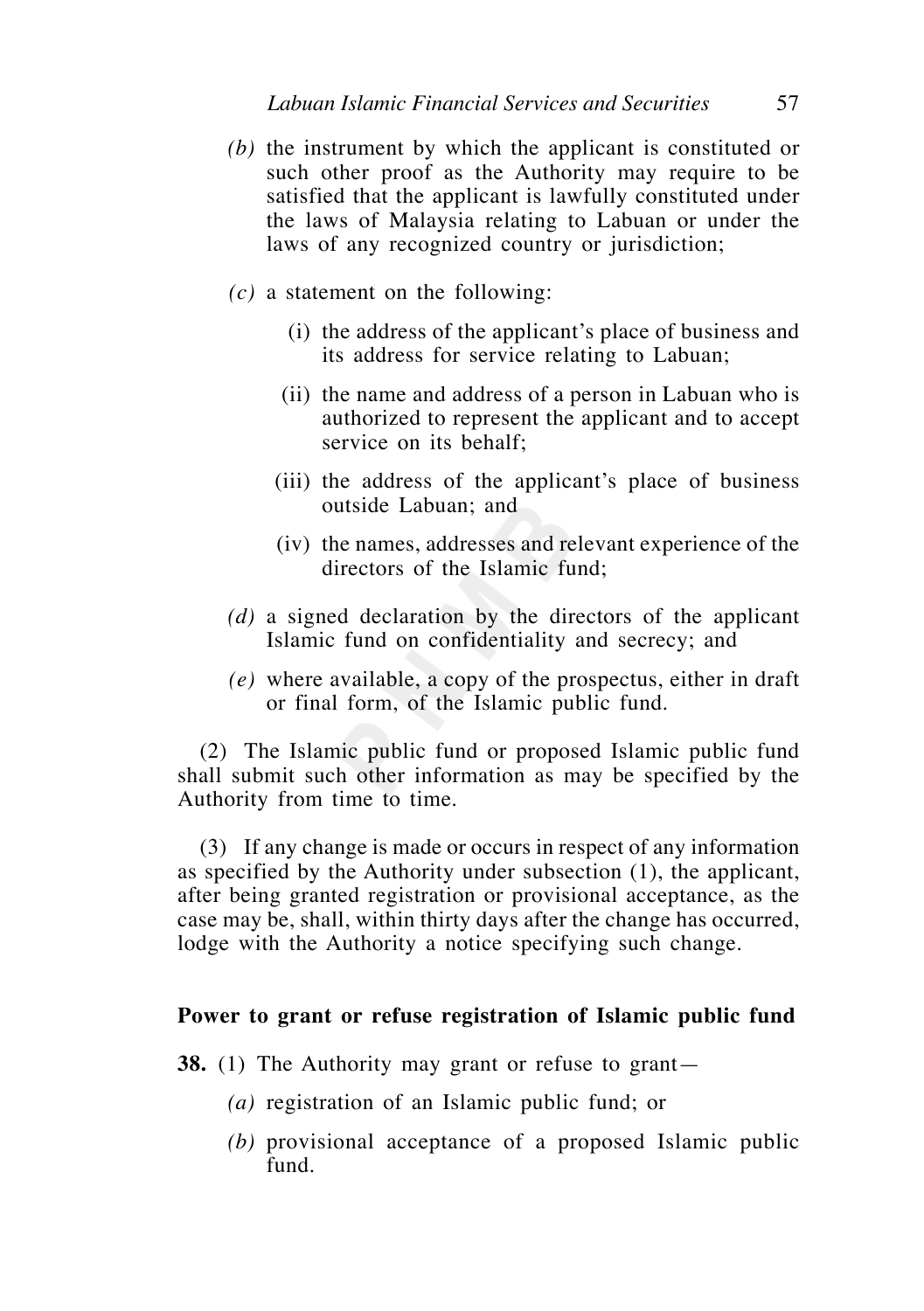(2) A grant under subsection (1) may be made subject to any terms, conditions, limitations or restrictions by the Authority.

 (3) A provisional acceptance granted under paragraph (1)*(b)* shall be valid and effective for a period not exceeding six months from the date on which it is granted.

 (4) A provisional acceptance may be renewed for a period not exceeding three months upon application being made to the Authority and accompanied by such documents or information as the Authority may require.

 (5) Notwithstanding the grant of a provisional acceptance under paragraph  $(1)(b)$  to a proposed Islamic public fund, the Authority may grant registration to such a proposed Islamic public fund as an Islamic public fund under paragraph (1)*(a)*.

## **Registration procedure**

**39.** (1) Where the Authority grants registration of an Islamic public fund under paragraph  $38(1)(a)$ , it shall—

- *(a)* register the Islamic public fund in the register maintained under Chapter 6 of this Part; and
- *(b)* issue a certificate of registration to the Islamic public fund.

 (2) Where the Authority grants a provisional acceptance under paragraph 38(1)*(b)*, the promoter of the proposed Islamic public fund shall, before the expiry of the provisional acceptance period or renewed provisional acceptance period deliver to the Authority—

- *(a)* the provisional acceptance of the Authority;
- *(b)* proof satisfactory to the Authority that the proposed Islamic public fund is lawfully constituted in Labuan or any recognized country or jurisdiction; and
- *(c)* the information referred to in subsection 37(1).

 (3) If the Authority is satisfied that the proposed Islamic public fund referred to in subsection (2) has complied with the requirements of that subsection, it may grant registration to the Islamic public fund.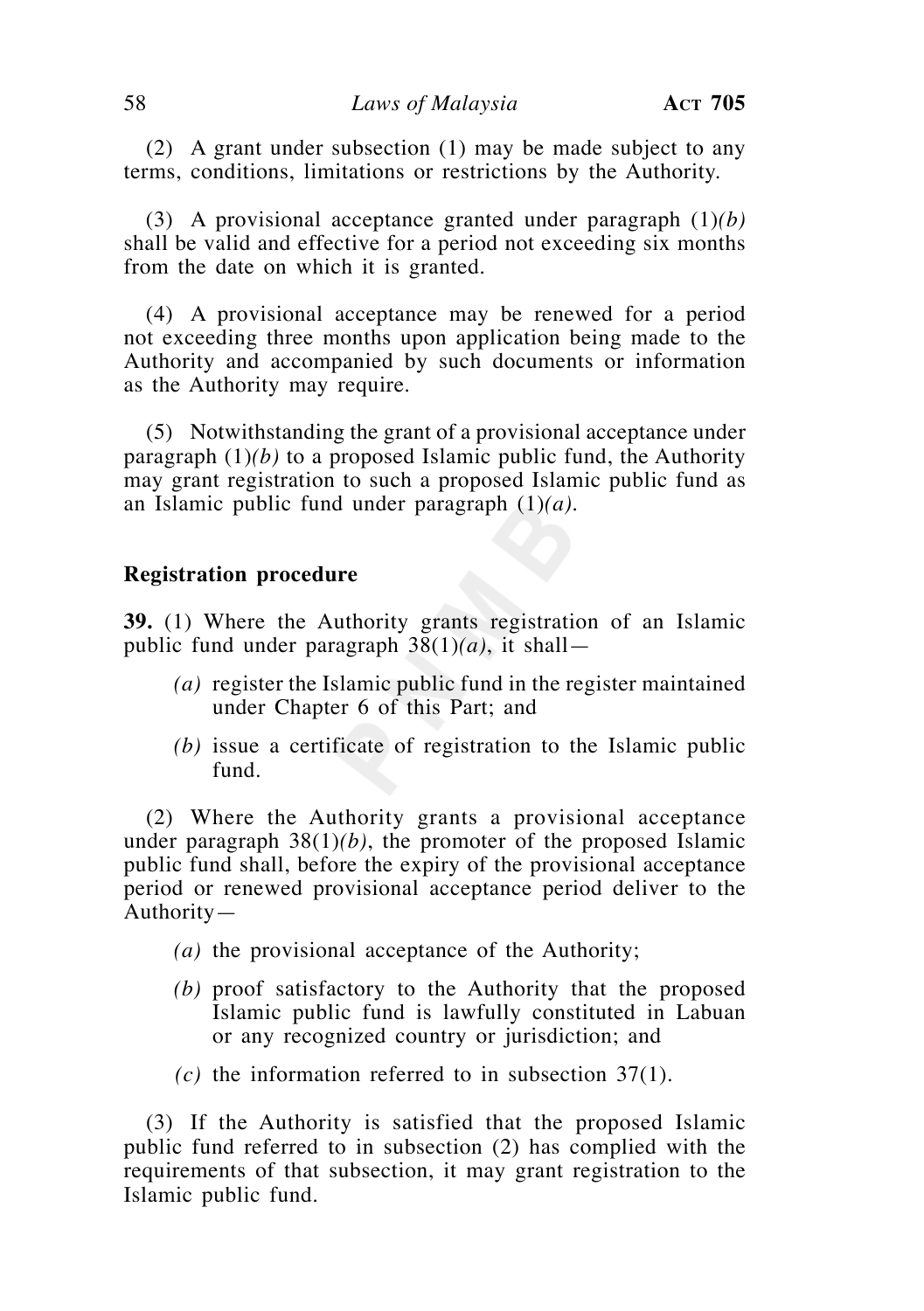(4) Where the Authority grants registration under subsection (3), it shall register the Islamic public fund in the register maintained under Chapter 6 of this Part and issue a certificate of registration.

## **Prospectus relating to Islamic public fund**

**40.** (1) No registered Islamic public fund shall, in or outside Labuan, make an offer of securities unless prior to such offer it has lodged a prospectus with the Authority in accordance with the prospectus requirements under section 16.

 (2) For the avoidance of doubt, the civil and criminal liabilities for mis-statements in prospectuses provided for under sections 19 and 20 shall equally apply to a prospectus lodged under this section.

## **Investors' rights**

**41.** (1) If a registered Islamic public fund publishes a prospectus or any amendment that contains any misrepresentation relating to any of the matters required to be disclosed under subsection 16(5), a person who purchased any securities pursuant to such prospectus or amendment to the prospectus is deemed to have relied upon the misrepresentation and shall have the rights provided in subsection (2).

 (2) A person referred to in subsection (1) may elect to exercise a right of action —

- *(a)* for the rescission of the purchase; or
- *(b)* for damages,

jointly and severally against the Islamic public fund and every person who, while aware of the misrepresentation, signed the prospectus or amendment to the prospectus and consented to its publication and lodged or caused it to be signed or published and filed.

 (3) For the purposes of this section, "misrepresentation" means—

 *(a)* any untrue or misleading statement of any of the matters required to be disclosed under subsection (1); or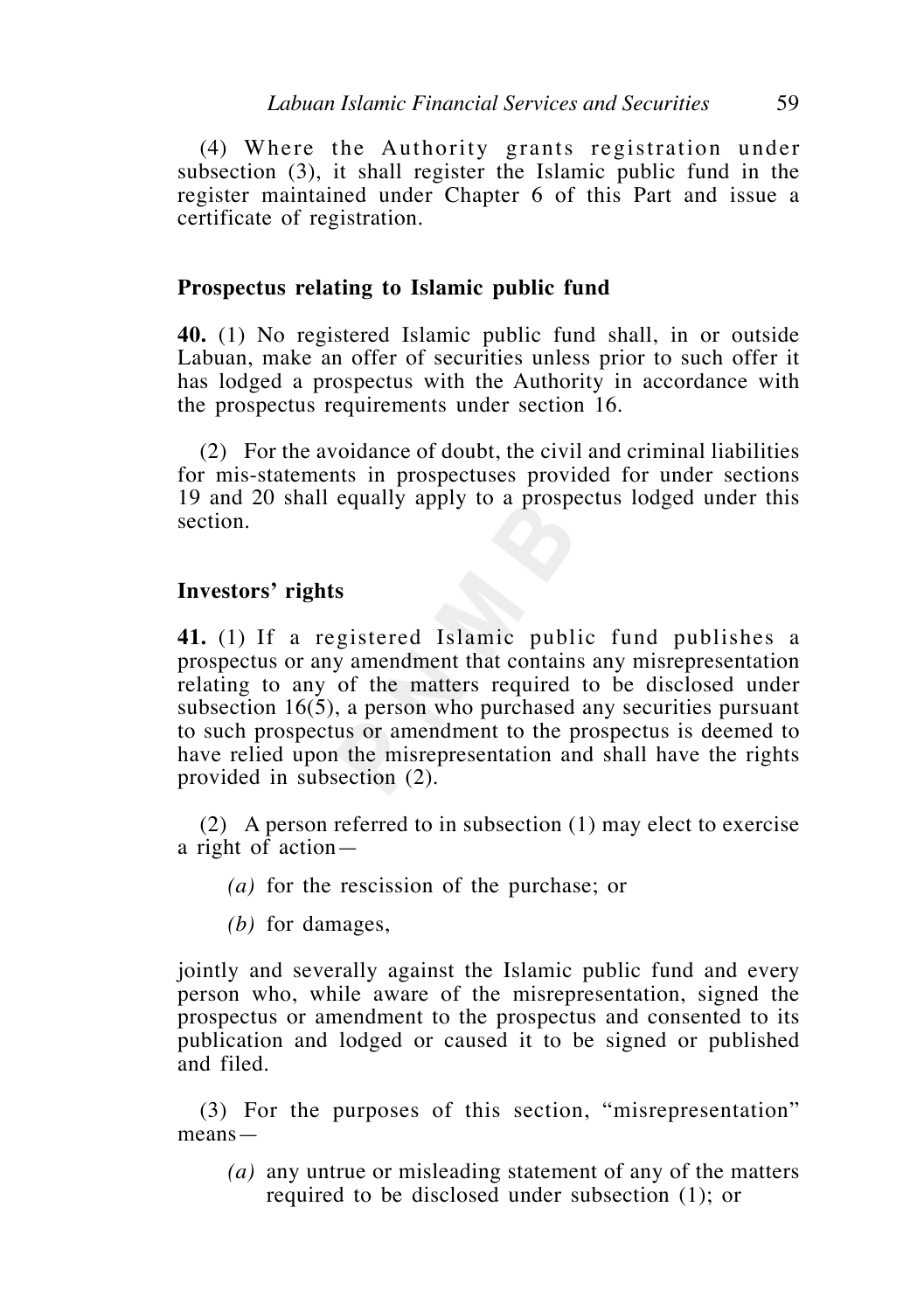*(b)* an omission to disclose any of such matters.

 (4) No person shall be liable under this section if he proves that the purchaser purchased the shares offered by the prospectus or amendment to the prospectus with knowledge of the misrepresentation.

 (5) The right of action for rescission or damages conferred by subsection (2) is in addition to any other right which the aggrieved party may have under any written law.

# **Limitation**

**42.** Notwithstanding any other written law to the contrary, any action under subsection  $41(2)$  may not be commenced after-

- *(a)* one hundred and eighty days from the day on which the aggrieved party first had knowledge of the misrepresentation; or
- *(b)* one year from the date of the purchase transaction that gave rise to the cause of action,

whichever is earlier.

# **Certificate of compliance**

**43.** Every registered Islamic public fund which carries on business outside Labuan under the laws of any recognized country or jurisdiction shall, every year, within ninety days of the end of its financial year, lodge with the Authority a certificate of compliance or an equivalent document by whatever named called from the competent authority that is responsible for the regulation and supervision of the conduct of its business in that recognized country or jurisdiction.

# **Foreign Islamic public fund may be managed or administered in Labuan**

**44.** An Islamic public fund lawfully registered under the laws of any recognized country or jurisdiction need not be registered as an Islamic public fund under section 38 so long as the Islamic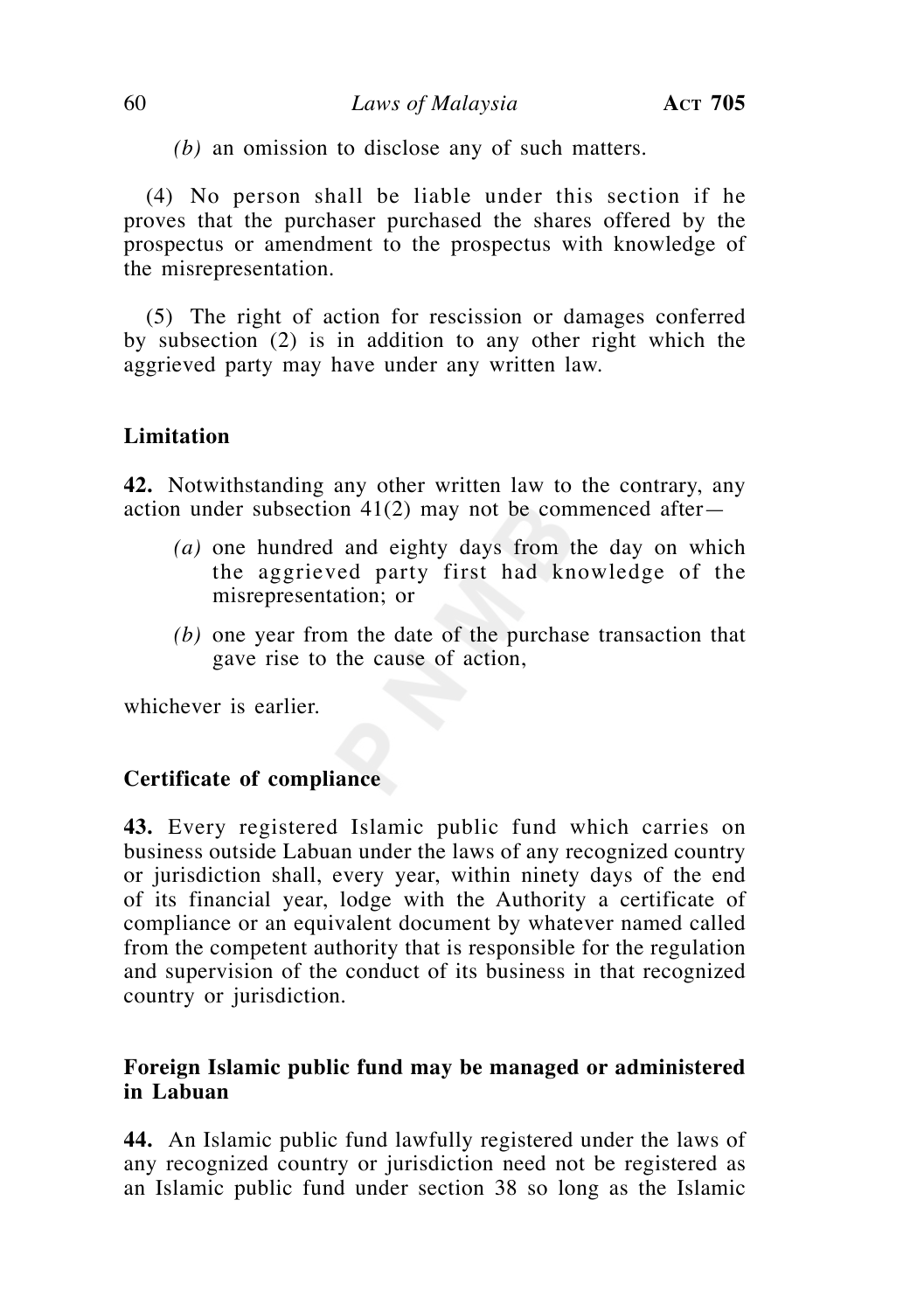public fund is administered or managed in Labuan by a fund administrator, a custodian, a trustee or a fund manager, who is licensed, registered or eligible under this Part.

## Chapter 4

### *Fund managers and fund administrators*

# **Fund manager or fund administrator of an Islamic public fund**

**45**. (1) No person shall carry on business as a fund manager of an Islamic public fund unless that person is—

- *(a)* a person falling within subsection 40 (1) or (2) of the Labuan Financial Services and Securities Act 2010 and has obtained the prior approval of the Authority; or
- *(b)* an Islamic bank licensee.

 (2) No person shall carry on business as a fund administrator of an Islamic public fund unless that person is—

- *(a)* a person falling within subsection 41(1) or (2) of the Labuan Financial Services and Securities Act 2010 and has obtained the prior approval of the Authority;
- *(b)* an Islamic bank licensee; or
- *(c)* an Islamic securities licensee under Part V.

 (3) A fund manager or a fund administrator who is carrying on fund management activities or fund administrator activities respectively in relation to an Islamic private fund only is not required to be licensed under this Part.

# **Duties of a fund manager and fund administrator of an Islamic public fund**

**46.** A fund manager or fund administrator of an Islamic public fund and its officers shall, in exercising their powers and duties—

 *(a)* act honestly;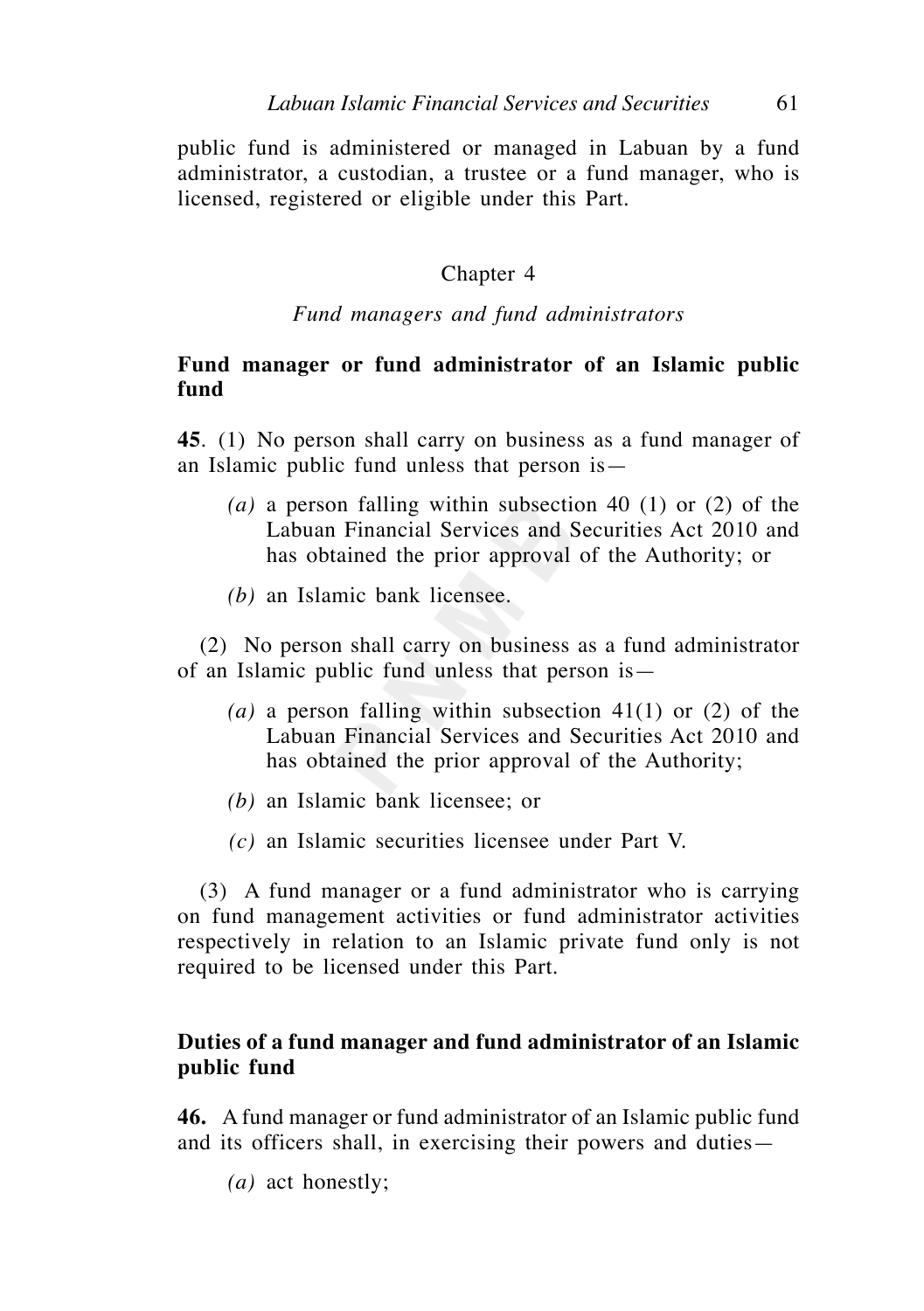- *(b)* exercise the degree of care and diligence that would be reasonably expected of a person in that position;
- *(c)* act in the best interests of the investors in the Islamic public fund and, where there is a conflict between the interest of the investors and their own interests, give priority to the investors' interests;
- *(d)* treat the investors who hold interests of the same class equally and participants who hold interests of different classes fairly;
- *(e)* not make use of information acquired through being a fund manager, fund administrator or its officers to—
	- (i) gain an improper advantage for themselves or another person; or
	- (ii) cause detriment to the investors in the Islamic public fund;
- *(f)* ensure that all payments out of the property of the Islamic public fund are made in accordance with the constituent documents of the Islamic public fund, this Act and any regulations;
- *(g)* report to the Authority, as soon as practicable after it becomes aware of any breach of—
	- (i) this Act and any regulations; or
	- (ii) the Islamic public fund's constituent documents that has had, or is likely to have, a materially adverse effect on the interests of the investors; and
- *(h)* take reasonable care to make and retain adequate records of all matters, transactions and dealings, including accounting records.

# **Duties of a fund manager and fund administrator under applicable law**

**47.** The duties of a fund manager and a fund administrator of an Islamic public fund provided for under this Chapter are in addition to and not in derogation from the duties which are otherwise imposed on them by any applicable law.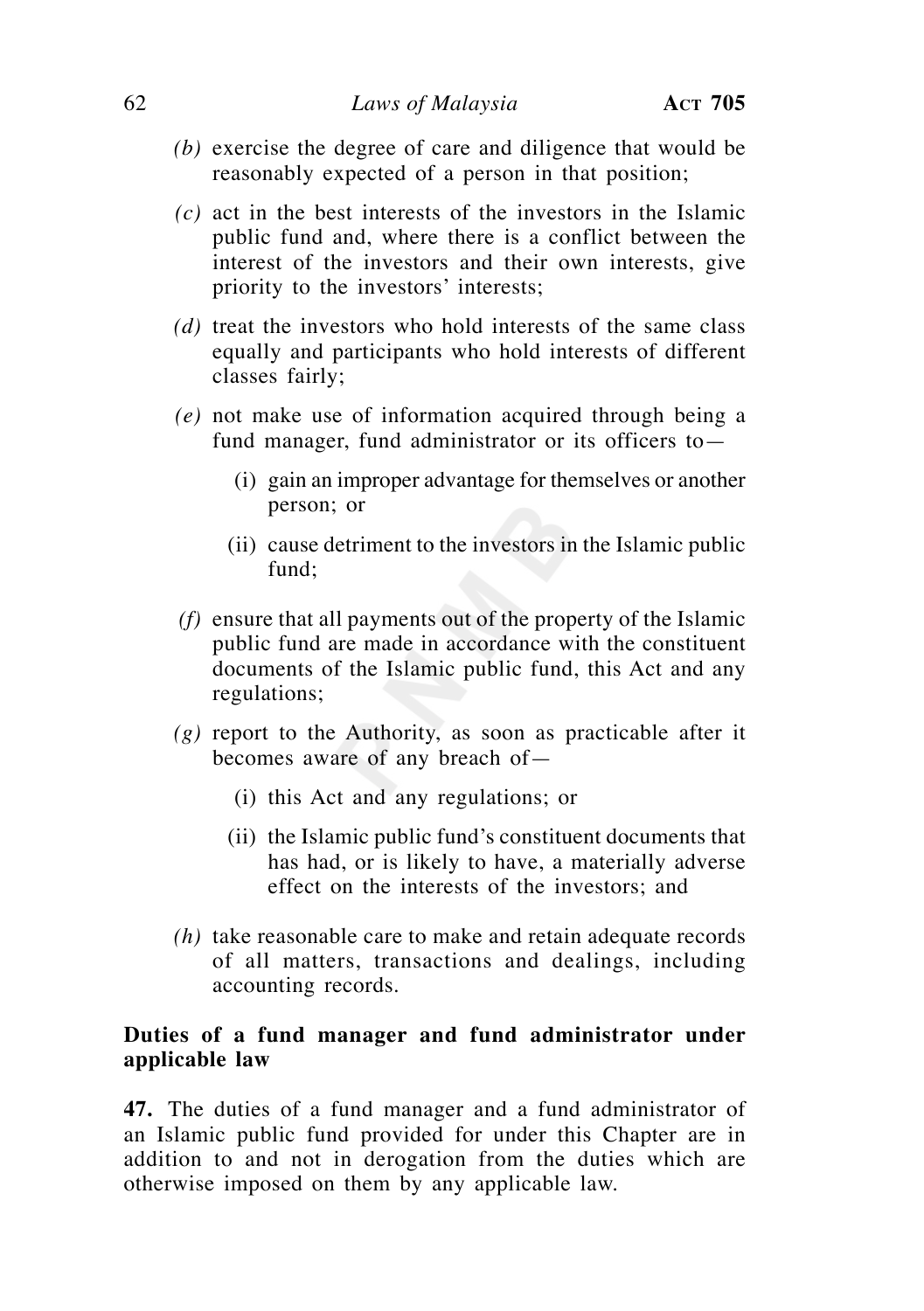# **Specific duties of a fund manager of an Islamic public fund**

- **48.** (1) A fund manager of an Islamic public fund shall—
	- *(a)* ensure that a written agreement is entered into with each client before transactions are carried out on behalf of a client;
	- *(b)* understand each client's investment objectives, instructions, risk profile and investment restrictions, where applicable, which shall be reassessed and updated at least annually;
	- *(c)* exercise diligence and thoroughness in, and have reasonable and adequate basis for, preparing the investment policy or investment recommendation;
	- *(d)* obtain each client's approval for the investment policy or investment recommendation prior to its implementation;
	- *(e)* provide each client with full and accurate information in order to make an informed investment decision when approving the investment policy or investment recommendation;
	- *(f)* avoid any misrepresentation in any investment policy or investment recommendation; and
	- *(g)* ensure that sufficient monies and properties are available in the client's account to carry out transactions.

 (2) A written agreement referred to in paragraph (1)*(a)* shall cover amongst others, the following areas:

- *(a)* the client's investment objectives, investment restrictions, risk profile and instructions;
- *(b)* notification of any significant change to the investment policy or investment recommendation;
- *(c)* mode and manner of reporting to client;
- *(d)* clear authorization of discretionary management;
- *(e)* frequency of written report for the performance and review of the client's monies or properties against an appropriate benchmark;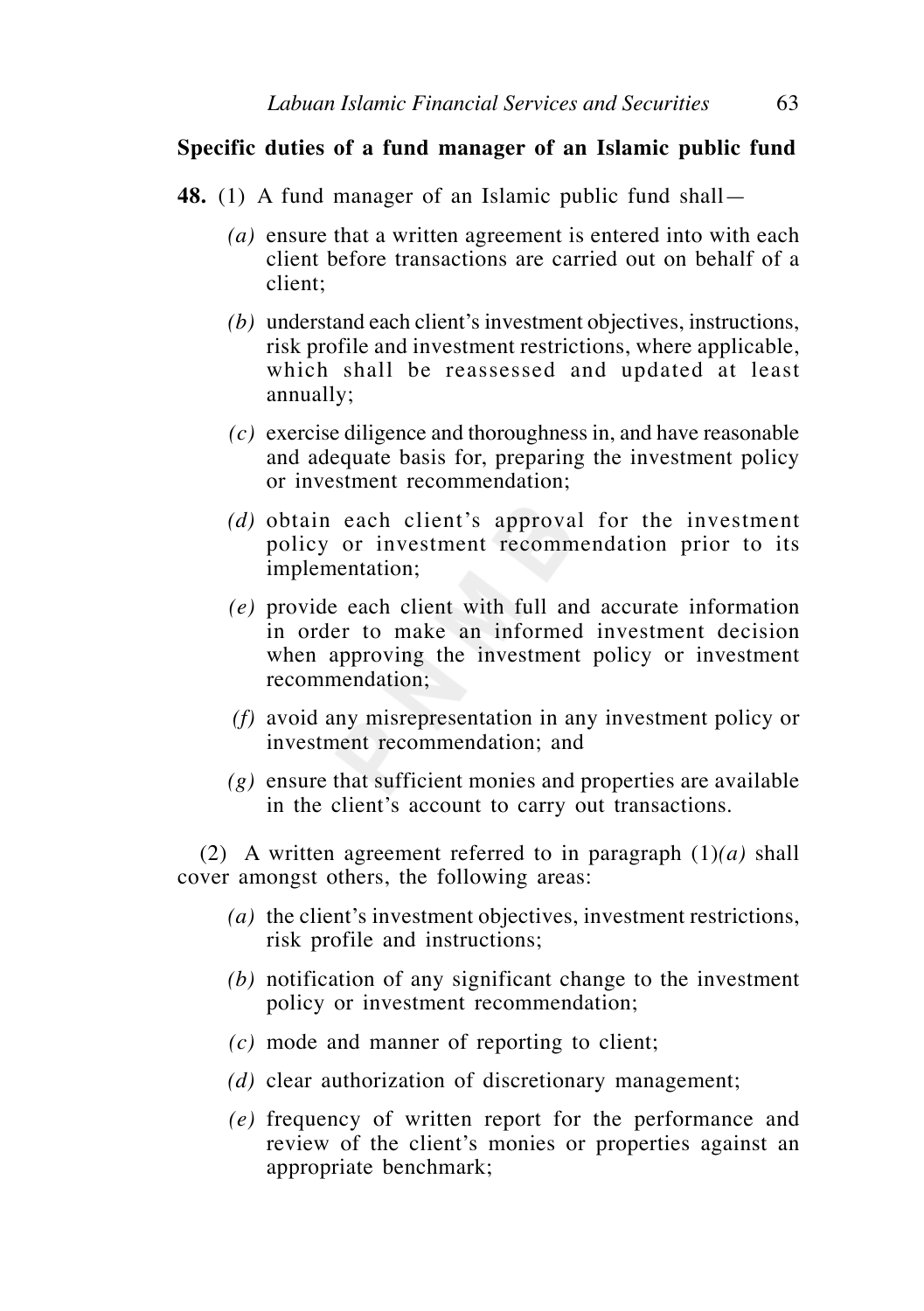- *(f)* amount of fees and charges to be paid by the client;
- *(g)* the fund manager's intention to receive, or practice of receiving, soft commission;
- *(h)* details of the custodian arrangement; and
- *(i)* such other matters as may be specified by the Authority from time to time.

 (3) A fund manager who contravenes subsection (1) commits an offence and shall, on conviction, be liable to a fine not exceeding one million ringgit or to imprisonment for a term not exceeding three years or to both.

# **Duty to segregate client's assets**

**49.** (1) A fund manager of Islamic public funds shall ensure that each client's assets are deposited into a trust account and maintained by a custodian or a trustee or any other person as may be permitted by the Authority, as the case may be, not later than the next bank business day or such other day as may be specified by the Authority, following the day on which the fund manager receives the client's assets.

 (2) Where client's assets that are required by this section to be deposited into a trust account are received by a fund manager in a place outside Malaysia, the fund manager may deposit such assets into a trust account maintained by it in that place.

 (3) The trust account referred to in subsections (1) and (2) shall always be kept separate from those of the fund manager, and shall be so marked in the books of the fund manager relating to each client's account, so that at no time shall such monies, property or other valuable consideration form part of or be mixed with the general assets of the fund manager, and all investments made by the company as trustee shall be so designated that the trusts to which the investments belong can be readily identified at any time.

 (4) Client's assets held in a trust account shall not be available for the payment of the liabilities of a fund manager or liable to be paid or taken in execution under an order or process of court for the payment of the liabilities of a fund manager.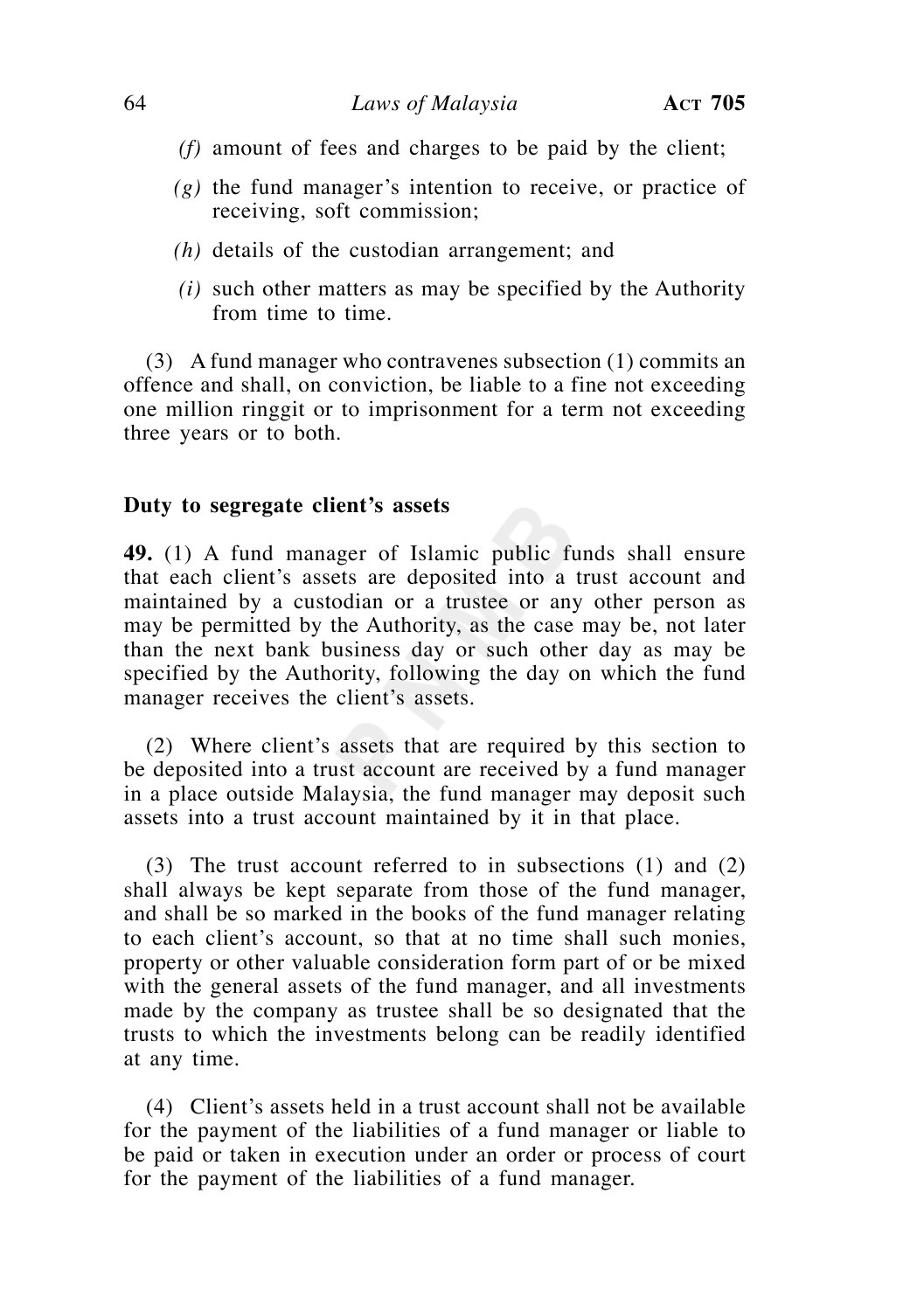(5) Nothing in this section shall be construed as taking away or affecting any lawful claim or lien which any person has against or upon any client's assets held in a trust account or against or upon any client's assets received for the purchase or from the sale of securities before such assets are deposited into the trust account.

 (6) Any person who contravenes this section commits an offence and shall, on conviction, be liable to a fine not exceeding three million ringgit or to imprisonment for a term not exceeding five years or to both.

# Chapter 5

#### *Trustees or custodians*

# **Eligibility of a trustee or custodian of an Islamic public fund**

**50**. (1) No person shall carry on business as a trustee of an Islamic public fund unless that person is a Labuan trust company.

 (2) No person shall carry on business as a custodian of an Islamic public fund unless that person is a bank licensee, an Islamic bank licensee, or a Labuan trust company, provided that the bank licensee shall obtain the prior approval of the Authority.

 (3) This section does not apply to a person who is and continues to be a qualified and authorised trustee or custodian of Islamic public funds under the laws of any recognised country or jurisdiction and has received written permission from the Authority to carry on business as a trustee or custodian of an Islamic public fund.

# **Duties of a trustee or custodian and director under applicable law**

**51.** The duties of a trustee or custodian and their directors provided for under this Chapter are in addition to and not in derogation of the duties which are otherwise imposed on them by any applicable law.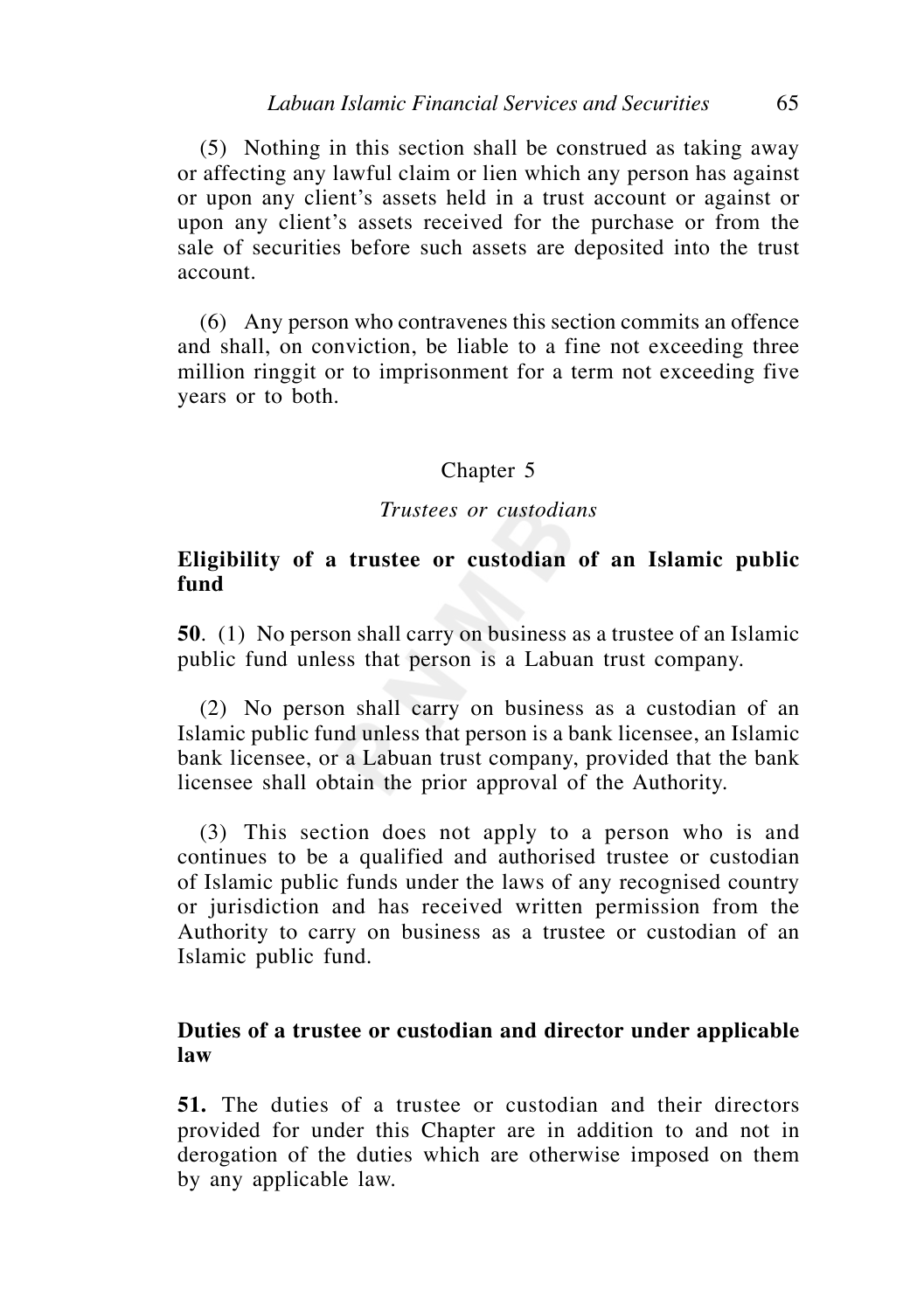# **Duty of a fund manager, custodian or trustee to be independent of each other**

**52.** (1) A fund manager, custodian or trustee, of an Islamic public fund—

- *(a)* shall be different persons and act independently of each other;
- *(b)* shall not be a related corporation of the other; and
- *(c)* shall not have executive directors or other officers in common.

 (2) Any person who contravenes this section commits an offence and shall, on conviction, be liable to a fine not exceeding three million ringgit or to imprisonment for a term not exceeding five years or to both.

## Chapter 6

## *Registers and accounting*

# **Registers**

- **53.** (1) The Authority may keep separate registers for—
	- *(a)* Islamic private funds;
	- *(b)* Islamic public funds; and
	- *(c)* fund managers and fund administrators of Islamic public funds.

 (2) The registers required under subsection (1) may contain—

- *(a)* the information required in respect of each person who has been granted licence or registration or who has received written permission under this Act;
- *(b)* the date of such licence, registration or written permission, as the case may be; and
- *(c)* the date upon which such licence or registration or written permission was revoked.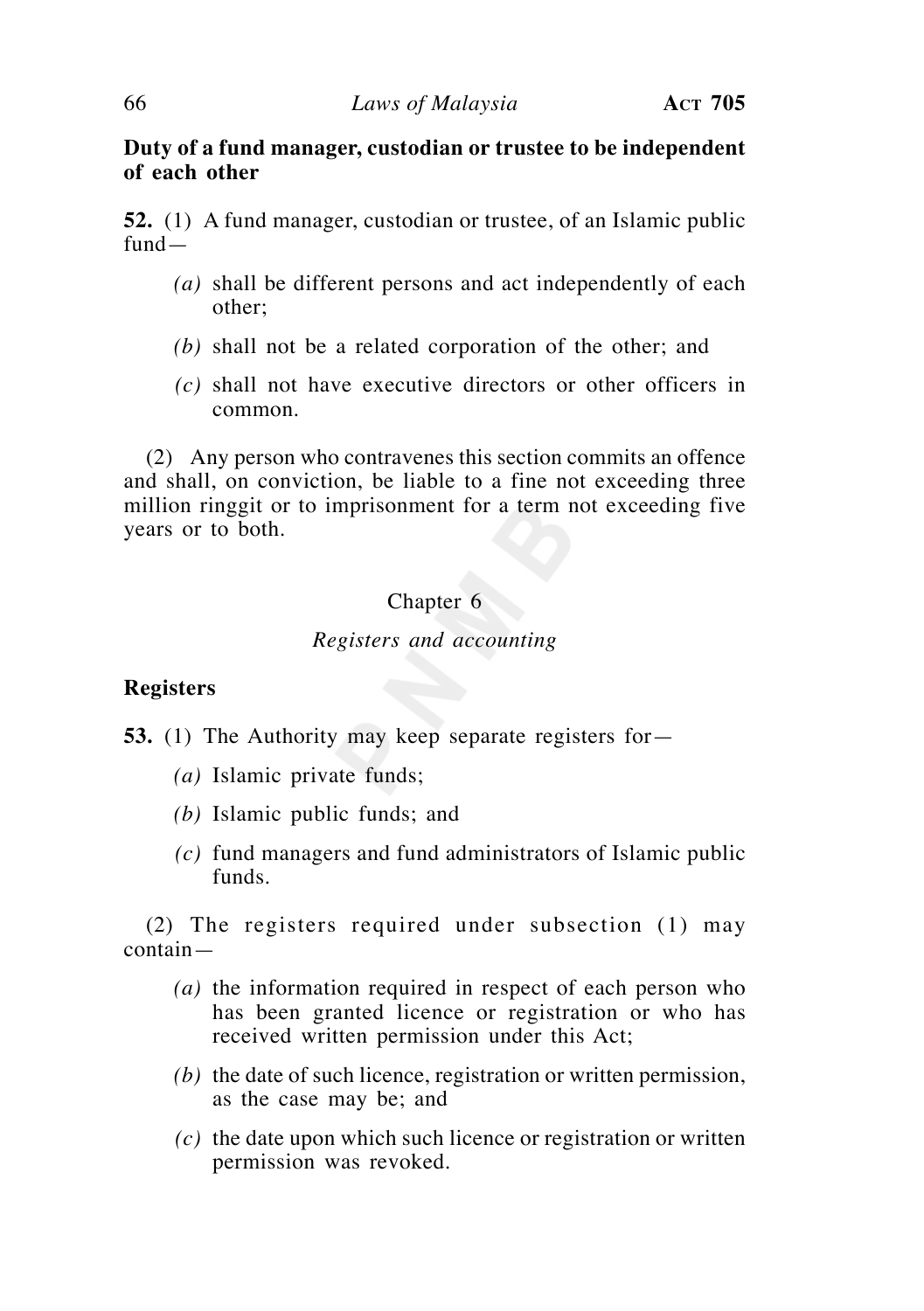(3) The registers required to be kept pursuant to this section shall be in such form as the Authority may determine.

 (4) The Authority may issue to any person, upon request by the person, a certificate of compliance in such form, upon payment of such fee, as may be prescribed.

 (5) No person exercising any power or discharging any duty under this Part shall, knowingly, have any financial interest in any person who has been licensed, registered or given written permission under this Part.

#### **Accounts and audit**

**54.** (1) Every registered Islamic public fund shall—

- *(a)* keep or cause to be kept accounts and records and shall, after the end of each financial year cause to be prepared a statement of accounts for that financial year which shall include a balance sheet and an account of income and expenditure in accordance with generally accepted accounting principles applicable in Malaysia or in any recognized country or jurisdiction;
- *(b)* keep such accounting records and financial statements or true copies thereof at its place of business in Labuan and make them available for inspections by the Authority or any person authorised in writing by the Authority;
- *(c)* keep at its place of business in Labuan and make available to the Authority or any person authorized in writing by the Authority such other records, statements, documents or information as the Authority may prescribe in writing;
- *(d)* within three months of the end of each financial year present to an auditor the financial statements referred to in paragraph *(a)* and such other records and information as may be required for audit in accordance with generally accepted auditing principles applicable in Malaysia or any recognized country or jurisdiction; and
- *(e)* provide to or make available for inspection by all the investors of the fund the financial statements referred to in paragraph *(a)* together with the report of the auditor thereon.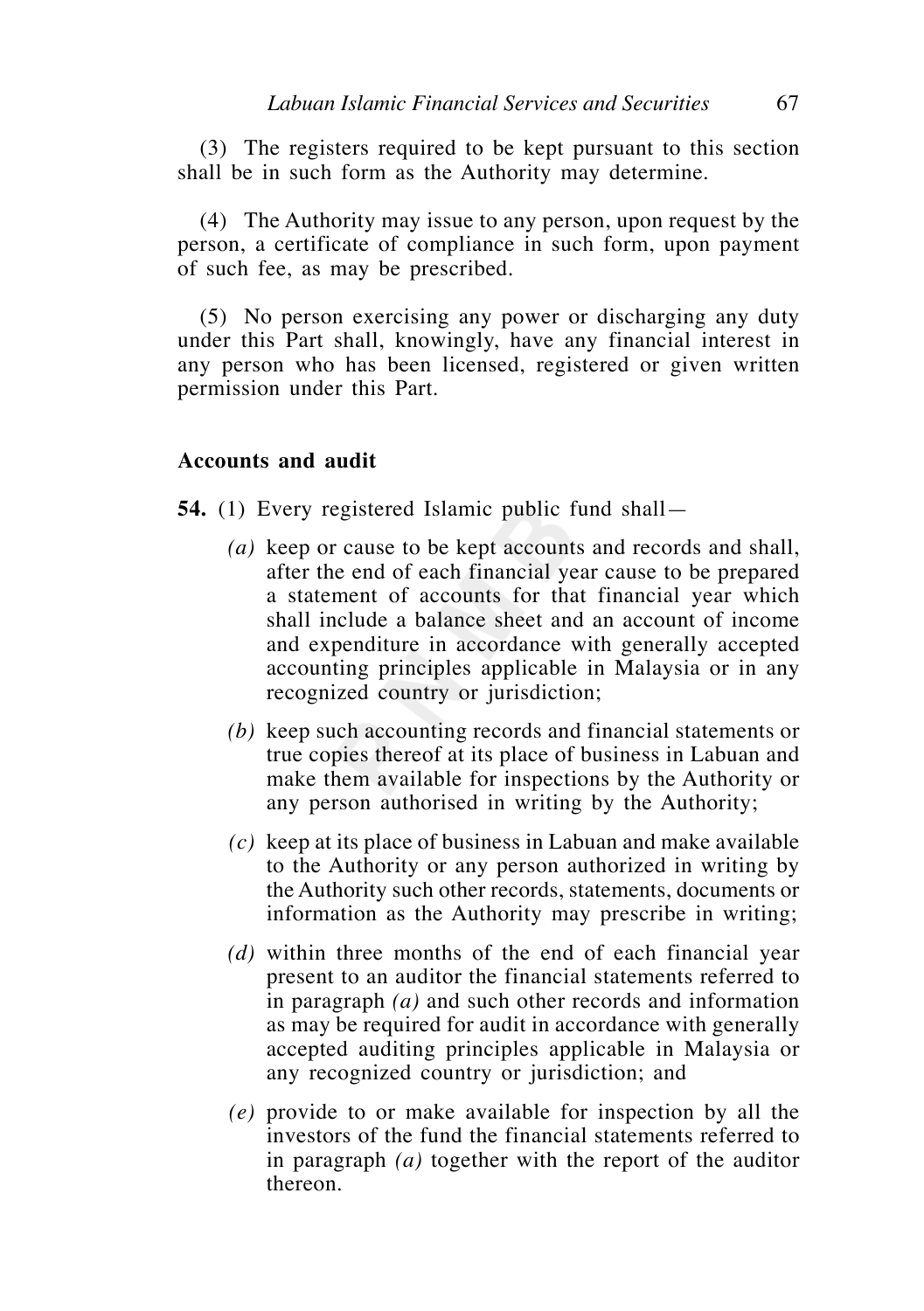(2) The accounting records and financial statements required to be kept in accordance with subsection (1) may be kept in any currency and in any language, but if they are kept in a language other than the national language or English language, a translation into the national language or English language, verified in a manner satisfactory to the Authority, shall be kept by the Islamic public fund together with such accounting records and financial statements.

# PART V

#### LICENSING OF INTERMEDIARIES

#### Chapter 1

#### *Preliminary*

#### **Interpretation**

**55.** In this Part, unless the content otherwise requires, "Islamic securities licensee" means a person, who for valuable consideration, provides investment advice or administrative services in respect of securities for the purposes of investment, including dealing in securities or such other activity as may be specified by the Authority, which is in compliance with Shariah principles in Labuan.

## Chapter 2

## *Islamic securities licensee*

#### **Islamic securities licensee**

**56.** (1) No person shall carry on business as an Islamic securities licensee unless that person is a Labuan company who has been granted a licence to act as an Islamic securities licensee under this section.

 (2) Notwithstanding subsection (1), the following persons can carry on business as an Islamic securities licensee:

- *(a)* a person referred to in subsections 55(1) and (2) of the Labuan Financial Services and Securities Act 2010 and has obtained the prior approval of the Authority; and
- *(b)* an Islamic bank licensee.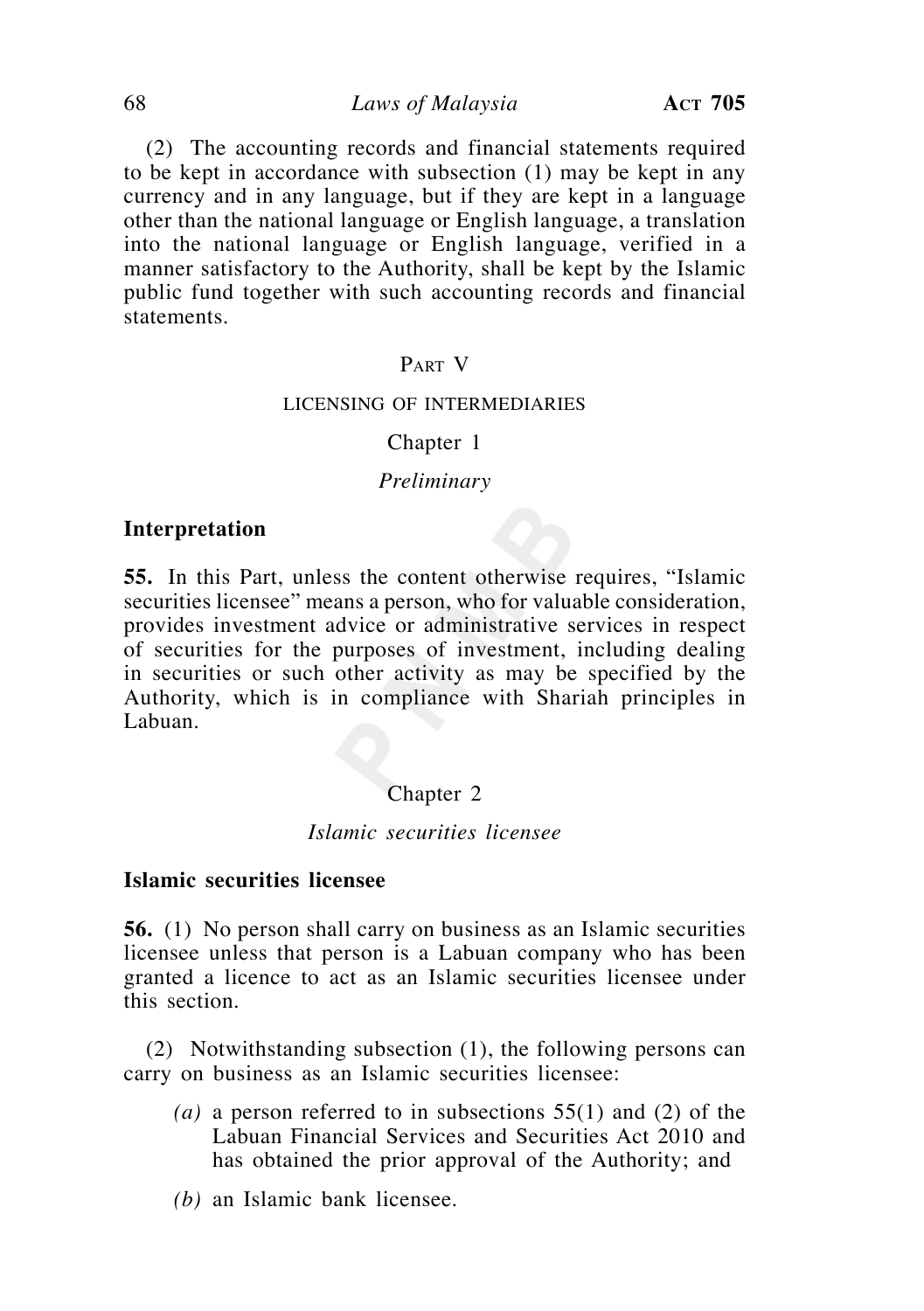# **Application for licence**

**57.** (1) An application to the Authority to carry on business as an Islamic securities licensee under this Part shall be made in writing by or on behalf of the applicant to the Authority.

- (2) An application for a licence shall be—
	- *(a)* made in such form as may be specified by the Authority; and
	- *(b)* accompanied by—
		- (i) an application fee as may be prescribed;
		- (ii) particulars of the financial and human resources and administrative facilities available to the applicant for the competent and efficient conduct of its business;
		- (iii) a statement on the following:
			- (*aa*) the address of the applicant's place of business and its address for service relating to Labuan;
			- (*bb*) the name and address of a person in Labuan who is authorized to represent the applicant and to accept service on its behalf; and
			- (*cc*) the address of the applicant's place of business outside Labuan;
		- (iv) a statement to the effect that the applicant has declared its compliance with the Anti-Money Laundering and Anti-Terrorism Financing Act 2001 [*Act 613*] and shall ensure that it shall update its policies and procedures periodically so as to comply with its requirements; and
		- (v) such other information or documents as the Authority may reasonably require for the purpose of determining the application.

#### **Power to grant or refuse application for licence**

**58.** (1) Upon receiving an application under section 57, the Authority may grant or refuse the application.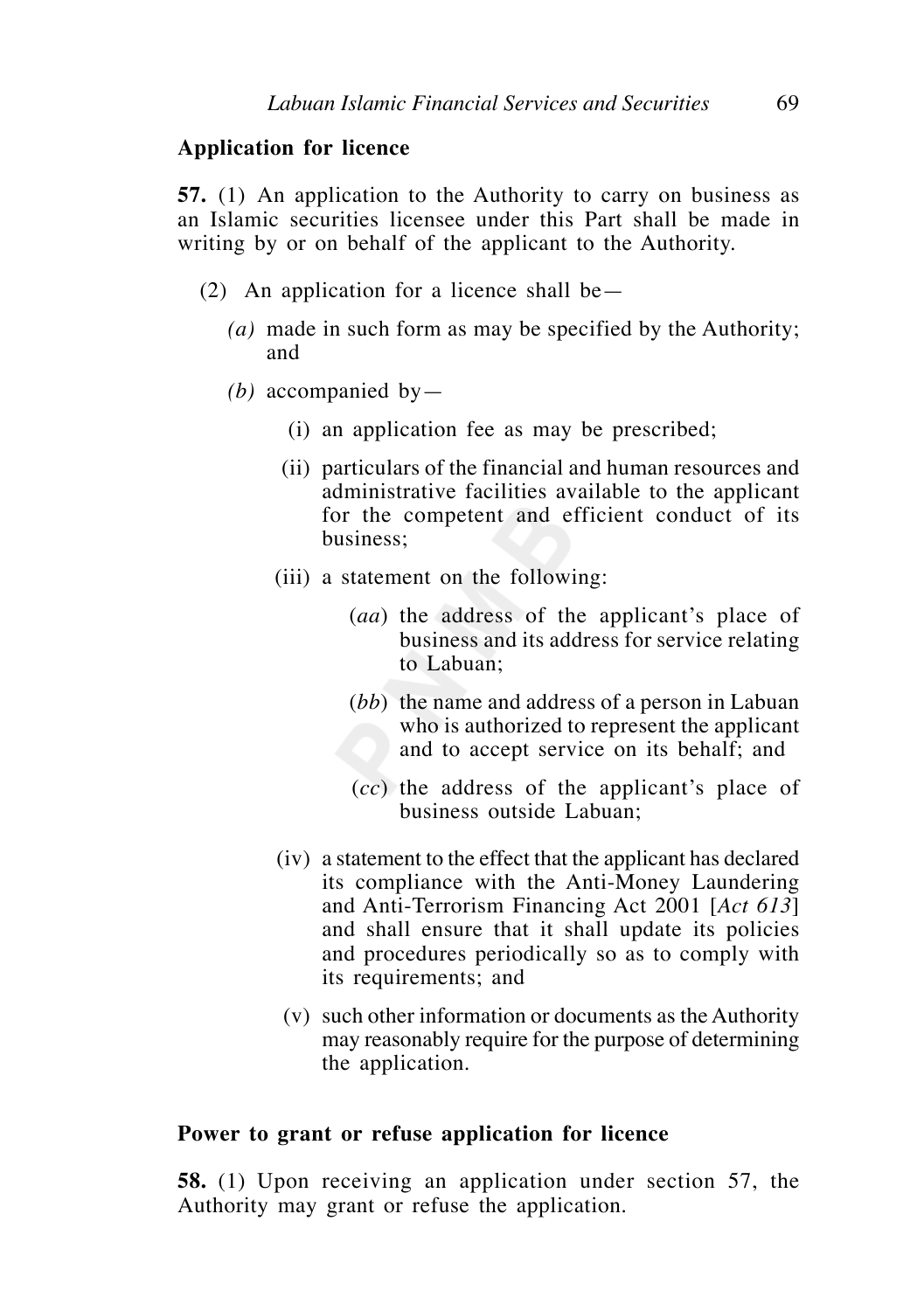(2) The grant of a licence under this Part may be made subject to any terms, conditions, limitations or restrictions.

 (3) Except with the written consent of the Authority, no change shall be made in respect of the identity, residence, domicile, ownership or shareholding of the Islamic securities licensee during the period of operation of the licence.

## **Form of licence**

**59.** A licence granted under this Part shall—

- *(a)* be in such form as may be specified;
- *(b)* specify any terms, conditions, restrictions or limitations;
- *(c)* remain in force until it is revoked; and
- *(d)* be admissible in all courts as *prima facie* evidence of the facts stated in it.

# PART VI

## LABUAN ISLAMIC BANKING

#### Chapter 1

# *Preliminary*

## **Interpretation**

**60.** In this Part, unless the context otherwise requires—

 *"*deposit" means a sum of money received or paid on terms in compliance with Shariah principles—

- *(a)* under which it will be paid or repaid, with or without profits or at a premium or discount; or
- *(b)* under which it is payable or repayable, either wholly or in part, with any consideration in money or money's worth,

and such payment or repayment being either on demand or at a time or in circumstances agreed by or on behalf of the person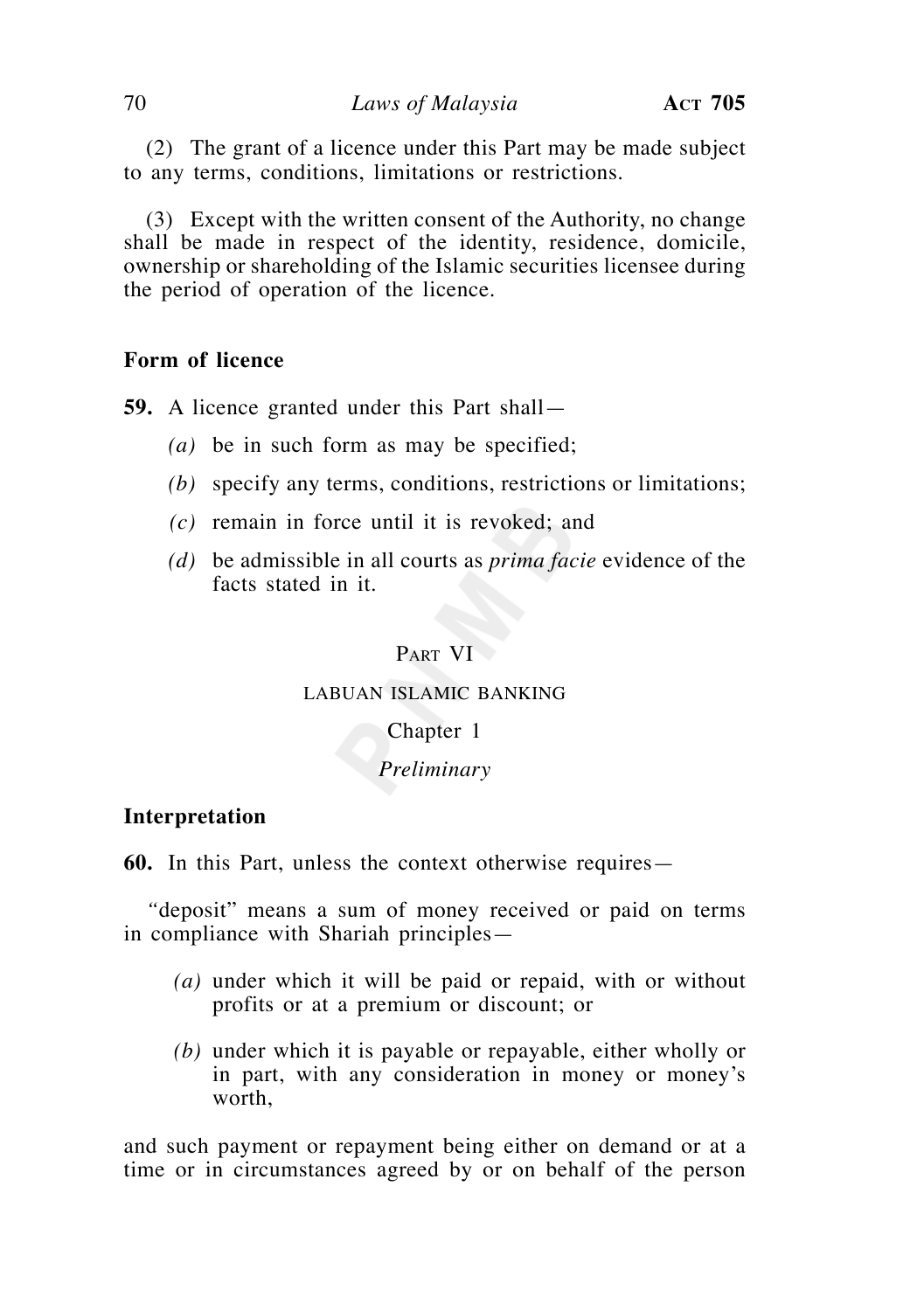making the payment and the person receiving it, regardless whether the transaction is described as a financing, an advance, an investment, a saving, a sale or a sale and repurchase, but does not include money paid *bona fide*—

- (A) by way of an advance or a part payment under a contract for the sale, hire or other provision of property or services, and is repayable only in the event that the property or services is not or are not in fact sold, hired or otherwise provided;
- (B) by way of security for the performance of a contract or by way of security in respect of any loss which may result from the non-performance of a contract;
- (C) without prejudice to paragraph (B), by way of security for the delivery up or return of any property, whether in a particular state of repair or otherwise; and
- (D) in such other circumstances, or to or by such other person, as the Authority may specify;

 *"*Islamic building credit business" means the business of providing financing facilities in compliance with Shariah principles to any person for the express purpose of the purchase of immovable property, or the construction, reconstruction or renovation of any building or other structure, for residential, commercial or industrial purposes;

 *"*Islamic commodity derivative instrument" includes, to the extent such instrument is not a derivative financial instrument, commodity futures, commodity forward, commodity swap, commodity option, in compliance with Shariah principles, or other commodity instruments with similar characteristics, that are reasonably possible to be settled in cash or with securities or other derivative instruments;

 *"*Islamic credit token business" means any business in compliance with Shariah principles, where a token, being a cheque, card, voucher, stamps, booklet, coupon, form or other document or thing is given or issued to a person, referred to as "customer", by the person carrying on the business, referred to as "issuer", whereby such issuer undertakes that—

*(a)* on the production of the token, whether or not some other action is also required, the issuer will supply cash, goods or services on credit; or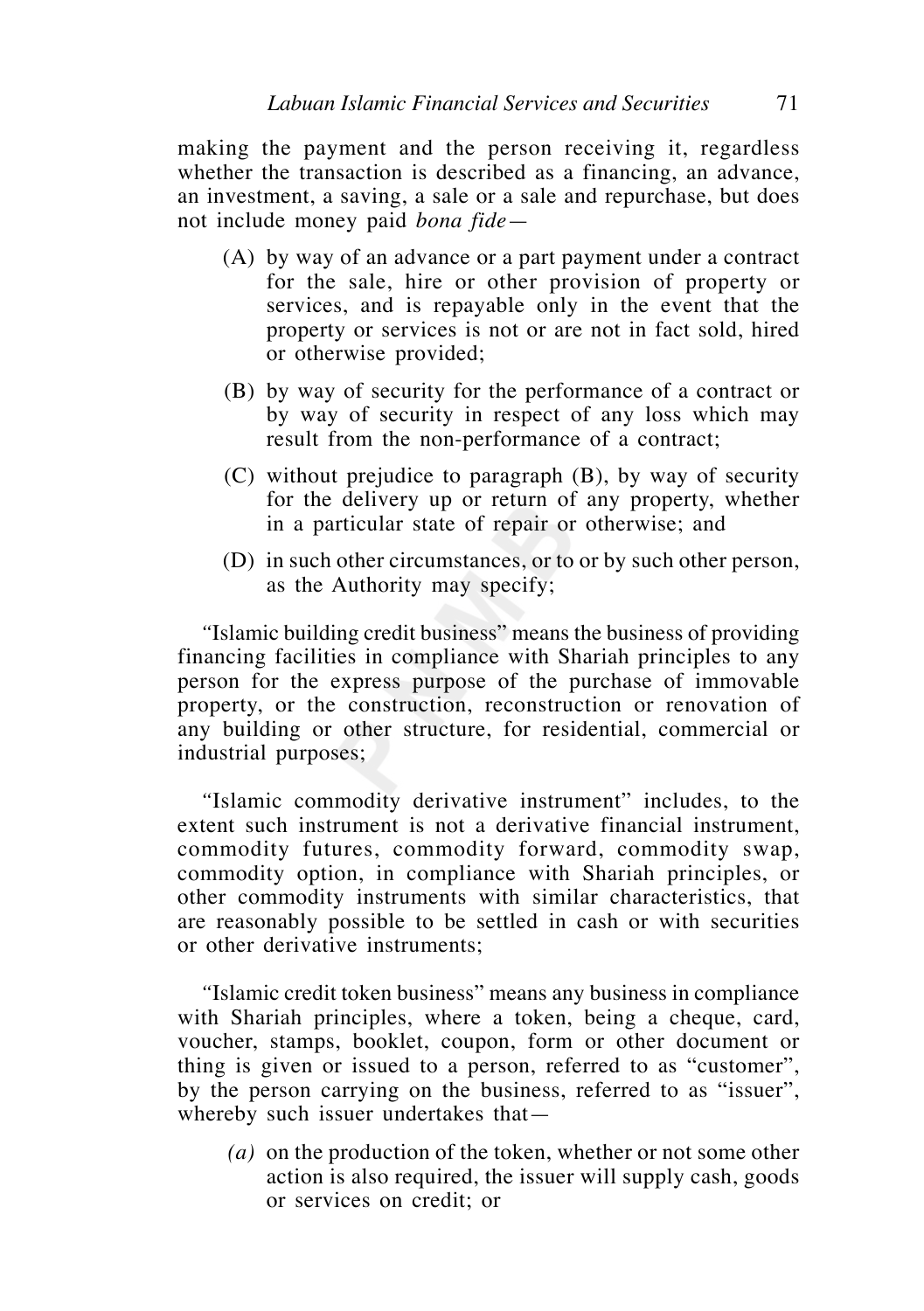# 72 *Laws of Malaysia* **ACT 705**

 *(b)* where, on the production of the token to a third party, whether or not any other action is also required, the third party supplies goods, cash or services, the issuer will pay the third party for goods, cash or services supplied, whether or not deducting any discount or commission, in return for payment to be made thereafter to the issuer by the customer.

and for the purposes of this definition, the use of a token to operate a machine provided by the issuer or by a third party shall be regarded as the production of the token to the person providing the machine;

 *"*Islamic derivative financial instrument" means futures, forward, swap, or option contract which is in compliance with Shariah principles, or other financial instrument with similar characteristics but shall not include—

- *(a)* all on-balance-sheet receivables and payables, including those that derive their values or contractually require cash flows from the price of some other security or index, such as mortgage-backed securities, profit-only and principal-only obligations, and indexed financial instruments, in compliance with Shariah principles; and
- *(b)* option features that are embedded within an on-balancesheet receivable or payable, such as the conversion feature and call provisions embedded in convertible *Sukuk*, in compliance with Shariah principles;

 *"*Islamic derivative instrument" means an instrument the value of which depends upon the value of underlying indices or assets such as currencies, securities, commodities or other derivative instruments, in compliance with Shariah principles, and includes an Islamic derivative financial instrument and an Islamic commodity derivative instrument;

 *"*Islamic development finance business" means the business of providing capital or other financing facilities, in compliance with Shariah principles, on terms which would require the same to be utilized for industrial, agricultural, commercial or other economic development; and for the purposes of this definition,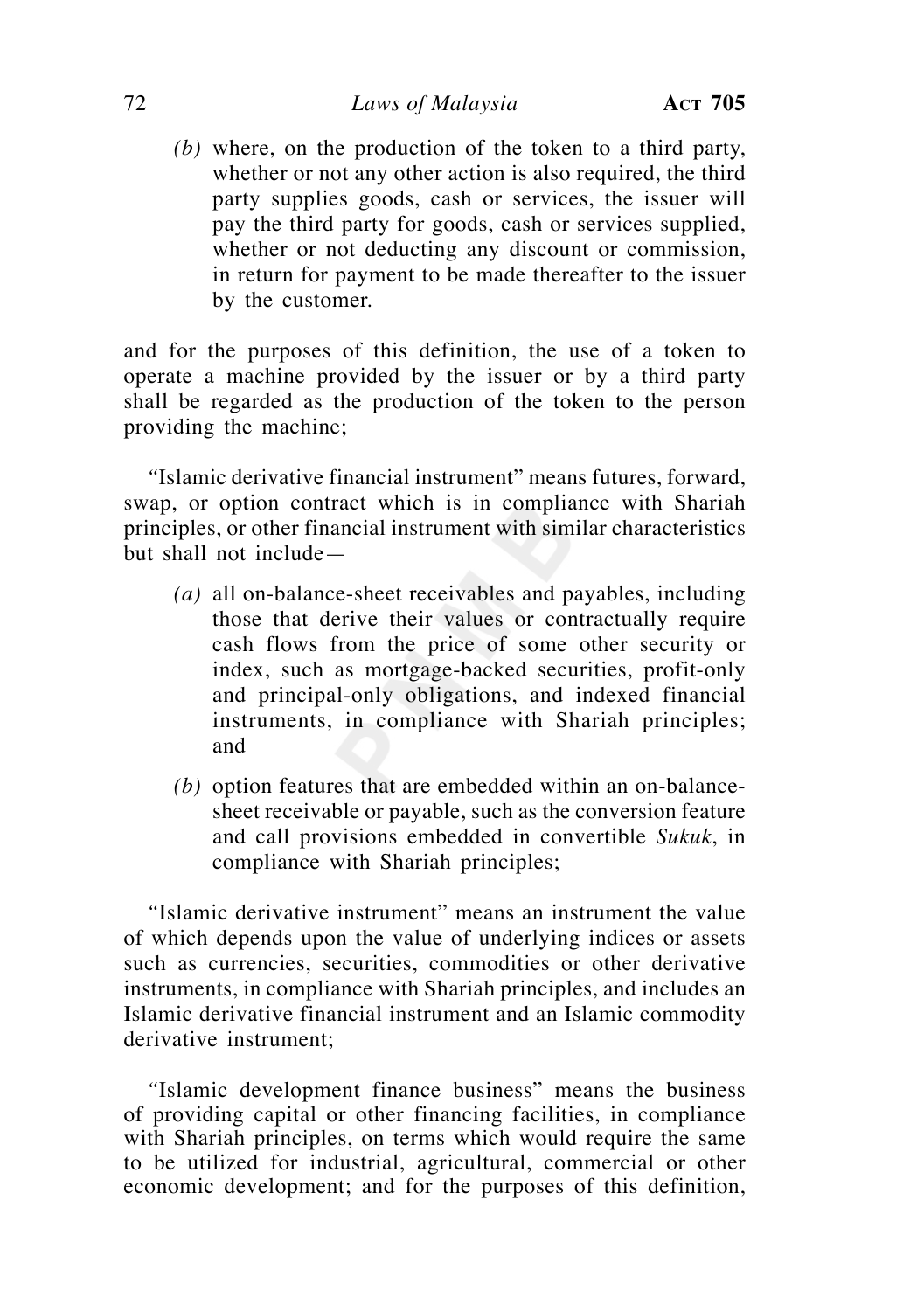"development" includes the commencement of any new industrial, agricultural, commercial or other economic venture or the expansion or improvement of any such existing venture;

 *"*Islamic factoring business" means the business of acquiring debts due to any person in compliance with Shariah principles;

 *"*Islamic financing facilities" means—

- *(a)* any advance, financing or other facility in whatever form or by whatever name called, in compliance with Shariah principles, by the giving of which the person to whom the same is given has access, directly or indirectly, to the funds of the person giving the same; or
- *(b)* any liability whatsoever incurred on behalf of any person, in compliance with Shariah principles;

 *"*Islamic leasing business" means the business of letting or subletting of property on hire in compliance with Shariah principles, for the purpose of the use of such property by the hirer, regardless whether the letting is with or without an option to purchase the property, including charters of ships, and for the purpose of this definition, "property" includes any plant, machinery, equipment or other chattel attached or to be attached to the earth and "charters of ships" means bareboat charters only and does not include the transportation of passengers or cargo by sea or the charter of ships on a voyage or time charter;

 *"*Islamic money–broking business" means the business of arranging transactions between buyers and sellers in the money or foreign exchange markets as an intermediary in consideration of brokerage fees paid or to be paid and in compliance with Shariah principles, but does not include the buying or selling of ringgit or foreign currencies as a principal in such markets;

 *"*Labuan Islamic banking business" means—

- *(a)* the business of receiving deposits on current account, deposit account, savings account or any other account in compliance with Shariah principles as may be specified by the Authority;
- *(b)* Labuan Islamic investment banking business;
- *(c)* Labuan Islamic financial business; or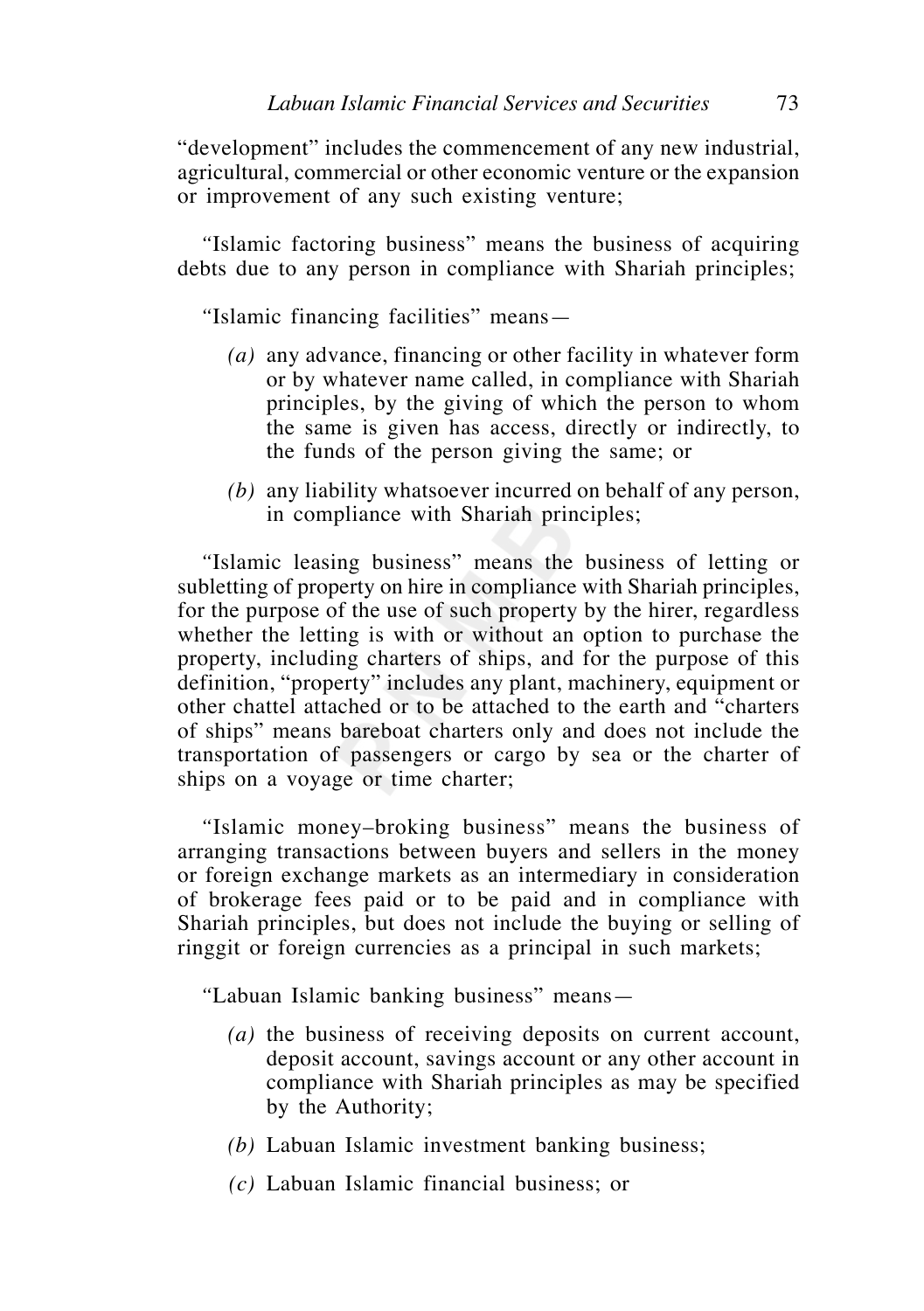*(d)* such other business as the Authority, with the approval of the Minister, may specify,

in any currency (including ringgit where permitted by the Exchange Control Act 1953 [*Act 17*] or such other relevant law in force);

 "Labuan Islamic financial business" means any of the following business in compliance with Shariah principles:

- *(a)* Islamic building credit business;
- *(b)* Islamic credit token business;
- *(c)* Islamic development finance business;
- *(d)* Islamic leasing business;
- *(e)* Islamic factoring business;
- *(f)* Islamic money-broking business; or
- *(g)* such other business as the Authority, with the approval of the Minister may specify,

conducted in any currency (including ringgit where permitted by the Exchange Control Act 1953 or such other relevant law in force) and excludes any transaction pursuant to a scheme of financing approved by the Authority as a scheme which is in compliance with Shariah principles, whereby such transaction is strictly required for the purpose of compliance pursuant to such scheme of financing but which will not be required for any other schemes of financing;

 *"*Labuan Islamic investment banking business" means any of the following business:

- *(a)* providing financing facilities in compliance with Shariah principles;
- *(b)* providing consultancy and advisory services relating to corporate and investment matters, including dealing in securities, or making and managing investments, on behalf of any person, in compliance with Shariah principles;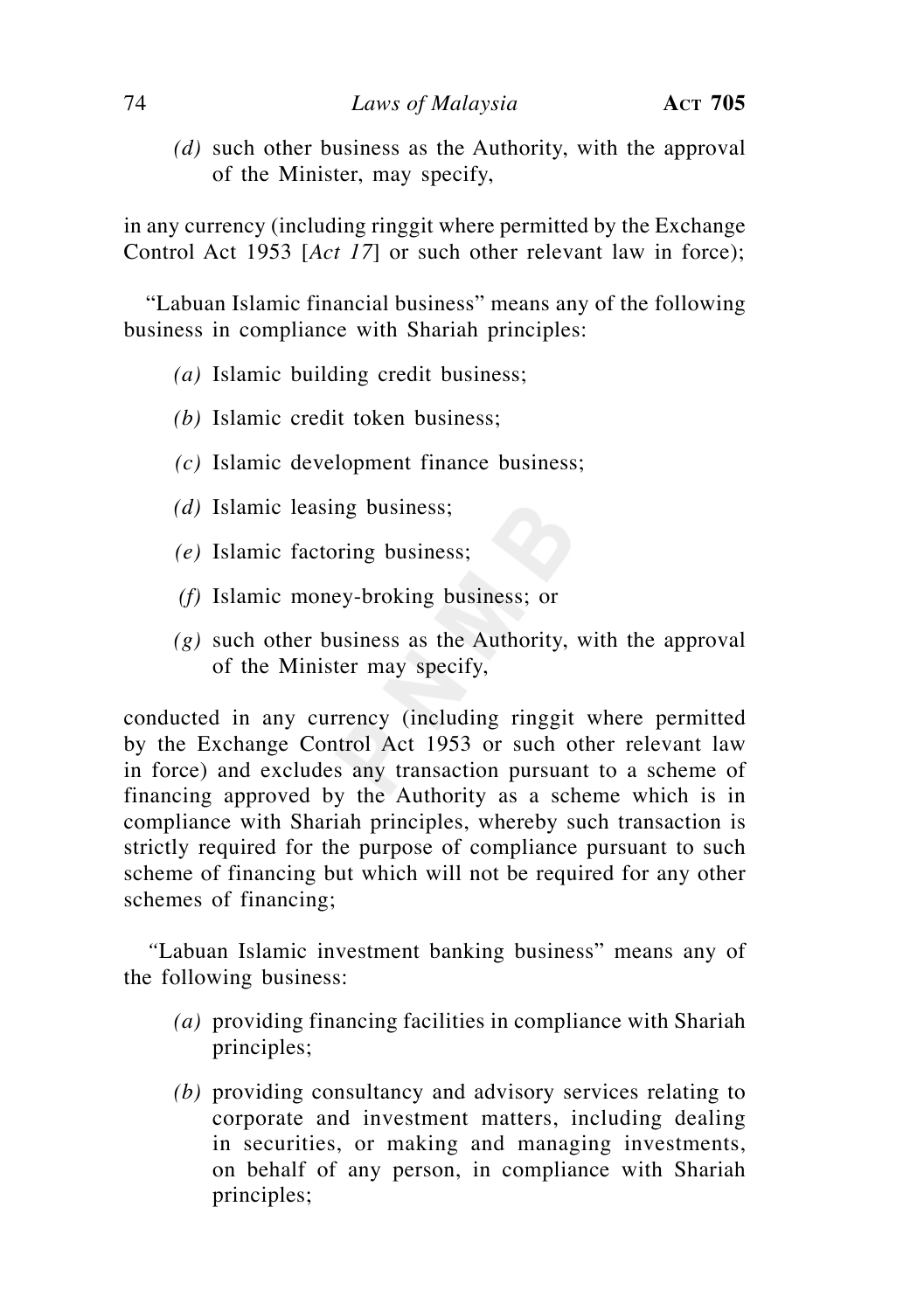- *(c)* undertaking foreign exchange transactions, profit rate swaps, dealings in Islamic derivative instruments or Islamic derivative financial instruments which are in compliance with Shariah principles or any other similar risk management activities;
- *(d)* Labuan Islamic financial business; or
- *(e)* such other business as the Authority, with the approval of the Minister, may specify,

in any currency (including ringgit where permitted by the Exchange Control Act 1953 or such other relevant law in force);

 "Labuan Islamic licensed institution" means a person who is licensed to carry on Labuan Islamic financial business under Part VI;

 "paid-up capital", in relation to an applicant under sections 63, 64 and 65 or an Islamic bank licensee, means the amount of money contributed by its participants for it to carry on business but does not include financing facilities granted to it by its participants.

### Chapter 2

*Licensing of Labuan Islamic banking business*

# **Labuan Islamic banking business to be carried on only under licence**

**61.** (1) Subject to subsection (2), no person shall carry on Labuan Islamic banking business other than the Labuan Islamic investment banking business unless—

- *(a)* it is a Labuan company or a foreign Labuan company, established or registered for the sole and exclusive purpose of carrying on Labuan Islamic banking business in any location permitted by the Authority; or
- *(b)* it is a Malaysian bank,

and holds a valid licence to carry on such business.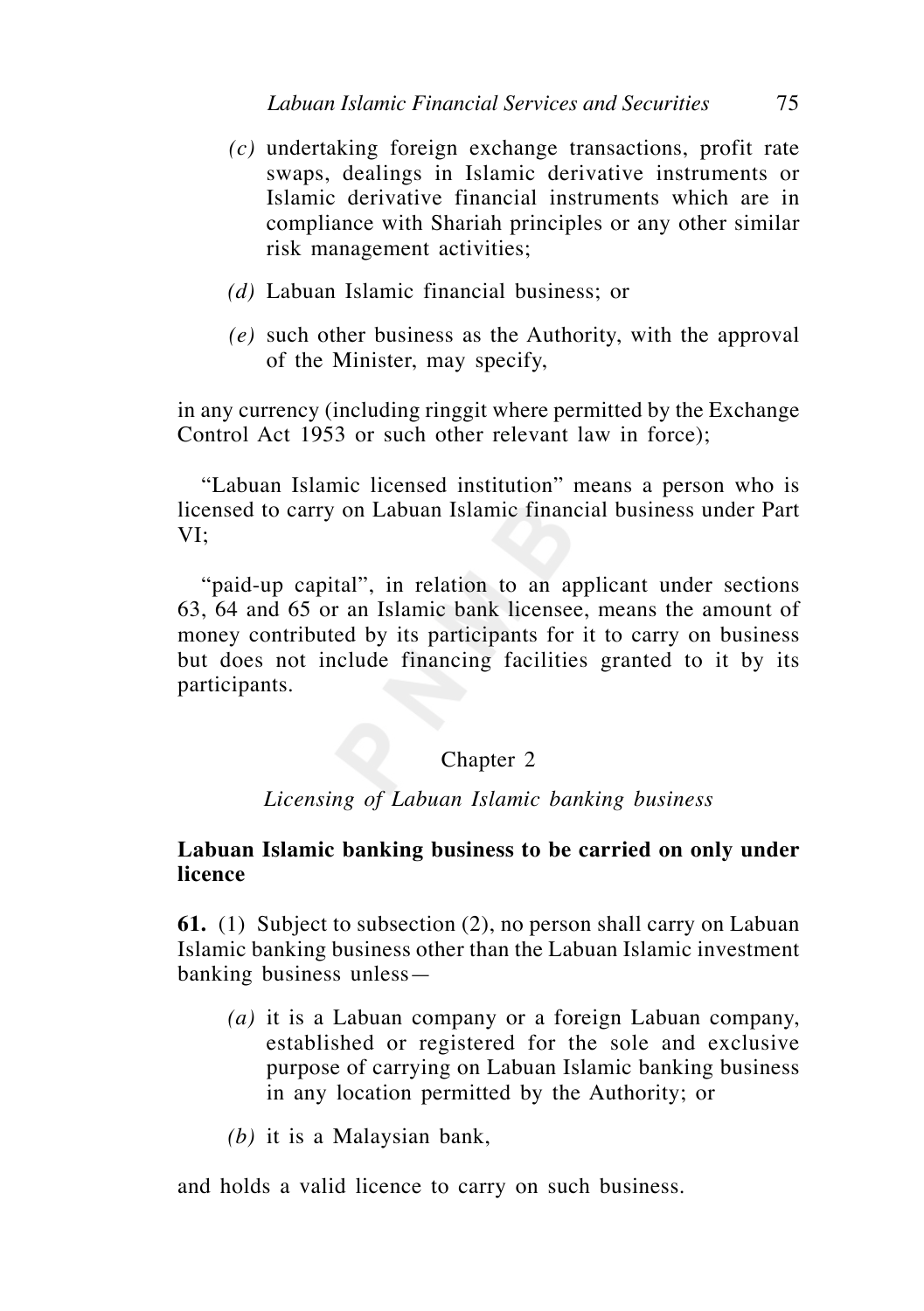(2) Subsection (1) shall not apply to a Labuan bank unless the Labuan bank obtains the prior approval of the Authority to carry on Labuan Islamic banking business.

 (3) Any person who contravenes subsection (1) commits and offence and shall, on conviction, be liable to a fine not exceeding ten million ringgit or to imprisonment for a term not exceeding five years or to both, and in the case of a continuing offence, shall, in addition, be liable to a daily fine not exceeding ten thousand ringgit for each day the offence continues to be committed.

# **Labuan Islamic investment banking business to be carried on only under licence**

**62.** (1) Subject to subsection (2), no person shall carry on Labuan Islamic investment banking business unless—

- *(a)* it is a Labuan company or a foreign Labuan company, established or registered for the sole and exclusive purpose of carrying on Labuan Islamic investment banking business only in any location permitted by the Authority; or
- *(b)* it is a Malaysian bank,

and holds a valid licence to carry on such business.

 (2) Subsection (1) shall not apply to a bank licensee unless the bank licensee obtains the prior approval of the Authority to carry on Labuan Islamic investment banking business.

 (3) Any person who contravenes subsection (1) commits and offence and shall, on conviction, be liable to a fine not exceeding ten million ringgit or to imprisonment for a term not exceeding five years or to both, and in the case of a continuing offence, shall, in addition, be liable to a daily fine not exceeding ten thousand ringgit for each day the offence continues to be committed.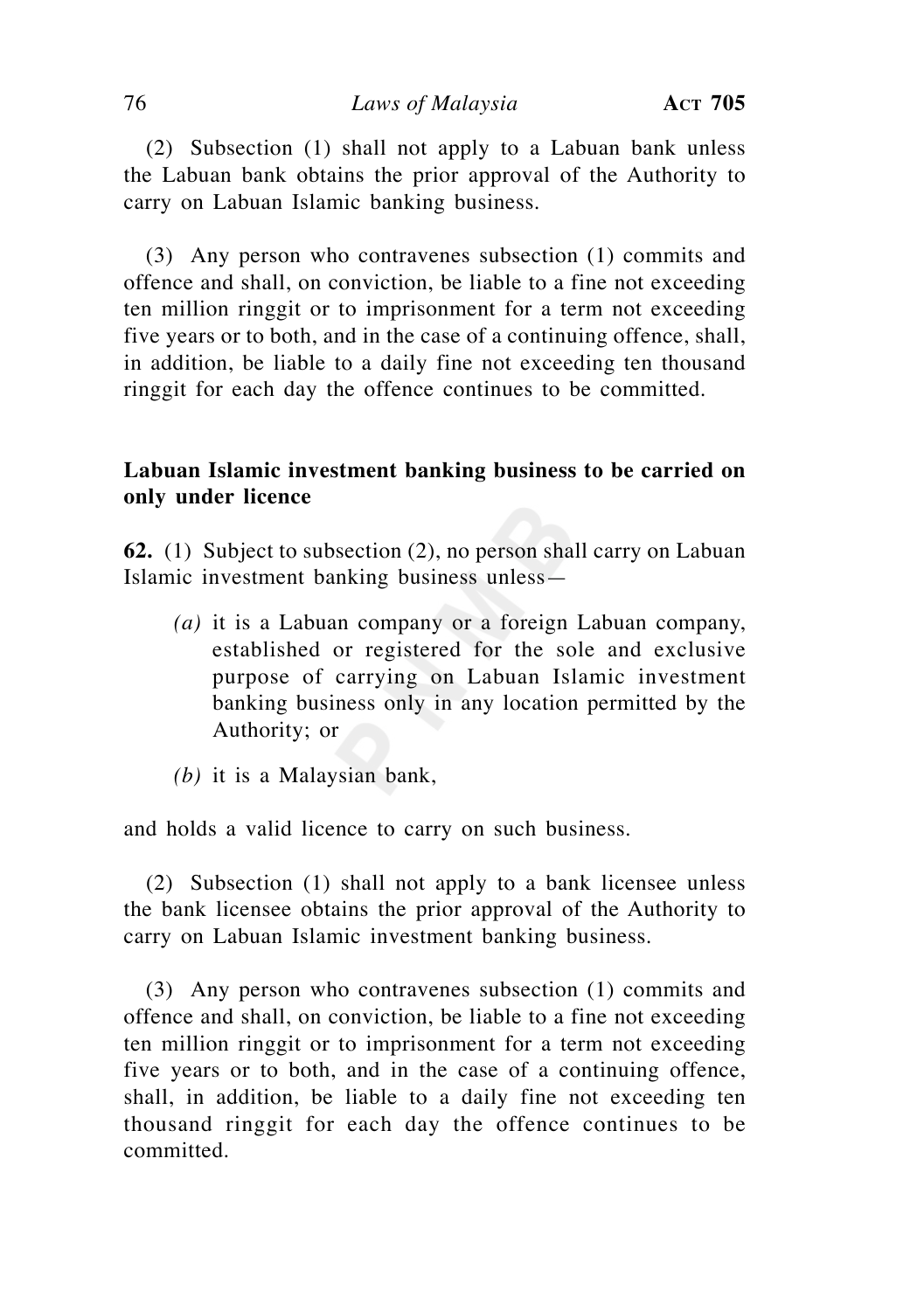#### **Application for licence to carry on Labuan Islamic banking business**

**63.** (1) An application for a licence to carry on Labuan Islamic banking business shall be made in writing by or on behalf of the applicant to the Authority.

 (2) An application for a licence to carry Labuan Islamic banking business by a Labuan company shall be accompanied by the following:

- *(a)* the applicant's constituent documents duly authenticated by an officer of the applicant in such manner as may be acceptable to the Authority;
- *(b)* a statement on the following:
	- (i) the name, place and date of establishment of the applicant;
	- (ii) the principal business and the principal place of business of the applicant; and
	- (iii) the names and addresses of the directors of the applicant and the participants who each holds ten per centum or more of the paid-up capital of the applicant;
- *(c)* a statement on the names, addresses, qualifications, working experience and proposed positions of all officers who would be responsible for the management of the applicant's Labuan Islamic banking business in Labuan;
- *(d)* a proposed amendment to the applicant's constituent documents to the effect that the sole and exclusive object of the Labuan company shall be the carrying on of Labuan Islamic banking business;
- $(e)$  where the applicant is a Labuan company which is—
	- (i) a subsidiary of a holding company, a copy of the audited balance sheet of its holding company's business for each of the three financial years immediately preceding the date of application;
	- (ii) not a subsidiary of any corporation, a copy of the audited balance sheet of the business of its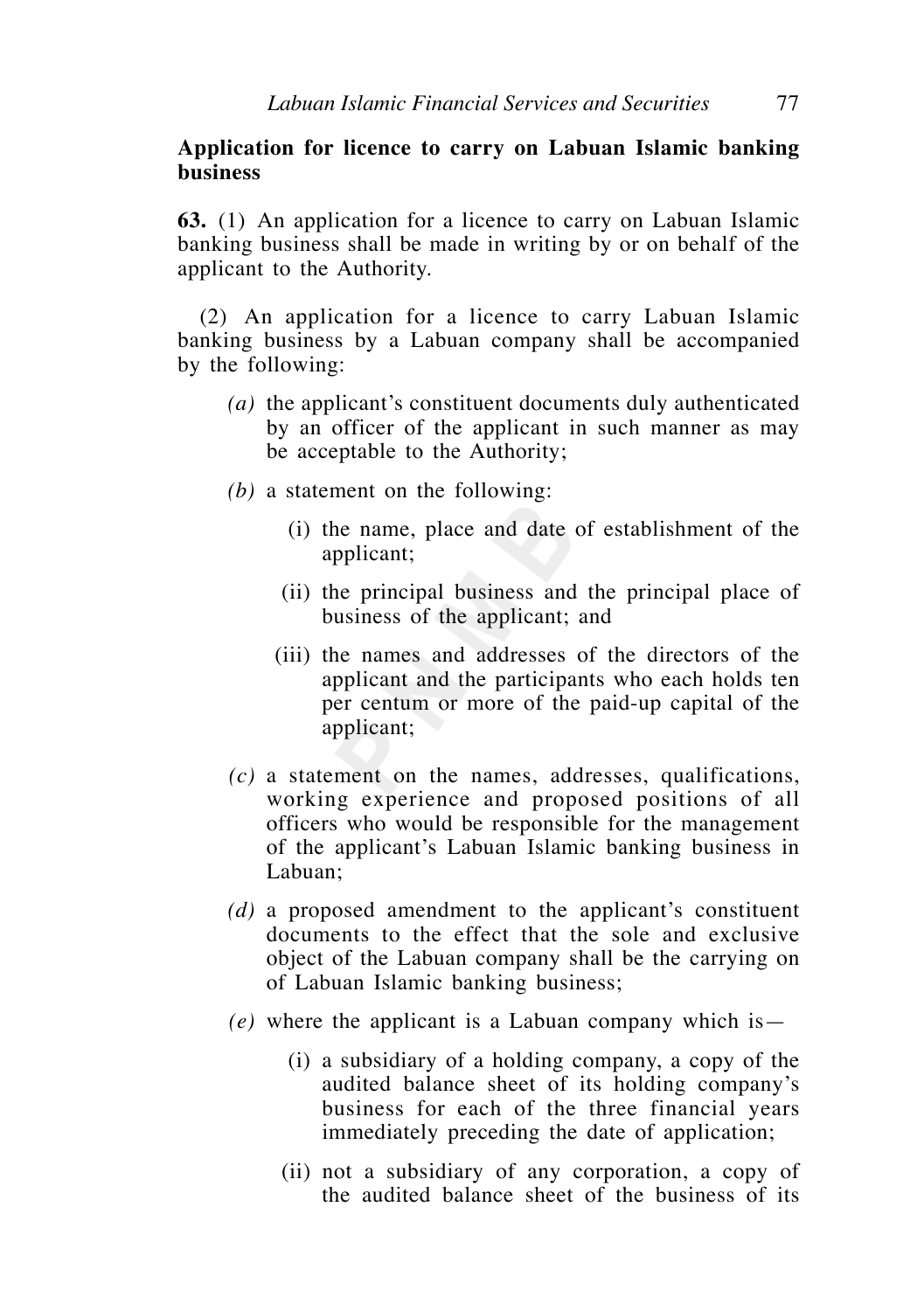#### 78 *Laws of Malaysia* **ACT 705**

participants who each holds ten per centum or more of the paid-up capital of the applicant for each of the three financial years immediately preceding the date of application;

- *(f)* a guarantee secured and an undertaking given by the applicant in respect of its Labuan Islamic banking business, in such manner and such form as may be acceptable to the Authority, and such guarantee and undertaking shall provide, *inter alia,* that—
	- (i) the applicant shall comply with the financial obligations and requirements imposed under this Act and shall meet the applicant's liabilities in respect of its Labuan Islamic banking business;
	- (ii) no participant of the applicant who holds ten per centum or more of the paid-up capital of the applicant shall be changed without the prior written approval of the Authority; and
	- (iii) every director or the principal officer of the applicant responsible for the management of its Labuan Islamic banking business shall be a fit and proper person and the appointment of such director or principal officer shall only be made after consultation with the Authority.

 (3) An application for a licence to carry on Labuan Islamic banking business by a proposed Labuan company to be incorporated under the Labuan Companies Act 1990 ("proposed Labuan company") shall be accompanied by the following:

- *(a)* its proposed constituent documents duly authenticated in such manner as may be acceptable to the Authority by any of its officers;
- *(b)* a statement on the following:
	- (i) the name, place and date of the proposed establishment of the applicant;
	- (ii) the proposed principal business and the proposed principal place of business of the applicant; and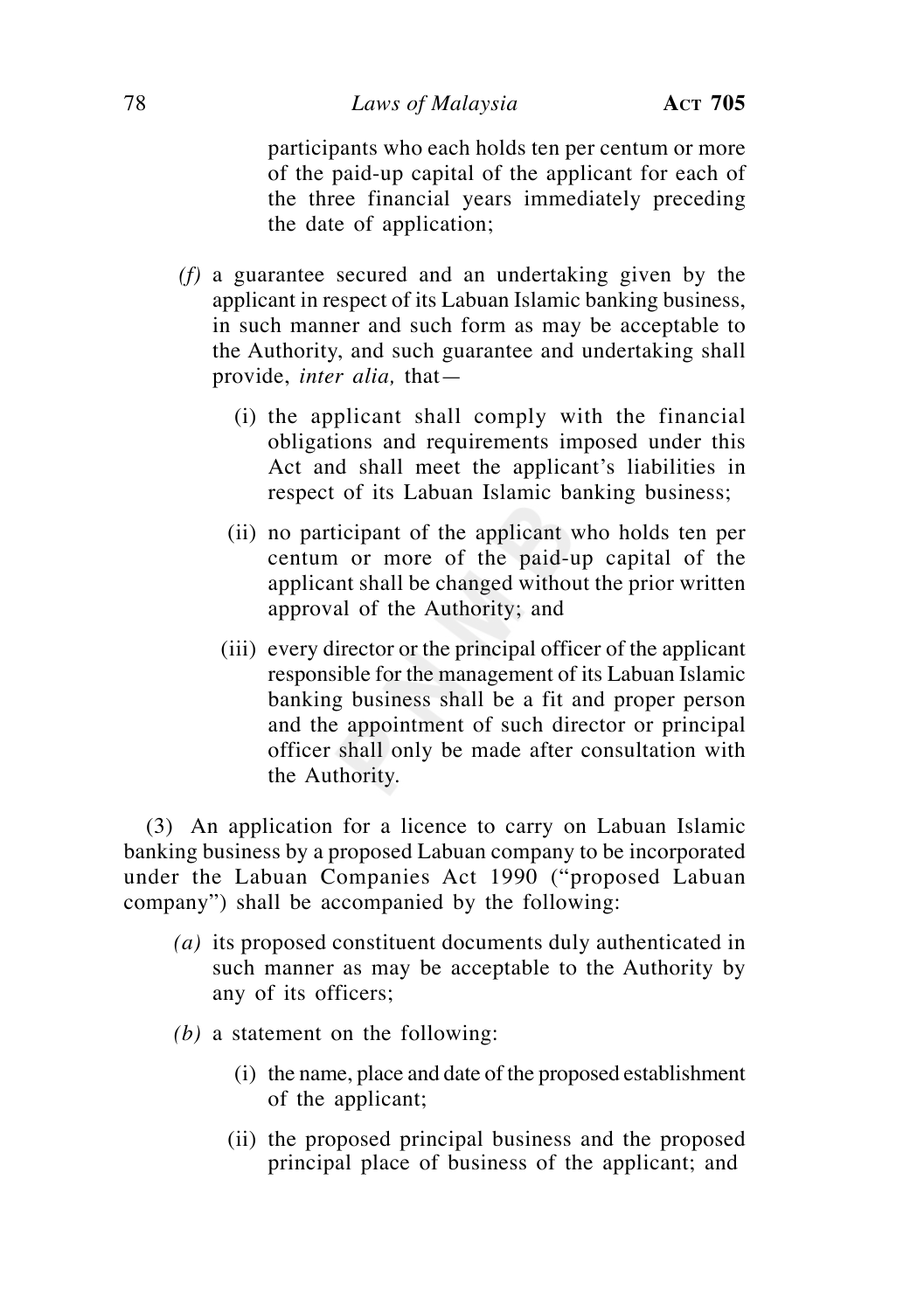- (iii) the names and addresses of the directors of the applicant and the proposed participants who each holds ten per centum or more of the paid-up capital of the applicant;
- *(c)* a statement on the names, addresses, qualifications, working experience and proposed positions of all officers who would be responsible for the management of the applicant's Labuan Islamic banking business;
- *(d)* a copy of the audited balance sheet of the business of the proposed participants who would each hold ten per centum or more of its paid-up capital for each of the three financial years immediately preceding the date of its application; and
- *(e)* a guarantee secured and an undertaking given by its proposed participants that they would cause the proposed Labuan company, upon being incorporated, to secure a guarantee and give an undertaking as are referred to in paragraph (2)*(f)*.

 (4) An application for a licence to carry on Labuan Islamic banking business by a foreign Labuan company shall be accompanied by the following:

- *(a)* its constituent documents duly authenticated in such manner by any of its officers as may be acceptable to the Authority;
- *(b)* a statement on the following:
	- (i) the name, place and date of establishment of the applicant;
	- (ii) the principal business and the principal place of business of the applicant; and
	- (iii) the names and addresses of the directors of the applicant and the participants who each holds ten per centum or more of the paid-up capital of the applicant;
- *(c)* a proposed amendment to the applicant's constituent documents to the effect that the sole and exclusive object of the foreign Labuan company shall be the carrying on of Labuan Islamic banking business;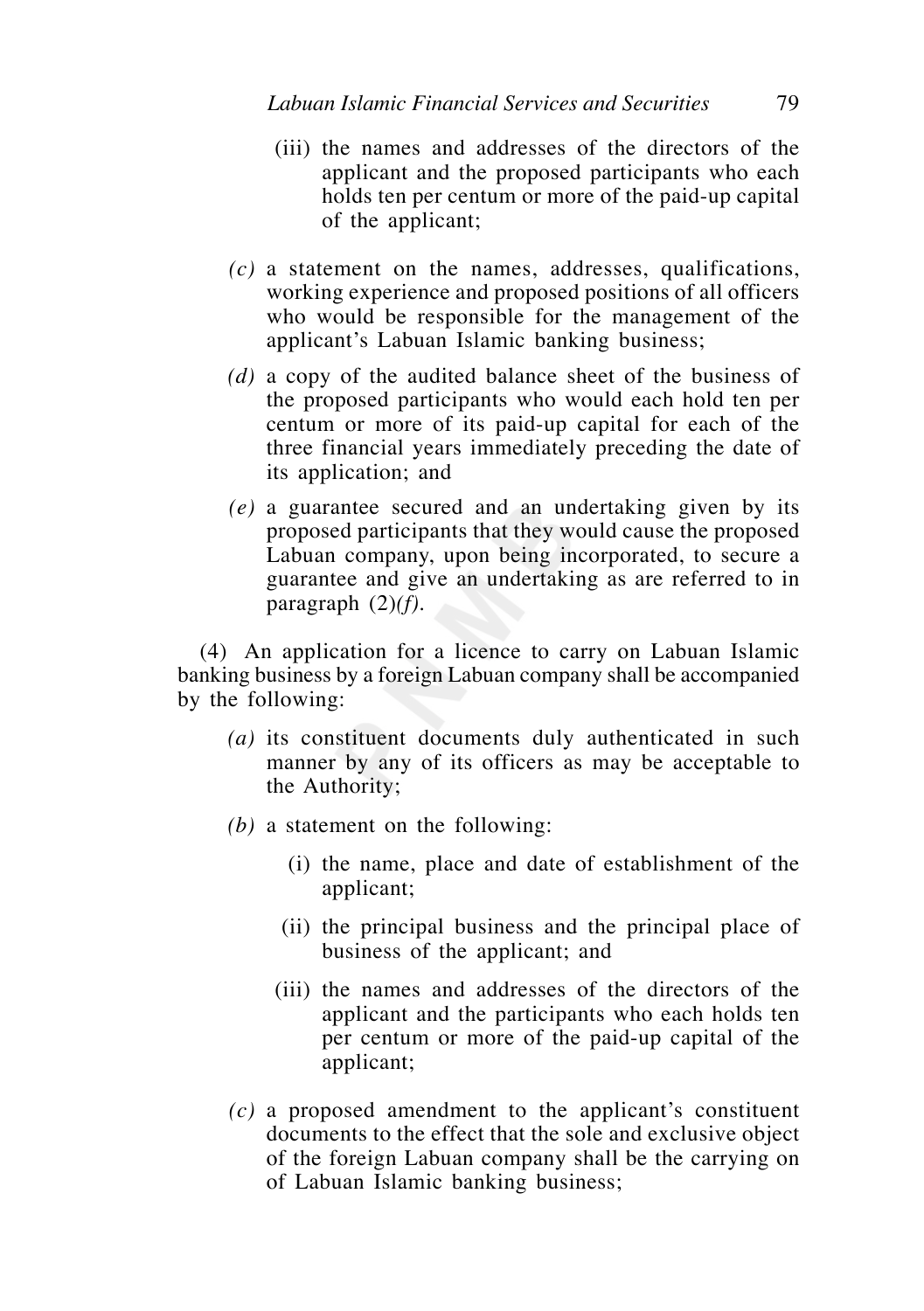- *(d)* a copy of the audited balance sheet of the applicant's business for each of the three financial years immediately preceding the date of the application; and
- *(e)* an undertaking given by the applicant in respect of its Labuan Islamic banking business, in such manner and such form as may be acceptable to the Authority, and such undertaking shall provide, *inter alia,* that—
	- (i) the applicant shall comply with the financial obligations and requirements imposed under this Act and shall meet the applicant's liabilities in respect of its Labuan Islamic banking business;
	- (ii) where the applicant is a foreign Labuan company, that it shall promptly notify the Authority of any change in its participants who hold ten per centum or more of its paid-up capital; and
	- (iii) every director or the principal officer of the applicant responsible for the management of its Labuan Islamic banking business shall be a fit and proper person and the appointment of such director or principal officer shall only be made after consultation with the Authority.

 (5) An application for a licence to carry on Labuan Islamic banking business by a foreign company which is seeking registration as a foreign Labuan company under the Labuan Companies Act 1990 ("proposed foreign Labuan company"), shall be accompanied by the following:

- *(a)* the constituent documents under which it is to be established, duly authenticated in such manner by any of its proposed officers as may be acceptable to the Authority;
- *(b)* a copy of the audited balance sheet of the business for each of the three financial years immediately preceding the date of the application;
- *(c)* a statement on the following:
	- (i) the name, place, and date of establishment of the foreign company;
	- (ii) the principal business and the principal place of business of the foreign company;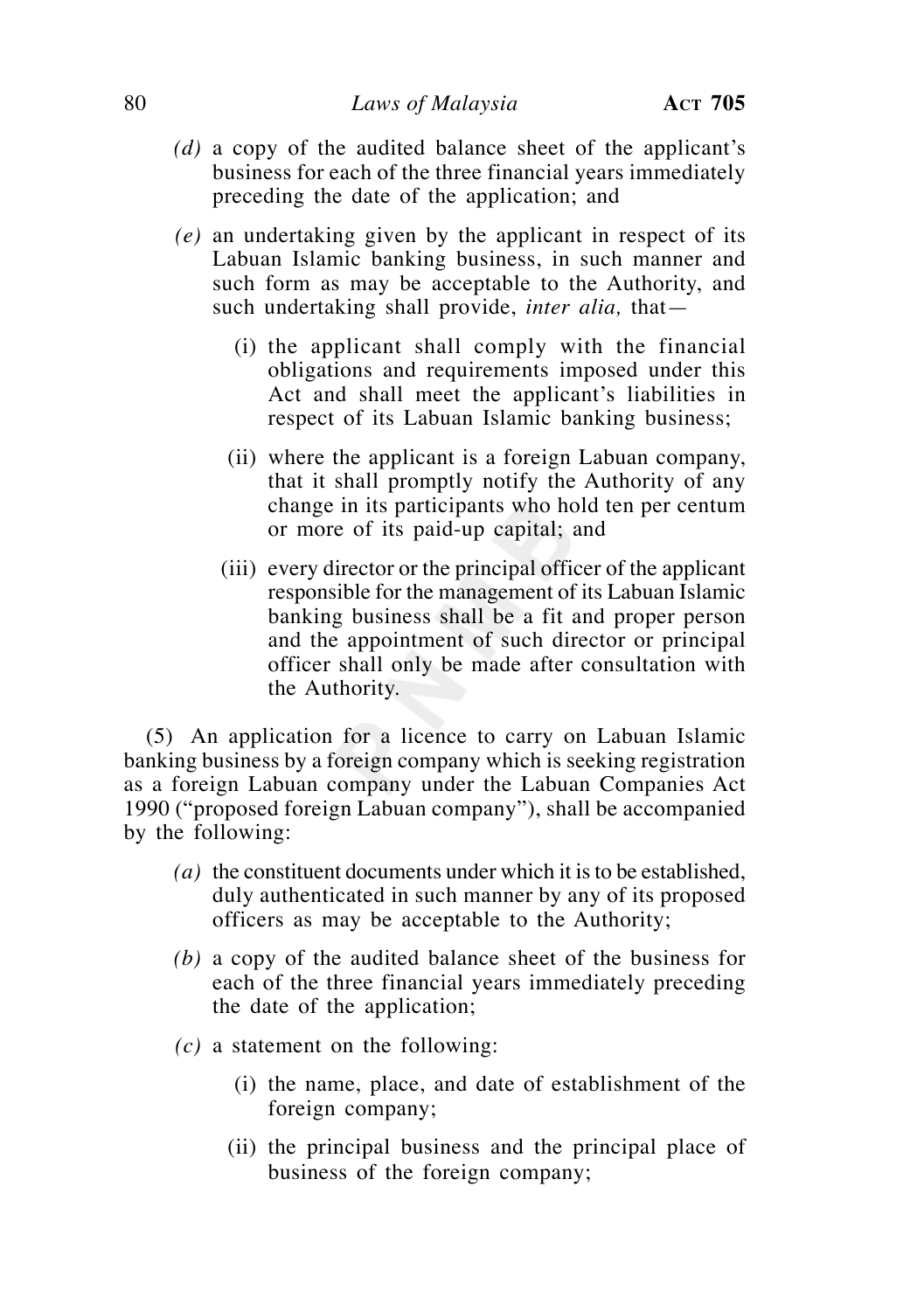- (iii) the names and addresses of the directors of the foreign company;
- (iv) the names and addresses of the participants of the foreign company who each holds ten per centum or more of the paid-up capital of the foreign company; and
- (v) the names, addresses, qualifications, working experience and proposed positions of, all proposed officers of the proposed foreign Labuan company who would be responsible for the management of its Labuan Islamic banking business; and
- *(d)* an undertaking given by the foreign company as are referred to in paragraph (4)*(e)*.

 (6) An application for a licence to carry on Labuan Islamic banking business by a Malaysian bank shall be accompanied by the following:

- *(a)* the applicant's constituent documents duly authenticated by an officer of the applicant in such manner as may be acceptable to the Authority;
- *(b)* a copy of the audited balance sheet of the applicant's business for each of the three financial years immediately preceding the date of the application;
- *(c)* a statement on the following:
	- (i) the name, place and date of establishment of the applicant;
	- (ii) the principal business and the principal place of business of the applicant; and
	- (iii) the names and addresses of the directors of the applicant and the participants who each holds ten per centum or more of the paid-up capital of the applicant; and
- *(d)* a statement on the names, addresses, qualifications, working experience and proposed positions of all officers who would be responsible for the management of the applicant's Labuan Islamic banking business.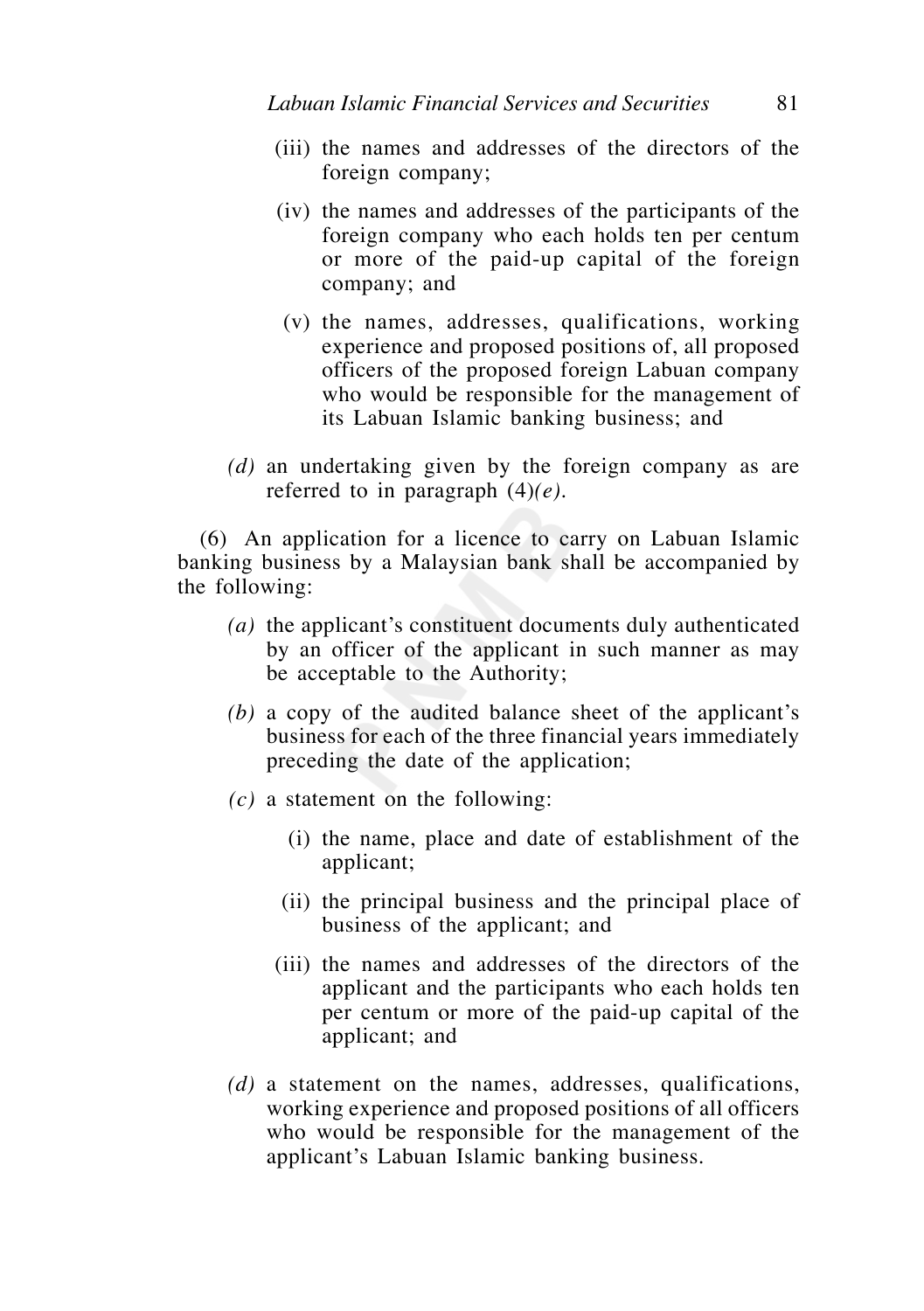# **Application for licence to carry on Labuan Islamic investment banking business**

**64.** An application for a licence to carry on Labuan Islamic investment banking business shall be made in writing by or on behalf of the applicant to the Authority and the provisions of section 63 relating to Labuan Islamic banking business shall apply similarly save that "Labuan Islamic banking business" shall be read as "Labuan Islamic investment banking business".

# **Application for licence to carry on Labuan Islamic financial business**

**65.** An application for a licence to carry on Labuan Islamic financial business shall be made in writing by or on behalf of the applicant to the Authority and shall be accompanied by such documents, statements and information as may be specified by the Authority.

# **Additional information**

**66.** The Authority may, at any time after receiving an application under sections 63, 64 or 65 and before a determination is made, verbally or in writing, require the applicant to provide verbally or in writing such additional information, or to provide such additional documents, as may be considered necessary by the Authority for the purposes of determining the suitability of the applicant for the licence.

### **Grant of licence by the Authority**

**67.** (1) Upon receiving an application for a licence in accordance with sections 63, 64 or 65 and after being provided with all such information and documents as it may require under such sections, and additional information and documents under section 66, the Authority may approve the application, with or without conditions, or reject the application.

 (2) Where the Authority rejects the application for a licence under subsection (1), the Authority shall notify the applicant in writing of the rejection.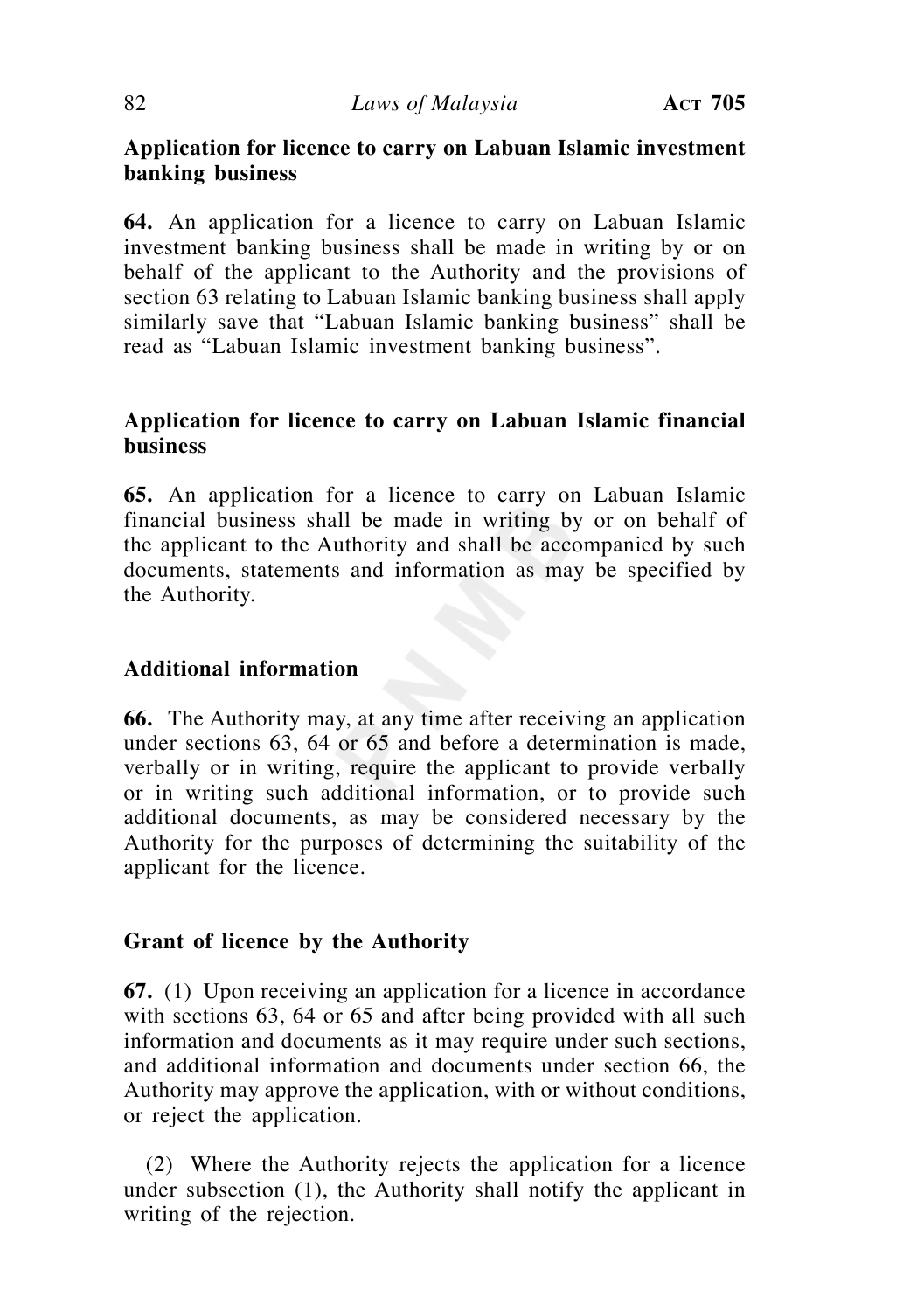(3) Where the Authority approves the application for a licence under subsection (1), the Authority shall issue the licence to the applicant upon the applicant's satisfaction of any condition imposed under such application for licence.

 (4) A licence granted under this section shall remain in force until it is surrendered or revoked in accordance with the provisions of this Act.

 (5) No applicant shall be granted a licence under this section without the written consent of the Authority if its capital funds are less than ten million ringgit or its equivalent in any foreign currency in cash or such amount as may be specified in writing by the Authority.

 (6) The Authority may, upon consultation with the Minister, by written notice to the Islamic bank licensee, vary the existing terms and conditions or impose such additional terms and conditions, in respect of the licence, from time to time as it deems fit.

### **Requirement to use, and restriction on use of, the words "Labuan Islamic bank",** *etc***.**

**68.** (1) An Islamic bank licensee shall at all times affix or paint, and keep affixed or painted, in a prominent position on the outside of each of its offices and so as to be easily legible, its name, licence number and the words "Labuan Islamic bank" or "Labuan Islamic investment bank", as the case may be.

 (2) An Islamic bank licensee shall, in any bill-head, printed form, letter paper, notice, advertisement, or any other document issued from its office and in the course of its business, prominently print its name, licence number and the words "Labuan Islamic bank" or "Labuan Islamic investment bank", as the case may be.

 (3) No person, not being an Islamic bank licencee, shall, without the written consent of the Authority, assume or use the words "Labuan Islamic bank", "Labuan Islamic investment bank" or any derivative of such words in any language capable of being construed as indicating the carrying on of Labuan Islamic banking business or Labuan Islamic investment banking business by such person.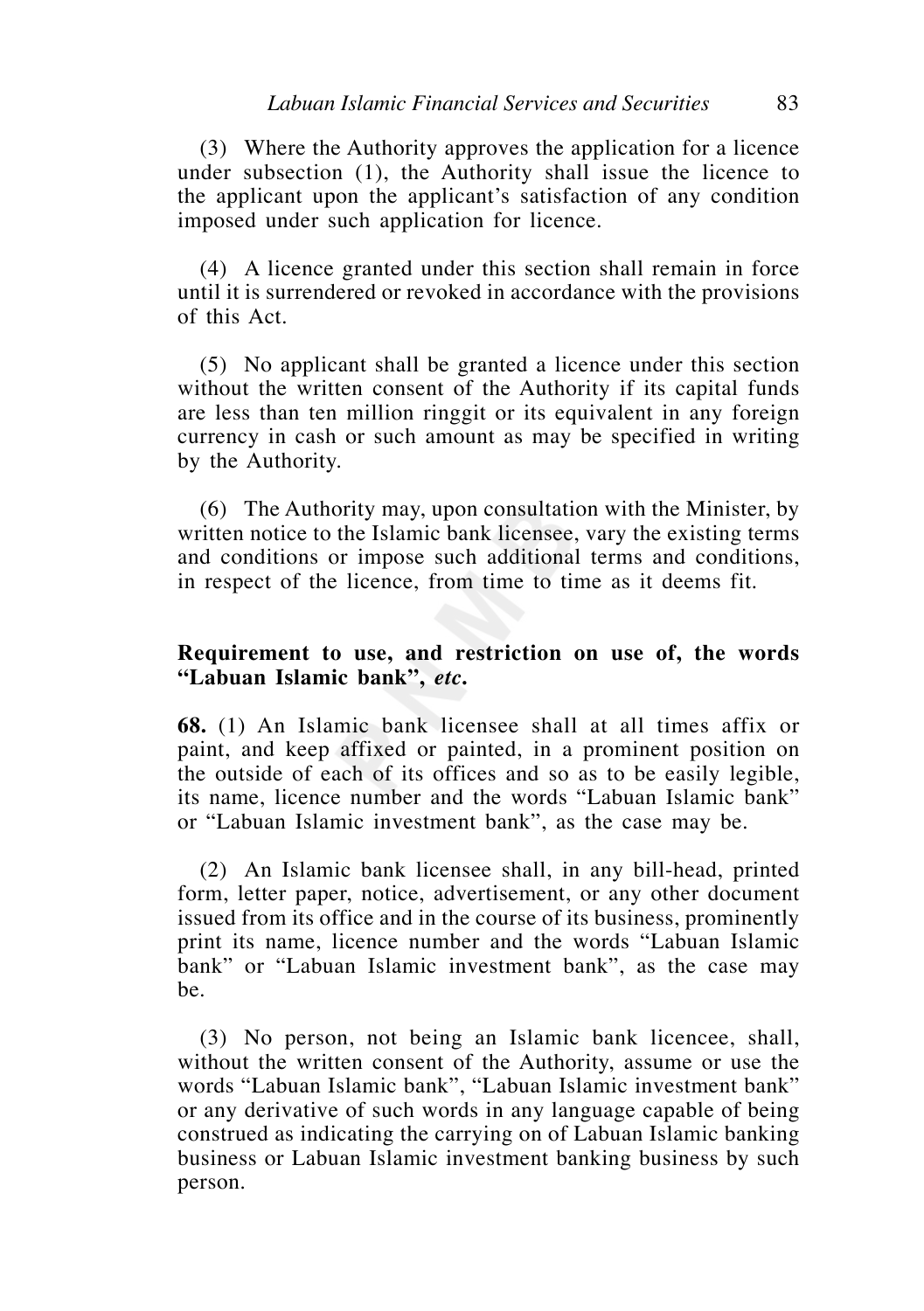(4) Any person who contravenes subsection (3) commits an offence and shall, on conviction, be liable to a fine not exceeding ten million ringgit or to imprisonment for a term not exceeding five years or to both, and in the case of a continuing offence, shall in addition, be liable to a daily fine not exceeding ten thousand ringgit for each day the offence continues to be committed.

#### **Maintenance of capital adequacy ratio**

**69.** (1) No Islamic bank licensee shall carry on Labuan Islamic banking business or Labuan Islamic investment banking business if its capital funds are less than the amount specified in writing by the Authority.

 (2) Every Islamic bank licensee shall maintain at all times, such capital adequacy ratio, as may be specified in writing by the Authority from time to time and no Islamic bank licensee shall carry on Labuan Islamic banking business or Labuan Islamic investment banking business if such specified capital adequacy ratio is not complied with, except with the approval of the Authority.

 (3) An Islamic bank licensee shall at all times maintain its capital funds to reflect the risk weighted capital ratio as may be specified in writing by the Authority from time to time.

 (4) The Authority may direct an Islamic bank licensee to take appropriate measures to rectify any deficiencies in such specified ratio in such manner as the Authority deems fit.

### **Amendment or alteration of constituent documents of Islamic bank licensee**

**70.** (1) Every Islamic bank licensee which is a Labuan company shall, prior to the making of any amendment or alteration to any of its constituent documents, furnish to the Authority particulars in writing as to such proposed amendment or alteration for the approval of the Authority.

 (2) Every Islamic bank licensee which is a foreign Labuan company or a Malaysian bank shall within three months after the making of any amendment or alteration to its constituent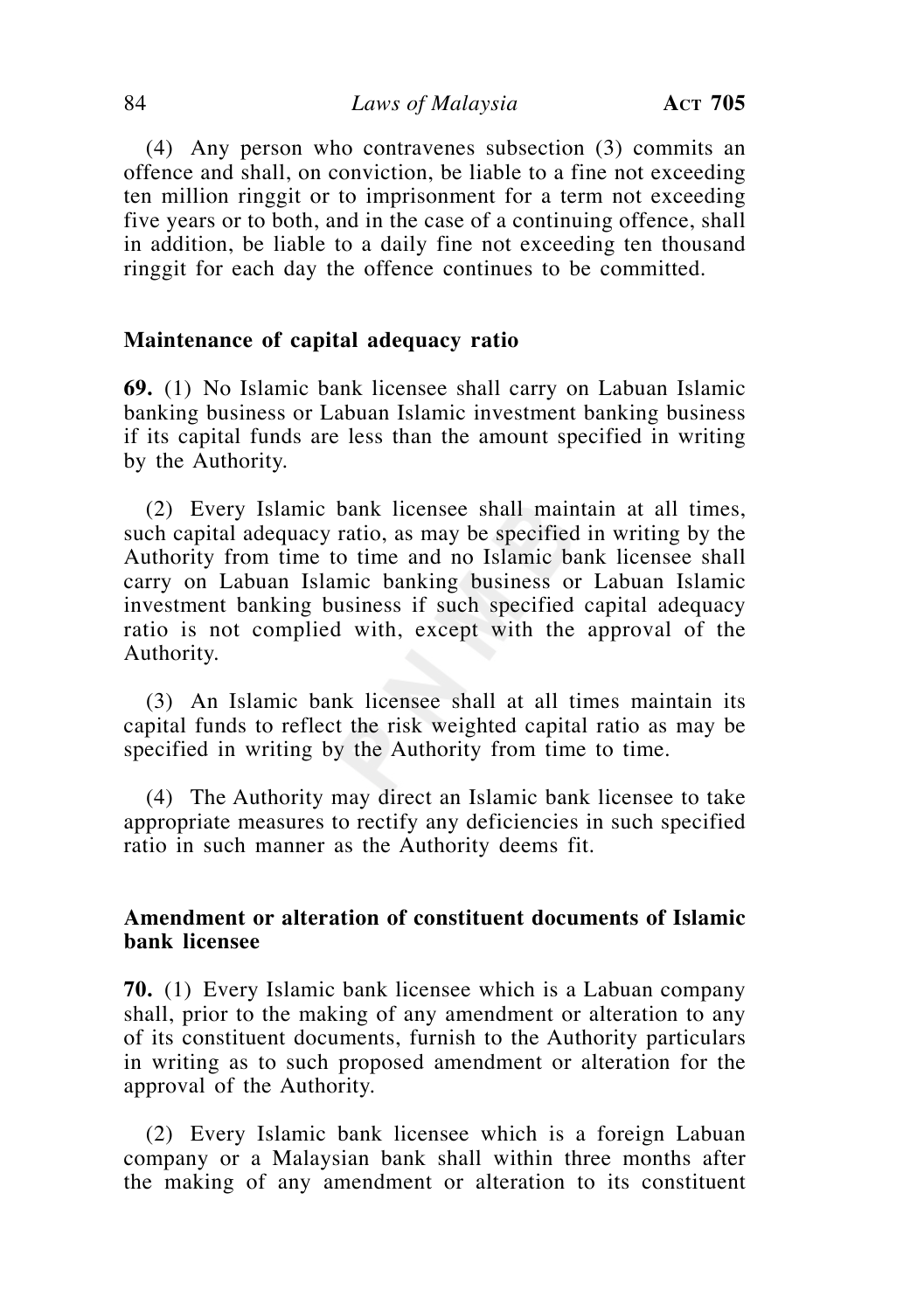documents, furnish to the Authority particulars in writing of such amendment or alteration duly authenticated in a manner acceptable to the Authority by a director of the Islamic bank licensee.

 (3) No Islamic bank licensee shall make any amendment or alteration that is contrary to any written law to its constituent documents.

 (4) No participant of the Islamic bank licensee who holds fifteen per centum or more of the paid-up capital of the Islamic bank licensee shall be changed without the prior written approval of the Authority and, where the Islamic bank licensee is a foreign Labuan company, it shall promptly notify the Authority of any change in its participants who hold fifteen per centum or more of its paid-up capital.

#### **Authority to publish list of Labuan Islamic bank licensee**

**71.** (1) The Authority shall publish annually not later than 31 March of each year a list of all existing Labuan Islamic bank licensees as at 31 December of the preceding year and their licence numbers in the *Gazette,* and if any licence is issued, revoked or surrendered after such publication, the Authority shall cause to be published in the *Gazette,* as soon as practicable, a revised list of all existing Labuan Islamic bank licensees*.*

 (2) The list referred to in subsection (1) shall be contained in the same *Gazette* published by the Authority under section 96 of the Labuan Financial Services and Securities Act 2010.

# Chapter 3

### *Duties of Islamic bank licensees*

#### **Offices and subsidiaries**

**72.** An Islamic bank licensee which is a Labuan company may, subject to the prior written consent of the Authority or in any other case as may be permitted by the Authority from time to time, open any office other than its principal place of business in Labuan, or acquire or establish any subsidiary.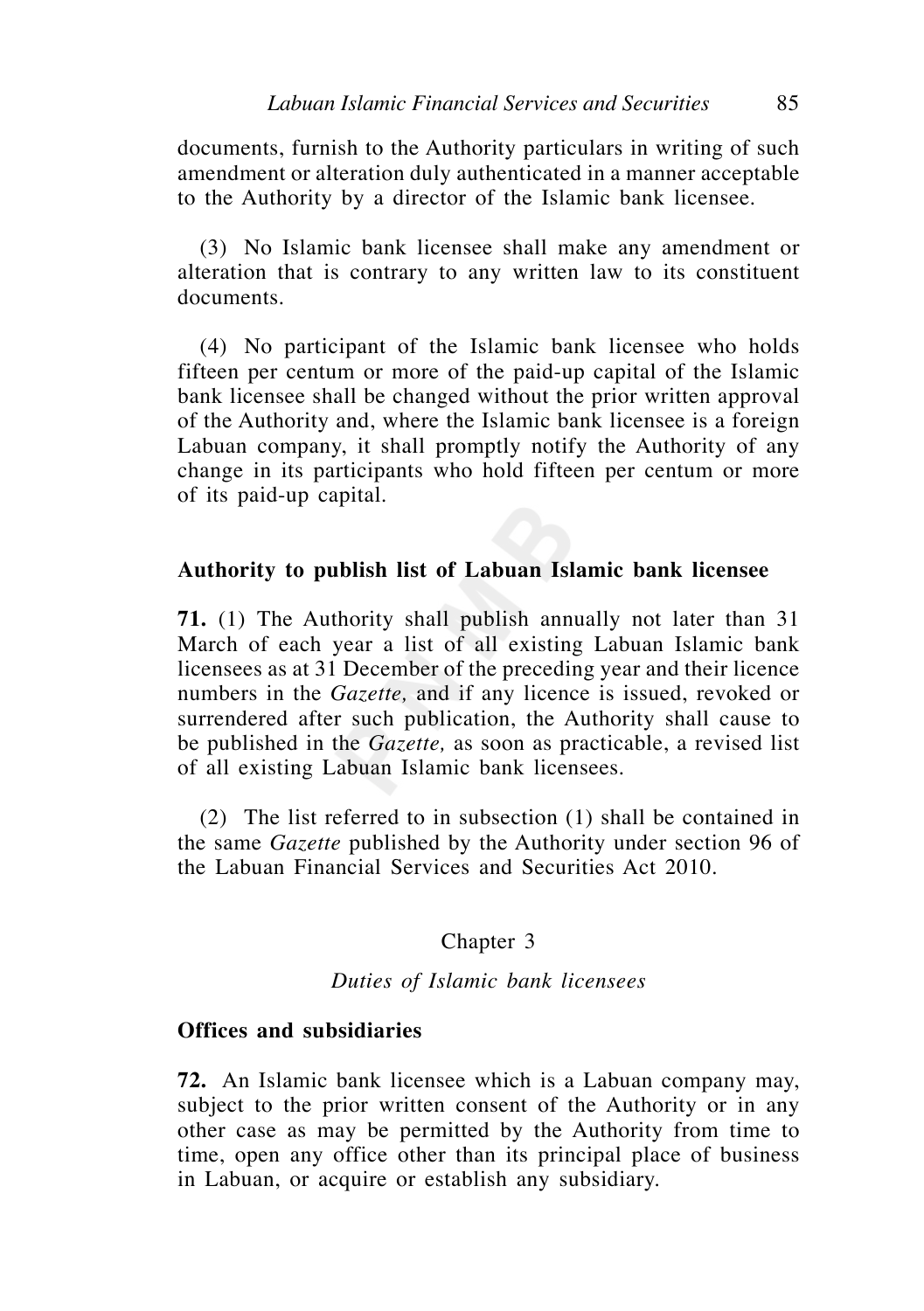### **Prohibition of certain accounts**

**73.** (1) No Islamic bank licensee shall accept any money on deposit or loan which is repayable on demand by cheque, draft, order or any other instrument drawn by the depositor on the Islamic bank licensee.

 (2) Every Islamic bank licensee shall conduct proper due diligence enquiries prior to opening any account for a customer.

(3) Any Islamic bank licensee who contravenes subsection (1) commits an offence and shall, on conviction, be liable to a fine not exceeding ten million ringgit or to imprisonment for a term not exceeding five years or to both, and in the case of a continuing offence, shall, in addition, be liable to a daily fine not exceeding ten thousand ringgit for each day the offence continues to be committed.

# **Financial statements, statistics and information to be submitted to the Authority**

**74.** The Islamic bank licensee shall comply with the requirements with respect to financial statements, statistics and information to the Authority as specified in the Third Schedule.

### **Payment from a deceased person's account**

**75.** (1) Notwithstanding any written law, an Islamic bank licensee may, without the production of letters of probate or letters of administration, pay any sum not exceeding the equivalent of five thousand ringgit standing to the credit of a deceased person to any person who produces satisfactory proof of—

- *(a)* the death of such deceased person; and
- *(b)* his entitlement under the law to the sum standing to the credit of such deceased person.

 (2) An Islamic bank licensee shall not make any payment under subsection (1) if it has received other claims to any money standing to the credit of the deceased person.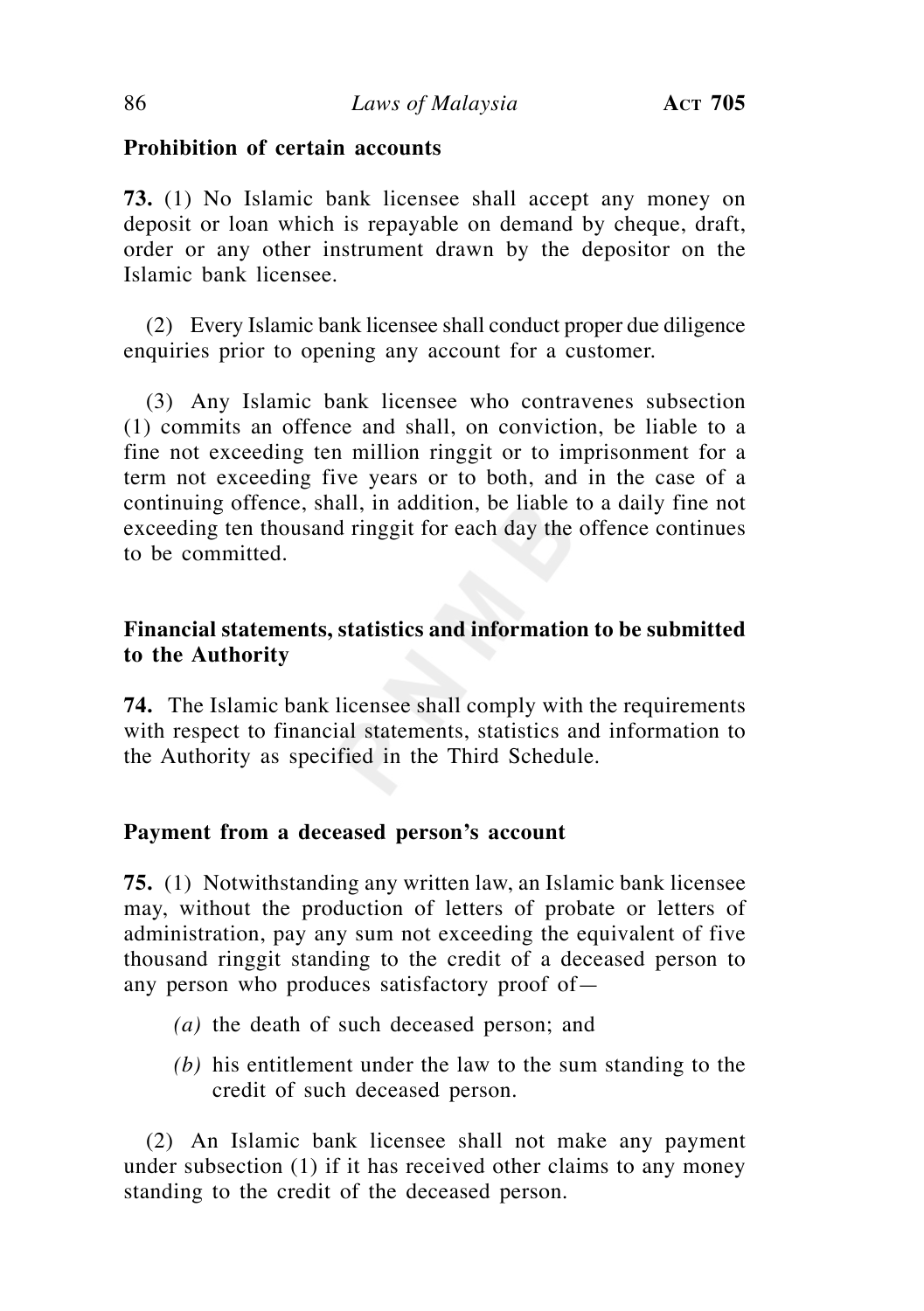(3) An Islamic bank licensee or its directors or officers shall not be liable in respect of any claim by any person in connection with any payment made in accordance with this section but such person may recover any sum lawfully due to him from the person to whom such payment has been made.

#### PART VII

#### LABUAN TAKAFUL BUSINESS AND LABUAN TAKAFUL RELATED ACTIVITIES

#### Chapter 1

#### *Preliminary*

#### **Interpretation**

**76.** (1) In this Part, unless the context otherwise requires—

 *"*domestic takaful business" means takaful business where the subject matter of the policy is—

- *(a)* property which at the time of the making of the policy is situated in Malaysia or is in transit to or from Malaysia;
- *(b)* a ship or an aircraft registered in Malaysia and all liabilities arising from the operation of such ship or aircraft;
- *(c)* the life of any contingency related to any person who, at the time of the making of the policy, is a resident; or
- *(d)* a risk of any nature in respect of any person who, at the time of the making of the policy, is a resident.

 *"*family takaful" means takaful for the benefit of the individual and his family;

 *"*family takaful business" means takaful business relating to family takaful;

 *"*general takaful business" means takaful business which is not a family takaful business but includes takaful business relating to mutual financial aid and assistance to participants for losses arising from perils such as accidents, fires, floods and burglaries;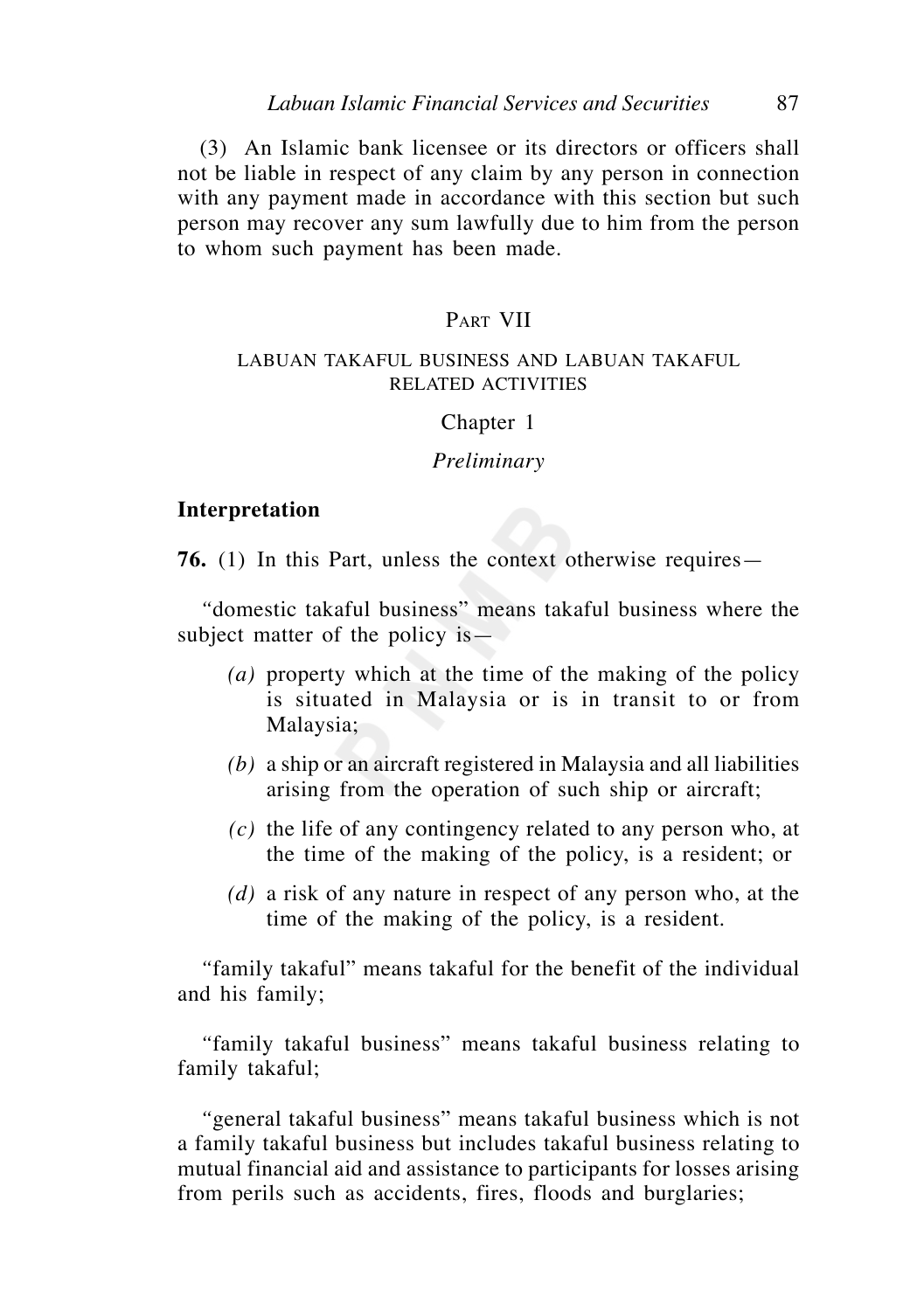#### 88 *Laws of Malaysia* **ACT 705**

 *"*Labuan captive takaful business" means Labuan takaful business where the participant in such takaful business is a related corporation or associate corporation of the Labuan takaful operator or where the participant in such takaful business is any other person in respect of whom the Labuan takaful operator is authorized by the Authority to provide takaful or retakaful;

 *"*Labuan retakaful business" means a business in compliance with Shariah principles whereby the Labuan retakaful operator assumes a part of the liability under an original contract of takaful of another takaful operator or retakaful operator;

 *"*Labuan retakaful operator" means a Labuan takaful operator carrying on Labuan retakaful business;

 *"*Labuan takaful broker" means a person who is licenced  $to-$ 

- *(a)* arrange for Labuan takaful business on behalf of prospective or existing policy owners;
- *(b)* arrange for Labuan retakaful business on behalf of any takaful operator seeking retakaful; or
- *(c)* analyze the financial circumstances of another person and provides a plan to meet that other person's financial needs and objectives, whether or not a fee is charged in relation thereto.

 *"*Labuan takaful business" means takaful business which is not domestic takaful business and which is transacted in foreign currency, and includes Labuan captive takaful business, Labuan retakaful business and such other takaful business as may be approved by the Authority;

 *"*Labuan takaful manager" means a person who is licensed to provide for management or administration services related to Labuan takaful business but does not include a Labuan takaful underwriting manager;

 *"*Labuan takaful operator" means a person who is licensed to carry on Labuan takaful business;

 *"*Labuan takaful underwriting manager" means a person, not being a *bona fide* employee, who is licensed to provide underwriting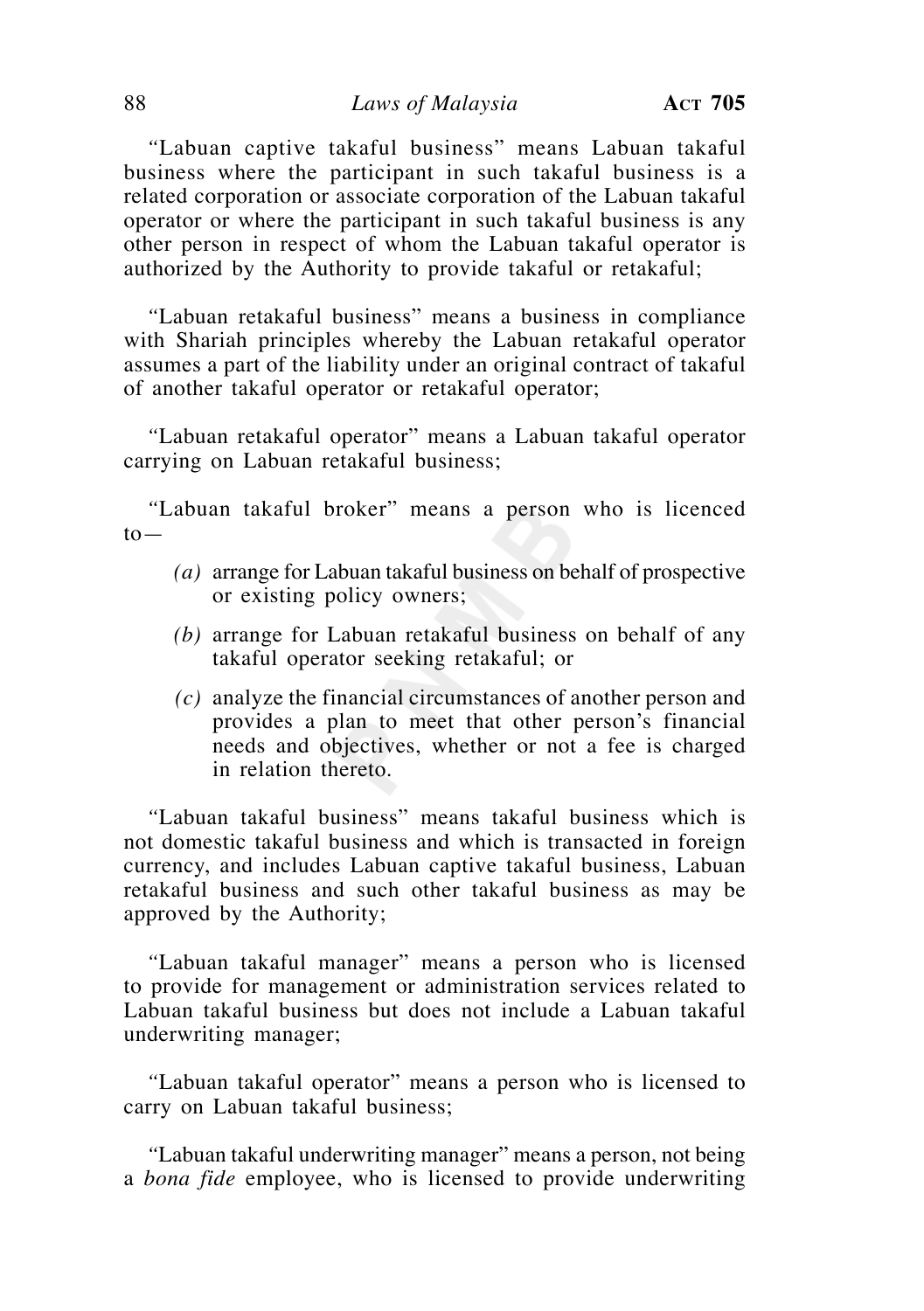services, including the administration of the business, to one or more Labuan takaful operators;

 *"*Malaysian takaful operator" means a takaful operator which is licensed under the Takaful Act 1984 [*Act 312*];

 *"*net contribution income" in relation to a financial year, means the contributions receivable under contracts of takaful or retakaful after deducting any contributions payable arranged in respect of such contracts of takaful or retakaful;

 *"*policy" means a takaful certificate and any reference to a policy of a Labuan takaful operator and includes a reference to any policy in respect of which the Labuan takaful operator is under any liability, whether the policy was issued by the Labuan takaful operator or the liability was transferred to the Labuan takaful operator from another takaful operator;

 *"*policy owner" means any person who effects a policy;

 *"*takaful" means a scheme in compliance with Shariah principles based on brotherhood, solidarity and mutual assistance which provides for mutual financial aid and assistance to the participants in case of need whereby the participants mutually agree to contribute for that purpose;

 *"*takaful business" means the business of takaful whose aims and operations are in compliance with Shariah principles;

 *"*takaful certificate" includes any written contract of takaful whether or not embodied in or evidenced by an instrument in the form of a takaful certificate;

"takaful licence" means a licence granted under this Part;

"takaful licensee" means any person licensed under this Part;

 *"*takaful operator" means a person who carries on takaful business;

 *"*working funds" means—

- *(a)* in relation to a Labuan company, the paid-up capital unimpaired by losses; or
- *(b)* in relation to a foreign Labuan company or a branch of a Malaysian takaful operator, the surplus of assets over liabilities to be maintained in the books of its office in Labuan.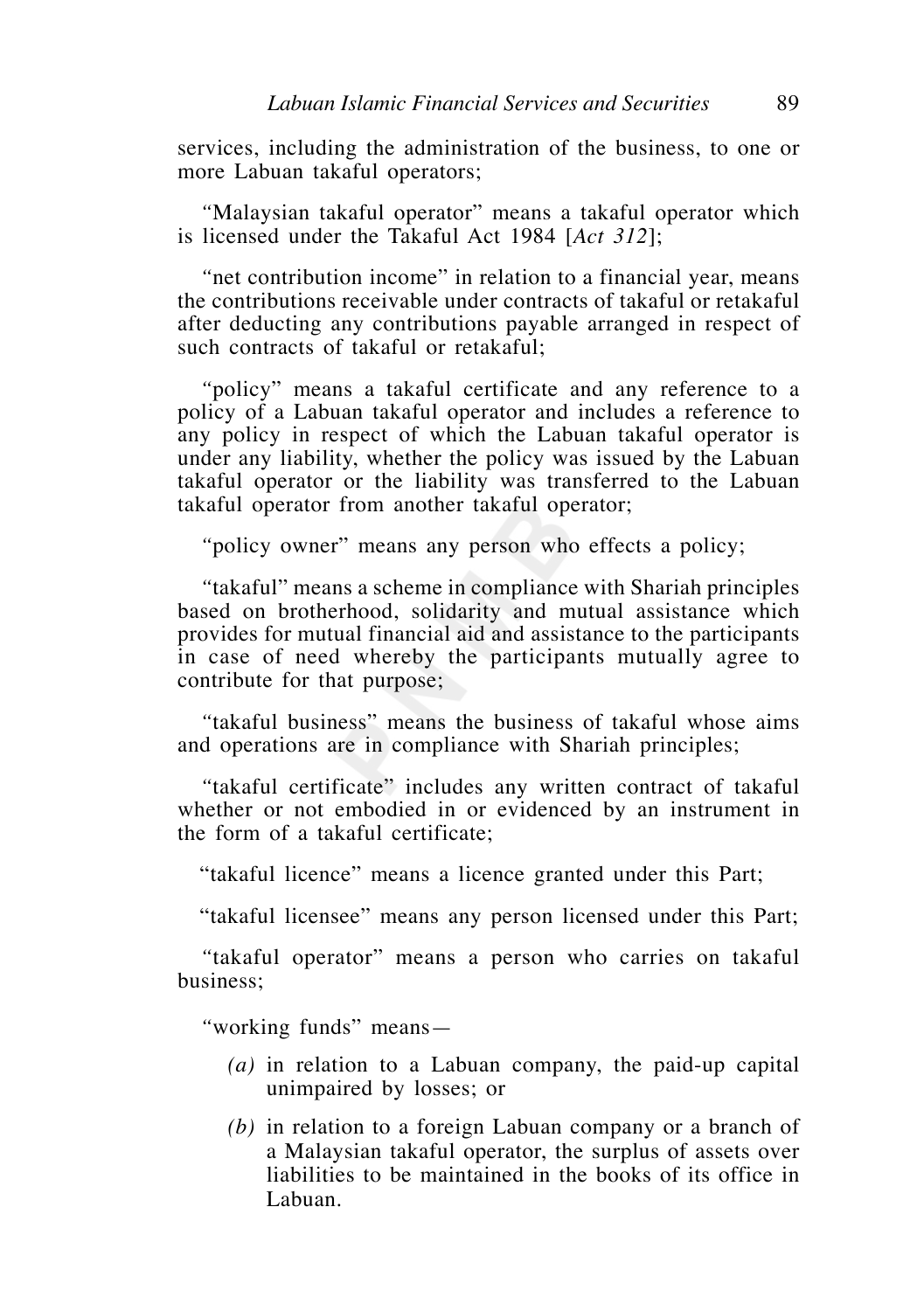(2) Where fifteen per centum or more of the voting shares of a corporation are held by another corporation, the first mentioned corporation shall be deemed to be an associate corporation of the other corporation, and any reference to an "associate corporation" shall be construed as a reference to that first mentioned corporation or that other corporation, as the case may be.

# Chapter 2

#### *Licensing*

#### **Licensing of Labuan takaful business and Labuan takaful related activities**

**77. (**1) No person shall carry on or transact or hold himself out as carrying on or transacting any Labuan takaful business unless that person is—

- *(a)* a Labuan company;
- *(b)* a foreign Labuan company; or
- *(c)* a branch of a Malaysian takaful operator,

and holds a valid takaful licence.

 (2) Notwithstanding subsection (1), a Labuan insurer as defined in the Labuan Financial Services and Securities Act 2010 may carry on or transact or hold himself out as carrying on or transacting any Labuan takaful business if the Labuan insurer has obtained the prior approval of the Authority.

 (3) No person shall carry on or transact or hold himself out as carrying on or transacting any business as a Labuan takaful manager, Labuan takaful underwriting manager or Labuan takaful broker or any other Labuan takaful-related activities as may be specified by the Authority unless that person holds a valid takaful licence.

 (4) Notwithstanding subsection (3), a Labuan insurance manager, Labuan underwriting manager or Labuan insurance broker as defined in the Labuan Financial Services and Securities Act 2010 may carry on or transact or hold himself out as carrying on or transacting any business as a Labuan takaful manager, Labuan takaful underwriting manager or Labuan takaful broker or any other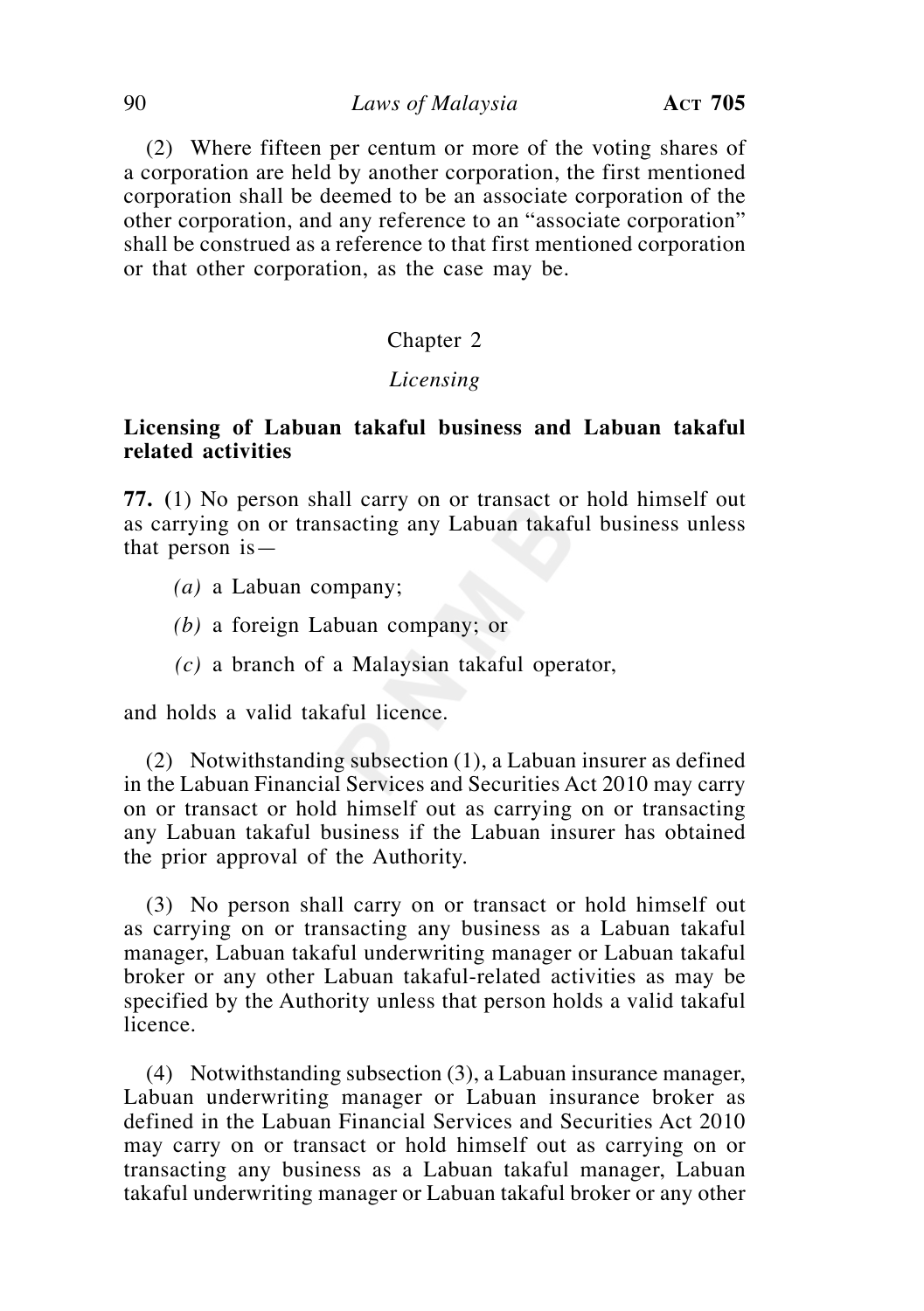Labuan takaful-related activities if the Labuan takaful manager, Labuan takaful underwriting manager or Labuan takaful broker has obtained the prior approval of the Authority.

 (5) Except with the prior written approval of the Authority, a person who is not a takaful licensee shall not assume or use the words "Labuan takaful operator", "Labuan takaful manager", "Labuan takaful underwriting manager", "Labuan takaful broker" or any derivative of such words in any language capable of being construed as indicating the carrying on of Labuan takaful business or Labuan takaful-related activities by such person.

 (6) This section shall not apply to bank licensees or Islamic bank licensees distributing the takaful products of a Labuan takaful operator who has obtained the prior approval from the Authority.

#### **Application for takaful licence to carry on Labuan takaful business**

**78.** (1) Subject to section 77, every applicant for a licence to carry on Labuan takaful business shall satisfy the Authority that—

- *(a)* the applicant is or will be, a Labuan company or a foreign Labuan company or a branch of a Malaysian takaful operator;
- *(b)* the working funds of the applicant—
	- (i) in a case where the applicant proposes to carry on either family takaful business or general takaful business, are at least seven million and five hundred thousand ringgit or its equivalent in any foreign currency or such other amount or denomination as may be specified by the Authority;
	- (ii) in a case where the applicant proposes to carry on solely Labuan retakaful business, are at least ten million ringgit or its equivalent in any foreign currency or such other amount or denomination as may be specified by the Authority; or
	- (iii) in a case where the applicant proposes to carry on solely Labuan captive takaful business, are at least three hundred thousand ringgit or its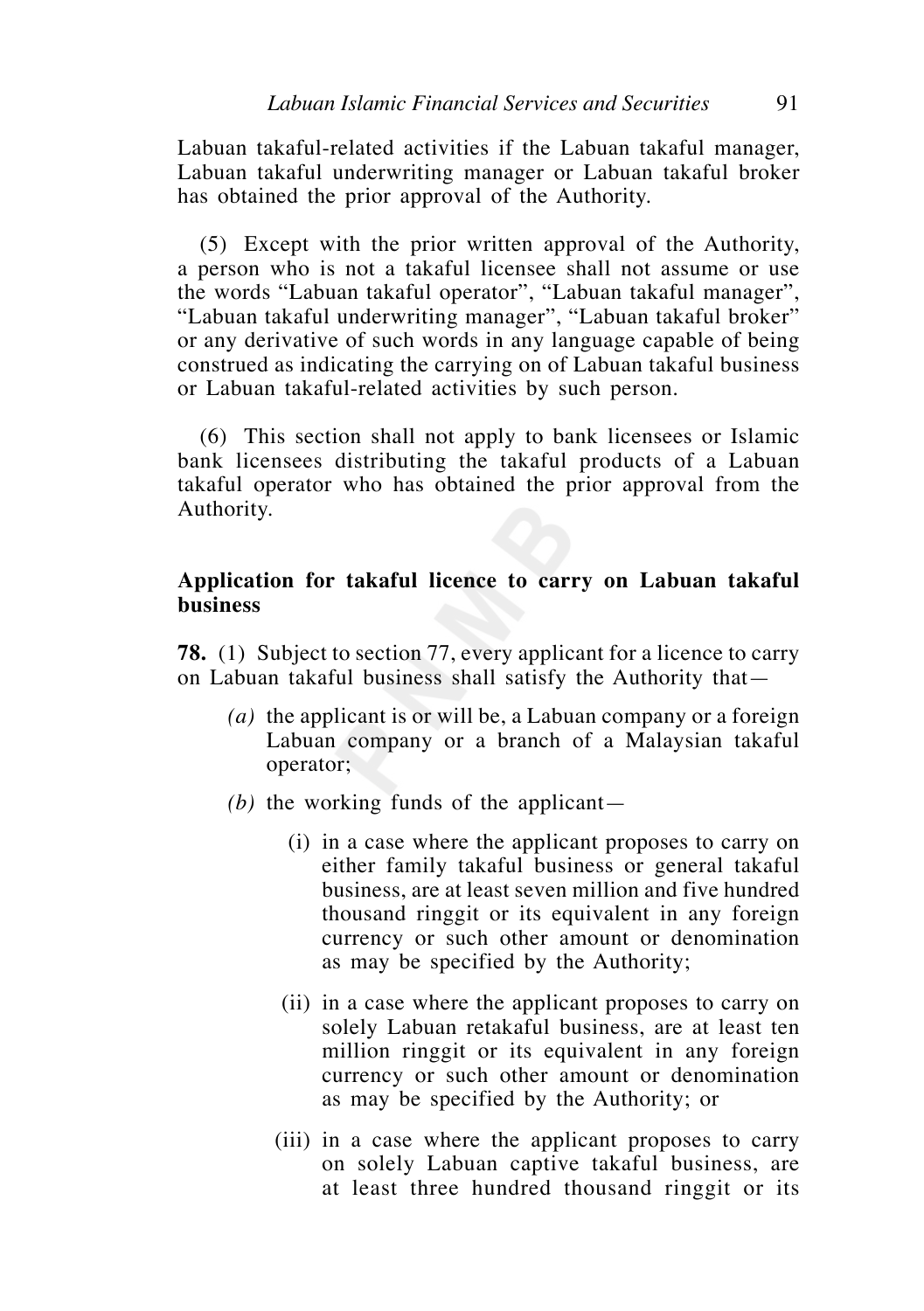equivalent in any foreign currency or such other amount or denomination as may be specified by the Authority;

- *(c)* the sum of money specified in paragraph *(b)* is maintained in an account of the applicant with a bank in Labuan, as evidenced by a certificate of such bank, at the time when the application is made;
- *(d)* the person in control, director and principal officer of the applicant are fit and proper persons to be associated with a Labuan takaful operator;
- *(e)* the applicant either—
	- (i) has established, or will establish, its management in Labuan with adequate knowledge and expertise of the Labuan takaful business to be carried on; or
	- (ii) has appointed, or will appoint, a licensed Labuan takaful underwriting manager or Labuan takaful manager in Labuan with adequate knowledge and experience of the Labuan takaful business to be carried on; and

 for the purpose of paragraph (ii), save that with respect to applicants who apply to carry out Labuan captive takaful business, such applicant shall appoint only a Labuan takaful underwriting manager; and

 *(f)* the applicant will become a member of an association as prescribed by the Authority.

 (2) Notwithstanding paragraph (1)*(b),* the Authority may, having regard to the extent and volume of Labuan takaful business which the applicant proposes to carry on, specify a lesser amount of working funds, subject to the applicant providing adequate guarantee on such terms and conditions as may be acceptable to the Authority for the difference in amount.

 (3) Every application for a license to carry on Labuan takaful business shall—

- *(a)* be made in writing and be submitted to the Authority;
- *(b)* state whether such Labuan takaful business is in relation to family takaful business or general takaful business;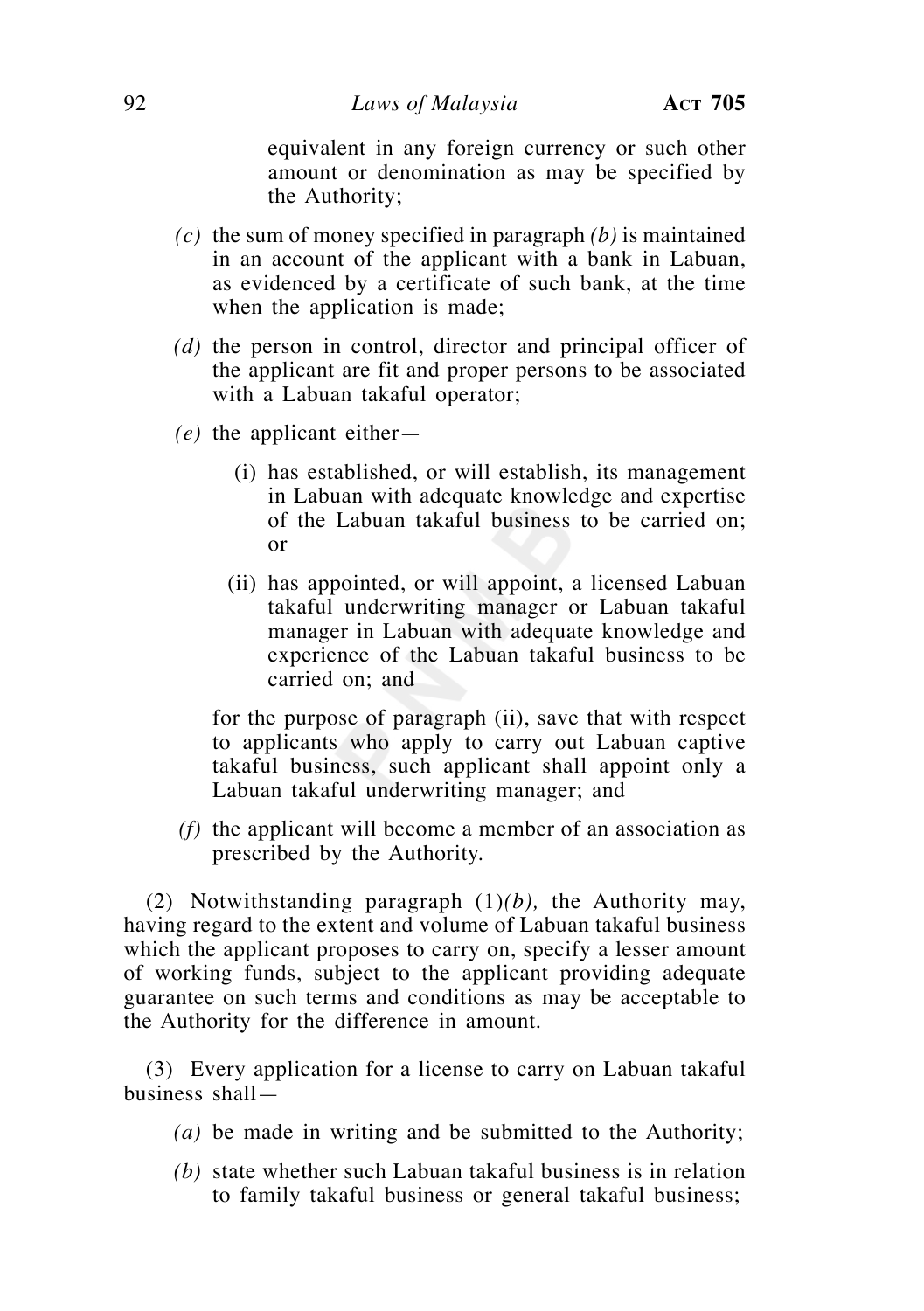- *(c)* set out the types of Labuan takaful business, as the case may be, which are to be carried on under the takaful licence;
- *(d)* set out the applicant's business plans; and
- *(e)* be accompanied by—
	- $(i)$  a copy of
		- *(aa)* the applicant's constituent documents, duly authenticated by a director or officer of the applicant;
		- *(bb)* the resolutions of the board and the general meeting, if any, of the applicant, duly authenticated by a director or officer of the applicant, authorising the applicant to apply for a takaful licence;
		- *(cc)* the applicant's certificate of incorporation or registration, as the case may be, certified by the relevant registering authority in the place of establishment or origin of the applicant; and
		- *(dd)* except in relation to an application to carry on a Labuan captive takaful business, a letter of awareness from the applicant's home supervisory authority or such authority as may be specified by the Authority.
	- (ii) a copy of the applicant's audited annual accounts for the three consecutive years immediately preceding the application, where applicable;
	- (iii) a statement on—
		- *(aa)* the name, place and date of establishment of the applicant;
		- *(bb)* the names, addresses, qualifications and experience of the directors and officers responsible for the overall management of the affairs of the applicant; and
		- *(cc)* the name and address of each member who holds fifteen per centum or more of the voting shares of the applicant;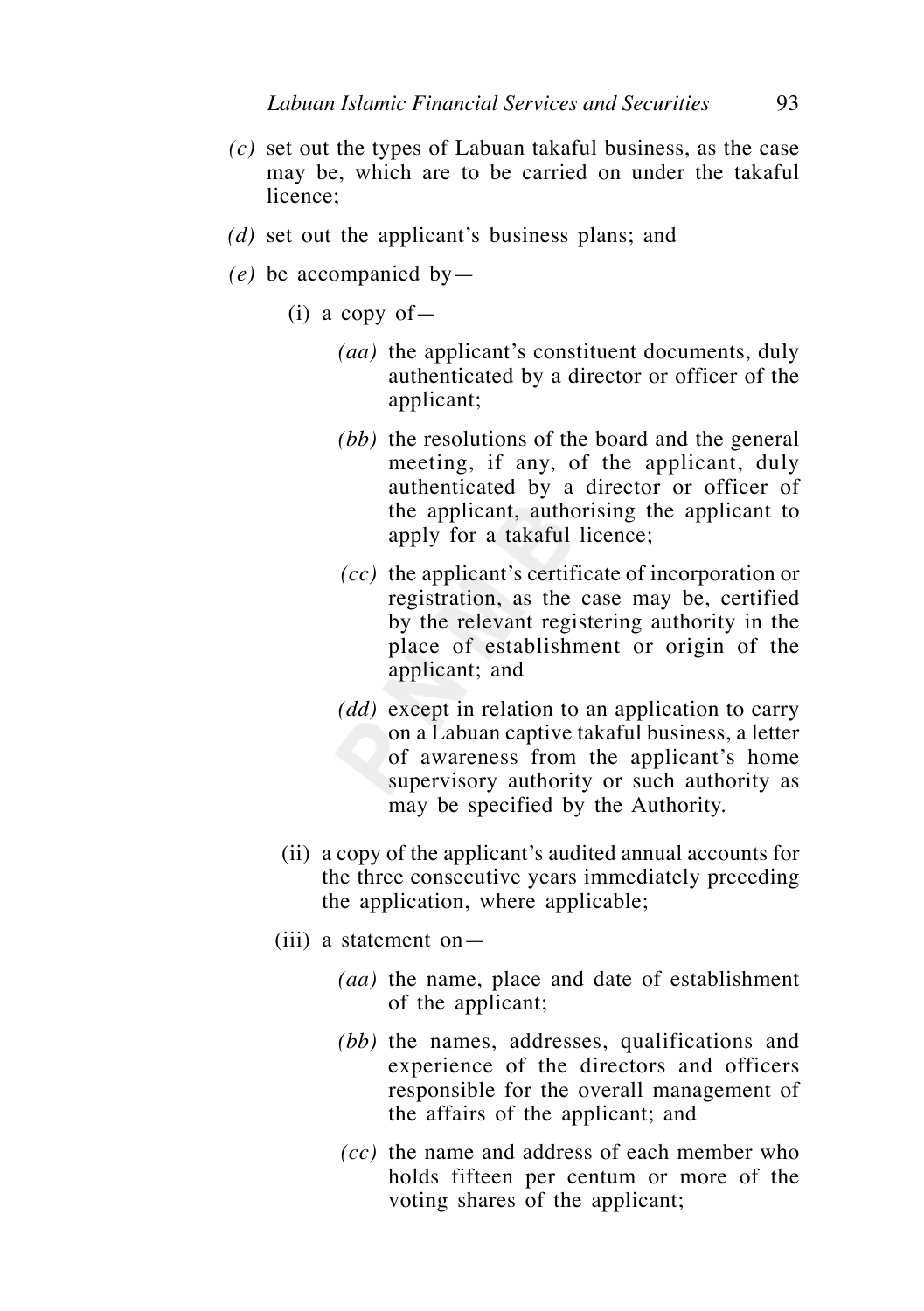- (iv) a declaration by the applicant on the probity of the applicant's directors and officers who would be concerned in the management of the proposed Labuan takaful operator; and
- (v) in the case of an application by a Labuan company, a guarantee secured and an undertaking given, and, in the case of an application by a foreign Labuan company or a branch of a Malaysian takaful operator, an undertaking given, by the applicant in respect of its Labuan takaful business, in such manner and such form as may be acceptable to the Authority, and such guarantee and undertaking shall provide, *inter alia*, that—
	- *(aa)* the applicant shall comply with the financial obligations and requirements imposed under this Act and shall meet the applicant's liabilities in respect of its Labuan takaful business;
	- *(bb)* where the applicant is a Labuan company, no participant of the applicant who holds ten per centum or more of the paid-up capital of the applicant shall be changed without the prior written approval of the Authority and, where the applicant is a foreign Labuan company, that it shall promptly notify the Authority of any change in its participants who hold ten per centum or more of its paid-up capital; and
	- *(cc)* every director or the principal officer of the applicant responsible for the management of its Labuan takaful business shall be a fit and proper person and the appointment of such director or principal officer shall only be made after consultation with the Authority.

 (4) Subparagraph (3)*(e)*(v) shall not apply to an application to carry on a Labuan captive takaful business where the policy owner is a related corporation or associate corporation of the Labuan takaful operator.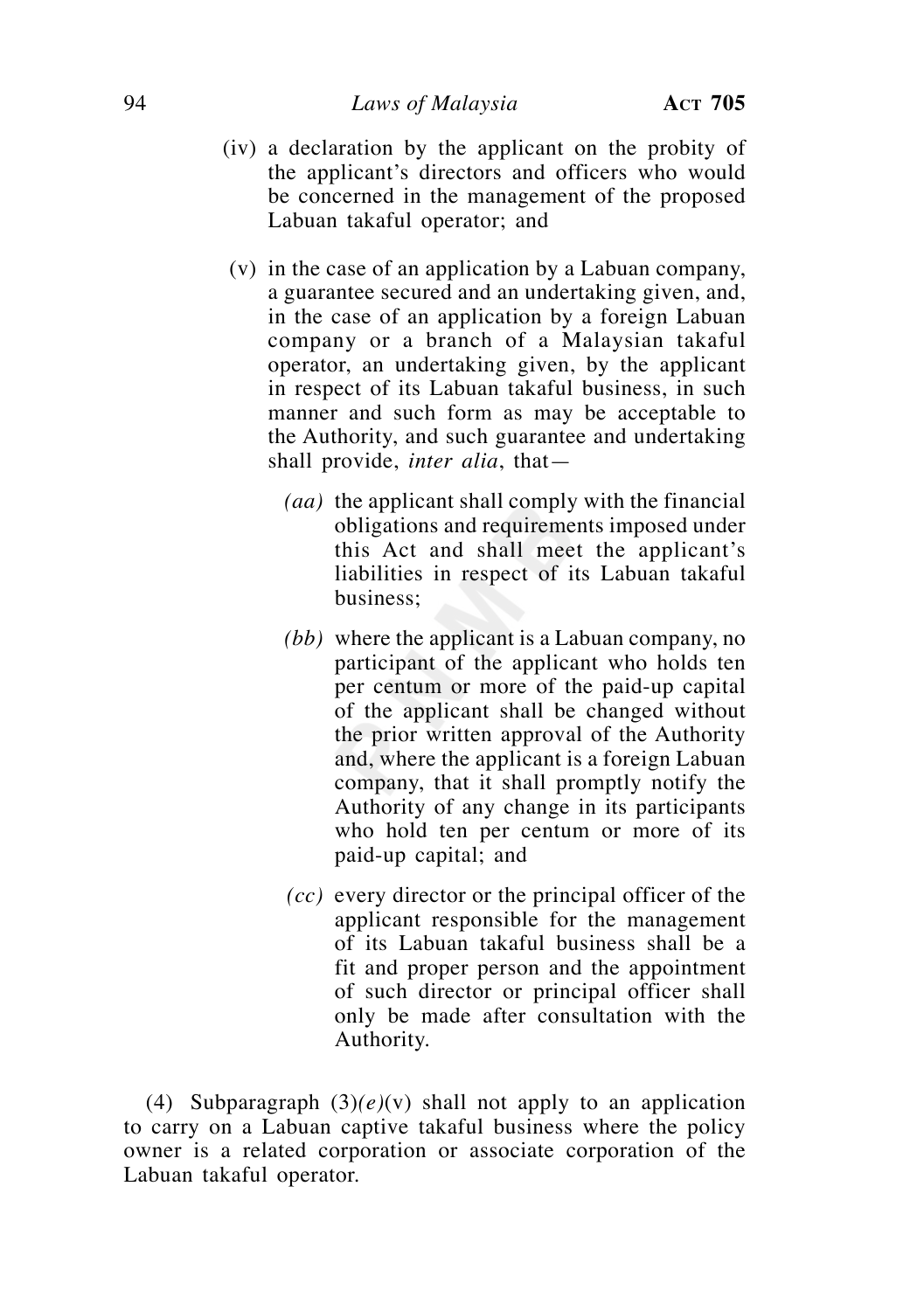(5) The Authority may require from the applicant such other information or documents as may be specified by the Authority for the purpose of determining the application.

 (6) The information or documents specified by the Authority under subsection (5) may differ as between applicants, or different classes, categories or descriptions of applicants as may be determined by the Authority.

 (7) An application under this section may be made in relation to a person not yet established under the Labuan Companies Act 1990 but will be so established in the event of such person obtaining a takaful licence, and in such event, the requirements of subsection (1) may be varied by the Authority as it deems appropriate.

#### **Application for takaful licence to carry on Labuan takaful related activities**

**79.** (1) Every applicant for a takaful licence to carry on business as a Labuan takaful manager, Labuan takaful underwriting manager or Labuan takaful broker shall satisfy the Authority that—

- *(a)* the person in control, director and principal officer of the applicant are fit and proper persons;
- *(b)* the applicant is able to maintain sufficient funds in its business to cover its expenses of operations and management in Labuan for at least six months;
- *(c)* in respect of an applicant for a takaful licence to carry on the business of Labuan takaful manager or Labuan underwriting manager—
	- (i) the applicant has established, or will establish, its management in Labuan with adequate knowledge and expertise of the Labuan takaful business to be carried on; or
	- (ii) the applicant has appointed, or will appoint, a licensed Labuan takaful manager or Labuan takaful underwriting manager in Labuan with adequate knowledge and experience of the Labuan takaful business to be carried on to act as its management in Labuan;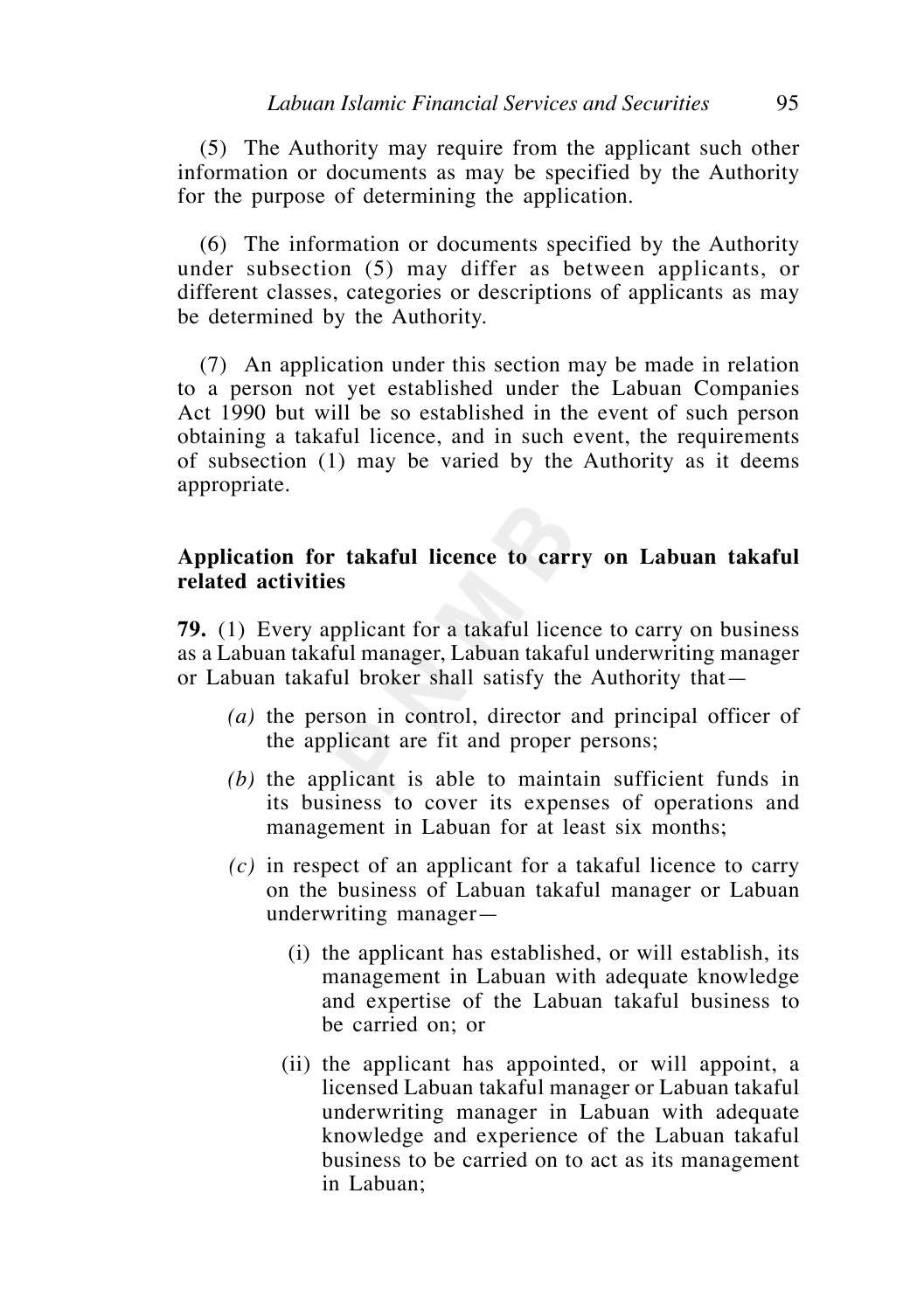- *(d)* in respect of an applicant for a takaful licence to carry on business as a Labuan takaful broker—
	- (i) the applicant has established, or will establish, its management in Labuan with adequate knowledge and expertise of the Labuan takaful business to be carried on; or
	- (ii) the applicant has appointed, or will appoint, a licensed Labuan takaful manager in Labuan with adequate knowledge and experience of the Labuan takaful business to be carried on to act as its management in Labuan;
- *(e)* the applicant either has obtained or will obtain any professional indemnity insurance or professional indemnity takaful policy of not less than two million and five hundred thousand ringgit or its equivalent in any foreign currency or such other amount as may be specified by the Authority, and remain indemnified under such policy throughout its operation in Labuan;
- *(f)* the applicant holds such qualification as may be specified by the Authority; and
- *(g)* the applicant will become a member of an association as prescribed by the Authority.

 (2) Every application for a license to carry on business as a Labuan takaful manager, a Labuan takaful underwriting manager or a Labuan takaful broker shall—

- *(a)* be made in writing and be submitted to the Authority;
- *(b)* state the nature of the business to be carried on under the takaful licence; and
- $(c)$  be accompanied by
	- $(i)$  a copy of  $-$ 
		- *(aa)* the applicant's constituent documents, duly authenticated by a director or officer of the applicant;
		- *(bb)* the resolutions of the board and the general meeting, if any, of the applicant, duly authenticated by a director or officer of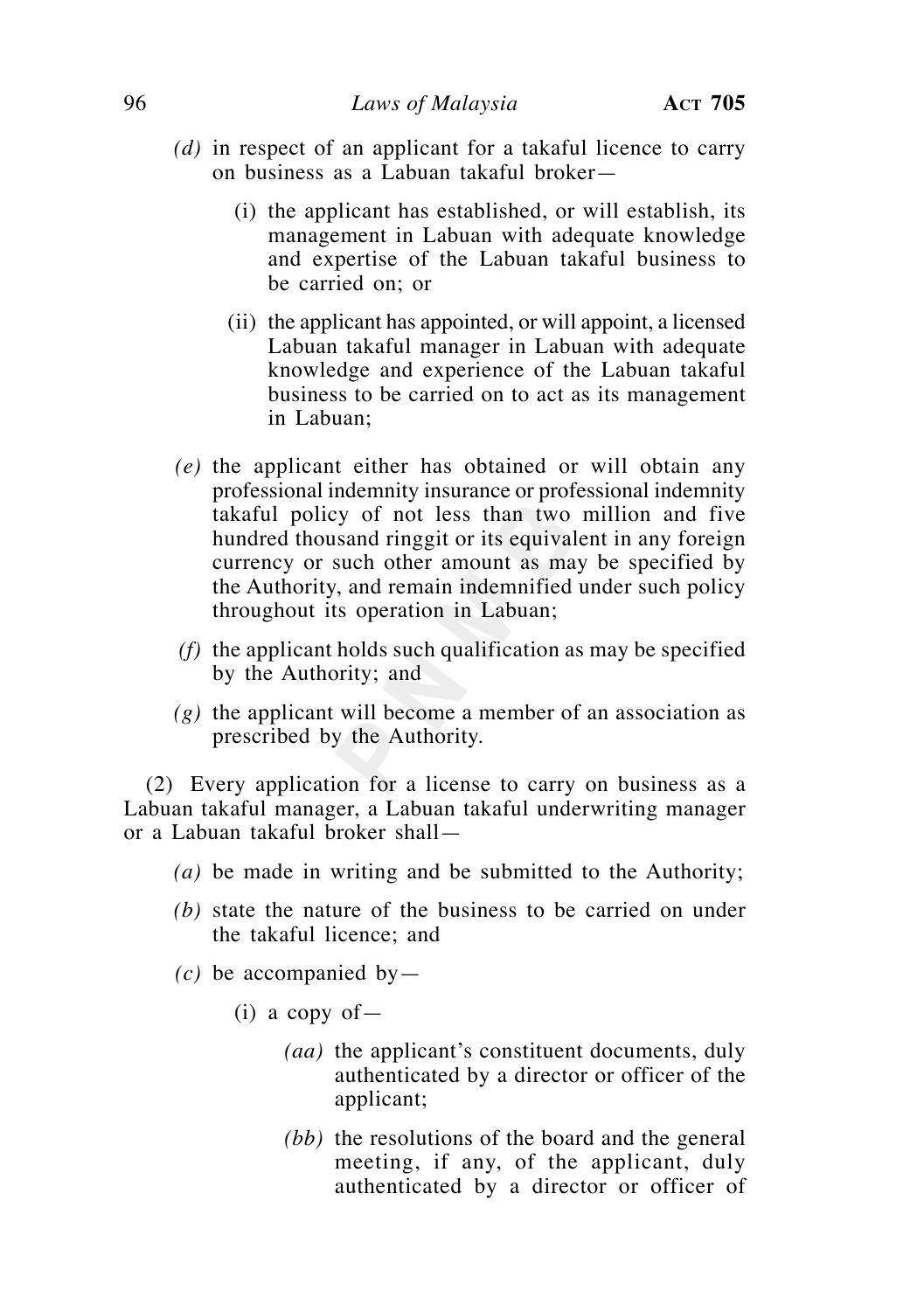the applicant, authorizing the applicant to apply for a takaful licence;

- *(cc)* the applicant's certificate of incorporation or registration, as the case may be, certified by the relevant registering authority in the place of establishment or origin of the applicant; and
- *(dd)* a letter of awareness from the applicant's home supervisory authority or such authority as may be specified by the Authority;
- (ii) a copy of the applicant's audited annual accounts for the three consecutive years immediately preceding the application, where applicable;
- (iii) a statement on—
	- *(aa)* the name, place and date of establishment of the applicant;
	- *(bb)* the names, addresses, qualifications and experience of the directors and officers responsible for the overall management of the affairs of the applicant; and
	- *(cc)* the name and address of each member who holds fifteen per centum or more of the voting shares of the applicant;
- (iv) a declaration by the applicant on the probity of the applicant's directors and officers who would be concerned in the management of the proposed Labuan takaful manager, a Labuan takaful underwriting manager or a Labuan takaful broker, as the case may be; and
- (v) in the case of an application by a Labuan company, a guarantee secured and an undertaking given, and, in the case of an application by a foreign Labuan company or a branch of a Malaysian takaful operator, an undertaking given, by the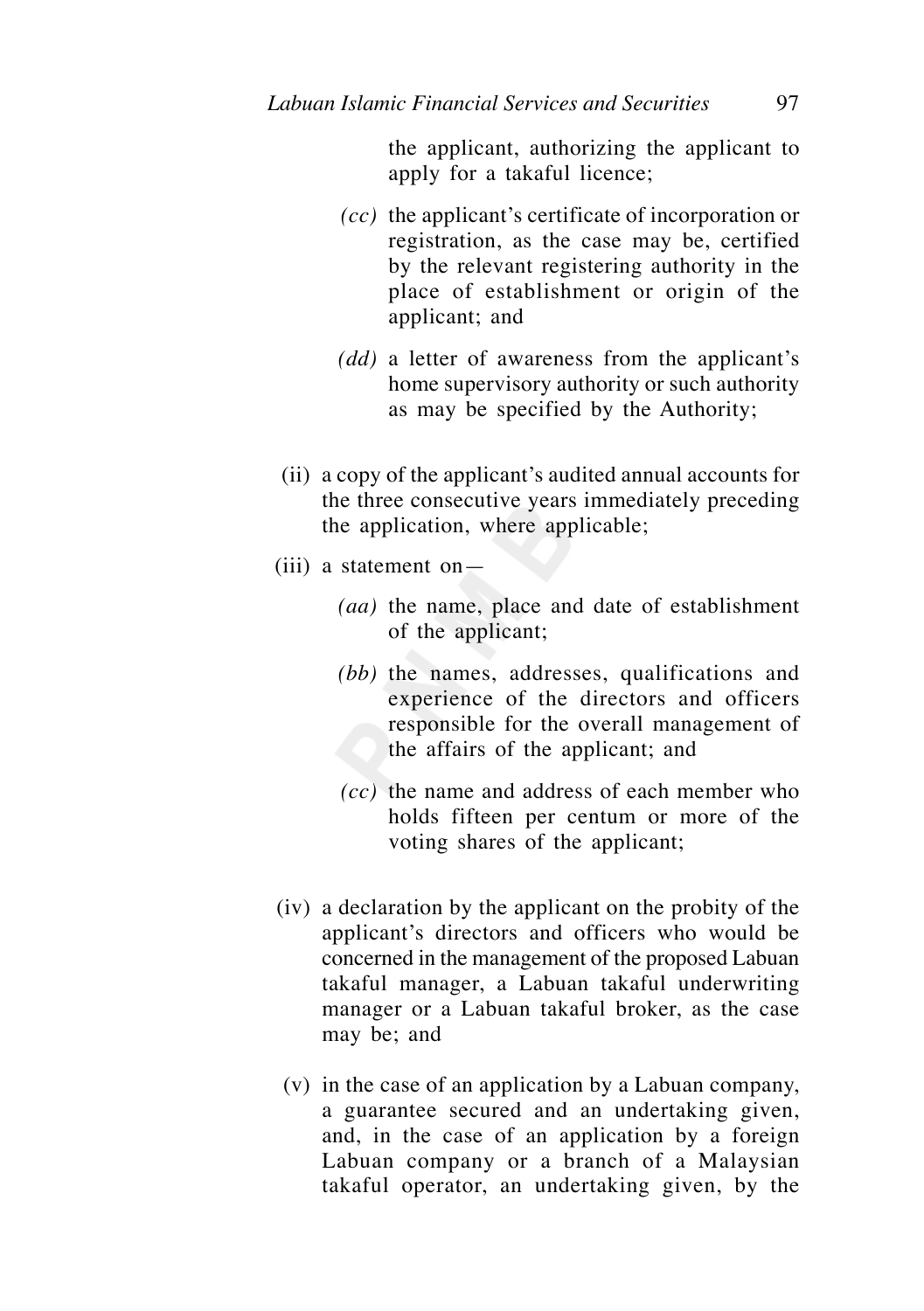applicant in respect of the business of a Labuan takaful manager, a Labuan takaful underwriting manager or a Labuan takaful broker, as the case may be, in such manner and such form as may be acceptable to the Authority, and such guarantee and undertaking shall provide, *inter alia*, that—

- *(aa)* the applicant shall comply with the financial obligations and requirements imposed under this Act and shall meet the applicant's liabilities in respect of the business of a Labuan takaful manager, a Labuan takaful underwriting manager or a Labuan takaful broker, as the case may be;
- *(bb)* where the applicant is a Labuan company, no participant of the applicant who holds ten per centum or more of the paid-up capital of the applicant shall be changed without the prior written approval of the Authority and, where the applicant is a foreign Labuan company, that it shall promptly notify the Authority of any change in its participants who hold ten per centum or more of its paid-up capital; and
- *(cc)* every director or the principal officer of the applicant responsible for the management of the business of a Labuan takaful manager, a Labuan takaful underwriting manager or a Labuan takaful broker, as the case may be, shall be a fit and proper person and the appointment of such director or principal officer shall only be made after consultation with the Authority.

 (3) The Authority may require from the applicant such other information or documents as may be specified by the Authority for the purpose of determining the application.

 (4) The matters specified under subsection (2) may differ as between applicants, or different classes, categories or descriptions of applicants.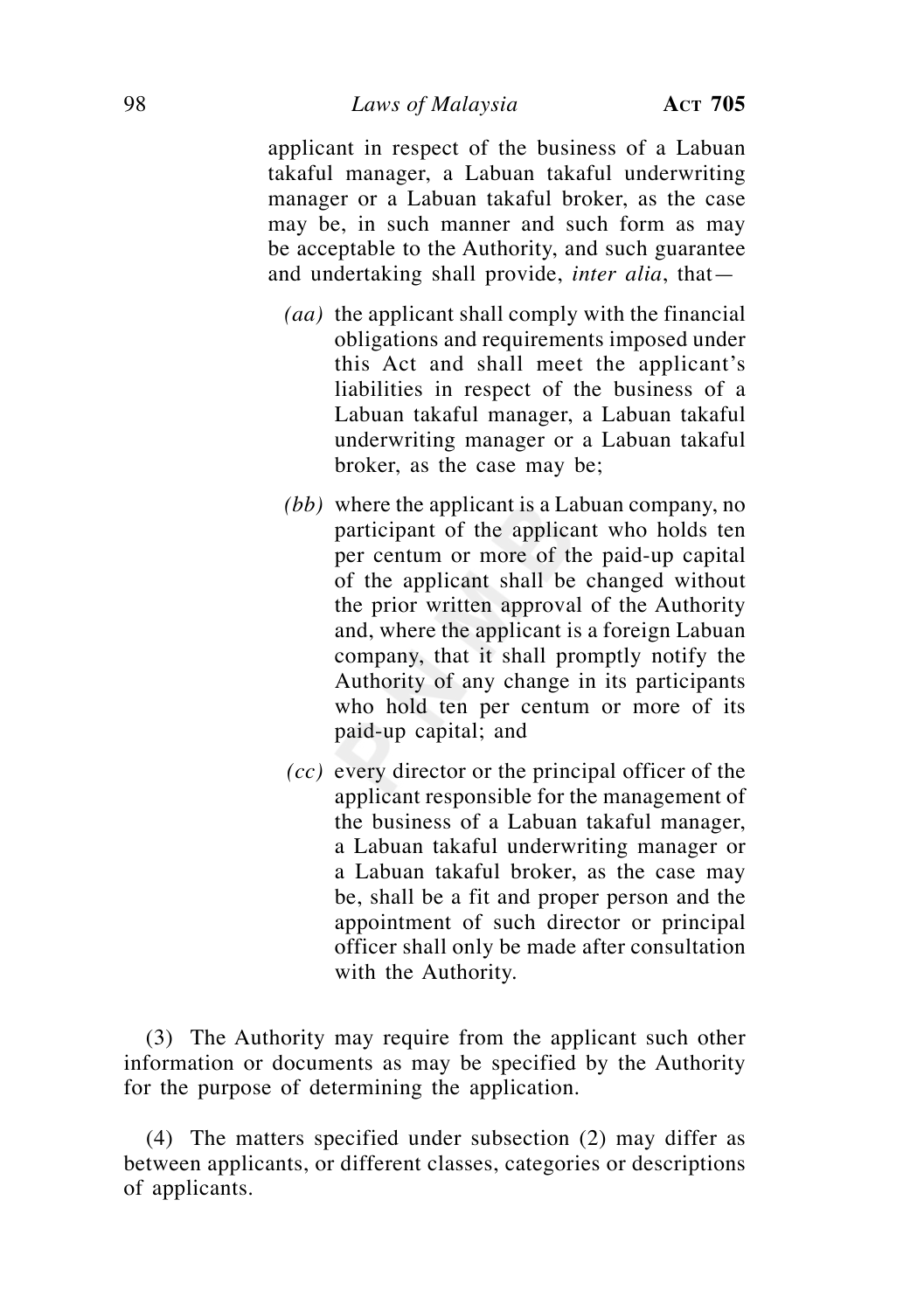#### **Grant of takaful licence**

**80.** (1) Upon receiving an application for a takaful licence, the Authority may approve the application, with or without conditions, or reject the application.

 (2) Where the Authority rejects the application, the Authority shall notify the applicant in writing of the rejection.

 (3) Where the Authority approves the takaful licence under subsection (1), the Authority shall issue the takaful licence to the applicant.

 (4) The Authority may specify in the takaful licence the type of activities the takaful licensee may carry on.

 (5) An applicant who is aggrieved by the decision of the Authority under subsection (1) when his application is rejected, may within thirty days of the decision being notified to him, appeal to the Minister in writing.

 (6) A takaful licensee shall comply with any conditions imposed under a license granted pursuant to subsection (1) for the duration of the license.

 (7) A licence granted under this section shall remain in force until it is surrendered or revoked in accordance with the provisions of this Act.

 (8) The Authority may, upon consultation with the Minister, by written notice to the takaful licensee vary the existing terms and conditions or impose such additional terms and conditions, in respect of a takaful licence, from time to time as it deems fit.

#### **Publication of list of all Labuan takaful licensees**

**81.** (1) The Authority shall publish annually not later than 31 March of each year a list of all existing takaful licensees as at 31 December of the preceding year and their licence numbers in the *Gazette,* and if any licence is issued, revoked or surrendered, subsequent to such publication, the Authority shall cause to be published in the *Gazette* as soon as practicable a revised list of all existing takaful licensees and their licence numbers.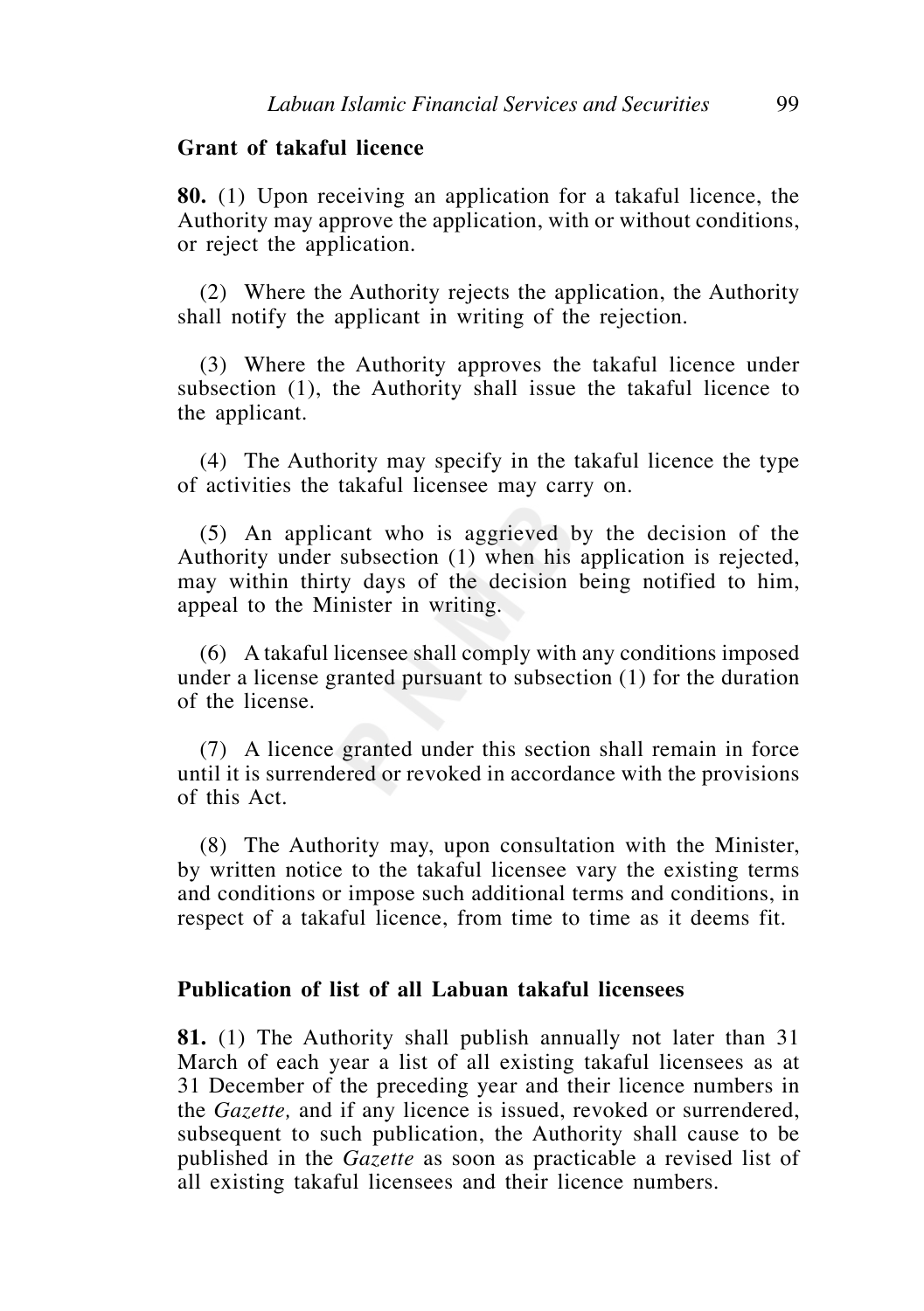(2) The list referred to in subsection (1) shall be contained in the same *Gazette* published by the Authority under Section 106 of the Labuan Financial Services and Securities Act 2010.

#### **Continuing licensing requirements**

**82.** (1) Every Labuan takaful operator which is a Labuan company shall, prior to the making of any amendment or alteration to any of its constituent documents, or prior to any change of its person in control, director or principal officer, furnish to the Authority particulars in writing of any such proposed amendment, alteration or change, for the approval of the Authority.

 (2) Every Labuan takaful operator which is a foreign Labuan company shall, prior to the making of any change of its principal officer, furnish to the Authority the particulars in writing of any proposed change for the approval of the Authority.

 (3) Every Labuan takaful operator which is a foreign Labuan company or a branch of a Malaysian takaful operator shall notify in writing within three months after the making of any amendment or alteration to any of its constituent documents, or any change of its person in control or director, furnish to the Authority particulars in writing of such amendment, alteration or change duly authenticated in a manner acceptable to the Authority by its director.

 (4) Every takaful licensee shall immediately notify the Authority of any amendment or alteration to any information which had been furnished to the Authority in connection with the application for the takaful licence.

 (5) No Labuan takaful operator shall make any amendment or alteration to its constituent documents which are contrary to any written law.

 (6) Where the Labuan takaful operator is a Labuan company, no participant of the Labuan takaful operator who holds fifteen per centum or more of the paid-up capital of the applicant shall be changed without the prior written approval of the Authority and, where the Labuan takaful operator is a foreign Labuan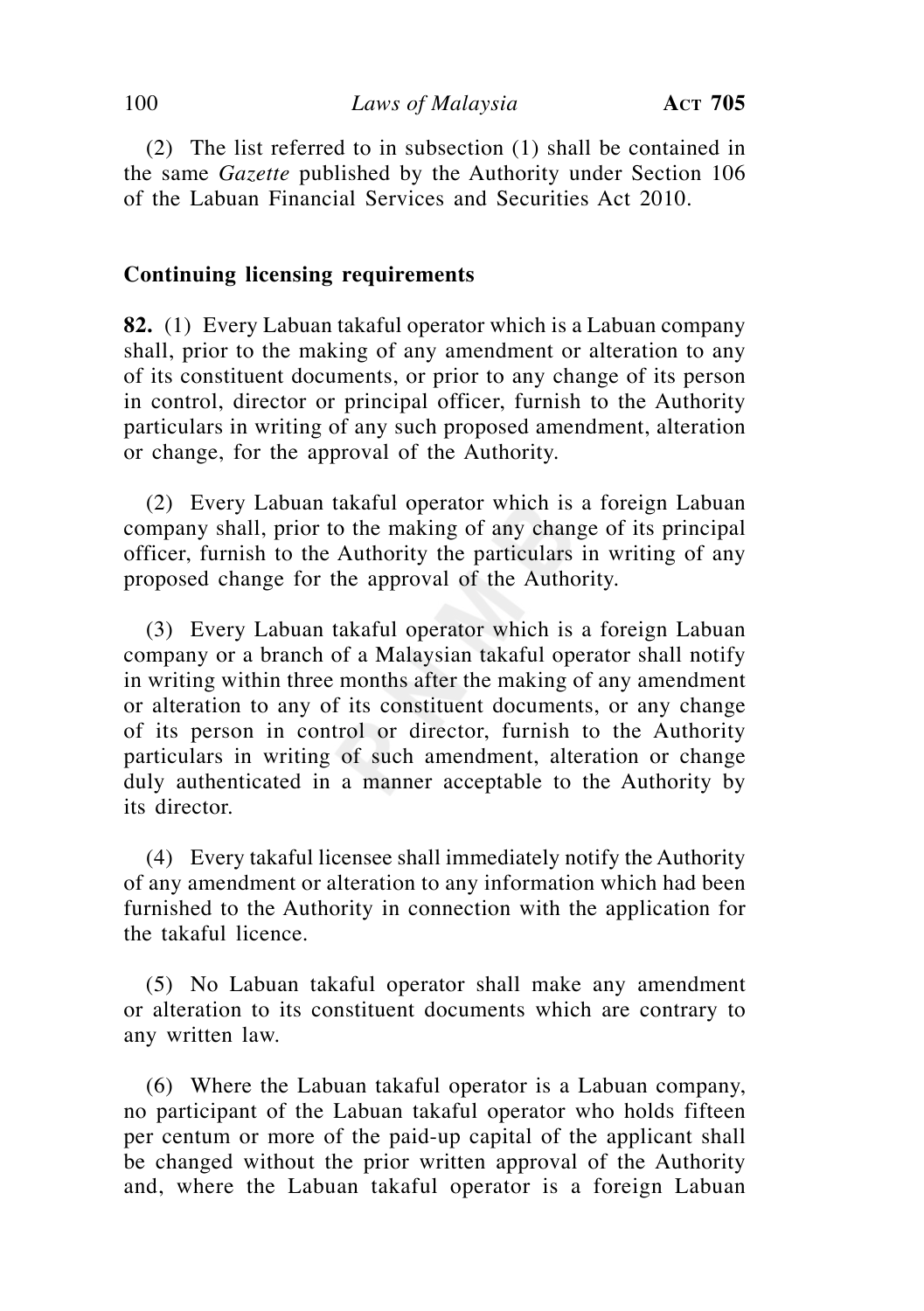company, it shall promptly notify the Authority of any change in its participants who hold fifteen per centum or more of its paid-up capital.

# Chapter 3

### *Financial requirements and duties of and restrictions on takaful licencees*

#### **Appointment of actuary**

**83.** Every Labuan takaful operator carrying on family takaful business shall appoint an actuary annually within such period as may be specified by the Authority.

#### **Margin of solvency**

**84.** Every Labuan takaful operator, including a takaful licensee which carries on Labuan captive takaful business, shall ensure that the realizable value of its assets exceeds the amount of its liabilities by a margin in such an amount or calculated in such manner as may be specified in writing by the Authority from time to time.

#### **Segregation of takaful fund**

**85.** (1) The assets of any fund established for any family takaful business and any general takaful business under this Act shall be kept separate from all other assets of the Labuan takaful operator, and shall not include any amounts on account of goodwill, the benefit of development expenditure or similar items not realizable apart from the business or part of the business of such Labuan takaful operator.

 (2) For the purposes of this section, the assets from time to time representing any Labuan retakaful operator's deposit held by the Labuan takaful operator to meet liabilities of any fund established for any family takaful business or any general takaful business shall be treated with the agreement of the Labuan retakaful operator as assets of the fund.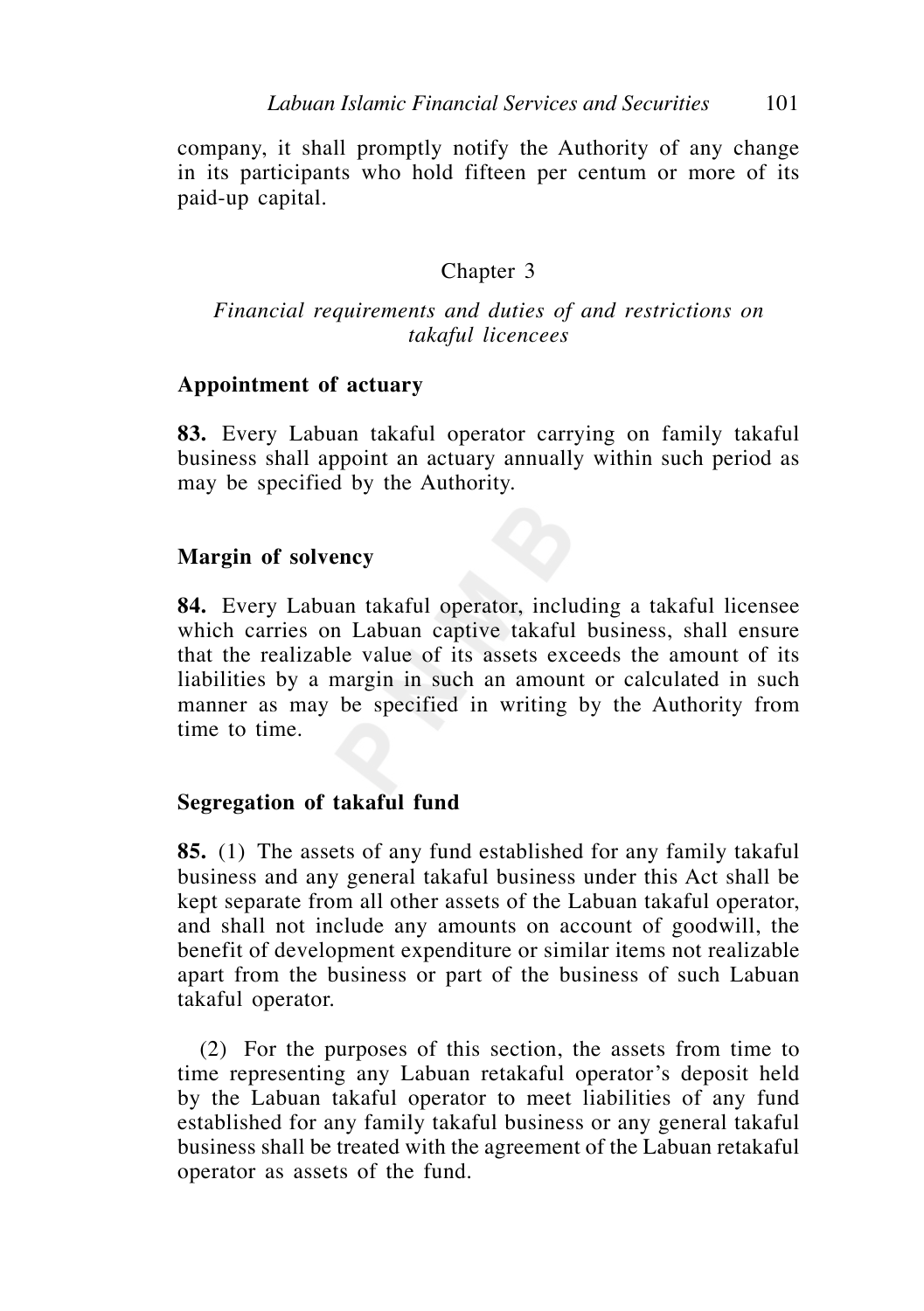# **Separate accounts to be kept by Labuan takaful operator**

**86.** (1) Every Labuan takaful operator shall keep the accounts in respect of its Labuan takaful business separate from its other accounts.

 (2) Every Labuan takaful operator which carries on both family takaful business and general takaful business shall keep the accounts in respect of its family takaful business separate from the accounts in respect of its general takaful business.

 (3) Every Labuan takaful operator which is a branch of a Malaysian takaful operator shall keep the accounts in respect of its Labuan takaful business separate from the accounts in respect of its domestic takaful business carried on in Labuan.

# **Submission of financial statements**

**87.** Every takaful licensee under this Part shall comply with the requirements with respect to the submission of financial statements as set out in the Third Schedule.

### **Subsidiaries and offices of takaful licensees**

**88.** A takaful licensee under this Part may, subject to the prior written consent of the Authority or as may be permitted by the Authority from time to time, open any office other than its principal place of business in Labuan, or acquire or establish any subsidiary.

# **Restriction on business of takaful licensees by Labuan takaful operator**

**89.** (1) No Labuan takaful operator shall carry on any business activities in Labuan or elsewhere from its office in Labuan other than its Labuan takaful business or business activities in connection with or for the purpose of such Labuan takaful business.

 (2) Notwithstanding the definition of "Labuan takaful business" and subsection (1), a Labuan takaful operator may carry on the retakaful of domestic takaful business, including the retakaful of domestic takaful business transacted in ringgit and such other business as may be specified in writing by the Authority.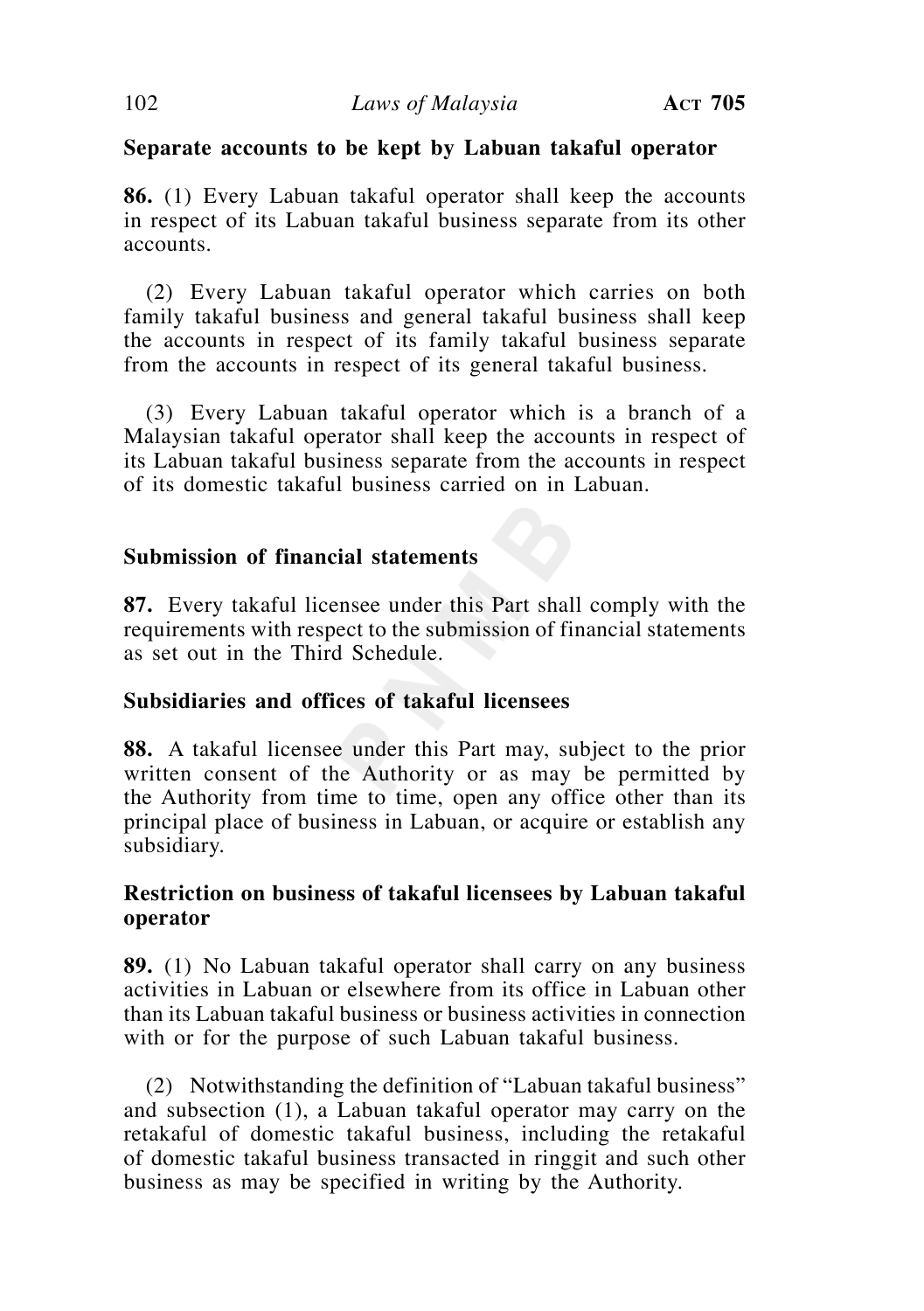(3) No Labuan takaful operator shall act on behalf of another Labuan takaful operator as a Labuan takaful manager or Labuan takaful underwriting manager unless such first-mentioned Labuan takaful operator has been granted a takaful licence to carry on business as a Labuan takaful manager or Labuan takaful underwriting manager, as the case may be.

#### **Restrictions on and duties of Labuan takaful manager, Labuan takaful underwriting manager and Labuan takaful broker**

**90.** (1) No Labuan takaful manager shall provide any services other than administrative services and no Labuan takaful underwriting manager shall provide any services other than underwriting services.

 (2) No Labuan takaful underwriting manager shall provide underwriting services to any person not licensed under this Act or to any business carried on by a takaful operator registered under the Takaful Act 1984.

 (3) No Labuan takaful broker shall act as a broker in respect of domestic takaful business, but a licensed Labuan takaful broker may handle the retakaful of domestic takaful business, including the retakaful of domestic takaful business transacted in ringgit.

 (4) Every Labuan takaful manager or Labuan takaful underwriting manager who acts on behalf of a Labuan takaful operator shall maintain its own funds separate from the funds of the Labuan takaful operator and shall not apply the funds of such Labuan takaful operator to meet any of its expenses or liabilities other than in respect of the Labuan takaful business.

### **List of Labuan takaful operators to be supplied by Labuan takaful manager and Labuan takaful underwriting manager**

**91.** Every Labuan takaful manager and Labuan takaful underwriting manager shall, within thirty days from the close of its financial year, submit to the Authority, in such form and manner as may be specified by the Authority, a list of all Labuan takaful operators for whom such Labuan takaful manager provides administrative services or Labuan takaful underwriting manager provides underwriting services.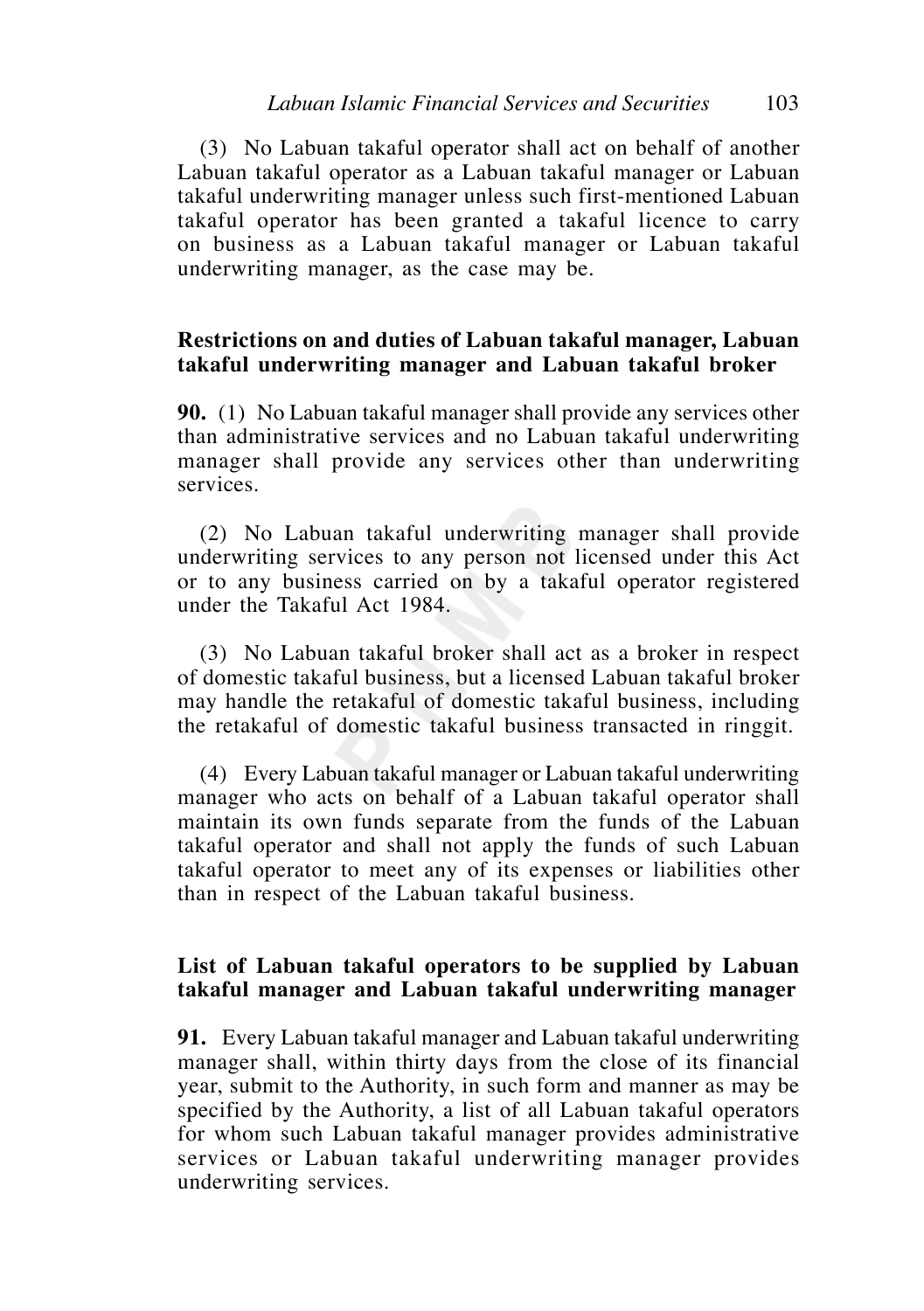### **Conduct of business**

**92.** (1) Every Labuan takaful operator shall—

- *(a)* conduct its takaful business with due diligence and care in accordance with Shariah principles;
- *(b)* follow accepted international accounting standards or such other standards as may be approved by the Authority;
- *(c)* register all assets in its name, or in the name of a custodian or nominee for such Labuan takaful operator where assets are acquired in the name of such custodian or nominee, and in the case of bearer shares, hold them in safe custody; and
- *(d)* indicate clearly on its letterhead, stationery and other documents containing its name that it is licensed under this Act, together with the number of its takaful licence.

 (2) No Labuan takaful operator shall advertise or publish, in any form, information which is untrue or which is likely to mislead another person in relation to the written laws applicable to Labuan takaful operators and their related business and activities or that Labuan takaful operator's financial status or takaful or retakaful plans or any other matter in respect of its Labuan takaful business.

 (3) Paragraphs 1*(a)* and *(d)* and subsection (2) shall apply with the necessary modifications to a Labuan takaful manager, Labuan takaful underwriting manager and Labuan takaful broker.

### Chapter 4

# *Payment of policy monies under a family takaful policy and personal accident takaful policy*

### **Application of this Chapter**

**93.** In this Chapter, a reference to a policy is a reference to a family takaful policy in respect of the life of the policy holder including a life policy under section 23 of the Civil Law Act 1956 [*Act 67*], and a family takaful policy in respect of personal accident effected by a policy owner upon his own family providing for payment of policy moneys on his death.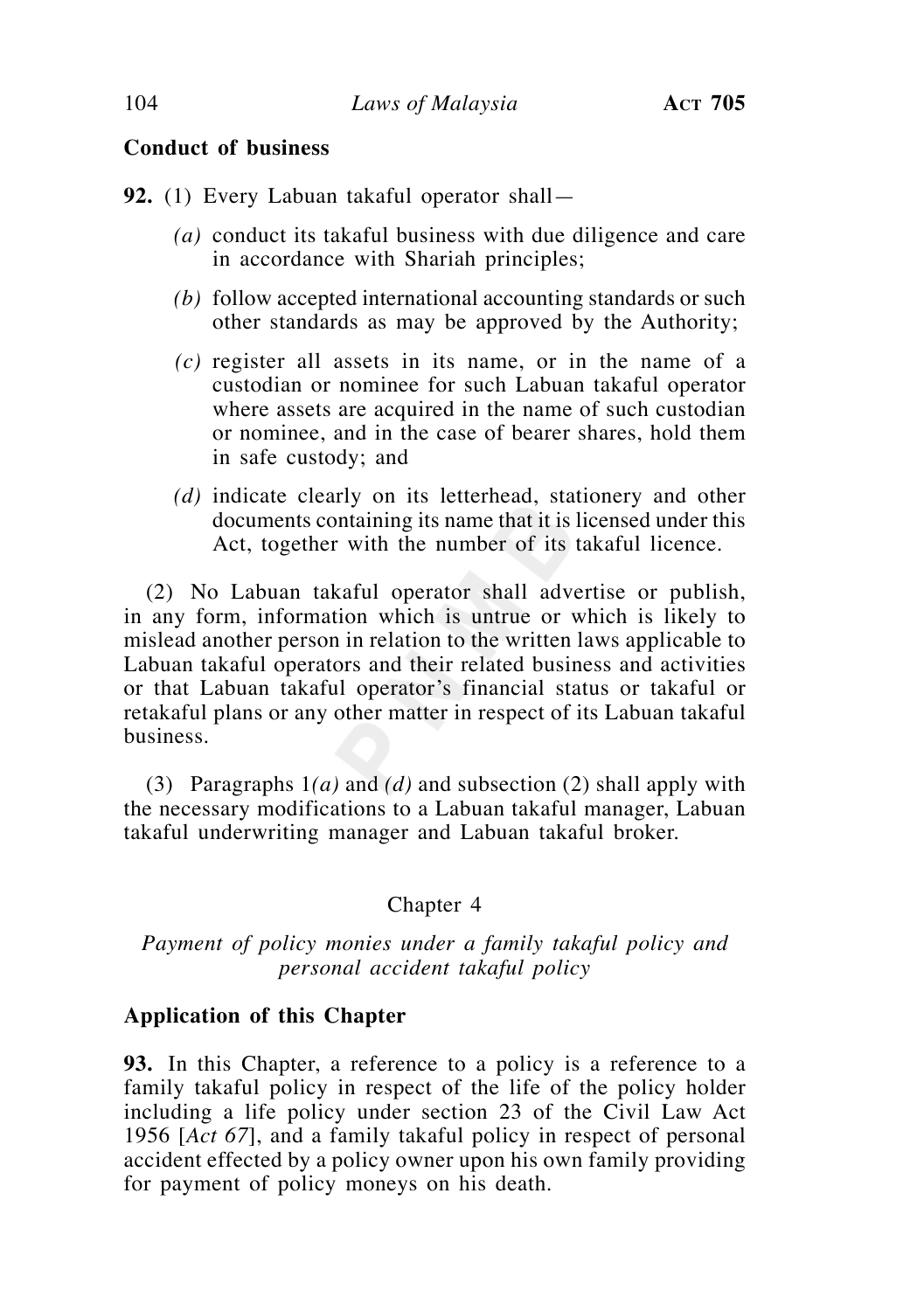#### **Power to make nomination**

**94.** (1) A policy owner who has attained the age of eighteen years may nominate a natural person to receive policy monies payable upon his death under the policy by notifying the Labuan takaful operator in writing of the name, date of birth, identity card number or birth certificate number and address of the nominee at the time the policy is issued.

 (2) Where a nomination is made after the policy is issued, the policy owner shall submit the policy together with the particulars of the nominee mentioned in subsection (1) for the Labuan takaful operator's endorsement of the nomination on the policy.

 (3) A nomination made under subsection (1) shall be witnessed by a person of sound mind who has attained the age of eighteen years and who is not a nominee named under that subsection.

- (4) The Labuan takaful operator—
	- *(a)* shall prominently display in the nomination form a notice that the policy owner has to assign the policy benefits to his nominee if his intention is for his nominee, other than his spouse, child or parent, to receive the policy benefits beneficially and not as an executor;
	- *(b)* shall record the nomination and the particulars of the nominee in its register of policies; and
	- *(c)* shall register in its register of policies the nomination made under subsection (1) and such nomination shall take effect from the date the nomination is registered.

 (5) A failure to comply with subsection (4) shall affect the validity of the nomination unless otherwise proven that the necessary notification of the nomination was made by the policy owner and given to the Labuan takaful operator for endorsement on the policy.

 (6) A nomination made under subsection (1) may be in favour of one person or several persons and where there is more than one person nominated, the policy owner may direct that specified shares be paid to the persons nominated and in the absence of direction by the policy owner, the Labuan takaful operator shall pay such persons in equal shares.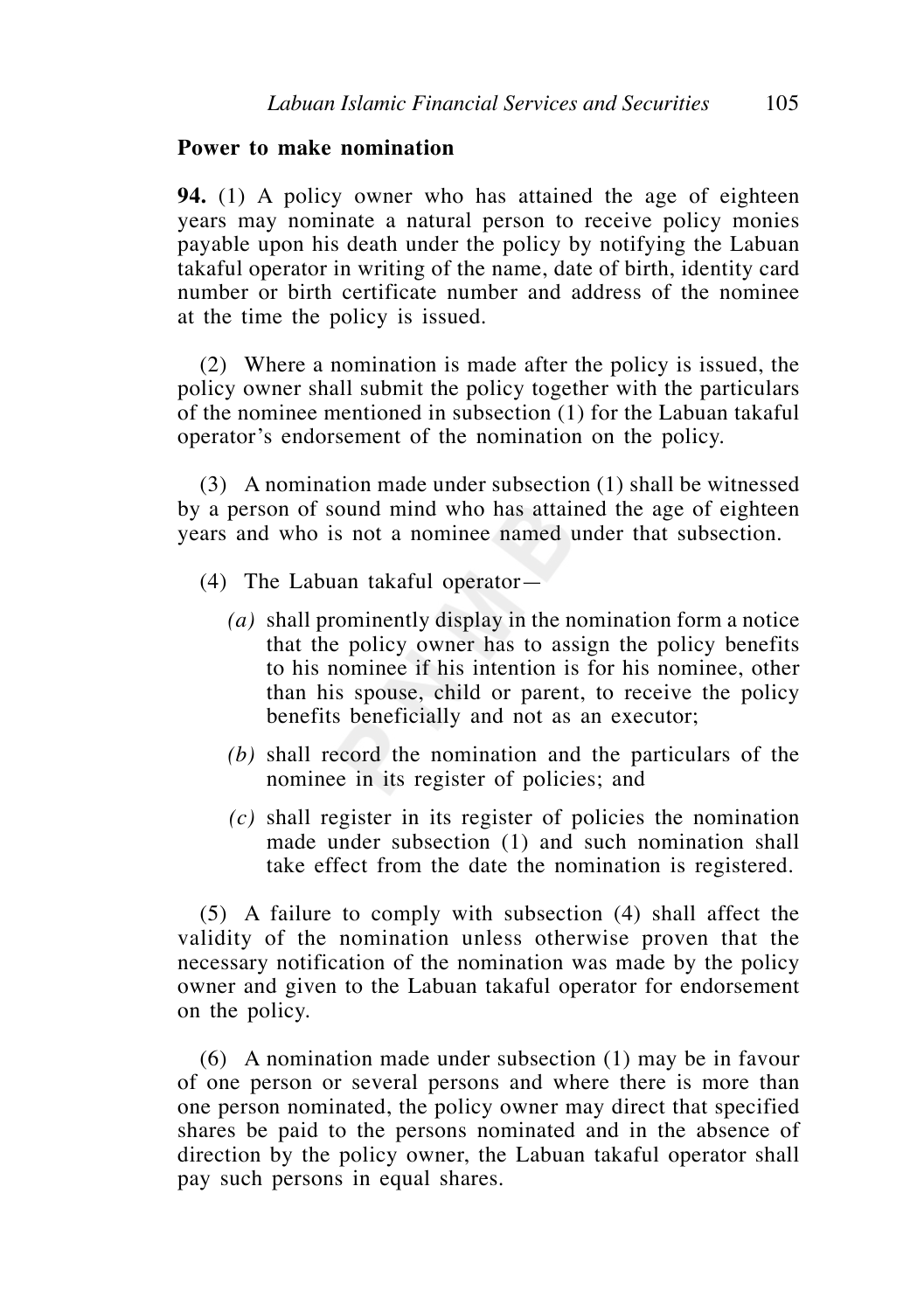### **Revocation of nomination**

**95.** (1) A nomination, including a nomination to which section 97 applies, shall be revoked—

- *(a)* upon the death of the nominee, or where there is more than one nominee, upon the death of all the nominees, during the lifetime of the policy owner;
- *(b)* by a notice in writing given by the policy owner; or
- *(c)* by any subsequent nomination.

 (2) Subject to subsection (1), a nomination shall not be revoked by a will or by any other act, event or means.

 (3) Where there is more than one nominee and one of the nominees predeceases the policy owner, in the absence of any subsequent nomination by the policy owner disposing of the share of the deceased nominee, the Labuan takaful operator shall pay the share of the deceased nominee to the remaining nominees in proportion to their respective shares.

### **Payment of policy monies**

**96.** (1) Subject to subsection (2), where a policy owner dies having made a nomination, the Labuan takaful operator shall pay the policy monies of the deceased policy owner according to the direction of the nomination upon receipt of a claim by the nominee and the claim is accompanied by proof of death of the policy owner.

 (2) Where a nominee fails to claim the policy monies within two months of the Labuan takaful operator becoming aware of the death of the policy owner, the Labuan takaful operator shall notify the nominee in writing at his last known address of his entitlement to claim the policy monies.

 (3) Where a nominee fails to claim the policy monies within twelve months of the notification under subsection (2), section 100 shall apply as though no nomination was made.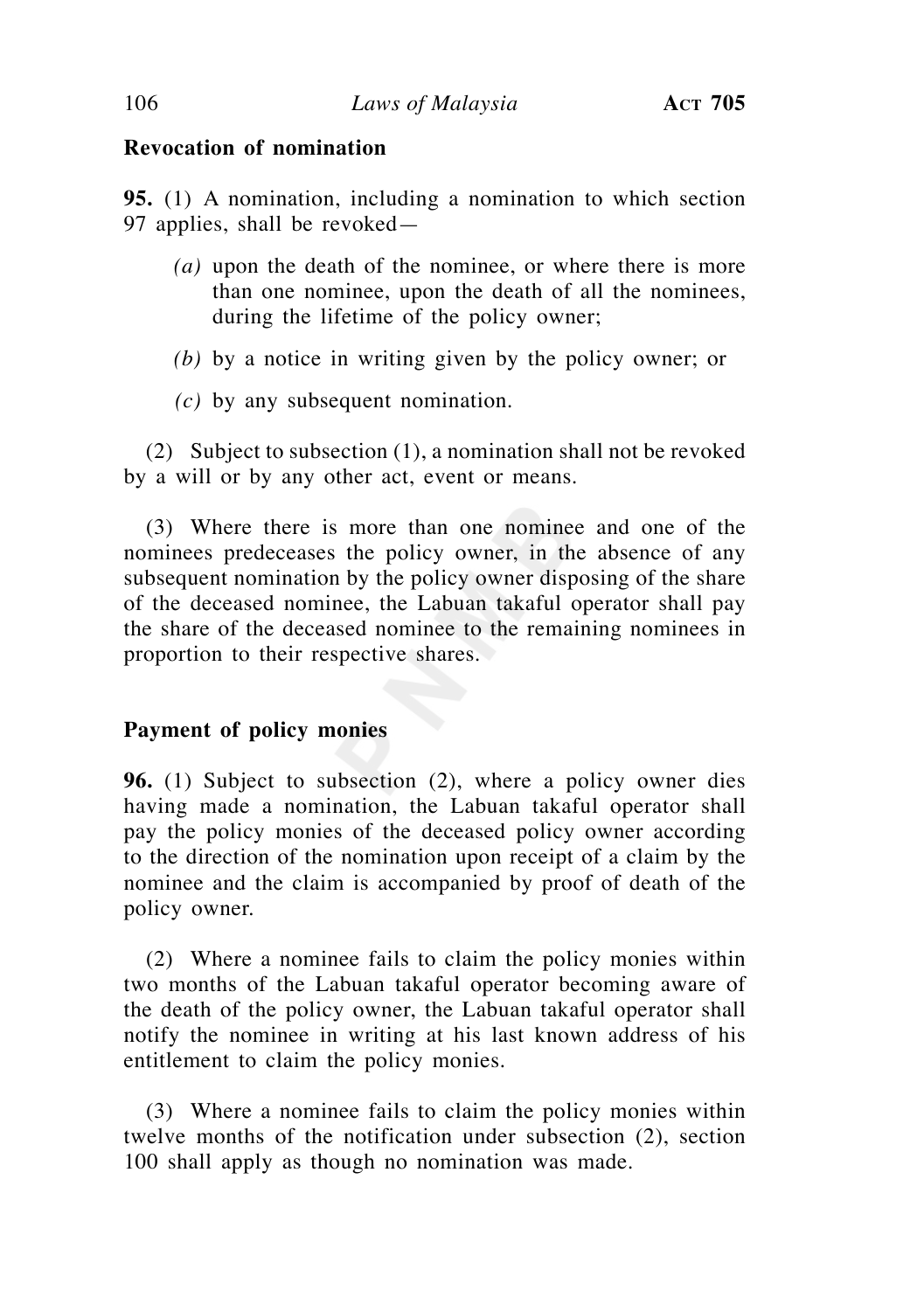(4) Where a nominee, other than a nominee under section 97, dies after the death of the policy owner but before any policy monies has been paid to him as nominee, this section 95 or section 100 shall apply to the policy, as the case may be.

#### **Trustee of policy monies**

**97.** (1) A nomination by a policy owner, other than a Muslim policy owner, shall create a trust in favour of the nominee of the policy monies payable upon the death of the policy owner, if—

- *(a)* the nominee is his spouse or child; or
- *(b)* where there is no spouse or child living at the time of nomination, the nominee is his parent.

 (2) A payment under subsection (1) shall not form part of the estate of the deceased policy owner or be subject to his debts.

 (3) The policy owner, by the policy, or by a notice in writing to the Labuan takaful operator, may appoint trustees of the policy money and where there is no trustee—

- *(a)* the nominee who is competent to contract; or
- *(b)* where the nominee is incompetent to contract, the parent of the incompetent nominee and where there is no surviving parent, the Public Trustee,

shall be the trustee of the policy monies and the receipt of a trustee shall be a discharge to the Labuan takaful operator for all liability in respect of the policy monies paid to the trustee.

 (4) A policy owner shall not deal with a policy to which subsection (1) applies by revoking a nomination under the policy, by varying or surrendering the policy, or by assigning or pledging the policy as security, without the written consent of the trustee.

 (5) Nothing in this section shall prejudice a creditor of a policy owner from applying to the court for a declaration that this section, wholly or partly, is inapplicable to any particular policy on the ground that the premiums under that policy were paid to defraud the creditor.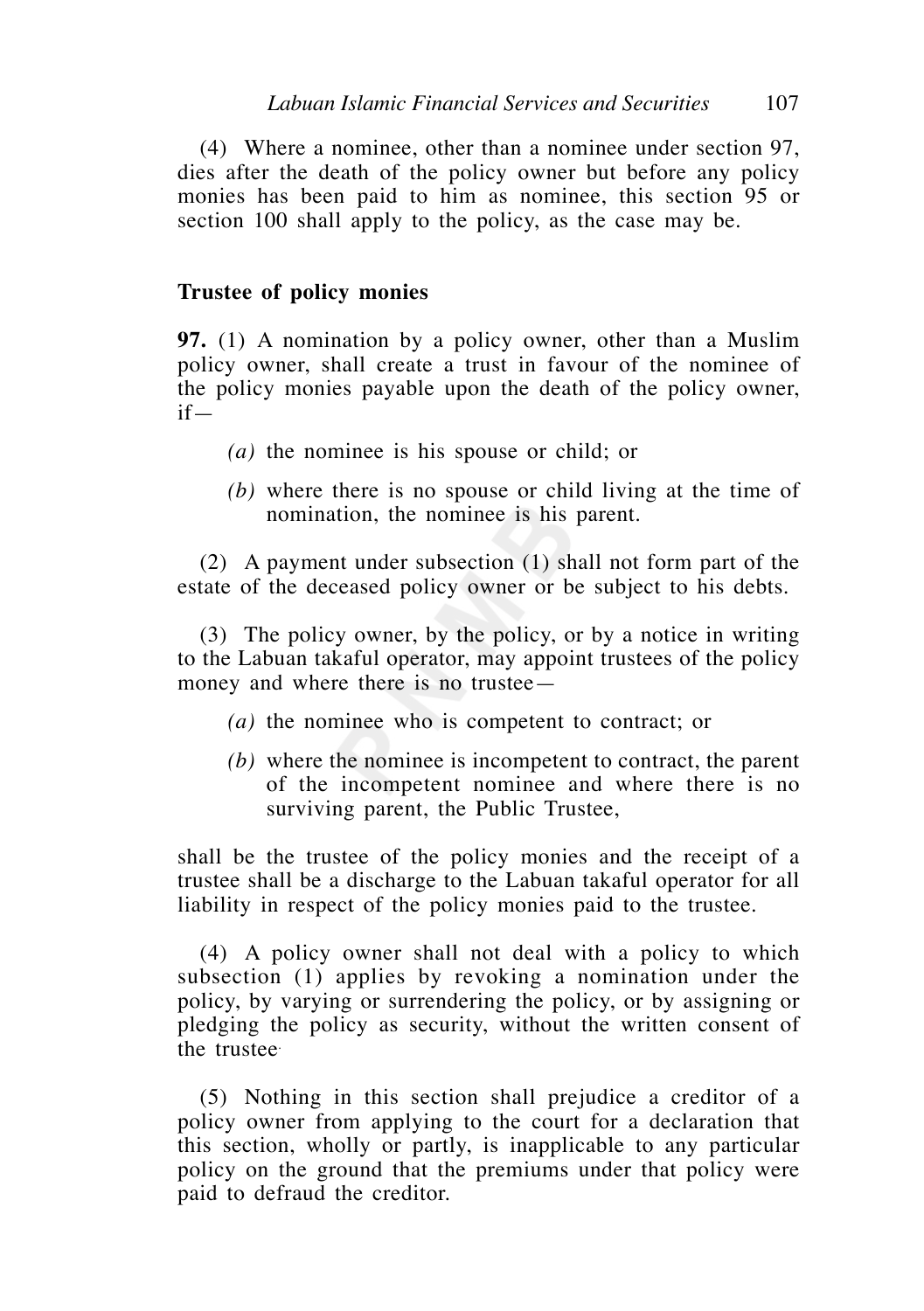# **Nominee other than a nominee under section 97**

**98.** (1) A nominee, other than a nominee under section 97, shall receive the policy monies payable on the death of the policy owner as an executor and not solely as a beneficiary and any payment to the nominee shall form part of the estate of the deceased policy owner and be subject to his debts and the Labuan takaful operator shall be discharged from liability in respect of the policy monies paid.

 (2) Subsection (1) applies to a nominee of a Muslim policy owner who, on receipt of the policy monies, shall distribute the policy monies in accordance with Shariah principles.

# **Assigned or pledged policy monies**

**99.** (1) Notwithstanding a nomination under section 94 or the creation of a trust under subsection 97(1), where the policy monies, wholly or partly, have been pledged as security or assigned to a person, the claim of the person entitled under the security or the assignee shall have priority over the claim of the nominee and, subject to the rights under the security or the assignment being preserved, the Labuan takaful operator shall pay the balance of the policy monies to the nominee.

 (2) Where more than one person is entitled under the security or the assignment, the respective rights of the persons entitled under the security or the assignment shall be in the order of priority according to the priority of the date on which the security or the assignment was created, both security and assignment being treated as one class for this purpose.

### **Payment of policy monies where there is no nomination**

**100.** (1) Where a policy owner dies without having made a nomination, subject to section 99, the Labuan takaful operator shall pay the policy monies of the deceased policy owner to the applicant who produces the Grant of Probate, Letters of Administration or Distribution Order.

 (2) Subject to subsection (1), the Labuan takaful operator may pay to the policy owner's spouse, child or parent in that order of priority and where there is more than one spouse, child or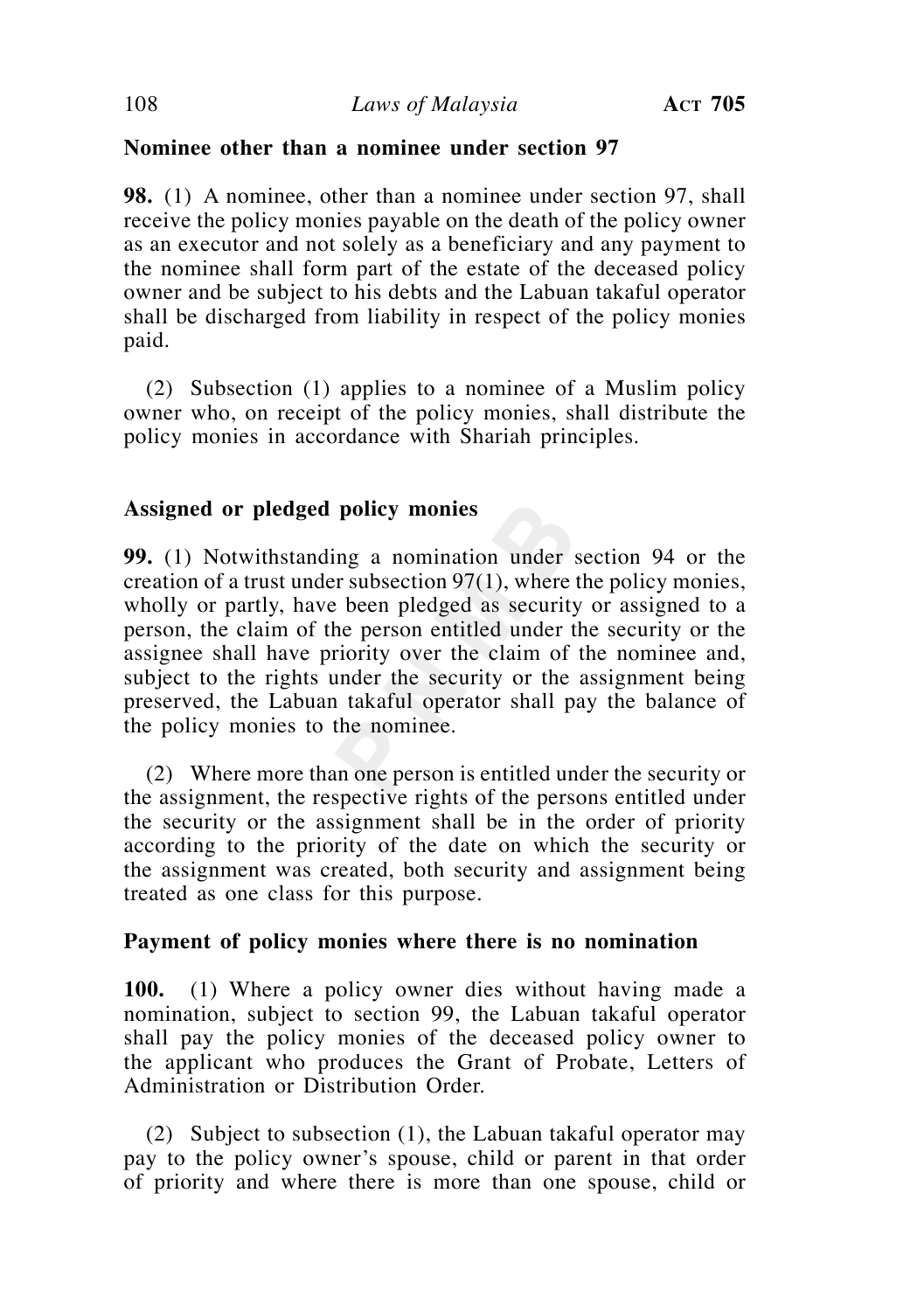parent, in equal shares to each person of that class and where there is no spouse, child or parent and—

- *(a)* where the policy monies do not exceed one hundred thousand ringgit or its equivalent in foreign currency or such greater amount or denomination as may be specified, the Labuan takaful operator may pay all that policy monies without requiring the Grant of Probate, Letters of Administration or Distribution Order—
	- (i) to a person who satisfies the Labuan takaful operator to be entitled and likely to be given the Grant of Probate, Letters of Administration or Distribution Order; or
	- (ii) to a person who satisfies the Labuan takaful operator to be beneficially entitled to the estate of the deceased policy owner; or
- *(b)* where the policy monies are more than one hundred thousand ringgit or its equivalent in foreign currency, or such greater amount or denomination as may be specified, the Labuan takaful operator may pay to the person referred to in subparagraph *(a)*(i) or (ii) the amount referred to in that paragraph and subject to subsection (6), pay to that person the balance of the policy monies upon production of the Grant of Probate, Letters of Administration or Distribution Order.

 (3) In this section, a reference to policy monies is a reference to the aggregate amount of policy monies in respect of all policies of the policy owner with that Labuan takaful operator where there is no nomination.

 (4) The Grant of Probate, Letters of Administration or Distribution Order granted or having effect as if granted, in respect of the personal estate comprising the policy monies, by a court in Malaysia or a competent authority outside Malaysia, or its certified copy shall be sufficient proof to the Labuan takaful operator to pay the policy monies to the person to whom the grant was made.

 (5) The Labuan takaful operator may accept the Grant of Probate, Letters of Administration or Distribution Order or any other document having the same effect, granted by a court in Malaysia or a competent authority outside Malaysia, as sufficient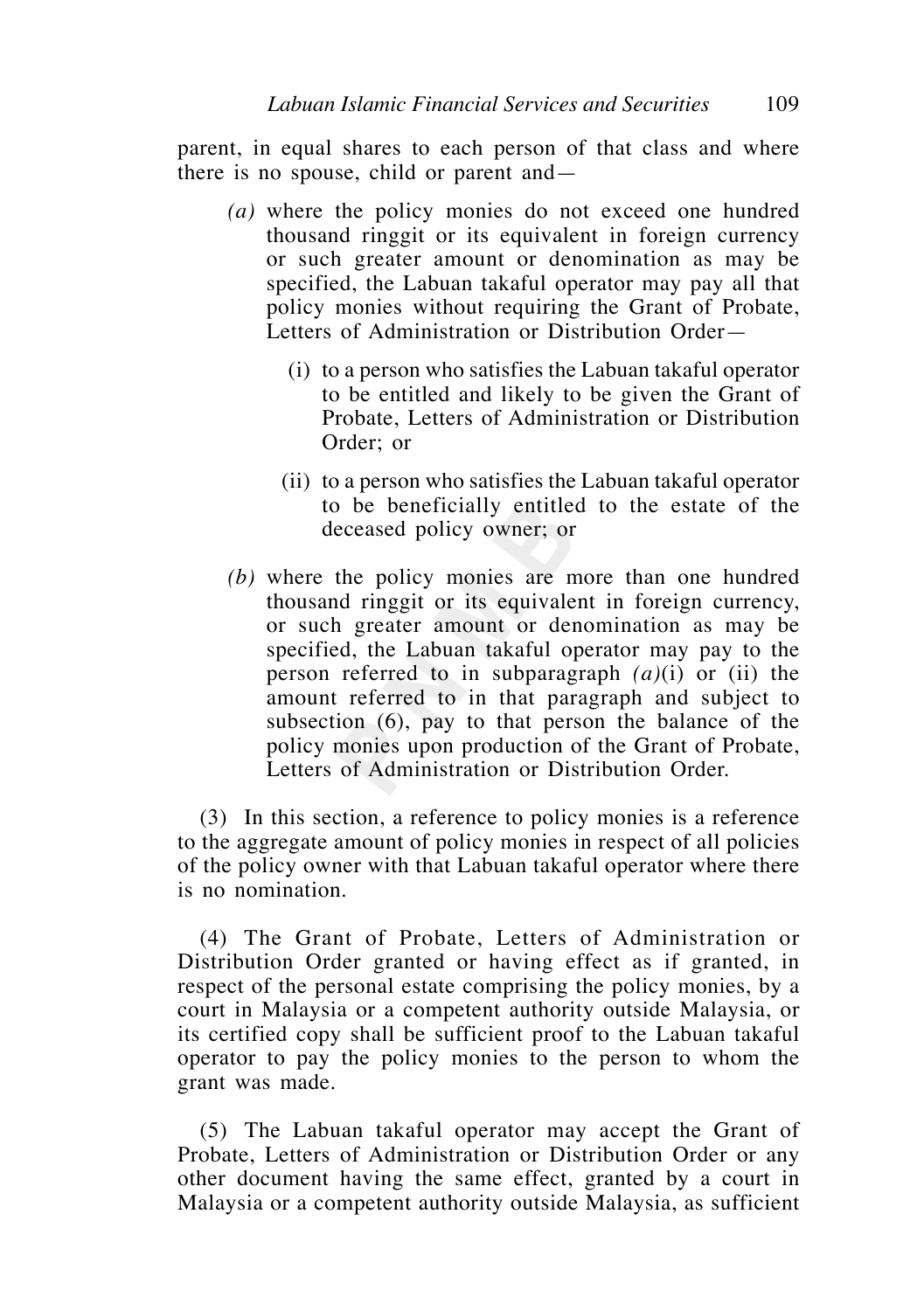proof to pay the policy monies of the deceased policy owner to the person to whom the grant was made, provided that such Grant of Probate, Letters of Administration or Distribution Order or other document having the same effect has been duly registered with the court in Malaysia and sealed in accordance with the Probate and Administration Act 1959 [*Act 97*].

 (6) Where, upon the expiry of twelve months after a payment under paragraph (2)*(b)* has been made by a Labuan takaful operator, a balance of the policy monies still remains payable and no claim has been made by a person who holds a Grant of Probate, Letters of Administration or Distribution Order, the Labuan takaful operator shall pay the balance of the policy monies to the person who received the initial payment of the policy monies.

 (7) Policy monies paid under this section shall be deemed to have been duly paid and the Labuan takaful operator shall be discharged from liability in respect of the policy monies so paid notwithstanding the absence or invalidity of, or any defect in, the Grant of Probate, Letters of Administration or Distribution Order or any other document having the same effect.

 (8) A person to whom a payment may be made under this section shall give a receipt which shall be deemed to be a valid receipt.

#### **Payment to person incompetent to contract**

**101.** Where a person has not attained the age of eighteen years, or is certified by a medical practitioner in the public service to be of unsound mind and no committee of his estate has been appointed, or to be incapable, by reason of infirmity of mind or body, of managing himself and his property and affairs, the Labuan takaful operator—

(a) in the case of a nominee under subsection  $97(1)$ —

(i) if the policy monies are ten thousand ringgit or its equivalent in foreign currency or less or such other amount or denomination as may be specified, may pay to a person who satisfies the Labuan takaful operator that he will apply the policy monies for the maintenance and benefit of the nominee under subsection  $97(1)$ , or a person to whom policy monies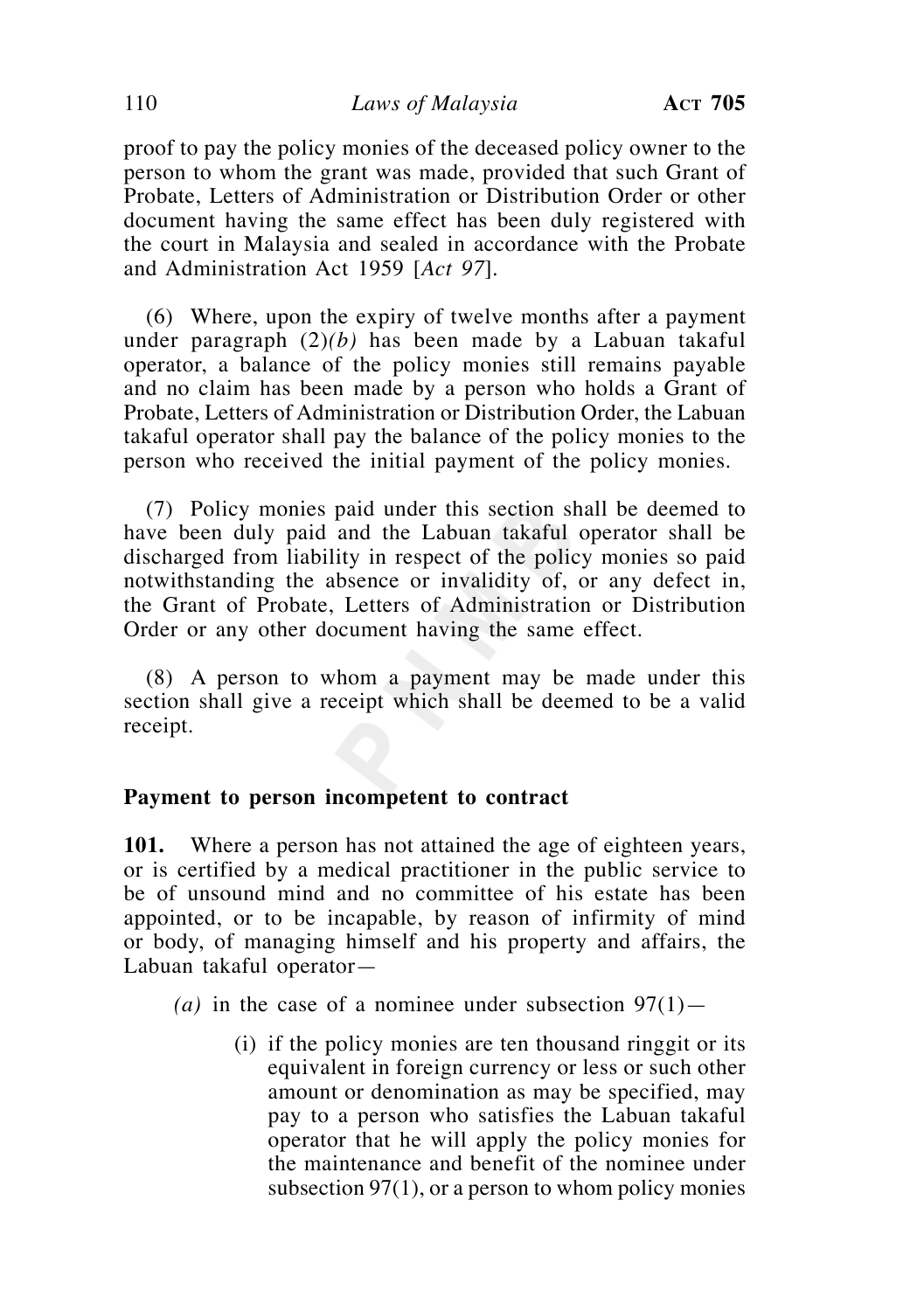are payable under subsections 100(2) or (6), subject to the execution of an undertaking by that person that the policy monies will be applied solely for the maintenance and benefit of the nominee; and

- (ii) if the policy monies are more than the amount in paragraph *(a)*, shall pay to the Public Trustee or a trust company nominated by the Public Trustee; or
- *(b)* in the case of a person to whom policy monies are payable under subsection  $100(2)$  or  $(6)$ , shall pay to the Public Trustee or a trust company nominated by the Public Trustee.

# Distribution of policy monies in due course of **administration**

**102.** A person to whom policy monies may be paid under section 100 shall receive the policy monies as an executor and not solely as a beneficiary and shall distribute the policy monies in the due course of administration of the estate of the deceased person in accordance with the terms of a will of the deceased person, and if there is no such will, in accordance with the law applicable to the administration, distribution and disposition of his estate upon his intestacy.

# **This Chapter to prevail over policy and any other written law**

**103.** (1) This Chapter shall have effect in relation to a policy which is in force on or after its operation, and in relation to a nomination made before, on or after its operation, notwithstanding anything contained in the policy, and nothing contained in a policy shall derogate from, or be construed as derogating in any manner or to any extent from, this Chapter.

 (2) This Chapter shall have full force and effect notwithstanding anything inconsistent with or contrary to any other written law relating to probate, administration, distribution or disposition of the estates of deceased persons, or in any rule of law, practice or custom in relation to those matters.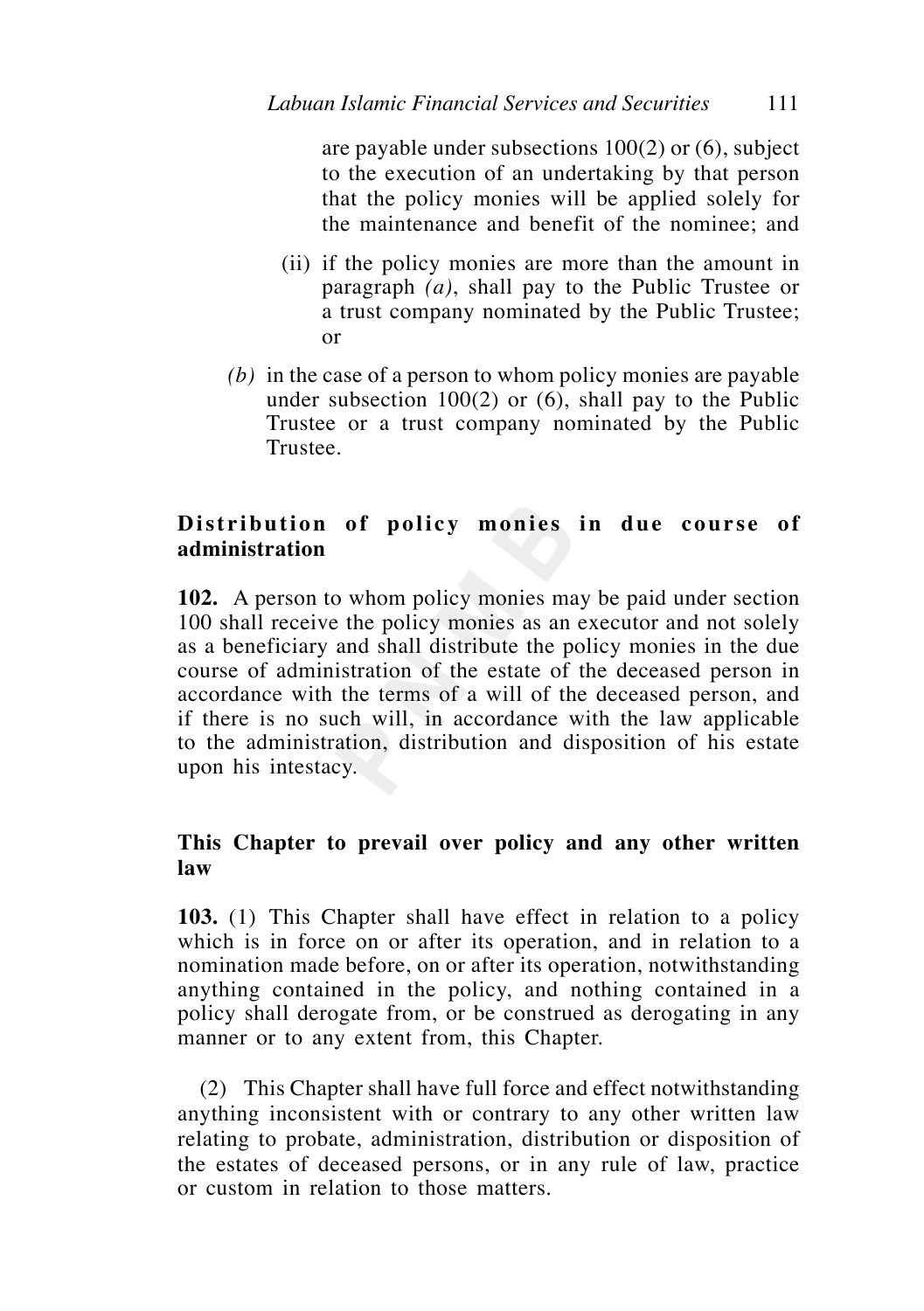### Chapter 5

## *Winding-up*

## **Winding-up of Labuan takaful operator**

**104.** (1) The Authority shall be a party to any petition for the winding-up of any Labuan takaful operator.

 (2) The Authority may present a petition for the winding-up of a Labuan takaful operator or its Labuan takaful business on the grounds of its inability to meet any liabilities or when it suspends payment to its creditors.

 (3) For the purposes of subsections (1) and (2), the court shall have regard to the interests of the policy owners, other customers and creditors of the Labuan takaful operator.

 (4) In any winding-up of a Labuan takaful operator, or when a Labuan takaful operator becomes insolvent, there shall be paid from the assets in the takaful fund or other funds of the Labuan takaful operator in priority to all other unsecured liabilities, the following liabilities in the following sequence:

- *(a)* the costs and expenses of the winding-up, including the costs of the liquidator or the receiver;
- *(b)* all wages or salary, whether or not earned wholly or in part by way of commission, including any amount payable by way of allowance or reimbursement under any contract of employment or award or agreement regulating conditions of employment, of any employee not exceeding one thousand five hundred ringgit or its equivalent in foreign currency or such other amount or denomination as may be specified from time to time in respect of services rendered by him to the Labuan takaful operator within a period of four months before the commencement of the winding-up;
- *(c)* all amounts due in respect of workers' compensation, under any written law relating to workers' compensation, which accrued before the commencement of the winding-up;
- *(d)* all remuneration payable to any employee in respect of vacation leave, or in the case of his death to any other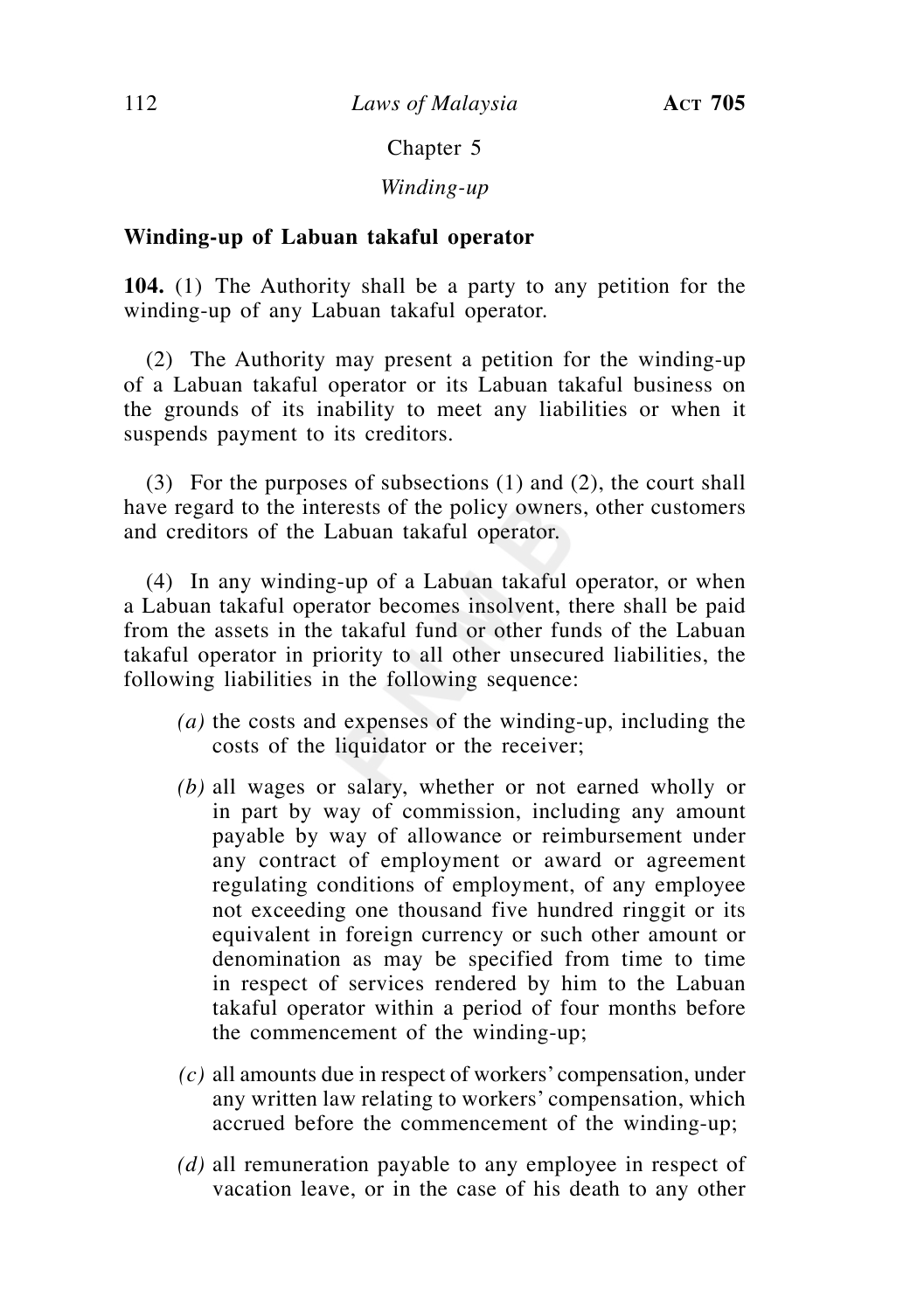person in his right, which accrued in respect of any period before the commencement of the winding-up;

- *(e)* all amounts due in respect of contributions payable during the twelve months next before the commencement of the winding-up by the Labuan takaful operator as the employer of any person under any written law relating to employees' superannuation or provident funds or under any scheme of superannuation or retirement benefit which is an approved scheme under any federal law relating to income tax;
- *(f)* the amount of all federal tax assessed under any written law before the date of the commencement of the winding-up or assessed at any time before the time fixed for the proving of liability has expired;
- *(g)* all the liabilities and expenses attributable to its Labuan takaful business of the class for which the particular takaful fund is created; and
- *(h)* the amounts required to make good any deficit in the other takaful funds after the liabilities and expenses attributable to the Labuan takaful business of the class to which the particular takaful fund referred to in paragraph *(g)* is applicable have been fully met.

 (5) The liabilities in each class specified in subsection (4) shall rank in the order specified but liabilities of the same class shall rank equally between themselves, and shall be paid in full, unless the assets in the takaful fund of the Labuan takaful operator are insufficient to meet them, in which case they shall abate in equal proportions between themselves.

 (6) For the avoidance of doubt, the provisions relating to the winding-up as applied to a Labuan takaful operator shall not apply to any takaful fund which are segregated pursuant to section 85 and which shall not form part of the assets of the Labuan takaful operator.

 (7) The provisions of this section shall have effect notwithstanding anything inconsistent therewith or contrary thereto in any other written law.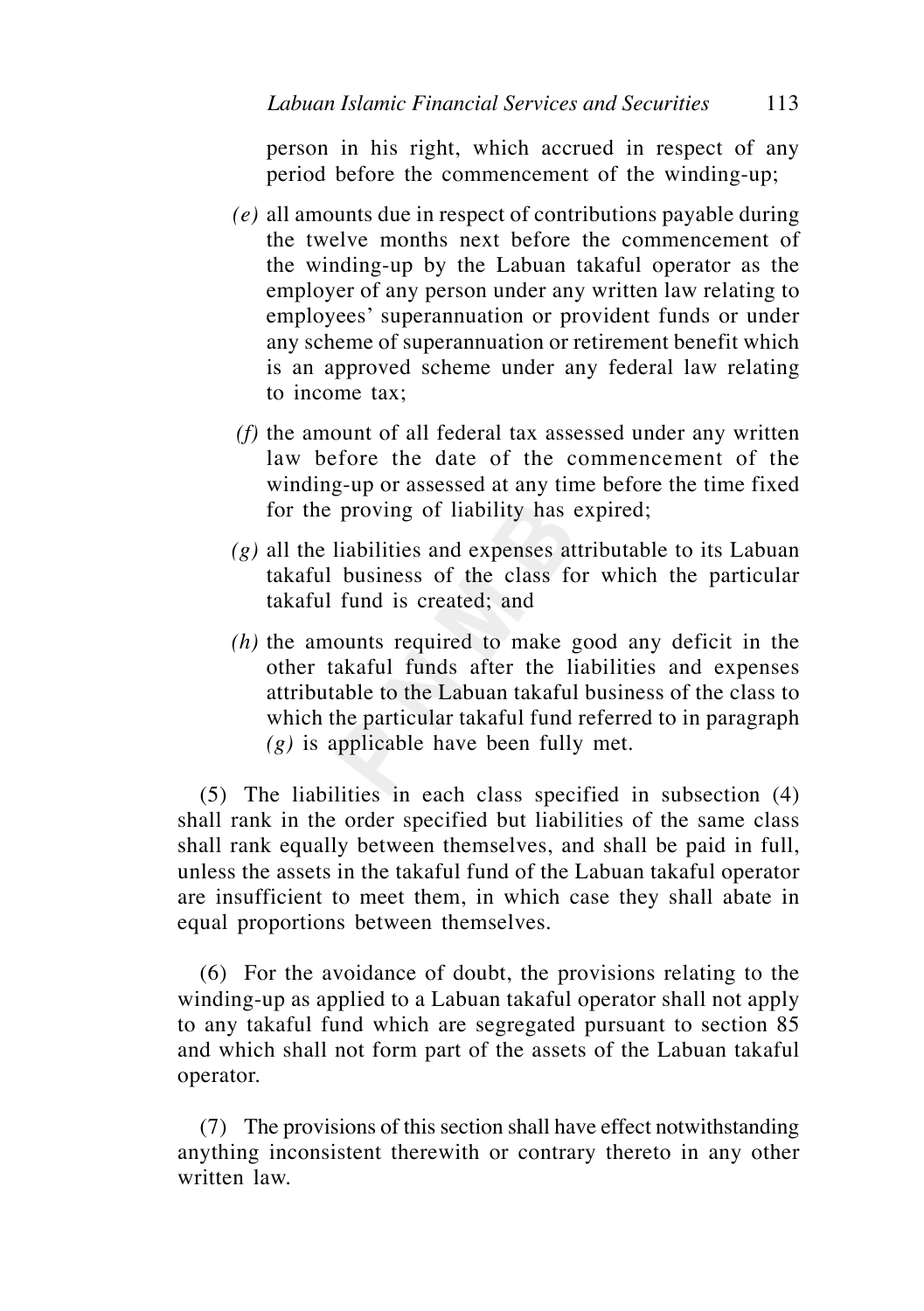# PART VIII

#### LABUAN ISLAMIC TRUSTS

### **Establishment of Labuan Islamic trusts**

**105.** (1) A Labuan Islamic trust shall be a trust established under this section and in accordance with the requirements set out in the Labuan Trusts Act 1996 [*Act 554*], whereby the establishment of such trust is undertaken expressly with a view that its aims and operations shall be in compliance with Shariah principles.

 (2) Unless otherwise provided, the provisions of the Labuan Trusts Act 1996 shall apply to any Labuan Islamic trust.

### **Assets of Labuan Islamic trusts**

**106.** The trustee of a Labuan Islamic trust shall ensure that the assets of the Labuan Islamic trust do not include any property which is not permissible based on Shariah principles, and that the assets are managed and invested in a manner that is not in contravention of Shariah principles.

# PART IX

#### LABUAN ISLAMIC FOUNDATION

## **Establishment of Labuan Islamic foundation**

**107.** (1) A Labuan Islamic foundation shall be a foundation established under this section and in accordance with the Labuan Foundations Act 2010 whereby the establishment of such foundation is undertaken expressly with a view that its aims and operations shall be in compliance with Shariah principles.

 (2) Unless otherwise provided, the provisions of the Labuan Foundations Act 2010 shall apply to any Labuan Islamic foundation.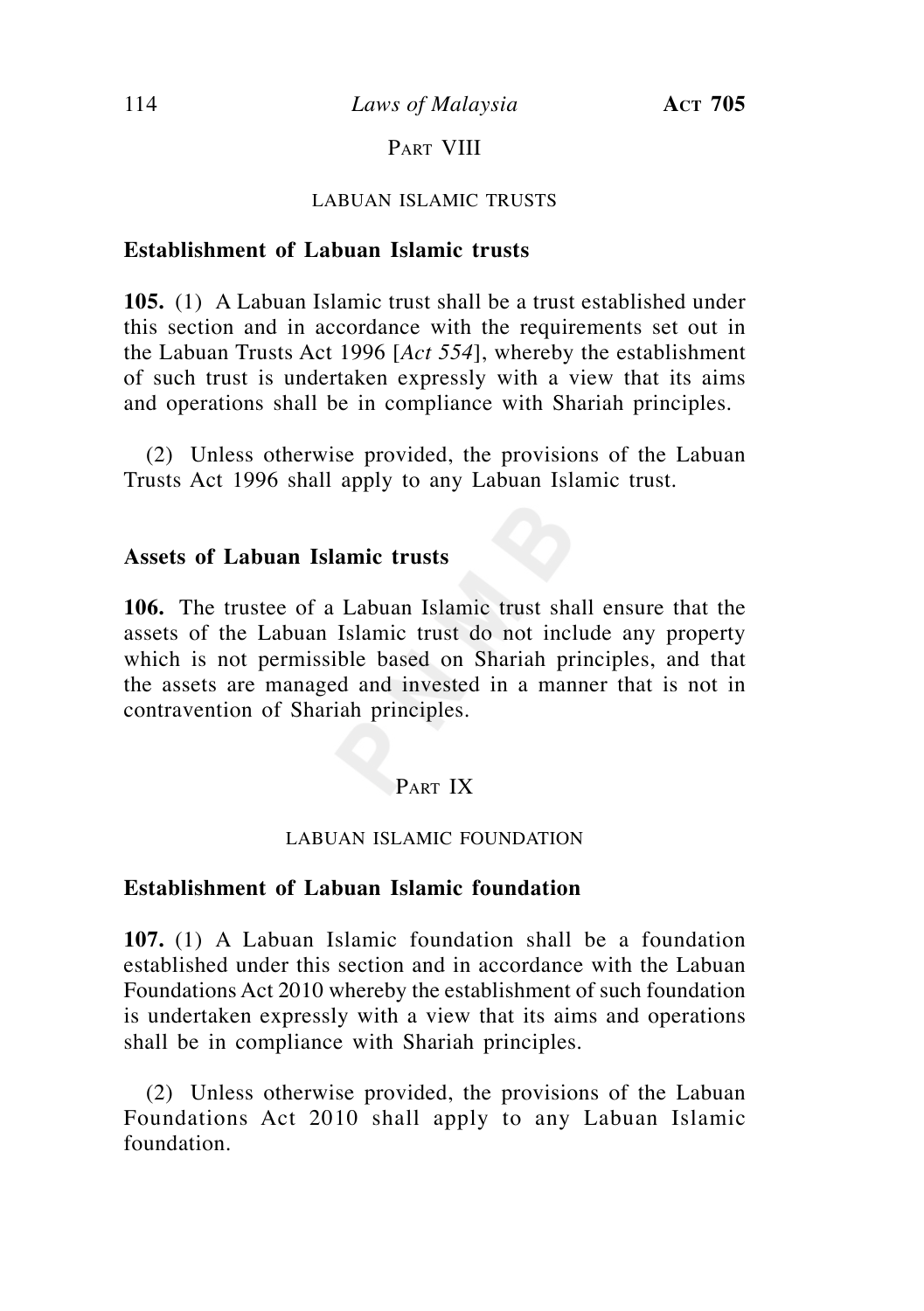### **Object and purpose**

**108.** (1) The object and purpose of a Labuan Islamic foundation shall not include any object or purpose which are not in compliance with Shariah principles.

 (2) A Labuan Islamic foundation shall not carry out any activity which is not in compliance with Shariah principles.

### **Charter**

**109.** The charter of a Labuan Islamic foundation shall not include any element which is not in compliance with Shariah principles.

#### **Assets**

**110.** The officers of a Labuan Islamic foundation shall ensure that the assets of the Labuan Islamic foundation do not include any property which is not permissible based on Shariah principles, and that the assets are managed and invested in a manner that is not in contravention of Shariah principles.

## PART X

### LABUAN ISLAMIC LIMITED PARTNERSHIPS AND LABUAN ISLAMIC LIMITED LIABILITY PARTNERSHIPS

## **Establishment of Labuan Islamic limited partnership and Labuan Islamic limited liability partnership**

**111.** (1) A Labuan Islamic limited partnership and Labuan Islamic limited liability partnership shall be established under this section and in accordance with the Labuan Limited Partnerships and Limited Liability Partnerships Act 2010, whereby the establishment of such partnership is undertaken expressly with a view that its aims and operations shall be in compliance with Shariah principles.

 (2) Unless otherwise provided, the provisions of the Labuan Limited Partnerships and Limited Liability Partnerships Act 2010 shall apply to any Labuan Islamic limited partnership and Labuan Islamic limited liability partnership.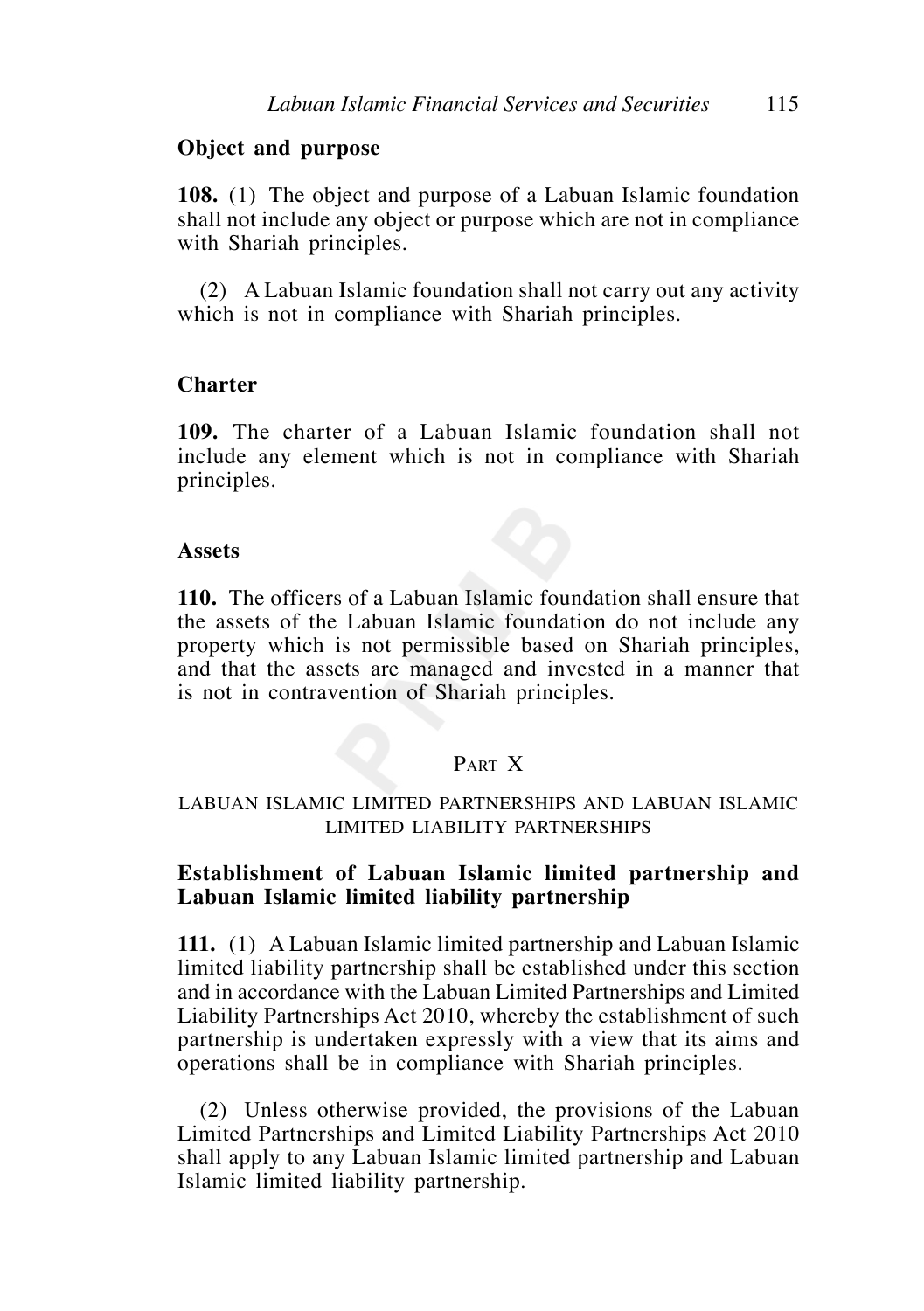# **Object and purpose**

**112.** (1) The partnership agreement of a Labuan Islamic limited partnership and a Labuan Islamic limited liability partnership shall not include any object or purpose which are not in compliance with Shariah principles.

 (2) A Labuan Islamic limited partnership and a Labuan Islamic limited liability partnership shall not carry out any activity which are not in compliance with Shariah principles.

## PART XI

### ISLAMIC SELF-REGULATORY ORGANIZATIONS

# **Declaration or recognition of an Islamic self-regulatory organization**

**113.** (1) The Authority may, subject to such terms and conditions as it thinks fit, by publication in the *Gazette*, declare or recognize that a corporation or organization shall be an Islamic self-regulatory organization, in relation to a specified sector or industry, or any part thereof, where the Authority is satisfied that the corporation or organization—

- *(a)* has a constitution and internal rules and policies which are consistent with this Act and any enactment applicable to such sector or industry, or part thereof;
- *(b)* has the capacity and the financial and administrative resources necessary or desirable to carry out its functions and the regulatory or supervisory functions it shall perform as an Islamic self-regulatory organization, including dealing with breaches of the law or of the applicable standards and guidelines;
- *(c)* shall not discriminate unreasonably against a person in offering access to its services or in carrying out its functions as an Islamic self-regulatory organization;
- *(d)* is managed or controlled by officers or persons in control who are fit and proper persons under this Act; and
- *(e)* satisfies such criteria as may be specified in the rules stipulated by the Authority.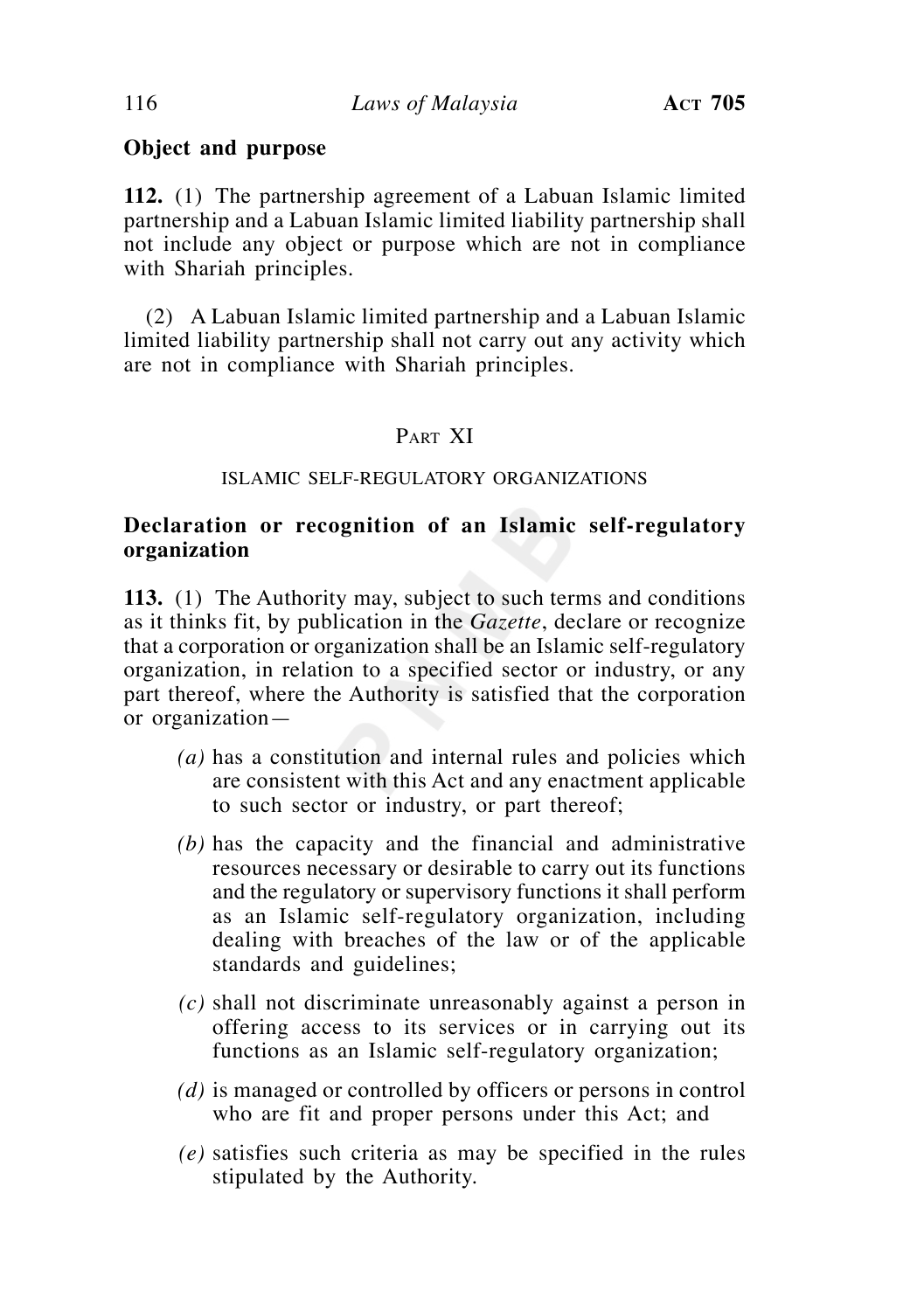(2) The Authority may, by written arrangement, delegate a power or function of the Authority to an Islamic self-regulatory organization.

 (3) The arrangement referred to in subsection (2), shall provide  $for -$ 

- *(a)* any power or function delegated to the Islamic selfregulatory organization by the Authority under subsection  $(2);$
- *(b)* the terms and conditions upon which the power or function has been delegated and may be exercised by the Islamic self-regulatory organization;
- *(c)* the persons authorized to exercise the delegation on behalf of the Islamic self-regulatory organization; and
- *(d)* the submission to the Authority of periodical reports in respect of the exercise of a delegated power or function by the Islamic self-regulatory organization.

## **Rules of an Islamic self-regulatory organization**

**114.** (1) An Islamic self-regulatory organization may make rules, not inconsistent with this Act, any regulations made under this Act or guidelines issued by the Authority or any other applicable law, with respect to the matters for which it has regulatory or supervisory functions, including such functions as may be delegated to it by the Authority.

 (2) Rules made by an Islamic self-regulatory organization under subsection (1), and amendments thereto, shall be of no effect unless otherwise approved by the Authority.

 (3) The Authority shall be taken to have granted approval for the purposes of subsection (1) where it has not objected to them within one month after they were submitted to the Authority for such approval.

 (4) The rules of an Islamic self-regulatory organization may make provision with respect to shareholding and voting rights in the Islamic self-regulatory organization in the interests of the members of the Islamic self-regulatory organization, the consumers, investors and of the users of their services.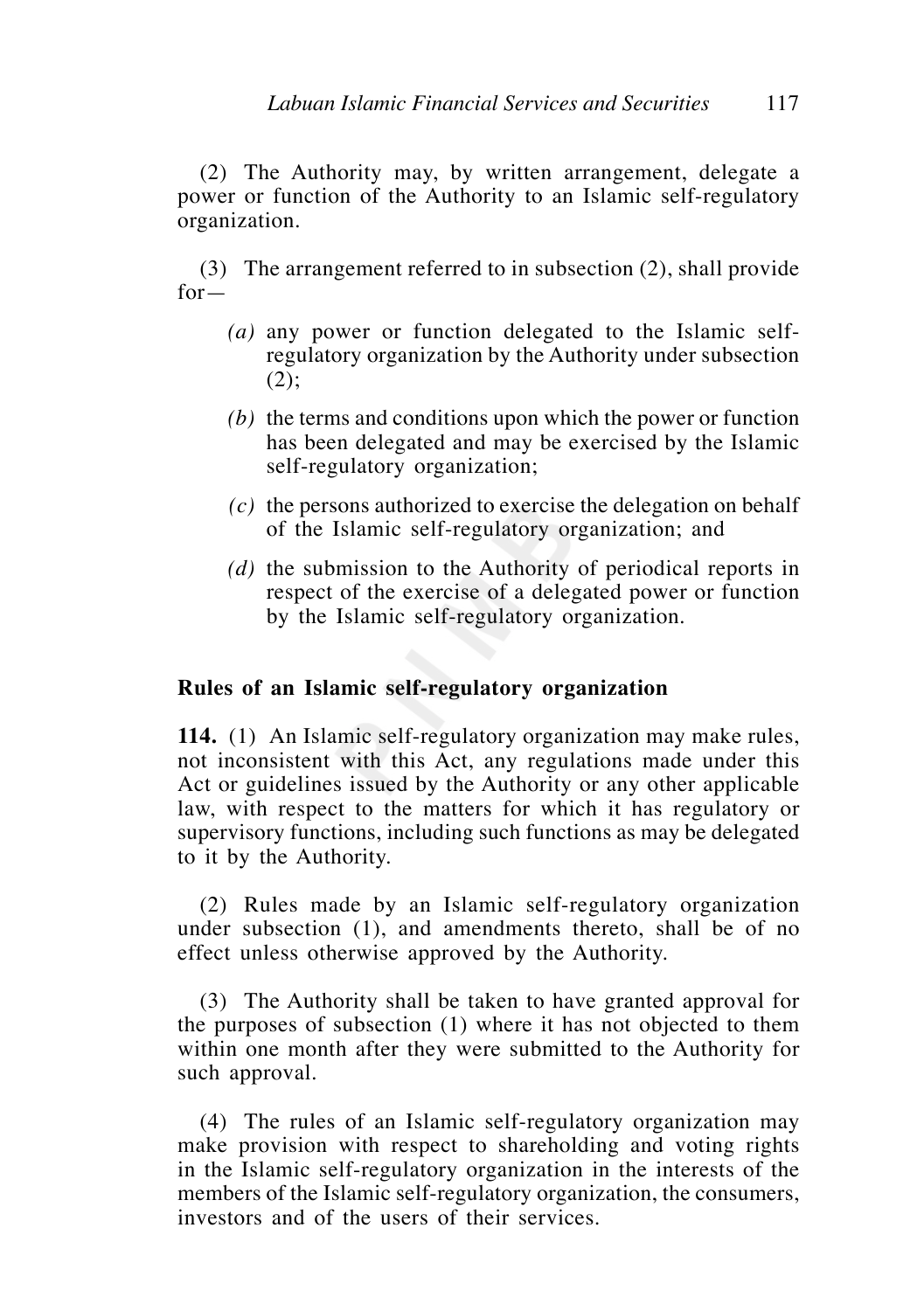# **Restriction on decision-making**

**115.** An Islamic self-regulatory organization shall not make a decision under its rules that adversely affects the rights of a person unless—

- *(a)* the Islamic self-regulatory organization has given the person an opportunity to make representations about the matter; or
- *(b)* the Islamic self-regulatory organization considers, on reasonable grounds, that any delay in making the decision will prejudicially affect a class of consumers, investors or members of the sector or industry as may be applicable.

# **Obligations of and in relation to officers of an Islamic selfregulatory organization**

**116.** An Islamic self-regulatory organization shall notify the Authority, in the manner specified by the Authority, as soon as practicable before or after a person is appointed as an officer of the Islamic self-regulatory organization.

# **Powers to direct an Islamic self-regulatory organization**

**117.** (1) The Authority may, after giving an Islamic self-regulatory organization reasonable opportunity to make representations about the matter, give a written direction to the Islamic self-regulatory organization—

- *(a)* suspending, for the period specified in the direction, a specified provision of its constitution or its rules;
- *(b)* requiring, subject to the Labuan Companies Act 1990 or any other law, the amendment of its constitution as specified in the direction so as to bring it in conformity with this Act, any regulations made under this Act or any rules made by the Authority;
- *(c)* requiring the amendment of its rules as specified in the direction so as to bring them in conformity with the relevant Act; or
- *(d)* for the implementation or enforcement of its constitution or its rules.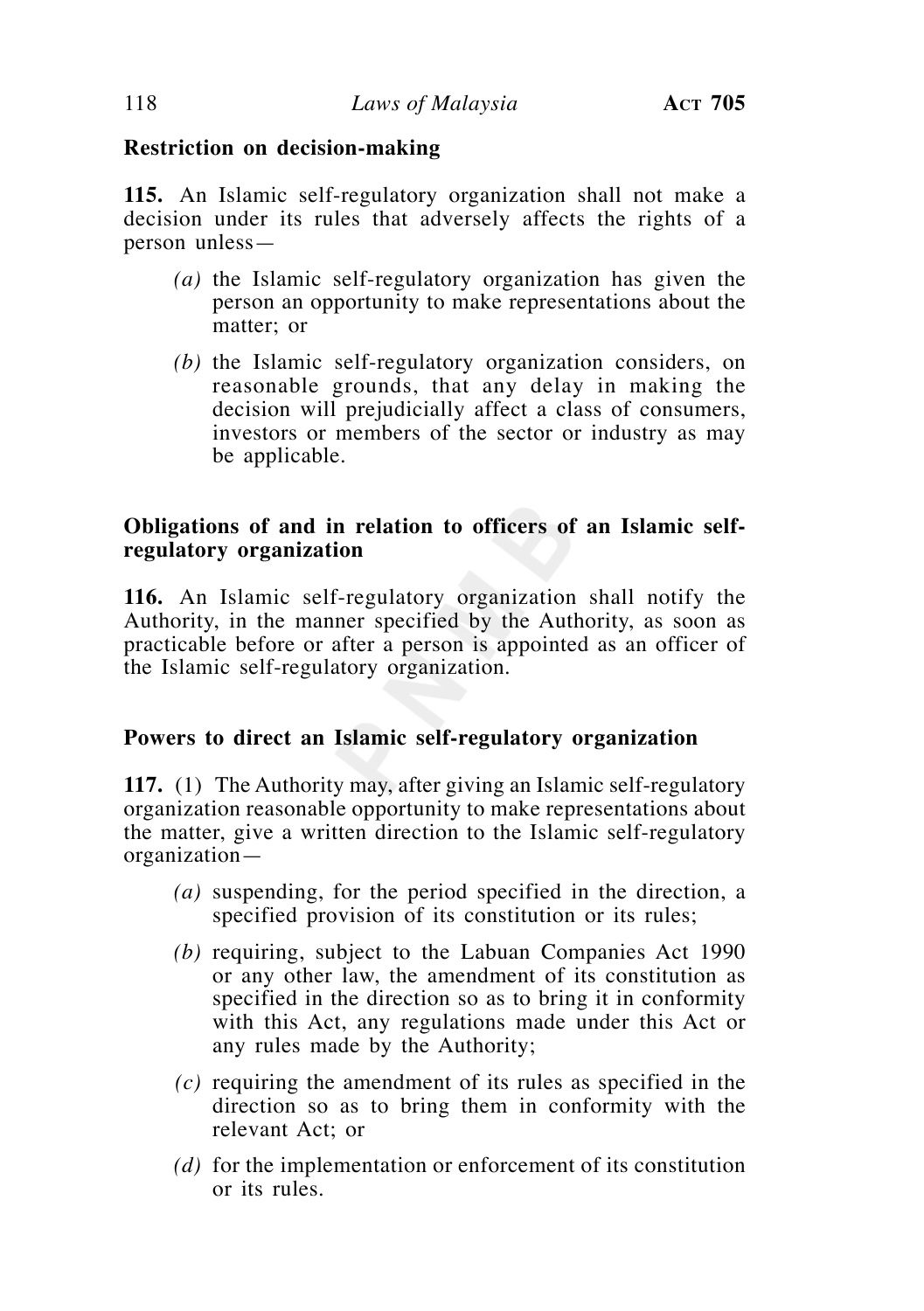(2) Subsection (1) shall not limit the directions that the Authority may give to an Islamic self-regulatory organization.

# **Termination of arrangements and revocation of declaration or recognition**

**118.** (1) The Authority may revoke a declaration or recognition where—

- *(a)* the Islamic self-regulatory organization has failed to commence operations within three months after an arrangement under this Part has been entered into;
- *(b)* the Authority is not satisfied that the Islamic selfregulatory organization is properly performing or is able to perform the functions or powers delegated to it, or its other functions and powers;
- *(c)* the Authority is satisfied that the Islamic self-regulatory organization has committed a material breach of an arrangement or of a relevant Act or other applicable law;
- *(d)* it appears to the Authority that the Islamic self-regulatory organization is involved in a financial crime; or
- *(e)* the Islamic self-regulatory organization fails to comply with the direction of the Authority.

 (2) The Authority shall not revoke a declaration or a recognition unless the Authority has notified the Islamic self-regulatory organization of its intention and the reason for the Authority's action, and has given the Islamic self-regulatory organization a reasonable opportunity to make representations to the Authority.

 (3) The Authority shall cause notice of the revocation under subsection (1) to be published in the *Gazette.*

# **Amendments to the constitution of an Islamic self-regulatory organization**

**119.** Notwithstanding section 24 of the Labuan Companies Act 1990, an amendment to the constituent documents of an Islamic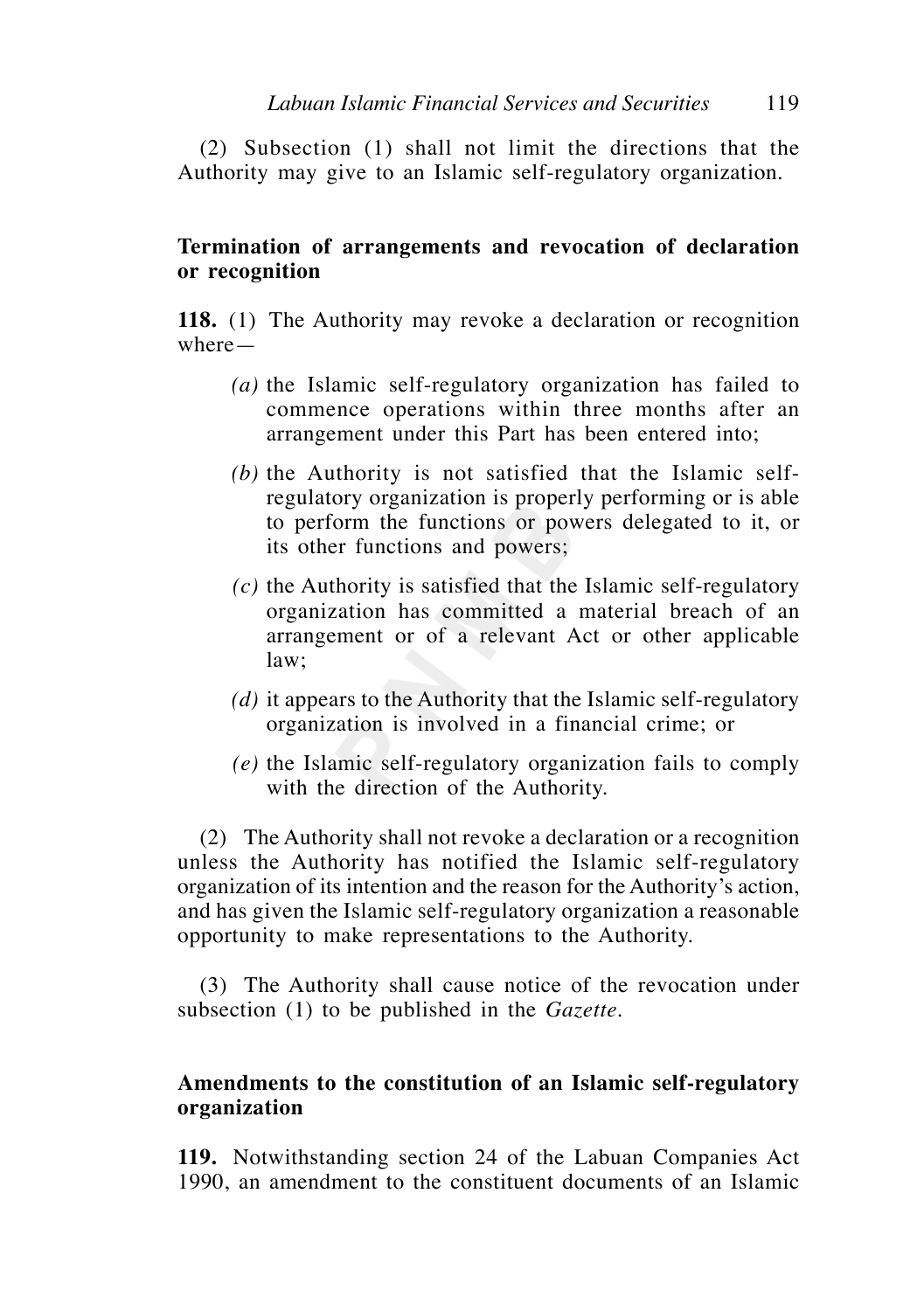self-regulatory organization shall be of no effect unless it is approved by the Authority.

## **Protection for an Islamic self-regulatory organization**

**120.** An Islamic self-regulatory organization, the officer or employee of an Islamic self-regulatory organization or a member of a committee of an Islamic self-regulatory organization shall not be liable for any loss sustained by or damage caused to any person as a result of anything done or omitted by them in the performance, in good faith, of their functions and duties in connection with the regulatory or supervisory functions of the Islamic self-regulatory organization, including those delegated to it by the Authority.

# **Financial statements of an Islamic self-regulatory organization**

**121.** (1) Within six months of the end of each financial year, the Islamic self-regulatory organization shall file with the Authority a copy, certified by the secretary as a true copy, of the financial statements of the Islamic self-regulatory organization for that year prepared and audited in accordance with Part VI of the Labuan Companies Act 1990.

(2) The financial statements shall be audited by an auditor.

 (3) Where, in the course of his audit, the auditor of an Islamic self-regulatory organization has reason to believe that—

- *(a)* there has been a material adverse change in the risks inherent in the business of an Islamic self-regulatory organization with the potential to jeopardize the ability of the Islamic self-regulatory organization to continue as a going concern;
- *(b)* the Islamic self-regulatory organization may be in contravention of this Act, any regulations made under this Act, any guidelines issued by the Authority or any directions issued by the Authority;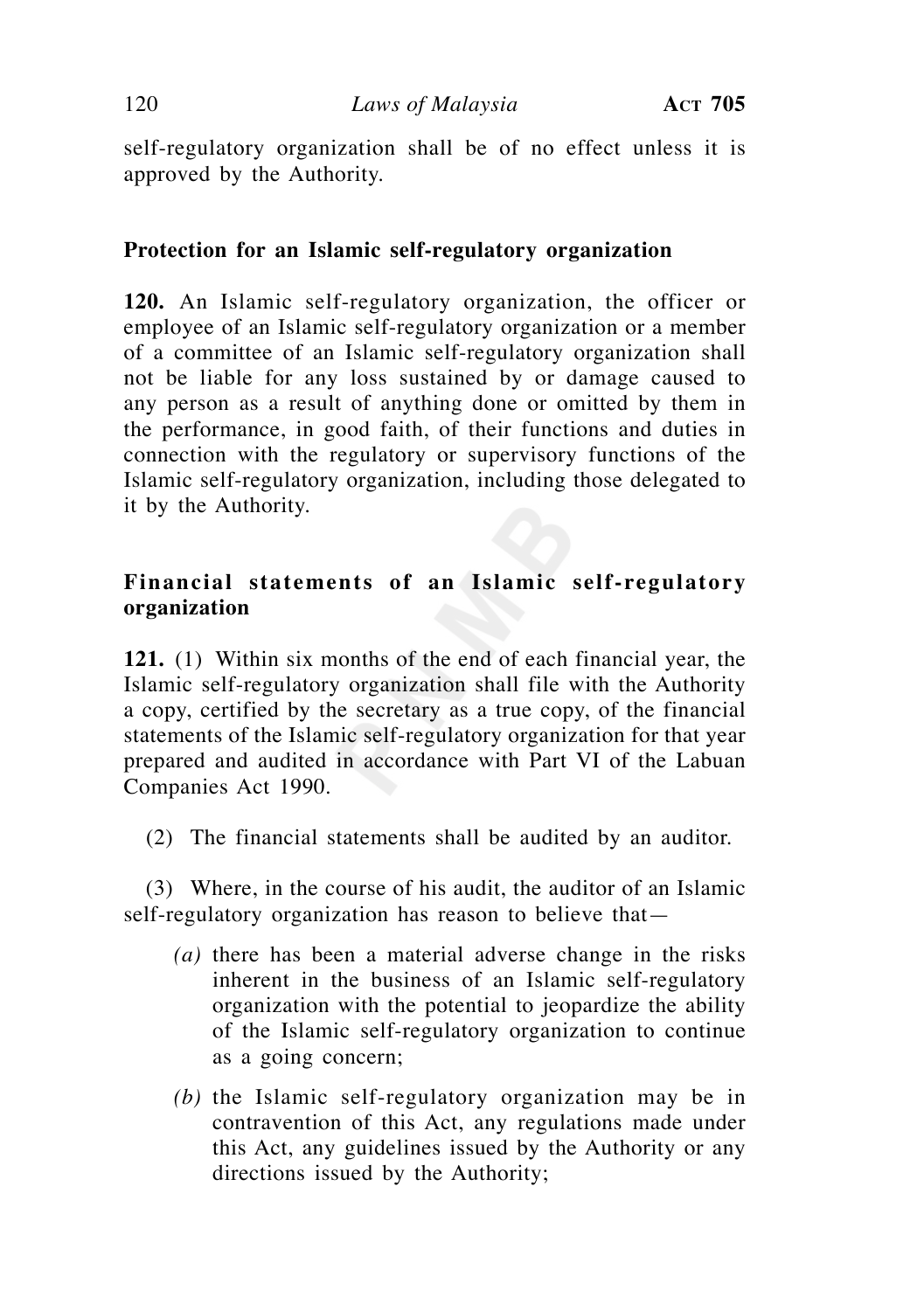- *(c)* a financial crime has been, is being or is likely to be committed; or
- *(d)* serious irregularities have occurred,

he shall forthwith report in writing the matter to the Authority.

 (4) Any report made under subsection (3) shall not constitute a breach of the duties of the auditor.

## **Powers of the Authority with respect to Islamic self-regulatory organization**

**122.** For the purposes of this Part, the powers conferred to the Authority under section 117 shall apply equally with respect to any corporations or organizations declared or recognized by the Authority as an Islamic self-regulatory organization under section 113.

### PART XII

#### GENERAL

### **Appeals**

**123.** (1) Any person who is aggrieved by the decision of the Authority to refuse an application for a licence or registration or revoke a licence or registration under this Act, may, within thirty days of the decision being notified to him, appeal to the Authority in writing.

 (2) The Authority shall, after considering the appeal under subsection (1), make a final decision and shall notify the applicant in writing of its decision.

 (3) An applicant who is aggrieved by the decision of the Authority under subsection (2), may within thirty days of the decision being notified to him, appeal to the Minister in writing who may confirm, vary or reverse the decision, and whose decision shall be final.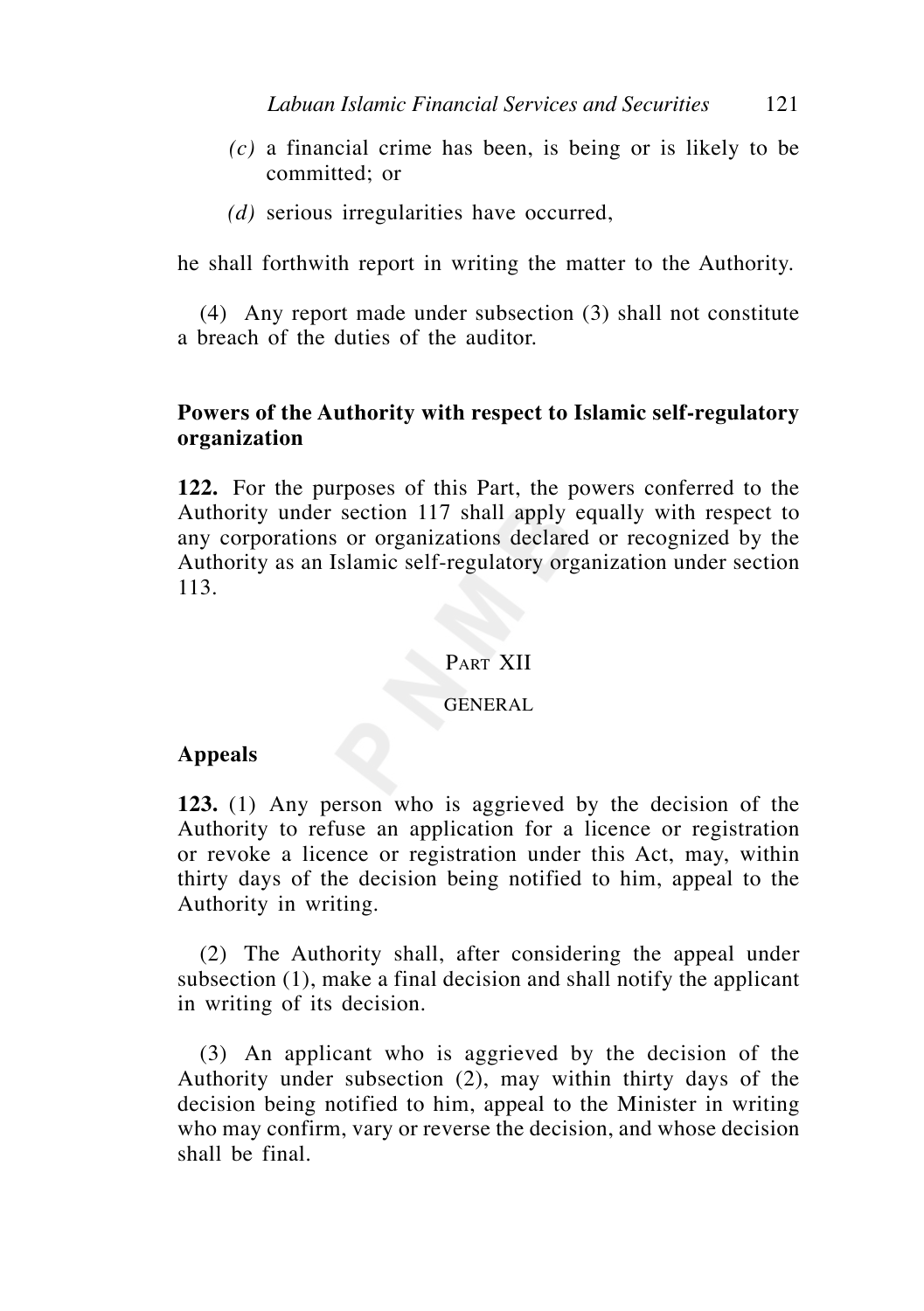(4) For the avoidance of doubt, an appeal made under subsections (1) and (3), does not suspend the decision being appealed against.

#### **Revocation of consent, licence or registration**

**124.** The Authority may revoke any consent, licence or registration made under this Act—

- *(a)* at the request of the licensed entity;
- *(b)* where the licensed entity:—
	- (i) has ceased to carry on business in or from within Labuan;
	- (ii) has contravened any provision of this Act or any terms, conditions, restrictions or limitations attached to the licence or registration as the case may be;
	- (iii) the Authority has, either in connection with the application for the licence or registration, or at any time after the grant of the licence or registration, been provided with false or misleading information, document or declaration by or on behalf of the licensed entity;
	- (iv) has been charged or convicted of an offence under this Act or of a criminal offence in any recognized country or jurisdiction;
	- (v) has knowingly and wilfully supplied false, misleading or inaccurate information or failed to disclose information required under this Act;
	- (vi) is carrying on business in a manner that the Authority reasonably believes to be detrimental to the public interest;
	- (vii) is declared bankrupt or has been wound-up or otherwise dissolved;
	- (viii) a resolution for the licensed entity's voluntary winding up has been passed;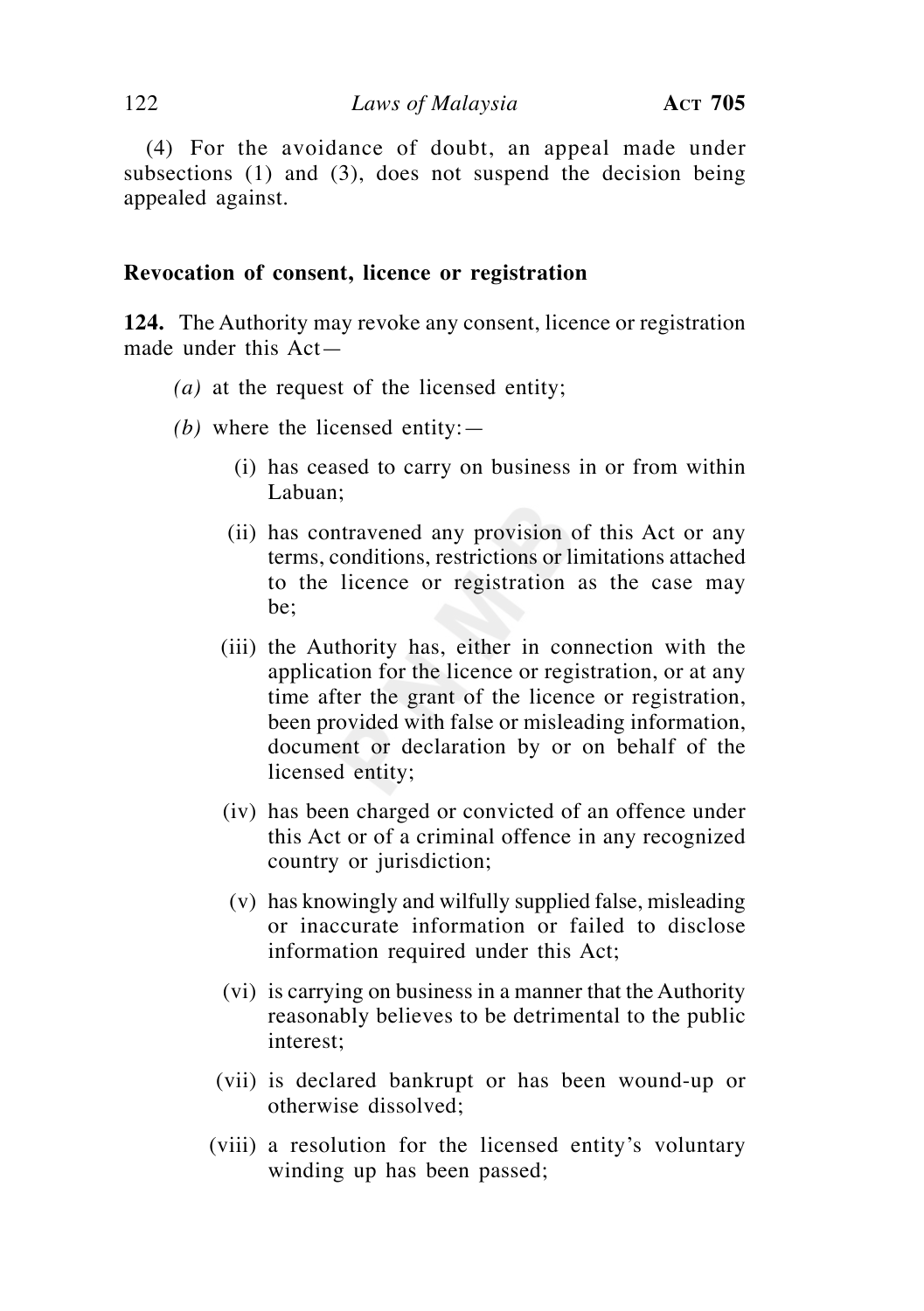- (ix) in relation to an Islamic bank licensee or a takaful licensee, any guarantee or undertaking referred to in sections 63, 64, 78 and 79 has not been honoured; or
- (x) for any other reasons as the Authority may in its discretion deem fit.

## **Revocation procedure**

**125.** (1) Before revoking any licence or registration under section 124, the Authority shall—

- *(a)* give the licensed entity notice in writing of the grounds on which it intends to do so;
- *(b)* afford the licensed entity opportunity to make written representations to it within a period of thirty days after receipt of the notice; and
- *(c)* take such representations into consideration.

 (2) Where the Authority revokes any licence or registration under section 124, the Authority shall give notice in writing to the licensed entity of such revocation and the revocation shall take effect on the date specified in the notice.

 (3) Where the revocation is of a takaful licence or an Islamic bank licence, the Authority shall, as soon as practicable, publish in one widely circulated Malaysian newspaper and one international financial newspaper a notice of every revocation of a takaful licence or an Islamic bank licence, as the case may be, under this section but any delay in publishing such notice or failure to publish such notice shall not in any manner affect the validity of such revocation.

## **Surrender of licence**

**126.** (1) Subject to this section, an Islamic bank licensee or takaful licensee may surrender its licence.

 (2) Any Islamic bank licensee or takaful licensee intending to surrender its licence shall seek the prior approval of the Authority.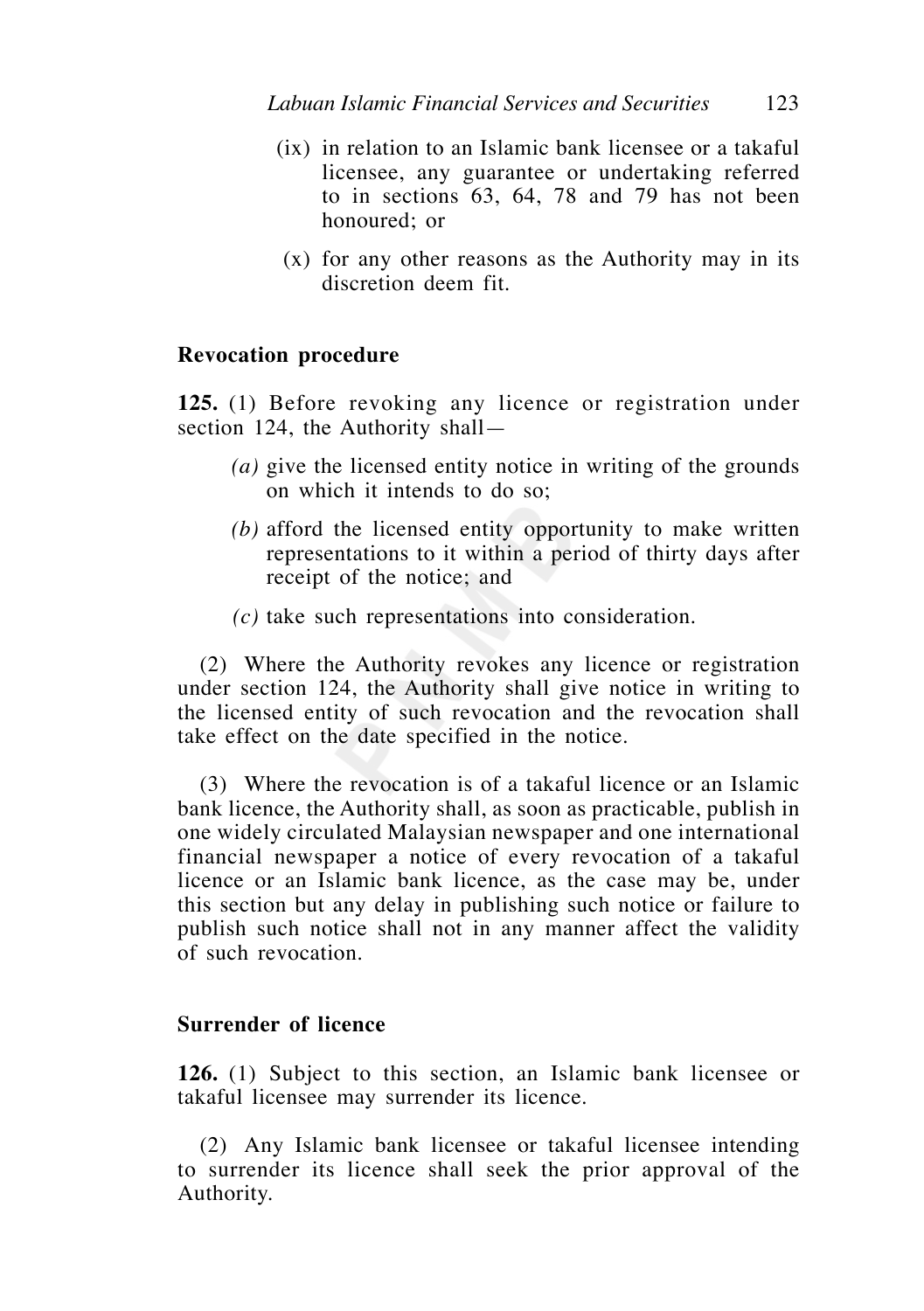### 124 *Laws of Malaysia* **ACT 705**

 (3) The Authority shall give its approval if it is satisfied that the Islamic bank licensee or takaful licensee has made adequate provision in respect of all its liabilities, and thereupon shall appoint a date on which the surrender shall take effect.

 (4) Where the approval of the Authority has been obtained under subsection (3), the Islamic bank licensee or takaful licensee shall, not later than twenty-one days before the date appointed under subsection (3), publish an advertisement of the proposed surrender of its licence in at least one widely circulated Malaysian newspaper and one international financial newspaper.

 (5) The Authority shall, as soon as practicable, publish in the one widely circulated Malaysian newspaper and one international financial newspaper a notice of every surrender of a licence under this section but any delay in publishing such notice or failure to publish such notice shall not in any manner affect the validity of such surrender.

 (6) Any Islamic bank licensee or takaful licensee granted a licence under this Act shall surrender its licence by giving fourteen days notice to the Authority prior to such surrender.

### **Consequences of revocation or surrender of licence**

**127.** (1) Where the revocation of a licence or registration under section 124 or the surrender of a licence or registration under section 126 has taken effect, the licensed entity shall, as from the date such revocation or surrender takes effect, cease to transact any further business.

 (2) Notwithstanding subsection (1), where a licensed entity continues to exist as a corporation after the revocation or surrender of its licence has taken effect, the Minister may, on the recommendation of the Authority, authorize in writing such licensed entity to continue to transact its business activities to such extent and for such duration as the Minister may specify in the authorization for the purposes of the winding up of its affairs or for the purposes of meeting the claims of its policy owners, other customers or creditors.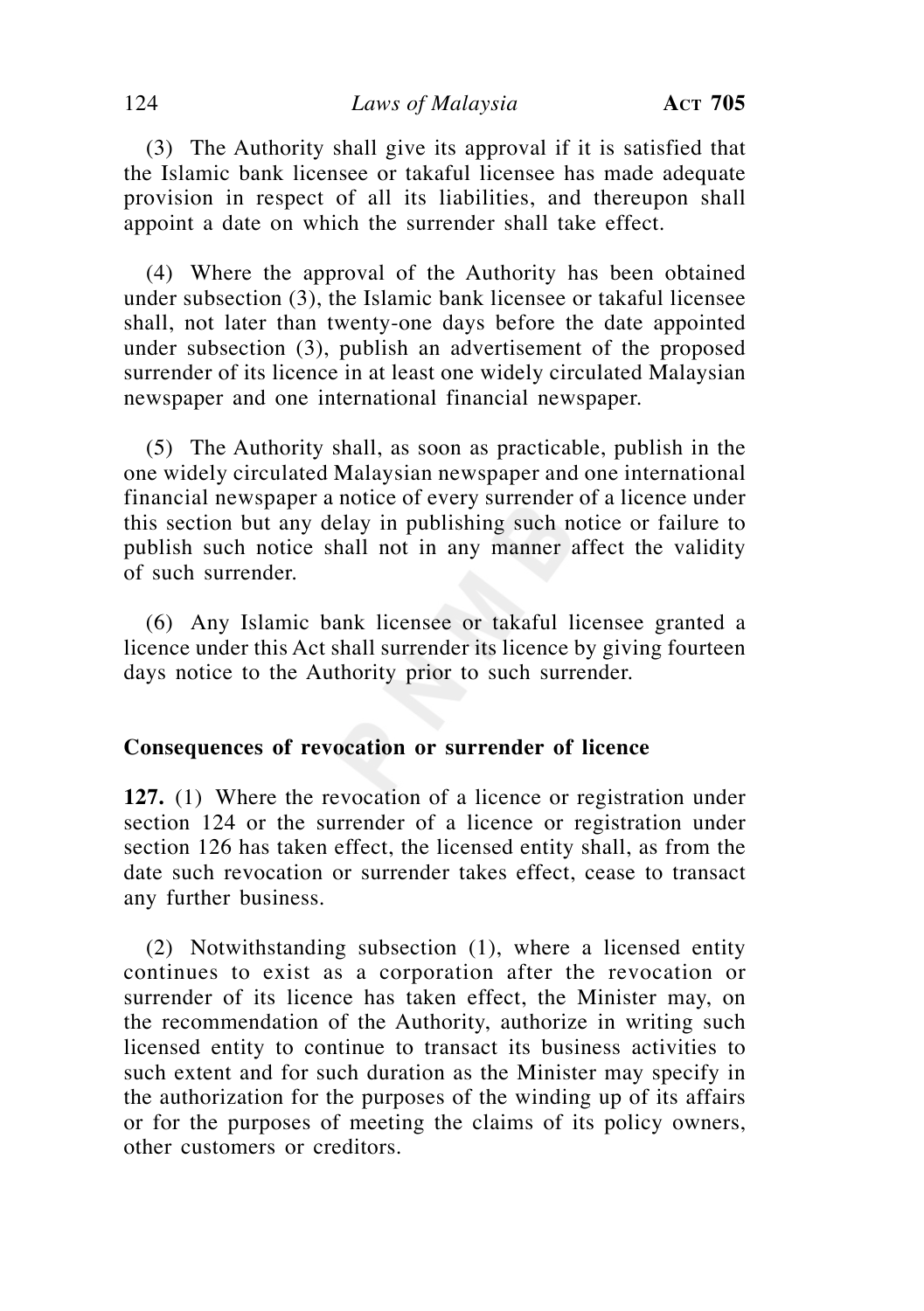(3) Every licensed entity whose licence has been revoked or surrendered shall continue to be subjected to the provisions of this Act as long as its liabilities remain unsatisfied or not otherwise provided for.

## **Transfer of business**

**128.** (1) For the purposes of this section, any reference to "transferor" shall refer to a licensed entity under Part VI or VII transferring its business which requires it to be licensed under this Act and the "transferee" shall refer to the licensed entity who is licensed to carry out such business, receiving the transfer from the transferor.

 (2) The whole or any part of the business of a transferor may be transferred to the transferee if the transfer is effected by a scheme under this section.

 (3) A scheme under this section shall not provide for the business of the transferor to be transferred to a person who is not yet licensed to carry out such business under this Act or who is not yet in existence except when it is expressly provided in the scheme that such scheme shall only come into operation upon such person being licensed.

 (4) A scheme under this section may include provisions for matters incidental to the transfer thereby effected and provisions for giving effect to that transfer, and in particular may include provision for—

- *(a)* any property, rights or liabilities of the transfer, to vest, by virtue of the scheme and without further assurance, in the transferee;
- *(b)* in the case of a transfer of a takaful business, the registration by the transferee of policies transferred, for the amounts to be included in respect of those policies in the takaful fund operated by the transferee, and for other matters arising under this Act out of the transfer;
- *(c)* the continuation by or against the transferee of any legal proceedings pending or against the transferor;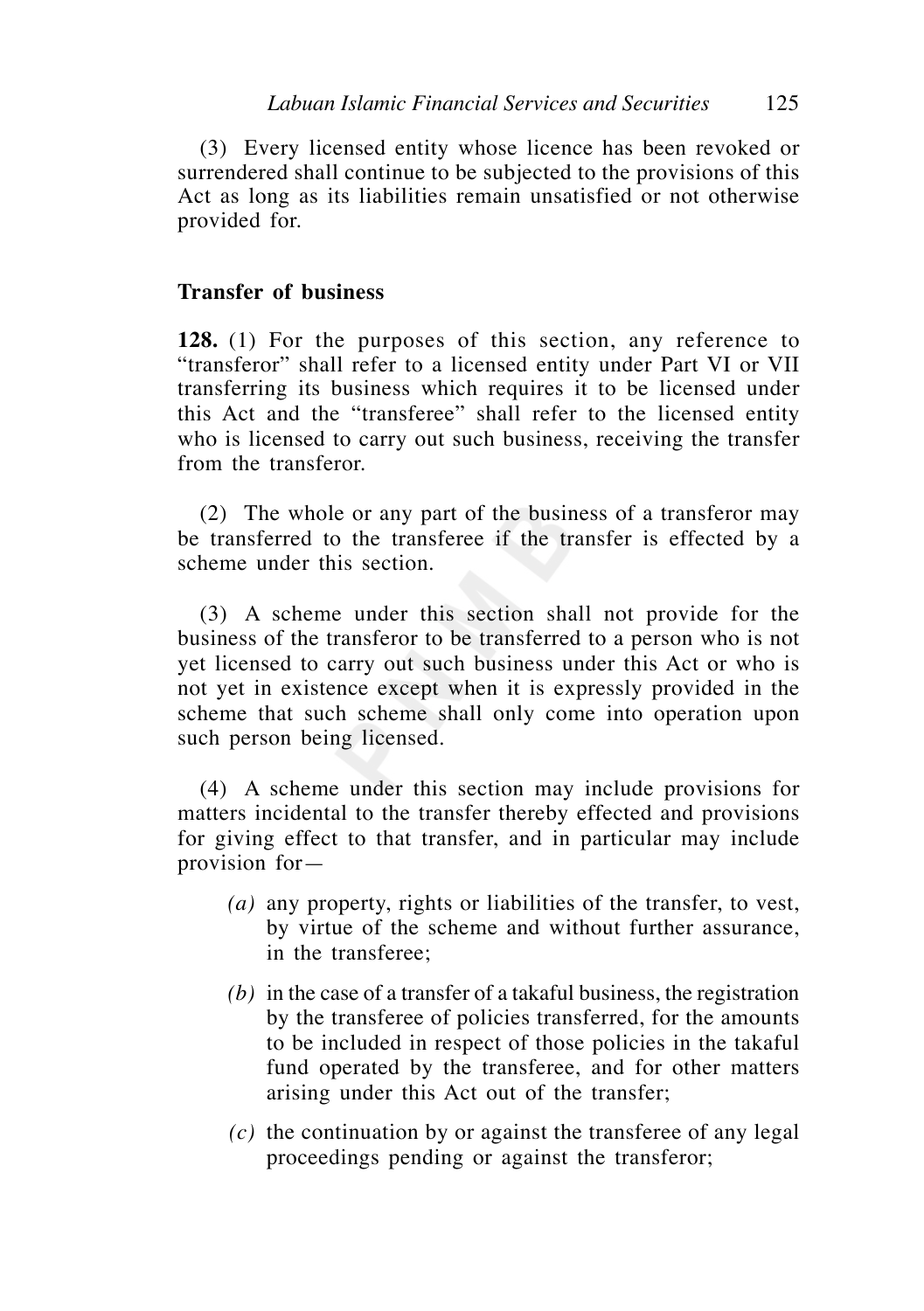- *(d)* the dissolution without the winding up, of the transferor; or
- *(e)* such incidental, consequential and supplementary matters as are necessary to secure that the scheme shall be fully and effectively carried out.

 (5) A scheme under this section shall be of no effect unless it is first approved by the Authority and subsequently confirmed by the Court.

 (6) The following provisions shall apply in respect of every scheme—

- *(a)* the transferor shall submit to the Authority a copy of the scheme together with copies of reports, if any, setting out the terms of the scheme;
- *(b)* each of the parties to the scheme shall, not later than one month after a copy of the scheme is submitted to the Authority, cause to be published in not less than two daily newspapers approved by the Authority a notice, containing such particulars as may be specified, of the intention to make an application to the Court for confirmation of the scheme; and
- *(c)* each of the parties to the scheme shall, for a period of fifteen days after the publication of the notice mentioned in paragraph *(b),* keep of a copy of that scheme at its office in Labuan and such copy shall be open to inspection by all of its members and policy owners who are affected by the scheme.

 (7) In addition to subsection (6), in respect of a scheme for the transfer of a takaful business, the following provisions shall apply:

- *(a)* actuarial reports, if any, shall be submitted together with copies of the scheme;
- *(b)* the transferor shall submit to the Authority a report sufficient to indicate the opinion of the actuary on the likely effects of the scheme on policy owners of the parties to the scheme in respect of any transfer of family takaful business;
- *(c)* each of the parties to the scheme shall furnish a copy of the report mentioned in paragraph *(b)* to any person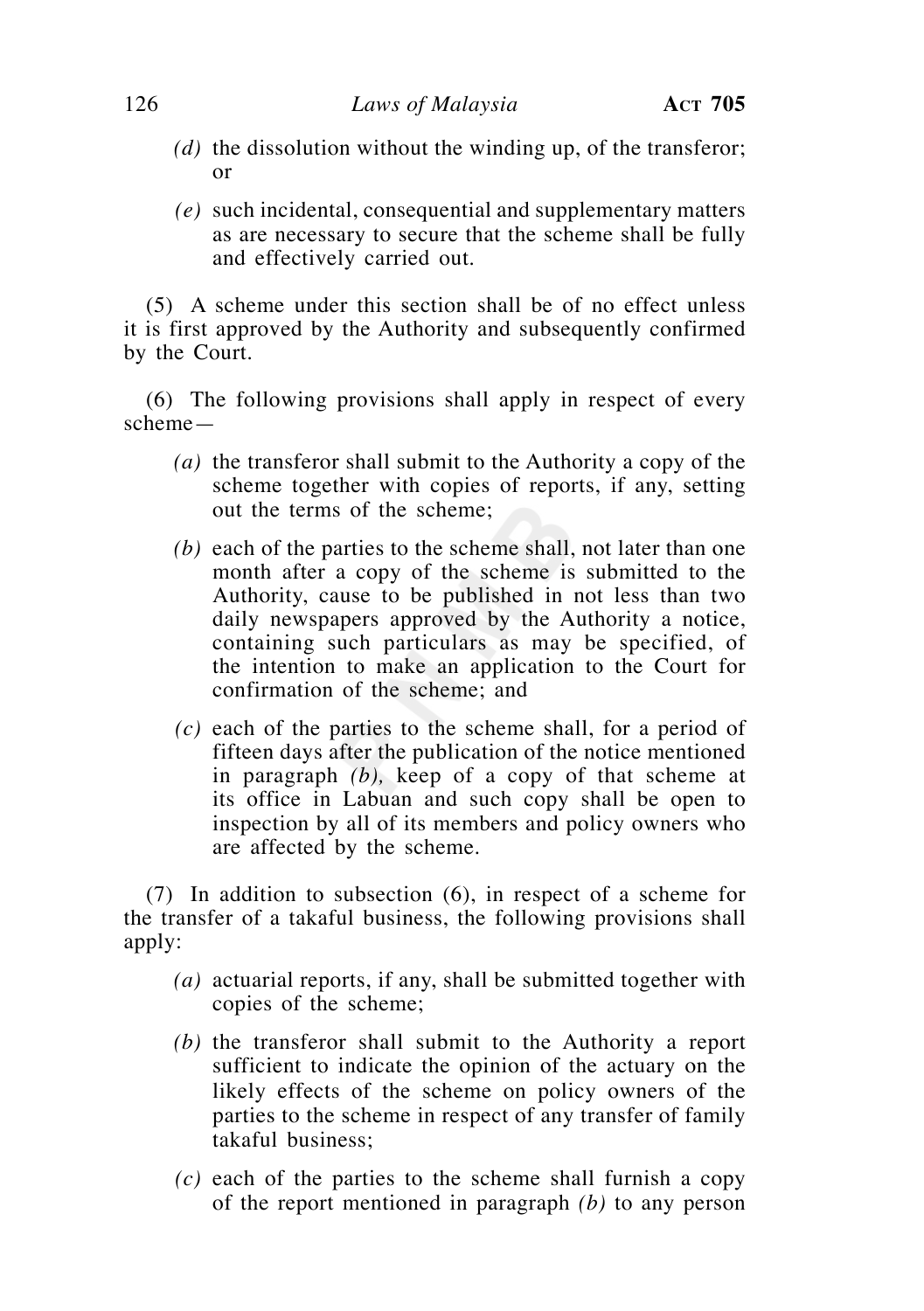who asks for such copy at any time before the Court confirms the scheme; and

 *(d)* the Authority may cause a report on a scheme to be made by an actuary independent of the parties to the scheme and, if it does so, shall cause a copy of the report to be sent to each of such parties.

 (8) Copies of any scheme and report as are mentioned in subsections (6) and (7), or summaries thereof approved by the Authority, shall, except so far as the Court upon application made in that behalf otherwise directs, be transmitted by each of the parties to the scheme to each of its policy owners affected by the scheme.

 (9) The parties to a scheme shall be jointly and severally liable to reimburse to the Authority any costs or expenses incurred by the Authority under this section in connection with the scheme; and the scheme shall include provisions as to how the liability is to be borne as between such parties:

 Provided that where the Court has made any order as to costs, the costs to be reimbursed to the Authority shall not exceed the amount specified in such order.

(10) The Authority may approve or reject a scheme.

 (11) After a scheme has been approved by the Authority under subsection (10), an application may be jointly made to the Court by way of *ex parte* originating summons by the parties to the scheme for such order of the Court to confirm such approved scheme and to facilitate or enable the scheme being given effect to.

 (12) An application to the Court with respect to any matter connected with a scheme may, at any time before confirmation of the scheme by the Court, be made by the Authority or by any person who in the opinion of the Court is likely to be affected by the scheme.

 (13) The Court may confirm a scheme with or without modifications or may refuse to confirm the scheme.

 (14) A scheme which has been confirmed by the Court under subsection (13) shall have effect according to its tenor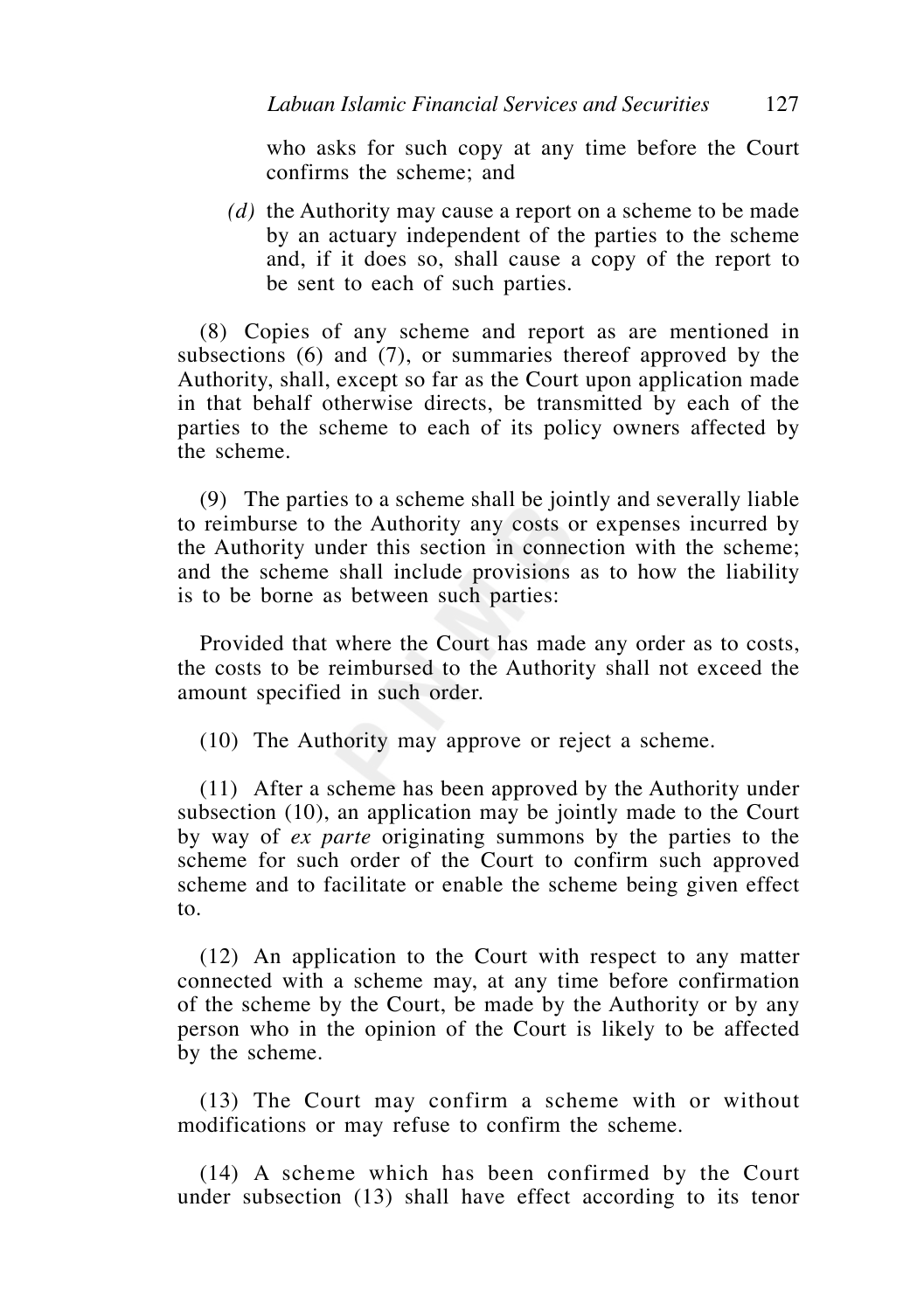notwithstanding anything in the preceding sections of this Act and shall be binding on any person thereby affected.

 (15) On confirmation of the scheme, each of the parties to the scheme shall, unless it is an unincorporated company, file a copy of the scheme with the Authority and with the regulatory authorities in its country of establishment or origin.

 (16) The transferee shall, within one month after scheme takes effect, lodge with the Authority—

- *(a)* statements of the assets and liabilities of each of the parties to the scheme, as at the time immediately before the transfer, signed on behalf of such party;
- *(b)* a copy of the scheme as confirmed by the Court and a sealed copy of the order of the Court confirming the scheme; and
- *(c)* a declaration made by the chairman of the board of directors of the transferee, or by its principal officer in Labuan, fully setting out every payment made or to be made to any person on account of the transfer, and stating that, to the best of his belief, no other payment beyond those so set out has been, or is to be, made on account thereof by or with the knowledge of the parties to the scheme.

 (17) The transferor shall lodge, within thirty days of the making of the order of the Court under subsection (11), an authenticated copy of such order together with an authenticated copy of the scheme approved by the Authority under subsection (10), with the appropriate authority, if any, concerned with the registration or recording of dealings in any movable property or an interest in movable property transferred pursuant to the order.

 (18) Where an order of the Court under subsection (11) vests any alienated land, or any share or interest in any alienated land, in the transferee—

 *(a)* the Court shall, where such alienated land is in West Malaysia, pursuant to subsection 420(2) of the National Land Code [*Act 56/1965*], cause a copy of the order to be served on the Registrar of Titles or the Land Administrator, as the case may be, immediately after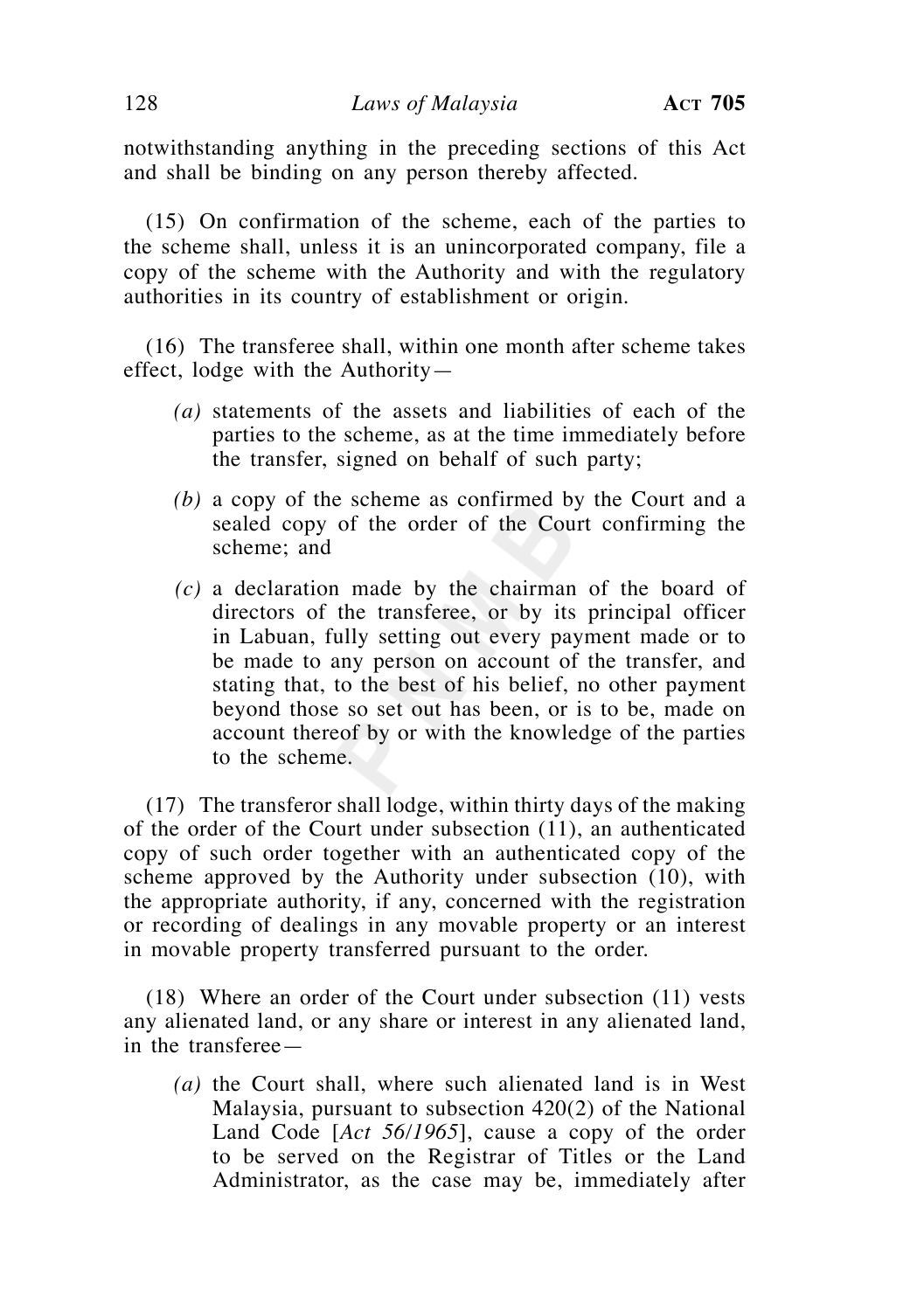the making of the order so that the Registrar of Titles or the Land Administrator, as the case may be, gives effect to subsections  $420(2)$ , (3) and (4) of the National Land Code;

- *(b)* where such alienated land is in Sabah, the transferee shall, as soon as practicable after the order has been made, produce an authenticated copy of such order to the Registrar for the registration of the vesting of the alienated land or of the share or interest in alienated land as provided under the Land Ordinance of Sabah [*Sabah Cap.68*]; or
- *(c)* where such alienated land is in Sarawak, the transferee shall, as soon as practicable after the order has been made, produce an authenticated copy of such order to the Registrar for the registration of the vesting of the alienated land or of the share or interest in alienated land, in the transferee, as provided under section 171 of the Land Code of Sarawak [*Sarawak Cap.81*].

 (19) An order of the Court under subsection (1) may relate to any property or business of the transferor outside Malaysia and, if it so relates, effect may be given to it either in accordance with any reciprocal arrangements relating to enforcement of judgments that may exist between Malaysia and the country, territory or place outside Malaysia in which such property or business is, or where there are no such arrangements, in accordance with the law applicable in such country, territory or place.

 (20) In this section, "parties to the scheme" means the transferor and the transferee, and "parties to a scheme" shall be construed accordingly.

## **Additional licensing requirements of Islamic bank licensees and takaful licensees**

**129.** The Authority shall not approve an application for an Islamic banking or takaful licence by any applicant under this Act unless it is satisfied that—

 *(a)* the aims and operations of the business which such applicant desires to carry on will not involve any element which is not in compliance with Shariah principles; and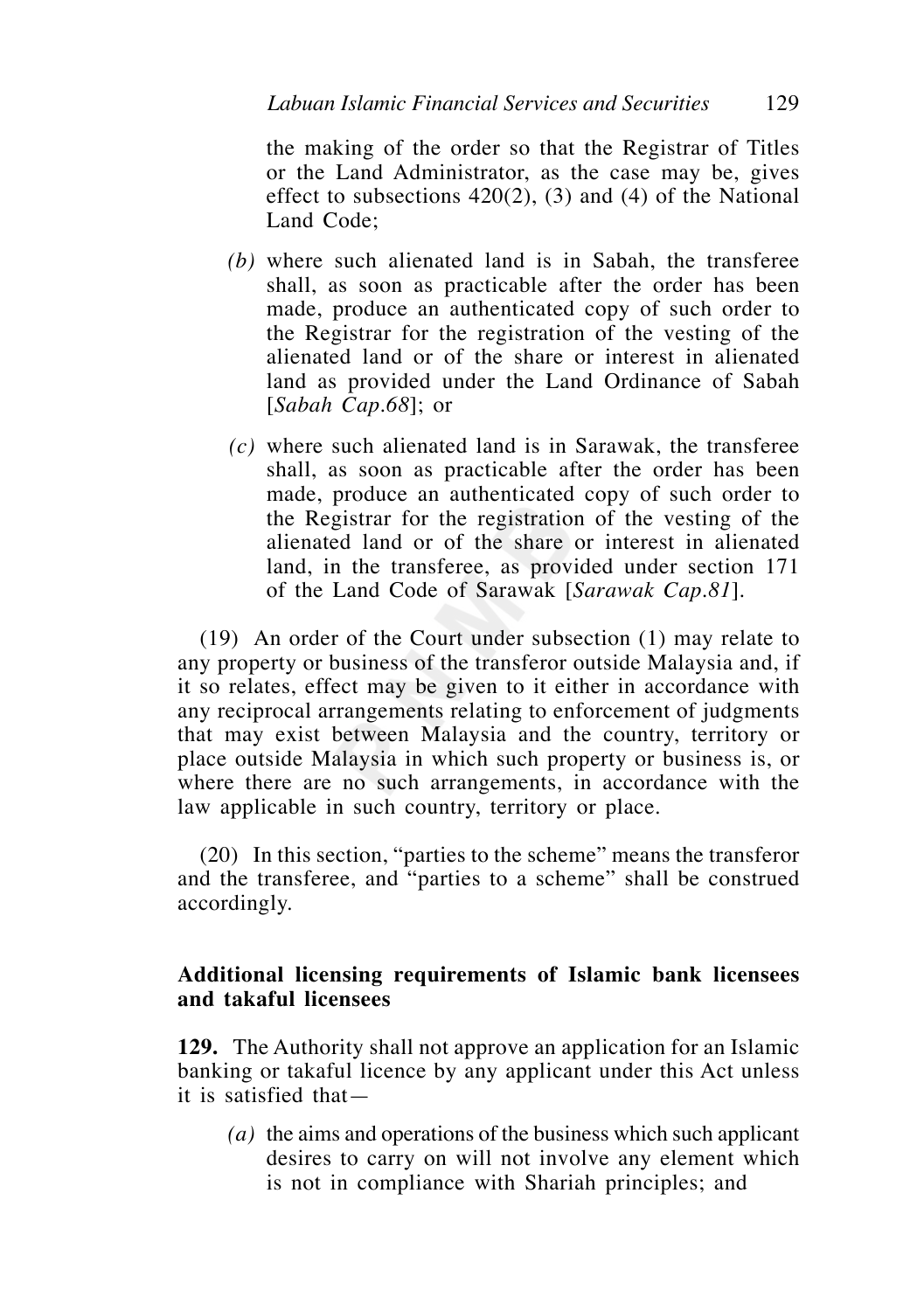### 130 *Laws of Malaysia* **ACT 705**

 *(b)* there are, in the articles of association of such applicant, provisions for the establishment of an internal Shariah advisory board to advise such applicant on the operations of its business in order to ensure that its operations do not involve any element which is not in compliance with Shariah principles.

# **Establishment of internal Shariah advisory board for Islamic securities licensees and fund manager**

**130.** (1) Each Islamic securities licensee and, fund manager regulated under Part IV, shall appoint qualified persons to their respective internal Shariah advisory board, and such Islamic securities licensee and fund manager regulated under Part IV shall notify the Authority in writing of such appointment.

 (2) Notwithstanding the appointment under subsection (1), the Authority shall reserve the power at any time subsequent to such appointment to require any Islamic securities licensee or, fund manager regulated under Part IV, by way of notification in writing to such Islamic securities licensee or fund manager, to replace any member of the internal Shariah advisory board of such Islamic securities licensee or fund manager with another qualified person to the satisfaction of the Authority.

# **Shariah Adviser for Labuan Islamic trusts, Labuan Islamic foundation, Labuan Islamic limited partnership or Labuan Islamic limited liability partnership**

**131.** (1) The trustee of a Labuan Islamic trust under this Act shall appoint a qualified person as a Shariah adviser, or consult a qualified person, to advise such trustee on the management and operations of the Labuan Islamic trust and ensure compliance with Shariah principles.

 (2) The partners of a Labuan Islamic limited partnership or a Labuan Islamic limited liability partnership under this Act shall appoint a qualified person as a Shariah adviser, or consult a qualified person, who shall advise the Labuan Islamic limited partnership or the Labuan Islamic limited liability partnership on the management and operations of the Labuan Islamic limited partnership or the Labuan Islamic limited liability partnership and ensure compliance with Shariah principles.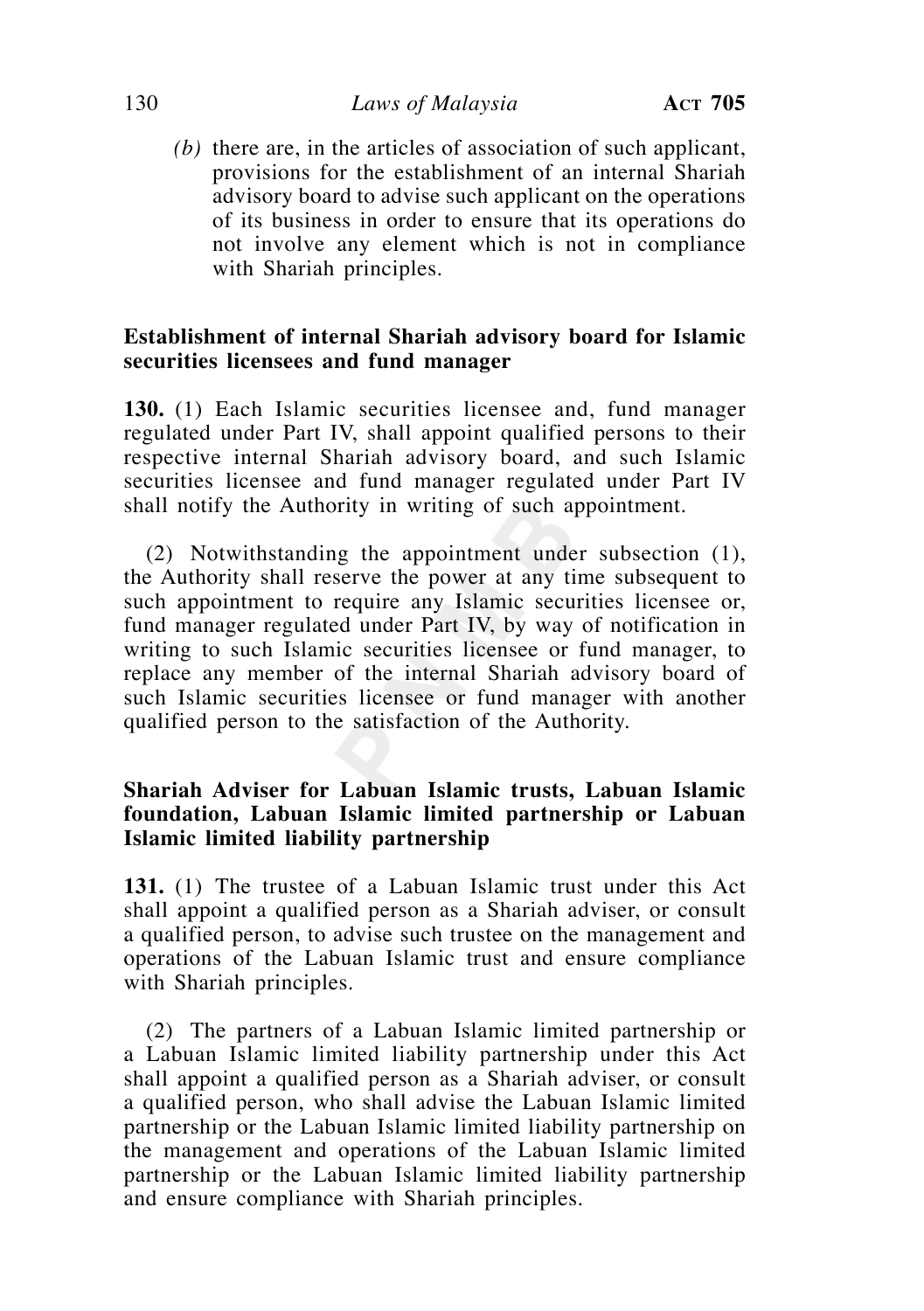(3) The officers of a Labuan Islamic foundation under this Act shall appoint a qualified person as a Shariah adviser, or consult a qualified person, who shall advise the Labuan Islamic foundation on the management and operations of the Labuan Islamic foundation and ensure compliance with Shariah principles.

(4) Notwithstanding subsections  $(1)$ ,  $(2)$  and  $(3)$ , the Authority shall reserve the power at any time subsequent to any appointment of a Shariah adviser therein, to require any Labuan Islamic trust, Labuan Islamic limited partnership, Labuan Islamic limited liability partnership or Labuan Islamic foundation, by notification in writing, to replace the Shariah adviser with another qualified person to the satisfaction of the Authority.

(5) Notwithstanding subsections  $(1)$ ,  $(2)$ , and  $(3)$ , the Authority may specify that the Shariah adviser of a Labuan Islamic trust, Labuan Islamic limited partnership, Labuan Islamic limited liability partnership or Labuan Islamic foundation to conduct an internal Shariah compliance review of the business and operations of such Labuan Islamic trust, Labuan Islamic limited partnership, Labuan Islamic limited liability partnership or Labuan Islamic foundation.

#### **Internal Shariah compliance review**

**132.** The internal Shariah advisory board of an Islamic bank licensee, a takaful licensee, an Islamic securities licensee and, a fund manager regulated under Part IV, shall conduct an internal review of the business and operations of such Islamic bank licensee, takaful licensee, Islamic securities licensee and, fund manager regulated under Part IV, as the Authority may specify from time to time, for the purpose of ascertaining whether such business and operations are in compliance with Shariah principles.

#### **External Shariah compliance review**

**133.** (1) An Islamic bank licensee, takaful licensee, Islamic securities licensee and, a fund manager regulated under Part IV may engage, other than its internal Shariah advisory board, a qualified person to conduct an external review of its business and operations at its own discretion for the purpose of determining whether such business and operations are in compliance with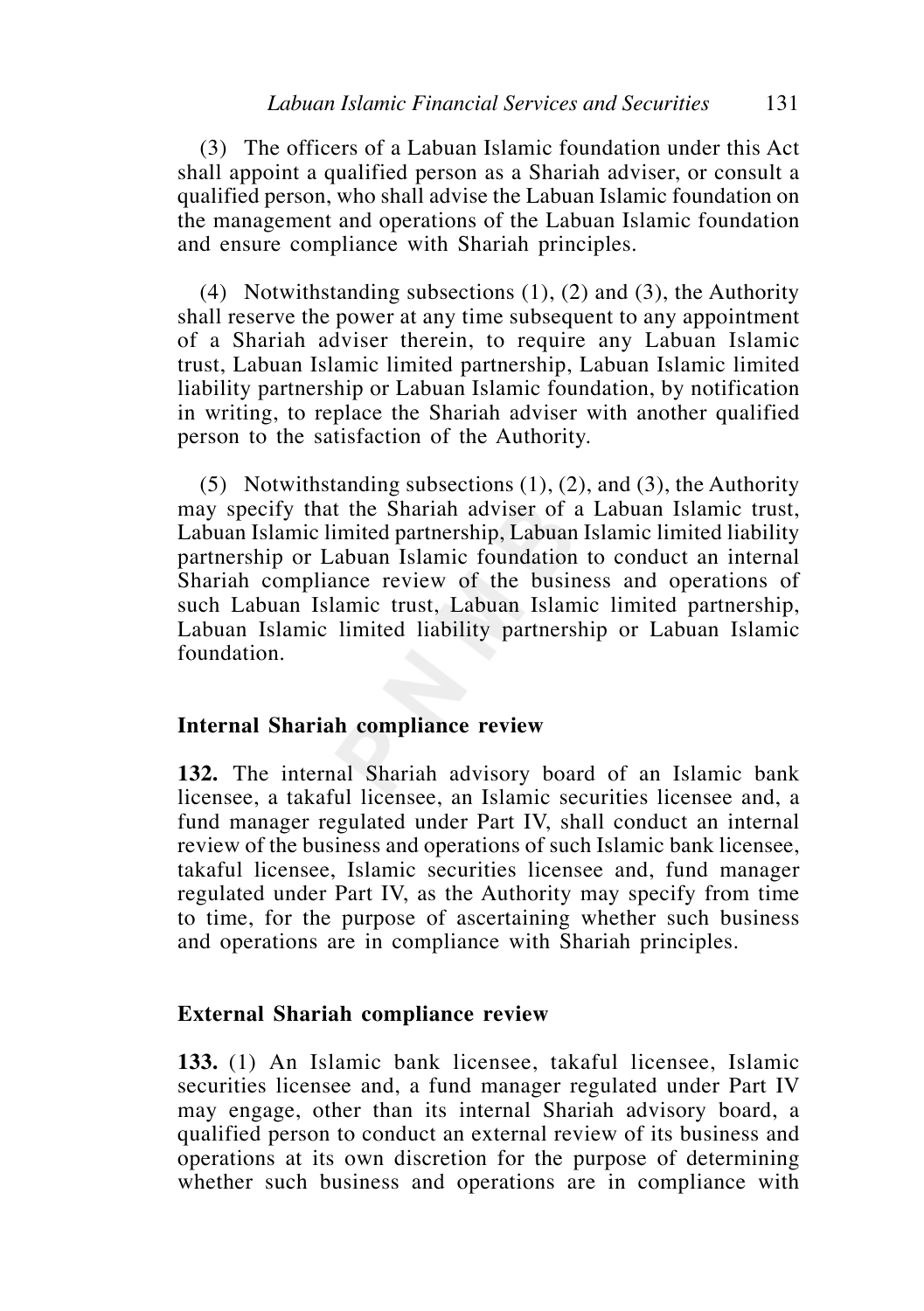Shariah principles, and such Islamic bank licensee, takaful licensee, Islamic securities licensee and, fund manager regulated under Part IV, shall be required to engage such qualified person to conduct such review upon being required to do so by the Authority via a direction to that effect being issued to such Islamic bank licensee, takaful licensee, Islamic securities licensee and fund manager regulated under Part IV.

 (2) The Islamic bank licensee, takaful licensee, Islamic securities licensee and fund manager regulated under Part IV, shall submit a report containing the findings of the internal review of the internal Shariah advisory board referred to in subsection (1), as part of the submission of the financial statements of the Islamic bank licensee, takaful licensee, Islamic securities licensee and, fund manager regulated under Part IV, to the Authority under this Act or under the relevant Act, as the case may be.

## **Internal audit**

**134.** (1) Every Islamic bank licensee and takaful licensee shall conduct an internal audit of its books and operations as the Authority may specify from time to time and shall submit to the Authority a report of such internal audit which shall include a report on the said licensee's accounting system and controls.

 (2) An internal auditor appointed by an Islamic bank licensee or a takaful licensee to carry out an internal audit of its books and operations under subsection (1) shall, for the purposes of this Part be deemed to be an officer of an Islamic bank licensee or the takaful licensee respectively and shall, at all times, be subjected to the requirements of section 139.

 (3) An internal audit may be carried on by any persons except an external auditor of the Islamic bank licensee or takaful licensee, as the case may be, under section 135.

 (4) An internal auditor shall immediately report to the Authority if, in the course of his duties as an internal auditor of an Islamic bank licensee or takaful licensee, he is satisfied that—

*(a)* there has been a contravention of the provisions of this Act or that an offence under any written laws has been committed by the Islamic bank licensee or takaful licensee or any of its officers or employees; or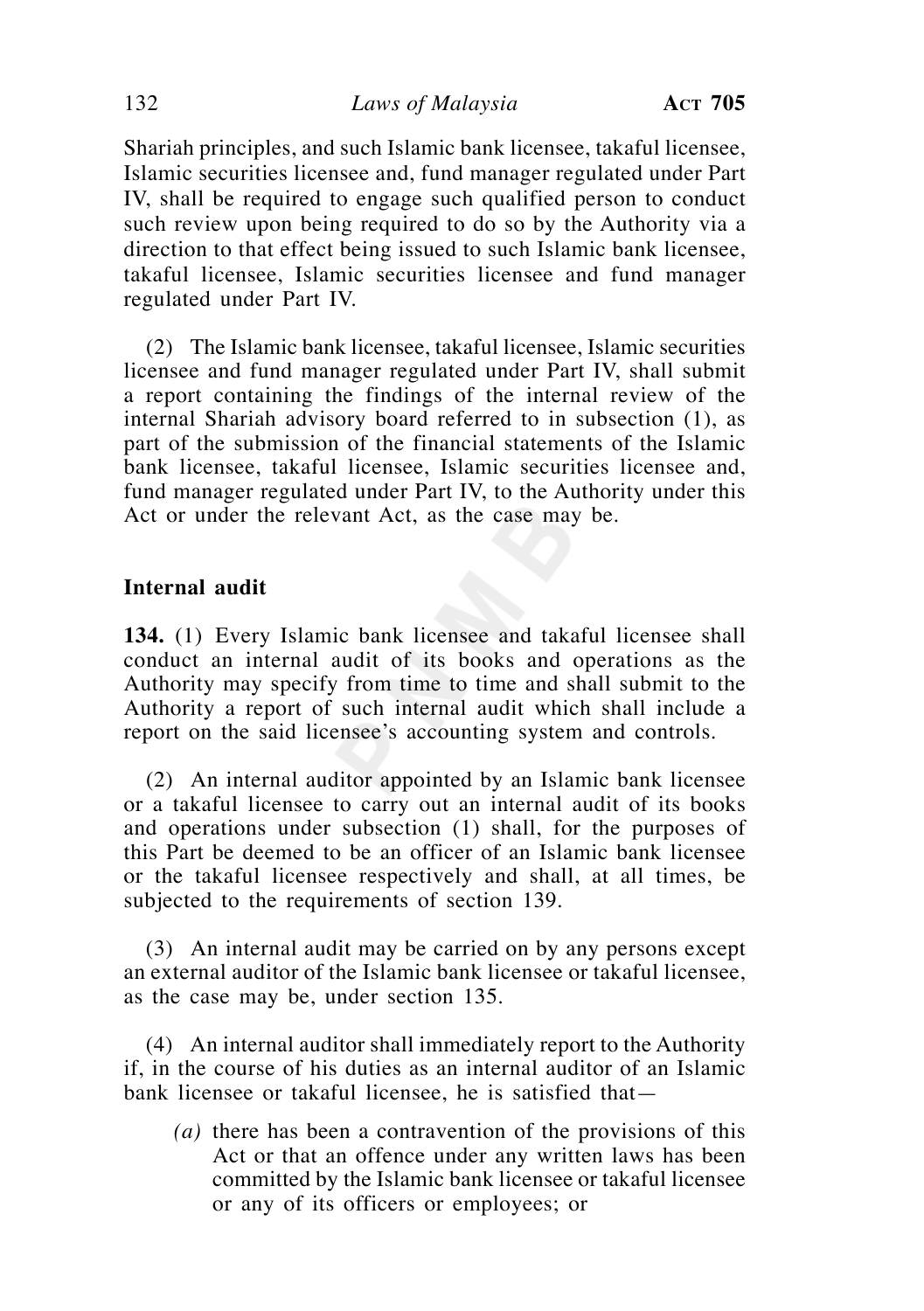*(b)* any irregularity which jeopardizes the interests of the creditors of the Islamic bank licensee or the takaful licensee, or, in the case of the takaful licensee, the interests of the policy owners, or any other serious irregularity, has occurred.

 (5) Any persons who contravenes subsection (1) commits an offence and shall, on conviction, be liable to a fine not exceeding three million ringgit or to imprisonment for a term not exceeding five years or to both.

## **External auditor**

**135.** (1) Every licensed entity shall appoint an external auditor annually before such date or within such period as may be specified by the Authority.

 (2) An auditor appointed under subsection (1) shall carry out an audit of the accounts of the licensed entity in respect of its business operations and shall submit a report of such audit together with his comments on the accounting system and controls of the licensed entity to the participants of the licensed entity and to the Authority.

 (3) The Authority may, at any time, require an auditor appointed under this section to submit to the Authority such clarifications in relation to his audit as the Authority may specify.

 (4) An auditor shall immediately report to the Authority if, in the course of his duties as an auditor of a licensed entity, he is satisfied that—

- *(a)* there has been a contravention of the provisions of any Part of this Act or that an offence under any written laws has been committed by the licensed entity or any of its employees; or
- *(b)* any irregularity which jeopardizes the interests of policy owners (in the case of a licensed entity under Part VII), or creditors of the licensed entity, or any other serious irregularity, has occurred.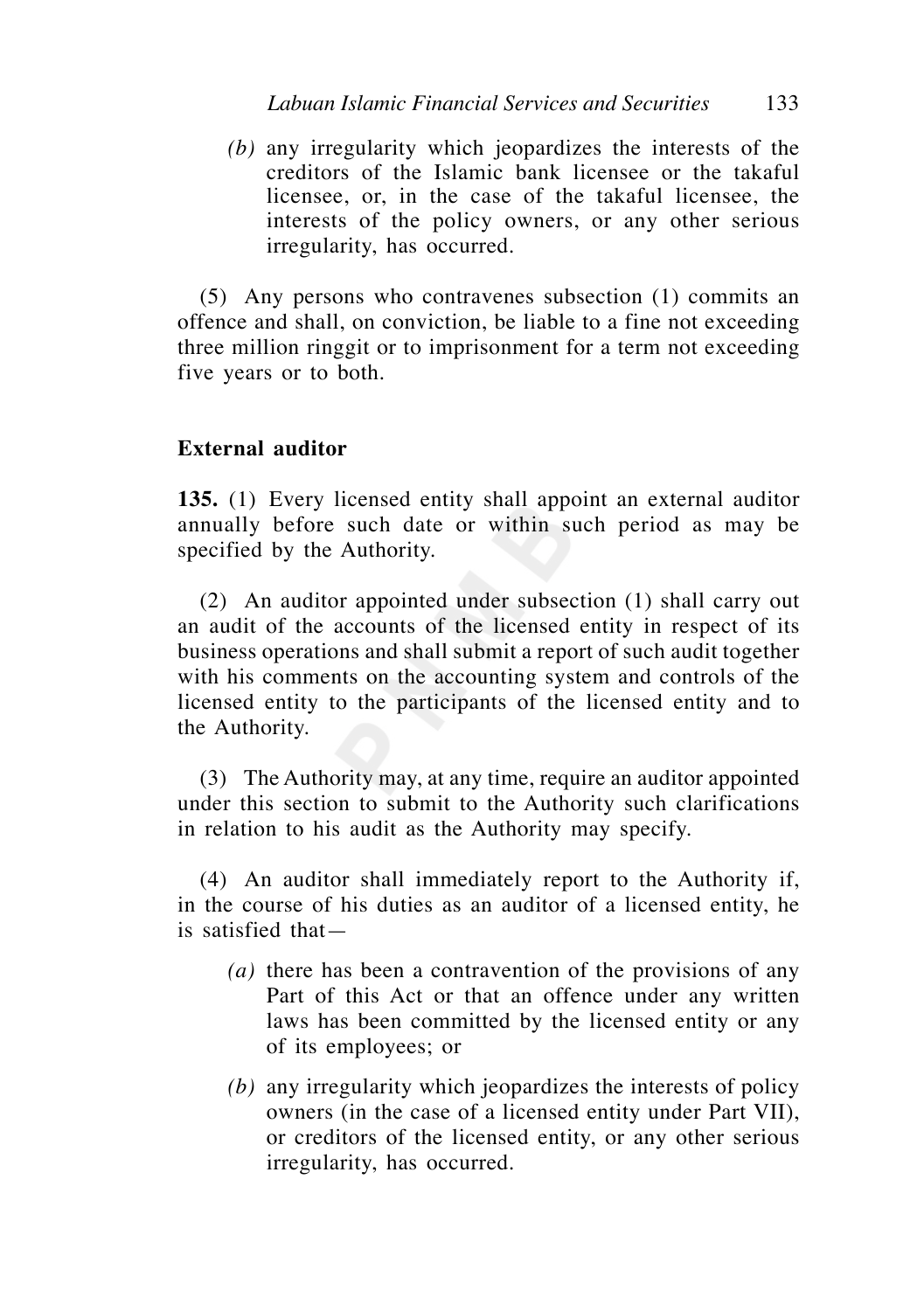(5) For the purposes of this section, the Authority shall maintain a list of auditors.

 (6) Any person who contravenes subsection (1) commits an offence and shall, on conviction, be liable to a fine not exceeding three million ringgit or to imprisonment for a term not exceeding five years or to both.

### **Payment systems**

**136.** (1) No person shall—

- *(a)* commence to operate any payment system in, from or through Labuan; or
- *(b)* where such person has been operating any payment system in, from or through Labuan immediately before the coming into operation of this Act, continue to operate such system,

unless he has submitted for the approval of the Authority, the scheme of operations of the payment system and the rules, contract, by-laws or other documents relating to the rights, duties and liabilities of the persons participating in the payment system and obtained the authorization in writing of the Authority to operate the payment system.

 (2) Before making any decision under subsection (1), the Authority may require the person seeking authorization to submit to the Authority such other information and particulars relating to the payment system or to the person seeking the authorization, or to the persons who are or will be participating in the payment system, as the Authority may specify, and may also make such inspection of the premises, equipment, machinery, books or other documents, accounts and transactions relating to the payment system as the Authority may consider desirable.

 (3) The Authority may approve or reject a scheme submitted under subsection (1) and the rules, contract, by-laws or other documents relating to the scheme and submitted with the scheme or may approve the same, subject to such modifications and alterations to the scheme, or to any or all such documents submitted therewith, as it may deem necessary, desirable or expedient, and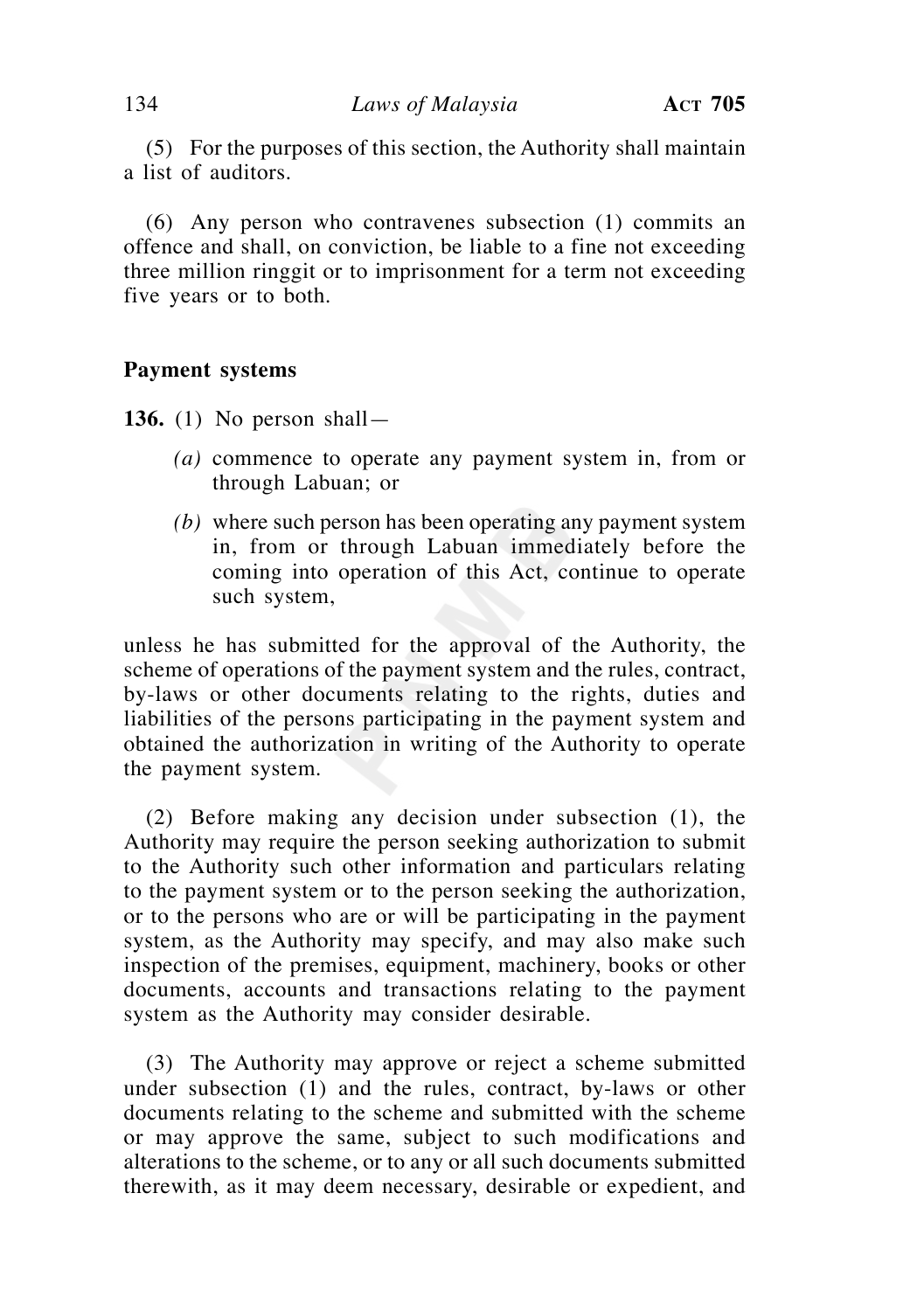may in giving any authorization under this section, impose such restrictions, limitations, or conditions as it may deem fit.

 (4) Notwithstanding anything contained in any authorization given, or in any scheme or document approved, under subsection (3), any person authorized under that subsection shall comply with any regulations made under this Act relating to payment systems, and where there is any conflict or inconsistency between the terms of such authorization or anything in such scheme or in any such document and such regulations, the provisions of the regulations shall prevail and have full force and effect.

 (5) While an authorization under subsection (3) is in force, the Authority may, from time to time, inspect the premises, equipment, machinery, books or other documents, accounts or transactions relating to the payment system.

 (6) The Authority may at any time, after giving the person authorized under subsection (3) a reasonable opportunity to make representations, revoke or suspend, or amend anything contained in, an authorization granted under that subsection.

 (7) In making any revocation under subsection (6), the Authority may include requirements of a consequential, ancillary or incidental nature to be complied with by the person whose authorization is being revoked or by any person participating in the system, and in making any suspension under that subsection, the Authority may impose such terms, conditions and requirements as it deems necessary or expedient.

 (8) Any person whose authorization is revoked or suspended under subsection (6) shall immediately cease to operate the payment system in respect of which the authorization was revoked or suspended.

 (9) For the avoidance of doubt, no Labuan Islamic licensed institution shall be granted an approval to operate any payment system under this section.

### **Accounts and records**

**137.** (1) A licensed entity under this Act shall cause to be kept proper accounting and other records as are sufficient to explain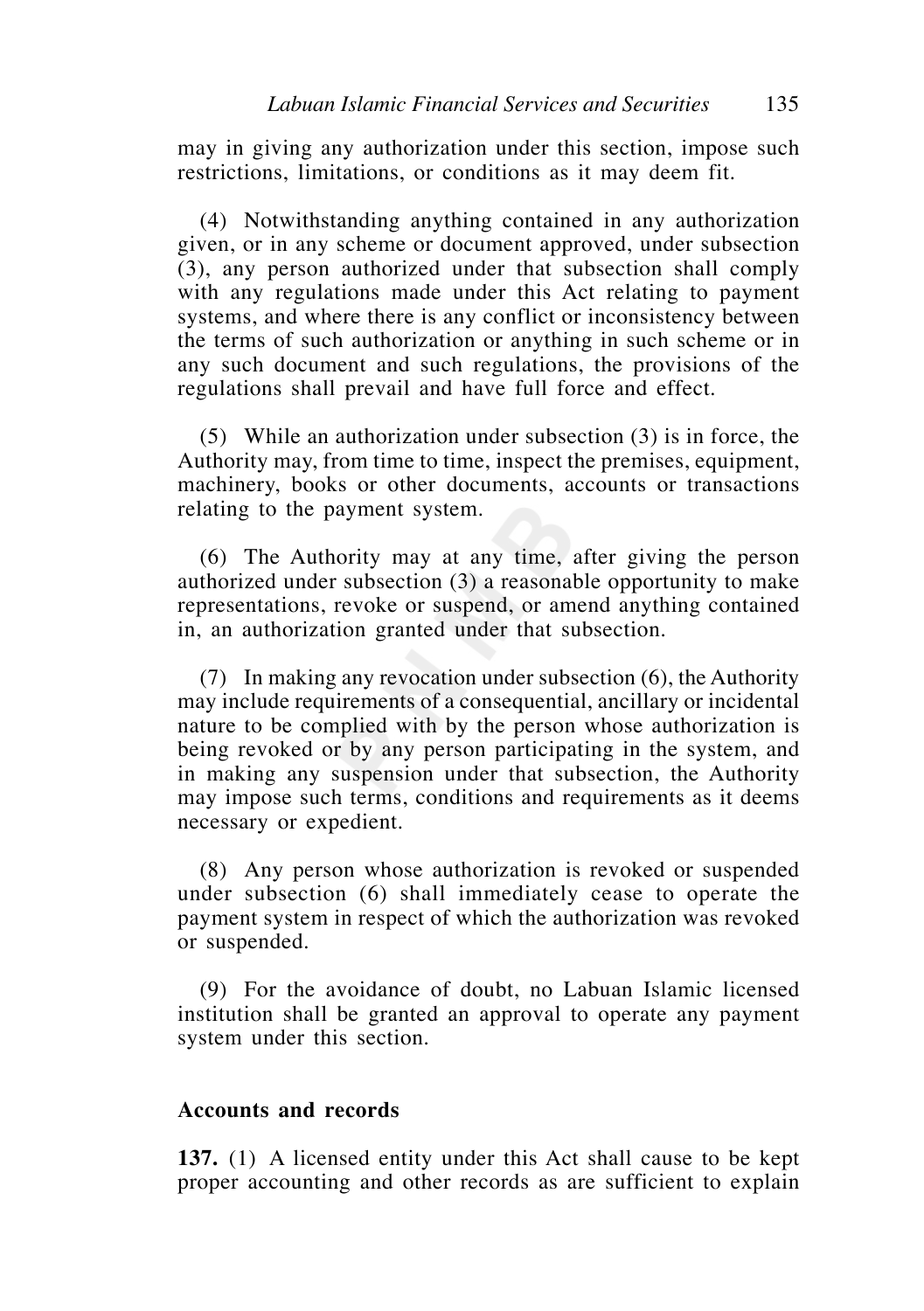its transactions and disclose with reasonable accuracy, at any time, the financial position of the licensed entity.

(2) Every licensed entity and the directors thereof shall cause appropriate entries to be made in the accounting and other records of the licensed entity within sixty days of completion of the transaction to which they relate.

(3) It shall be mandatory for the accounting and other records of a licensed entity to be kept at the registered office of the licensed entity or at such place in Labuan as the directors of the licensed entity think fit and shall at all times be open to inspection by any director and shall be kept in such manner as to enable them to be conveniently and properly audited.

 (4) The Authority may, in any particular case, direct that the accounting and other records of a licensed entity be open to inspection by an auditor acting for a director, but only upon an undertaking in writing given to the director that the information acquired by the auditor during his inspection shall not be disclosed to him except to that director.

(5) Any director of a licensed entity who fails to take all reasonable steps to secure compliance by the licensed entity with the requirements of this section, or a director who has, by his own wilful act, been the cause of any default by the licensed entity under this section, commits an offence under this Act.

 (6) For the purposes of this section, "accounting and other records" shall include, if applicable, the following:

- *(a)* all sums of money received and expended by the licensed entity and the matters in respect of which the receipt and expenditure takes place;
- *(b)* all sales and purchases of goods by the licensed entity;
- *(c)* the assets and liabilities of the licensed entity; and
- *(d)* all such relevant books and records prescribed by the Authority.

 (7) Notwithstanding subsection (3), the Authority may in writing allow a licensed entity to keep accounting and other records outside of Labuan provided that the licensed entity shall also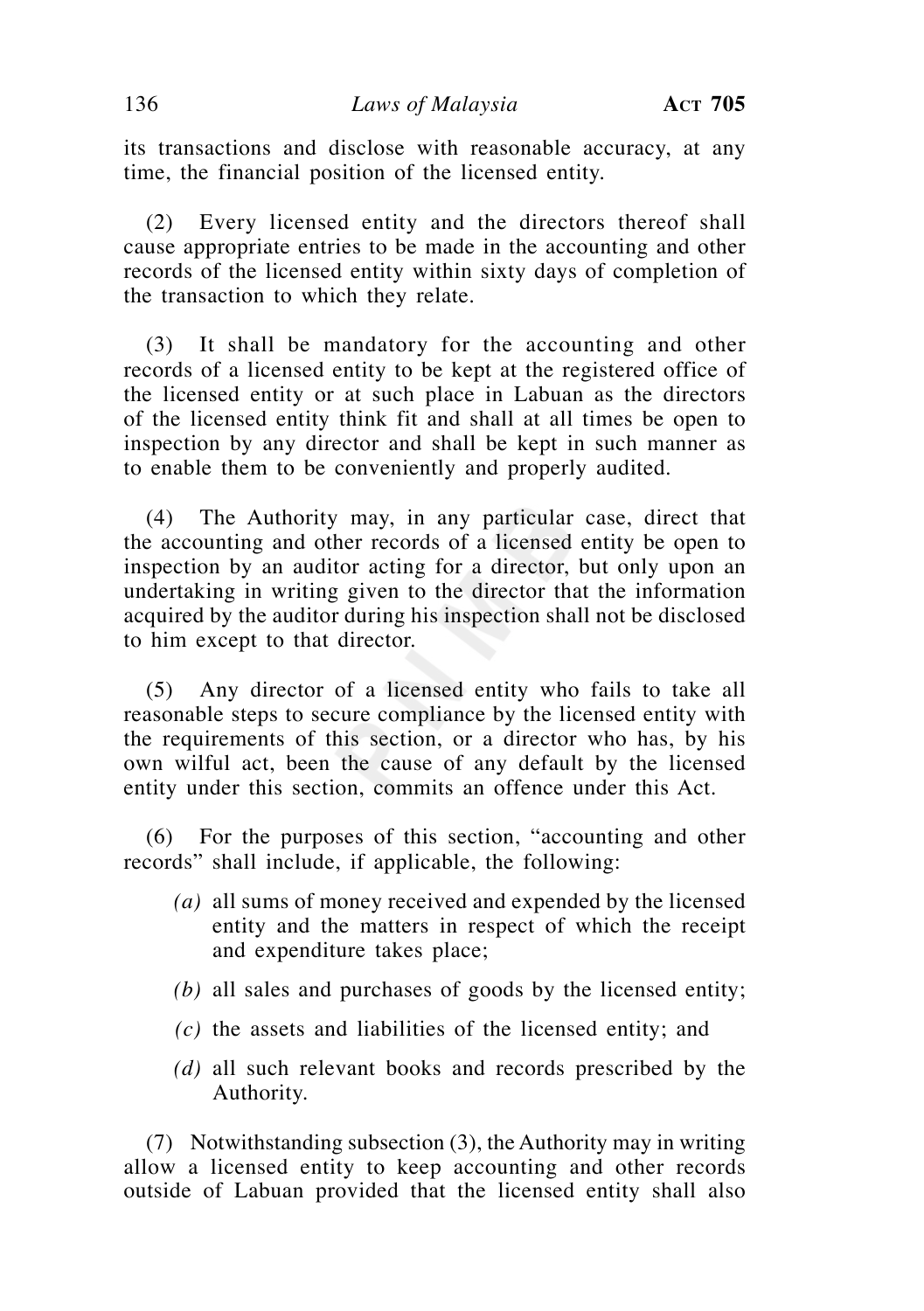maintain accounts and records that reflect its financial position with reasonable accuracy and such accounts and records are updated once every six months.

# **Examination and inspection of books and documents of licensed entities**

- **138.** (1) The Authority may, from time to time—
	- *(a)* examine and inspect the books or other documents, accounts and transactions of any licensed entity; or
	- *(b)* obtain from any licensed entity, require any licensed entity to provide access to the Authority to, or require any licensed entity to furnish, any information or copies of any records, books or other documents relating to the business of such licensed entity being carried on under this Act which, in the opinion of the Authority, are necessary to enable it to ascertain compliance with the provisions of this Act.

 (2) The Authority may approve the home supervisory authority of a licensed entity to conduct the activities in paragraphs (1)*(a)* and *(b)*.

 (3) Every director or officer of a licensed entity shall extend his co-operation and assistance to the Authority to facilitate any inspection carried out under paragraph (1)*(a)*.

## **Secrecy**

**139.** (1) No person who for any reason has access to any record, book, register, correspondence or other document, material or information whatsoever relating to the affairs or accounts of the following persons, shall disclose to any other person, or make a record for any person of any such record, book, register, correspondence or other document, material or information:

- *(a)* an Islamic mutual fund under Part IV,
- *(b)* any customer of an Islamic bank licensee under Part VI;
- *(c)* any policy owner under Part VII;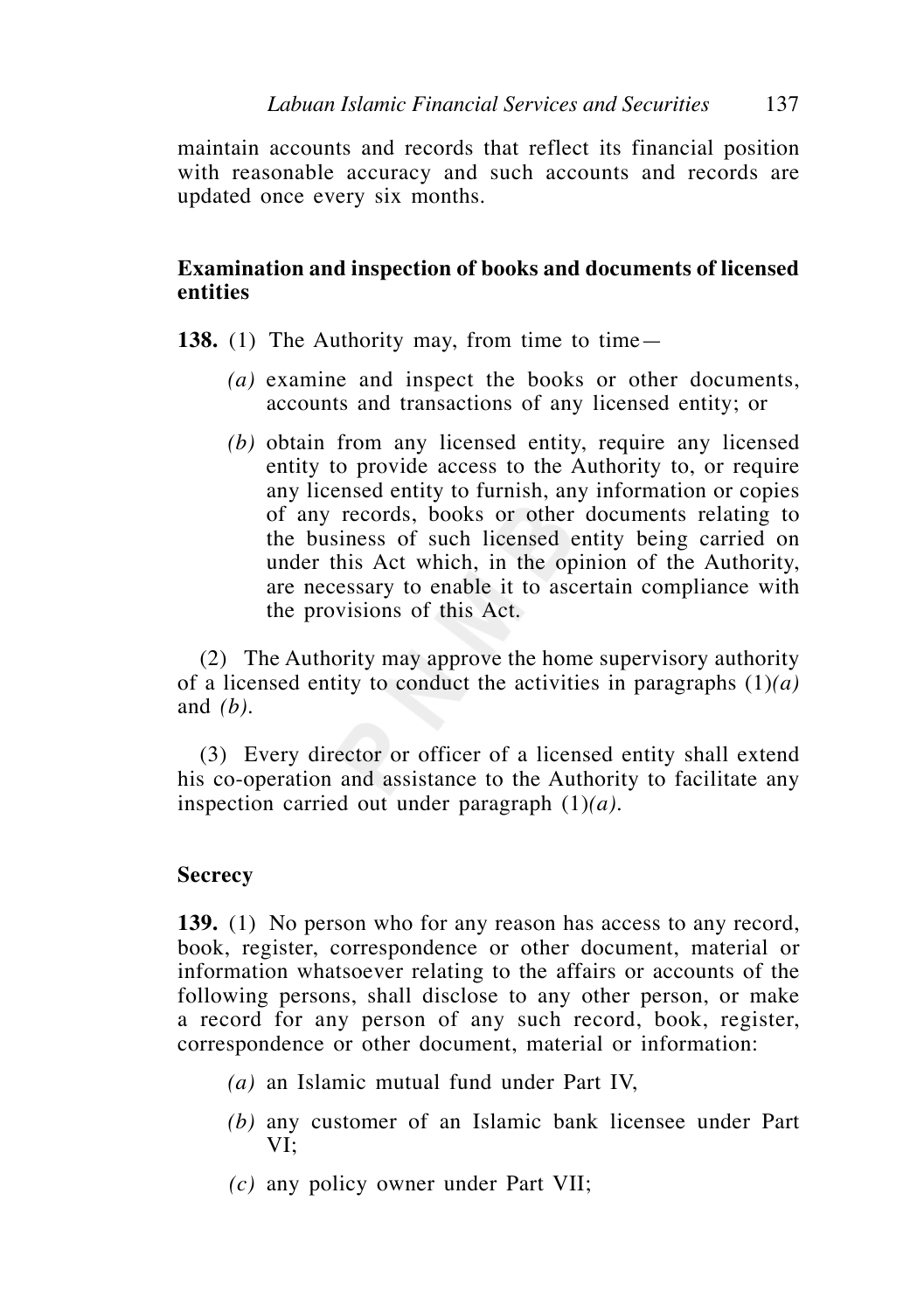- *(d)* an Islamic self-regulatory organization established under Part XI;
- *(e)* any licensed entity under this Act.
- (2) Subsection (1) shall not apply to:
	- *(a)* any disclosure lawfully required under section 28B of the Labuan Financial Services Authority Act 1996 or under section 22 of the Labuan Business Activity Tax Act 1990 [*Act 445*];
	- *(b)* any disclosure required under an order of the court made upon an *ex-parte* application, provided that the person disclosing the relevant information shall notify the person affected by the order and upon receipt of such notification, the affected person may file in the necessary application to the court to contest the order or otherwise comply with the order accordingly;
	- *(c)* with respect to information relating to an Islamic mutual fund under Part IV, with the prior consent of the Islamic mutual fund and its investors concerned;
	- *(d)* with respect to information relating to the customers of an Islamic bank licensee under Part VI, with the prior written consent of the relevant customer or his personal representative;
	- *(e)* with respect to information of policy owners under Part VII, with the prior written consent of the relevant policy owner or his personal representative or in the course of placement of retakaful business; and
	- *(f)* with respect to the information relating to a licensed entity, with the prior written consent of the relevant licensed entity.

 (3) No person who has any record, book, register, correspondence or other document, material or information which to his knowledge has been disclosed in contravention of subsection (1) shall in any manner howsoever disclose the same to any other person.

 (4) All proceedings, except criminal proceedings, relating to a contravention of this section, shall be commenced in any Court under the provisions of this Act and any appeal therefrom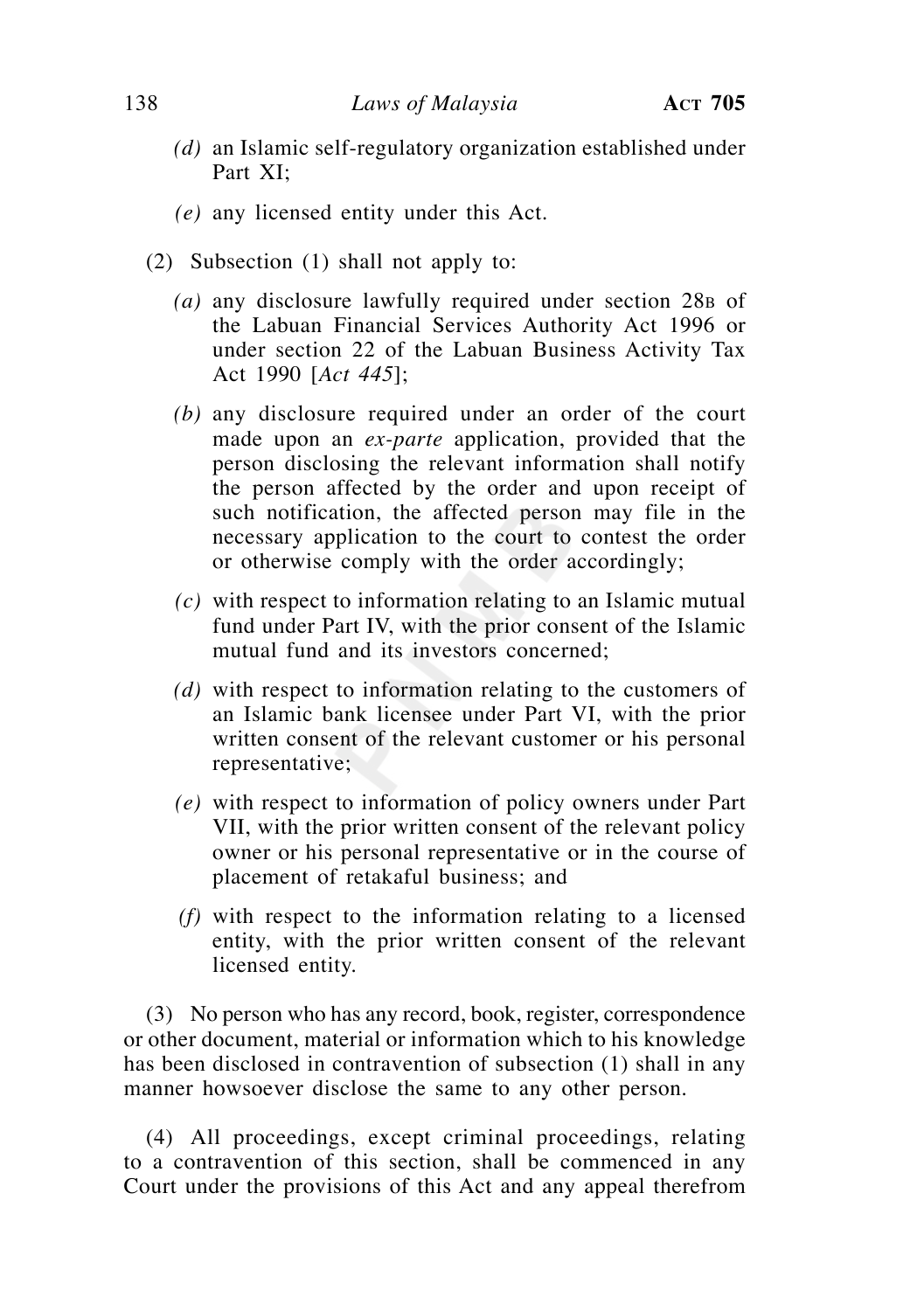shall, unless the Court otherwise orders, be heard in camera and no details of the proceedings shall be published by any person without leave of the Court.

 (5) Subject to subsection (6), nothing in this section shall limit any powers conferred upon the Court or a judge thereof by the Bankers' Books (Evidence) Act 1949 [*Act 33*] or prohibit obedience to an order made under that Act.

 (6) Section 7 of the Bankers' Books (Evidence) Act 1949 shall not apply to an Islamic bank licensee under Part VI, its directors or offers.

 (7) Any person who contravenes subsection (1) commits an offence and shall, on conviction, be liable to a fine not exceeding one million ringgit or to imprisonment for a term not exceeding three years or to both.

### **Secrecy in relation to the Shariah Supervisory Council**

**140.** (1) No member, officer, servant or agent of the Shariah Supervisory Council or person who has by any means access to any record, book, register, correspondence, document, material or information, relating to the business and affairs of the Shariah Supervisory Council in the performance of his duties or the exercise of his functions, shall give, divulge, reveal, publish or otherwise disclose to any person such record, book, register, correspondence, document, material or information unless he is lawfully required to do so by any court or under any written law.

 (2) Any person who contravenes subsection (1) shall be guilty of an offence and shall, on conviction, be liable to a fine not exceeding five hundred thousand ringgit or to imprisonment for a term not exceeding one year or to both.

## **Translation**

**141.** Where any instrument or document required to be lodged with the Authority is in a language other than in the national or English language, the instrument or document shall be accompanied by a verified or certified translation thereof either in the national or English language.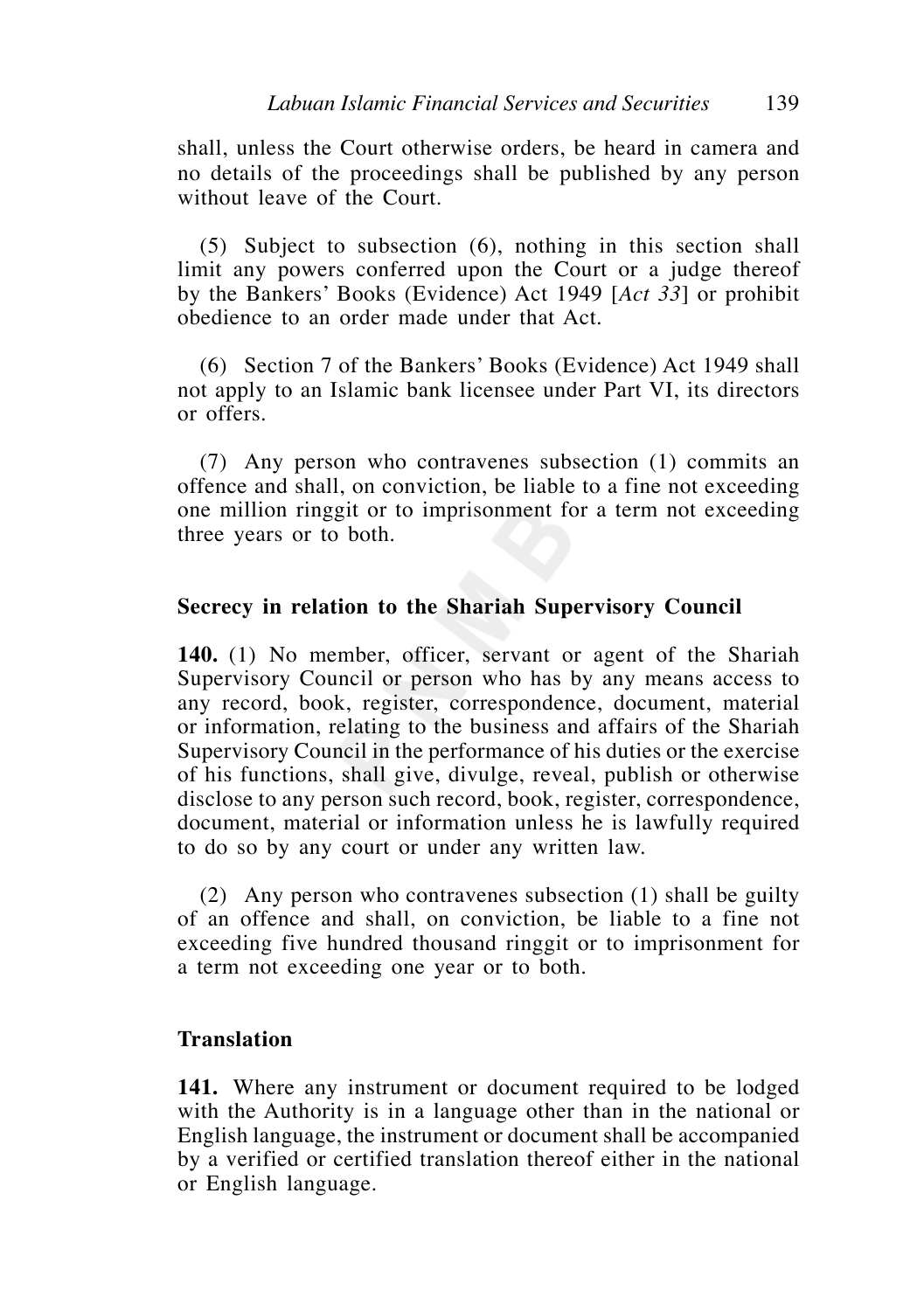# **Application of Exchange Control Act 1953**

**142.** (1) Subject to subsections (2) and (3), nothing in this Act shall affect the provisions of the Exchange Control Act 1953 and in the application of any provision of this Act to a person or an Islamic bank licensee, such provision shall apply subject to the provisions of the Exchange Control Act 1953.

 (2) Where there is conflict or inconsistency between the provisions of this Act and the provisions of the Exchange Control Act 1953, the provisions of the Exchange Control Act 1953 shall prevail.

 (3) The provisions of the Exchange Control Act 1953 shall not apply in respect of any transactions exempted under that Act and any guidelines, circulars or notices issued under the Exchange Control Act 1953.

## **Application of Capital Markets and Services Act 2007**

**143.** (1) Subject to subsections (2) and (3), nothing in this Act shall affect the provisions of the Capital Markets and Services Act 2007 and in the application of any provision of this Act to any person, such provision shall apply subject to the provisions of the Capital Markets and Services Act 2007.

 (2) Where there is conflict or inconsistency between the provisions otf this Act and the Capital Markets and Services Act 2007, the provisions of the Capital Markets and Services Act 2007 shall prevail.

 (3) The provisions of the Capital Markets and Services Act 2007 shall not apply to a licensed entity in respect of any transaction or activity that forms part of its activities licensed under this Act, when such transaction or activity is carried out in Labuan or outside Malaysia.

## **Application of Labuan Companies Act 1990 and Companies Act 1965**

**144.** (1) In addition to, and not in derogation of, the provisions of this Act—

- *(a)* the Labuan Companies Act 1990 shall apply to—
	- (i) an Islamic bank licensee under this Part which is not a Malaysian Islamic bank licensee; and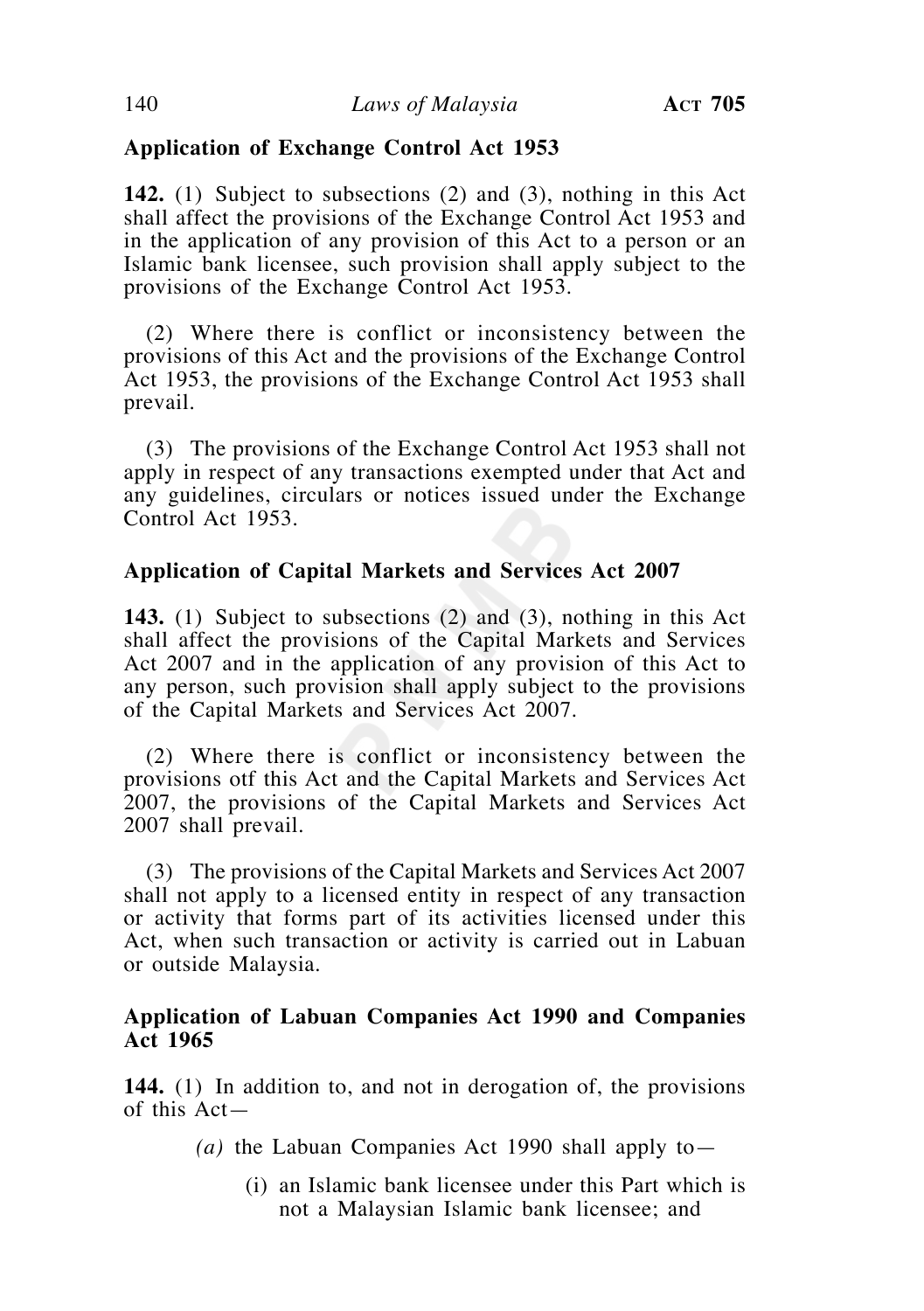- (ii) a takaful licensee which is a Labuan company or a foreign Labuan company; and
- *(b)* the Companies Act 1965 shall apply to—
	- (i) a Malaysian Islamic bank licensee which is an office of a Malaysian bank established under that Act; and
	- (ii) a takaful licensee which is a branch of a Malaysian takaful operator.

 (2) Where there is any conflict or inconsistency between the provisions of this Act and the Acts referred to in subsection (1) in their respective application to the respective licensed entity, the provisions of this Act shall prevail.

 (3) Where any difficulty or doubt arises in the application of subsection (1) in relation to any particular licensee, or any particular matter or circumstances, or generally, the Authority may resolve the same by a direction in writing.

# **Application of Labuan Financial Services Authority Act 1996**

**145.** In the event of any inconsistencies between any provision of this Act and the provisions in the Labuan Financial Services Authority Act 1996, the latter shall prevail.

### **Non-application of certain laws**

**146.** (1) No Islamic bank licensee shall, in respect of any business carried on by such licensee, be subjected to any of the provisions of the Banking and Financial Institutions Act 1989 and the Islamic Banking Act 1983.

 (2) No takaful licensee shall, in respect of any business carried on by such licensee under Part VII, be subjected to any of the provisions of the Insurance Act 1996 [*Act 553*] and the Takaful Act 1984.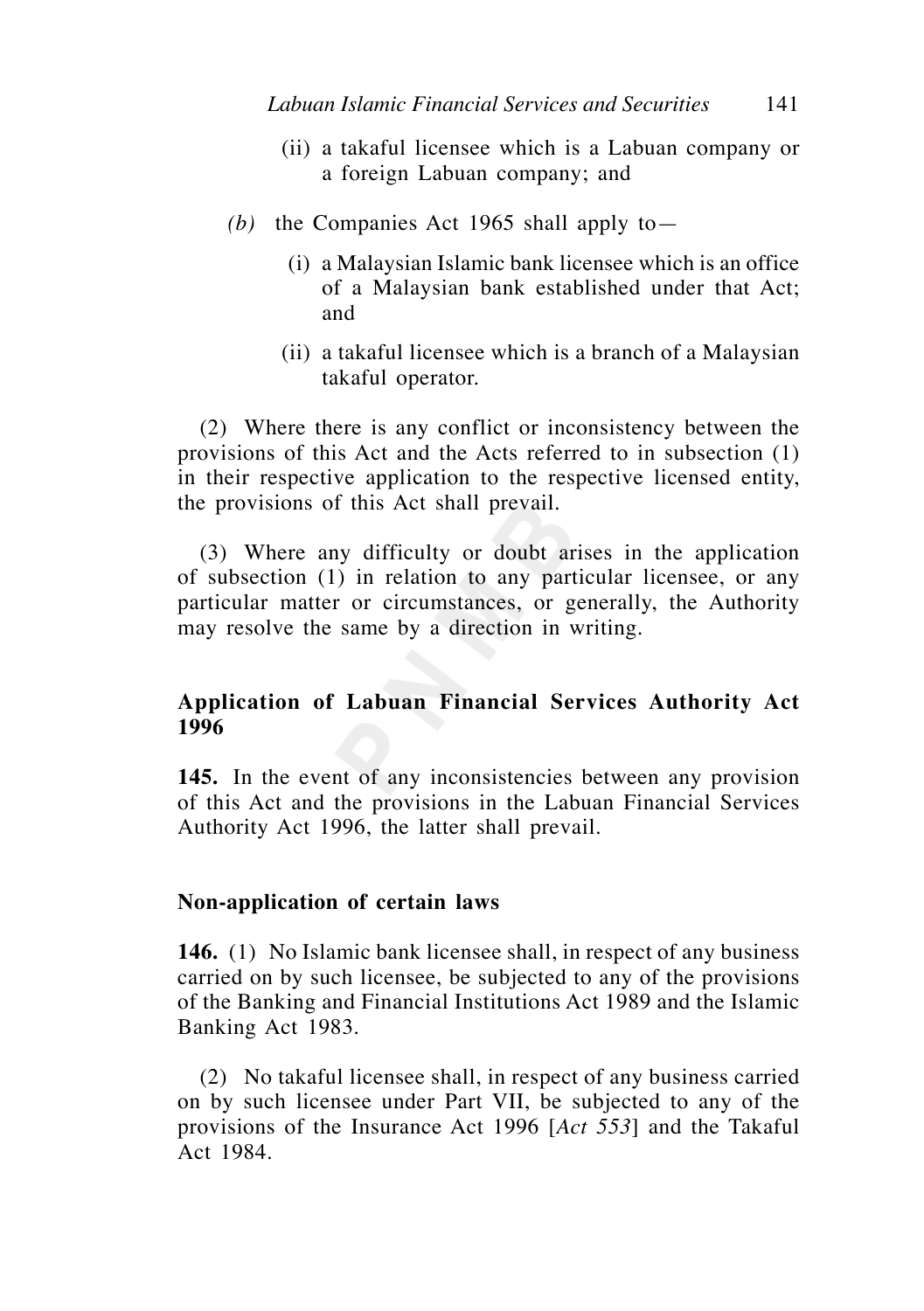## **Protection against suit and legal proceedings**

**147.** (1) No action, suit, prosecution or other proceedings shall lie or be brought, instituted or maintained in any Court or any tribunal against any of the following persons:

- *(a)* the Minister;
- *(b)* the Authority, any authorized officer, agent or servant of the Authority;
- *(c)* any member, officer or committee of the Authority;
- *(d)* the Shariah Supervisory Council; and
- *(e)* any other person lawfully acting on behalf of, or in compliance with instructions of, the Authority,

for or on account of, or in respect of, any act done or statement made or omitted to be done or made, or purporting to be done or made or omitted to be done or made in pursuance or in execution of, or intended in pursuance or execution of this Act, or any guidelines, directions, advisories or other thing whatsoever issued under this Act:

 Provided that such act or such statement was done or made, or was omitted to be done or made, in good faith.

 (2) Subsection (1) shall be in addition to, and not in derogation of, the Public Authorities Protection Act 1948 [*Act 198*], and for the purposes of that Act, every person mentioned in subsection (1) shall be deemed to be a public officer or a person engaged or employed in the performance of a public duty.

 (3) The Public Authorities Protection Act 1948 shall apply to any action, suit, prosecution or proceedings against the Authority or against any member of the Authority, any member of a committee, or any officer, servant or agent of the Authority in respect of any act, neglect, default done or omitted by it or him in such capacity.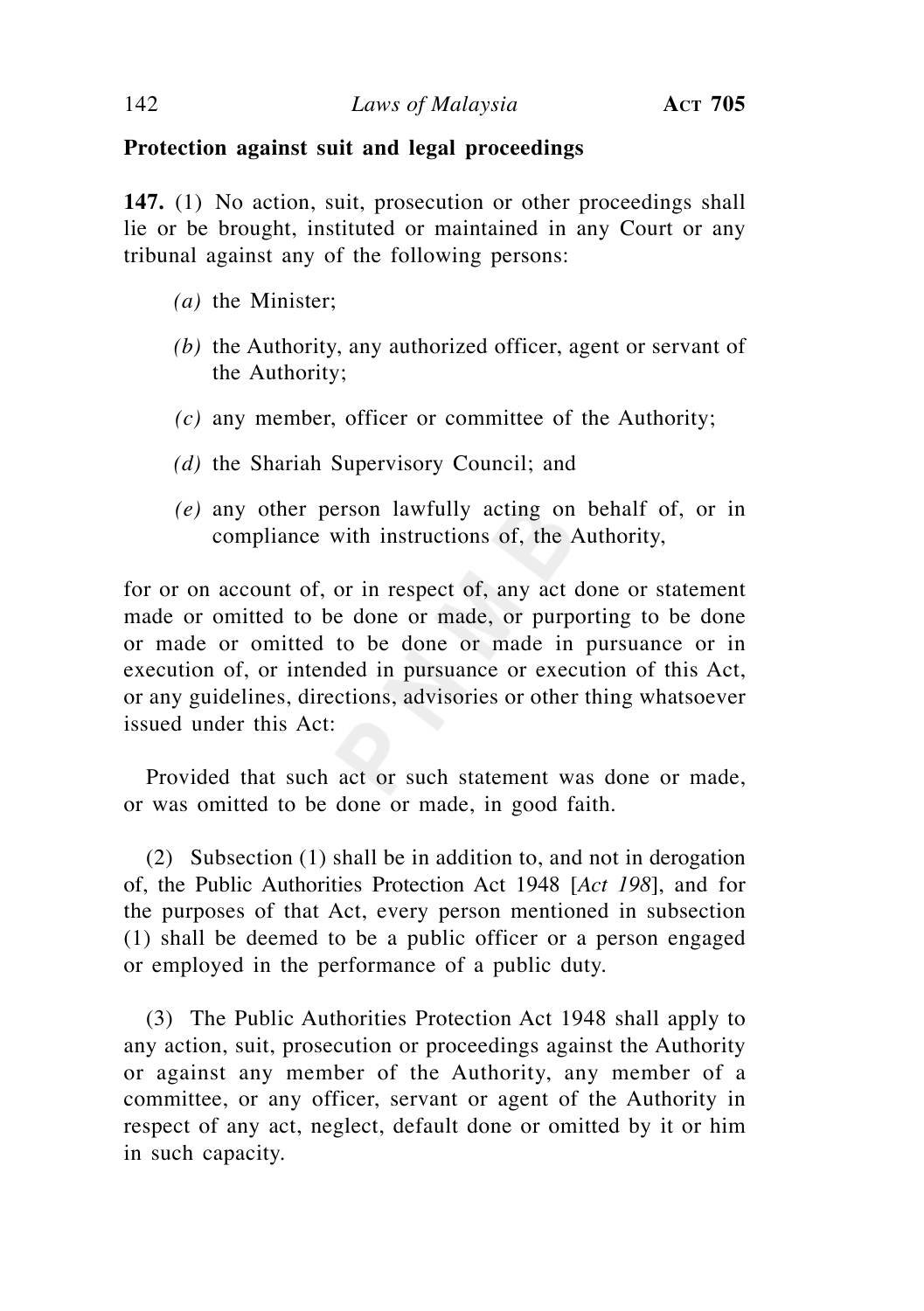## **General penalty**

**148.** (1) A person who commits an offence under this Act or any regulations made under this Act for which no penalty is expressly provided shall, on conviction, be liable—

- *(a)* in the case of a body, incorporated or unincorporated, to a fine not exceeding three million ringgit; or
- *(b)* in the case of an individual, to a fine not exceeding one million ringgit.

 (2) In the case of a continuing offence, shall in addition, be liable to a daily fine not exceeding five thousand ringgit for each day the offence continues to be committed.

# **Offence by body corporate**

**149.** If a body corporate commits an offence under this Act or any regulations made under this Act, any person who, at the time of the commission of the offence, was a director, manager, secretary or other similar officer or was purporting to act in any such capacity—

- *(a)* may be charged severally or jointly in the same proceedings with the body corporate; and
- *(b)* if the body corporate is found to have committed the offence, shall be deemed to have committed that offence unless, having regard to the nature of his functions in that capacity and to all circumstances, he proves—
	- (i) that the offence was committed without his knowledge, consent or connivance; and
	- (ii) that he took all reasonable precautions and had exercised due diligence to prevent the commission of that offence.

# **Annual and licence fees**

**150.** (1) The Authority may prescribe such annual**,** licence or registration fees by regulations in respect of the activities of a licensed or registered entity or other activities under this Act.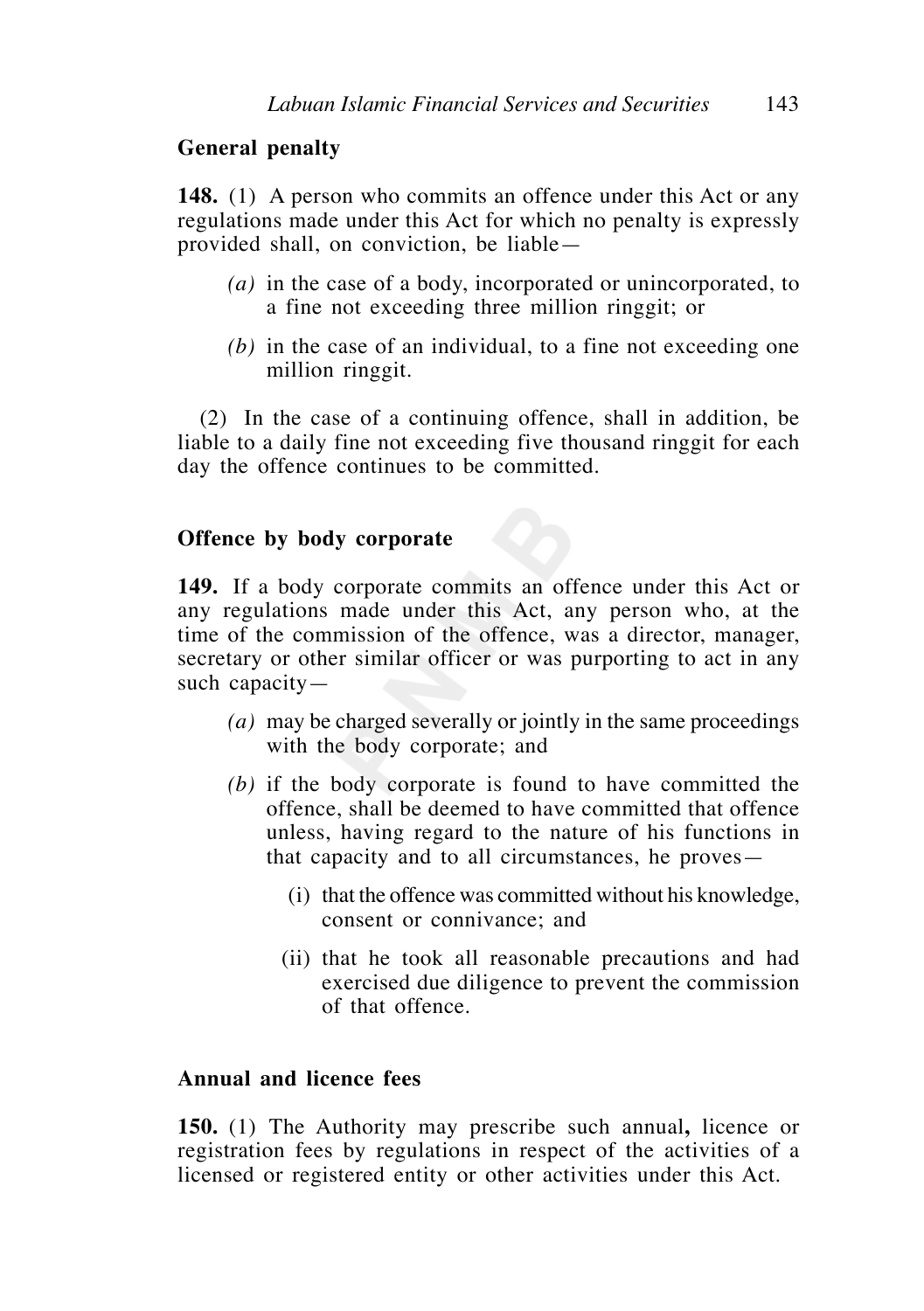(2) Such fees as may be prescribed shall be payable on or before 15 January of every year following the year in which any consent, licence or registration is granted.

 (3) An unpaid fees may be sued for by the Authority, by action as a civil debt.

 (4) Any fees and penalties collected by or paid to the Authority under this Act shall form part of and credited into the fund established under section  $2\overline{9}$  of the Labuan Financial Services Authority Act 1996.

### **Procedure where none laid down**

**151.** In the event that any act or step is required or permitted to be done or taken under this Act and no form is prescribed or procedure laid down either in this Act or the regulations made under this Act, application may be made to the Authority for directions as to the manner in which the same may be done or taken, and any act or step done or taken in accordance with its directions shall be a valid performance of such act or step.

### **Misrepresentation**

**152.** A person who—

- *(a)* wilfully or recklessly makes a misrepresentation in any document, material or record required to be filed, supplied or delivered under this Act;
- *(b)* makes any statement or gives any information required under this Act that he knows to be false or misleading;
- *(c)* knowingly fails to disclose any fact or information required to be disclosed under this Act; or
- *(d)* being in charge of or having, alone or with another or others, possession of or control over any information, records, books or other documents referred to in the provisions of this Act refuses or wilfully neglects to comply with any lawful direction given under such provisions,

commits an offence under this Act and shall, on conviction, be liable to a fine not exceeding one million ringgit or to imprisonment for a period not exceeding three years or to both.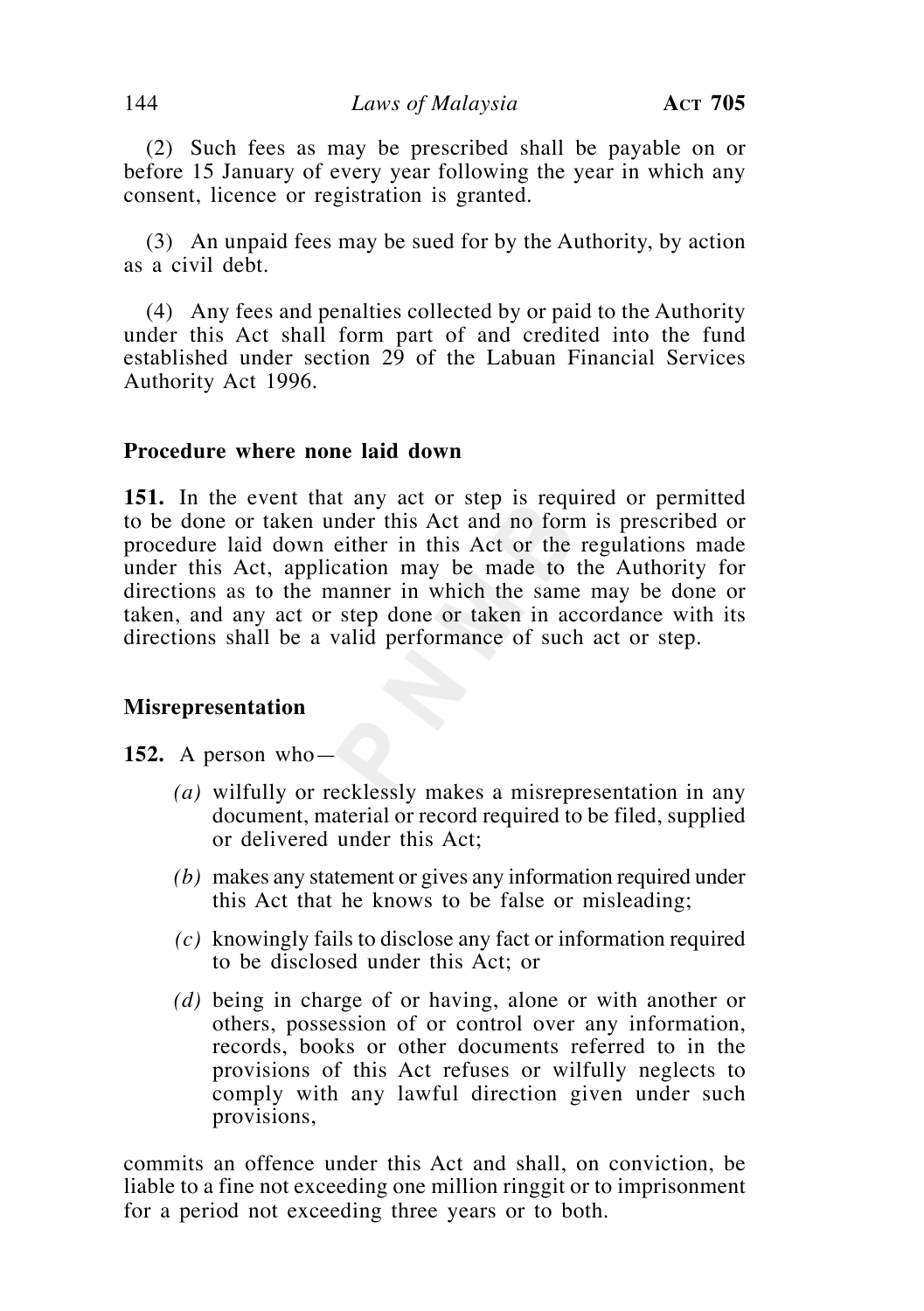### **Enforcement**

**153.** (1) Where—

- *(a)* a licensed entity is insolvent or is likely to become unable to meet all or any of its obligations or is about to suspend payment to any extent;
- *(b)* any licensed entity, its principal officer, officer or any other such similar person is carrying on business in a manner the Authority reasonably believes to be detrimental to the interest of its beneficiaries, investors, creditors or any other such similar interested parties; or
- *(c)* any licensed entity, its principal officer, officer or any other such similar person has contravened any provision of this Act or any other written law for the time being in force,

the Authority may—

- (A) where applicable, impose new or additional terms, conditions, restrictions or limitations upon the operation of the licensed entity or vary or revoke any terms, conditions, restrictions or limitations which have already been imposed;
- (B) require the removal of any of the licensed entity's principal officer, officer or any other such similar person by another person approved by the Authority;
- (C) appoint a person, on behalf of the Authority, to assume control of the affairs of the licensed entity; or
- (D) apply to the court for an order to take such action as the Authority considers necessary to protect the interests of beneficiaries, investors, creditors or any other such similar interested parties of the licensed entity.

 (2) The Authority may bring actions and institute proceedings for the enforcement of any provision of this Act or for the recovery of fees or other sums of money payable under this Act or expenses incurred by the Authority in the course of carrying out its obligations under this Act.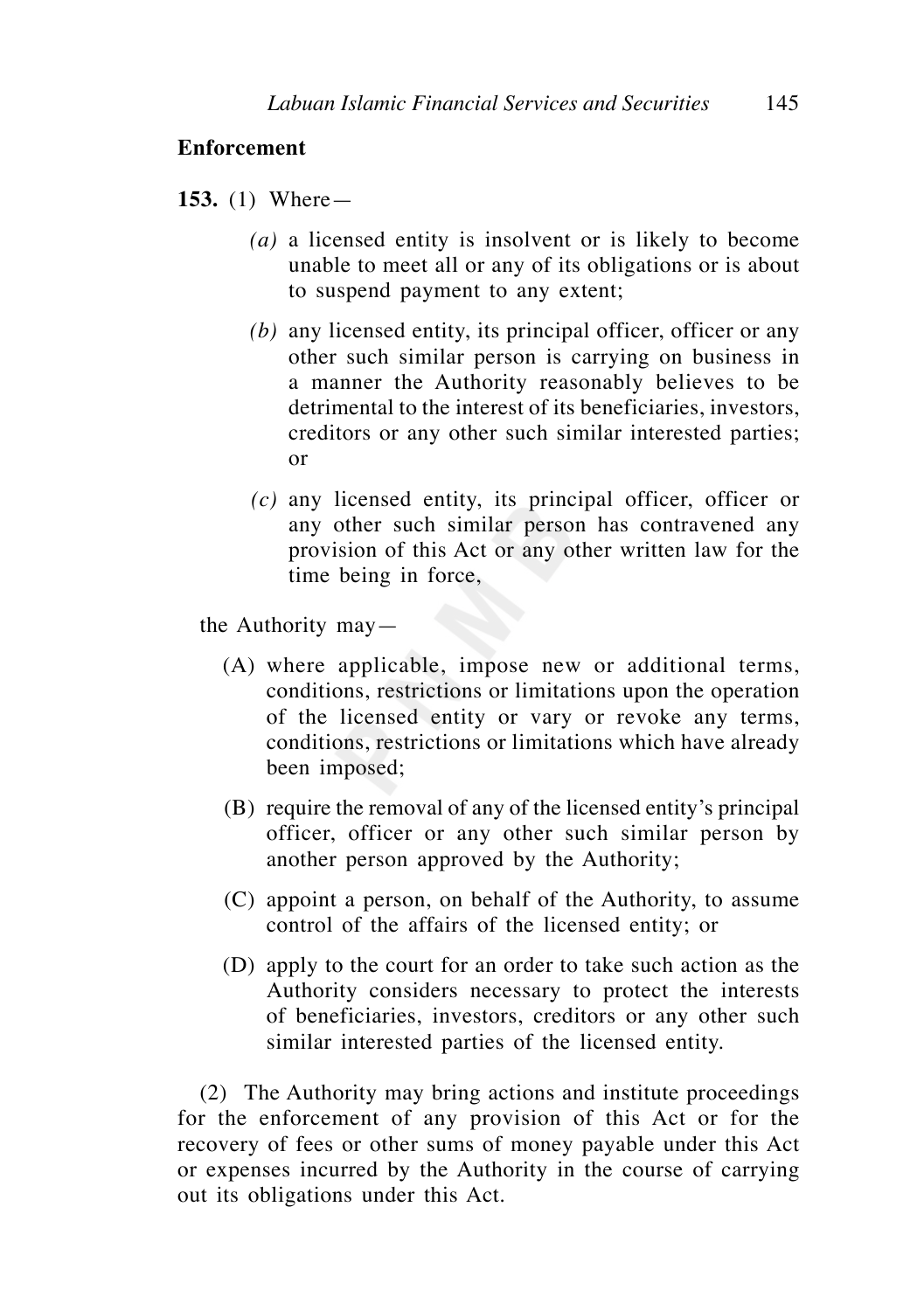## **Power to compound**

**154.** (1) The Authority may, with the written consent of the Public Prosecutor, compound any offence committed by any person under this Act by making a written offer to such person to compound the offence upon payment to the Authority, within such time as may be specified in the offer, such amount not exceeding fifty per centum of the amount of the maximum fine for that offence.

 (2) An offer under subsection (1) may be made at any time after the offence has been committed, but before any prosecution for it has been instituted.

 (3) If the amount specified in the offer under subsection (1) is not paid within the time specified in the offer or within such extended period as the Authority may grant, prosecution for the offence may be instituted at any time thereafter against the person to whom the offer was made.

 (3) Where an offence has been compounded under subsection (1), no prosecution shall thereafter be instituted in respect of such offence against the person to whom the offer to compound was made.

 (4) Any money received by the Authority under this section shall be paid into and form part of the fund established under section 29 of the Labuan Financial Services Authority Act 1996.

# **Service of documents**

**155.** (1) Any document or notice required to be served by the Authority to a licensed entity, Islamic mutual fund, Labuan Islamic trust, Labuan Islamic foundation, Labuan Islamic limited partnership, Labuan Islamic limited liability partnership or Islamic self-regulatory organization may be served by leaving it at, or sending it by post, to the registered office of the licensed entity, Islamic mutual fund, Labuan Islamic trust, Labuan Islamic foundation, Labuan Islamic limited partnership, Labuan Islamic limited liability partnership or Islamic self-regulatory organization.

 (2) Where document or notice has been served in accordance with subsection (1), the document or notice is deemed to have been properly served on the licensed entity, Islamic mutual fund,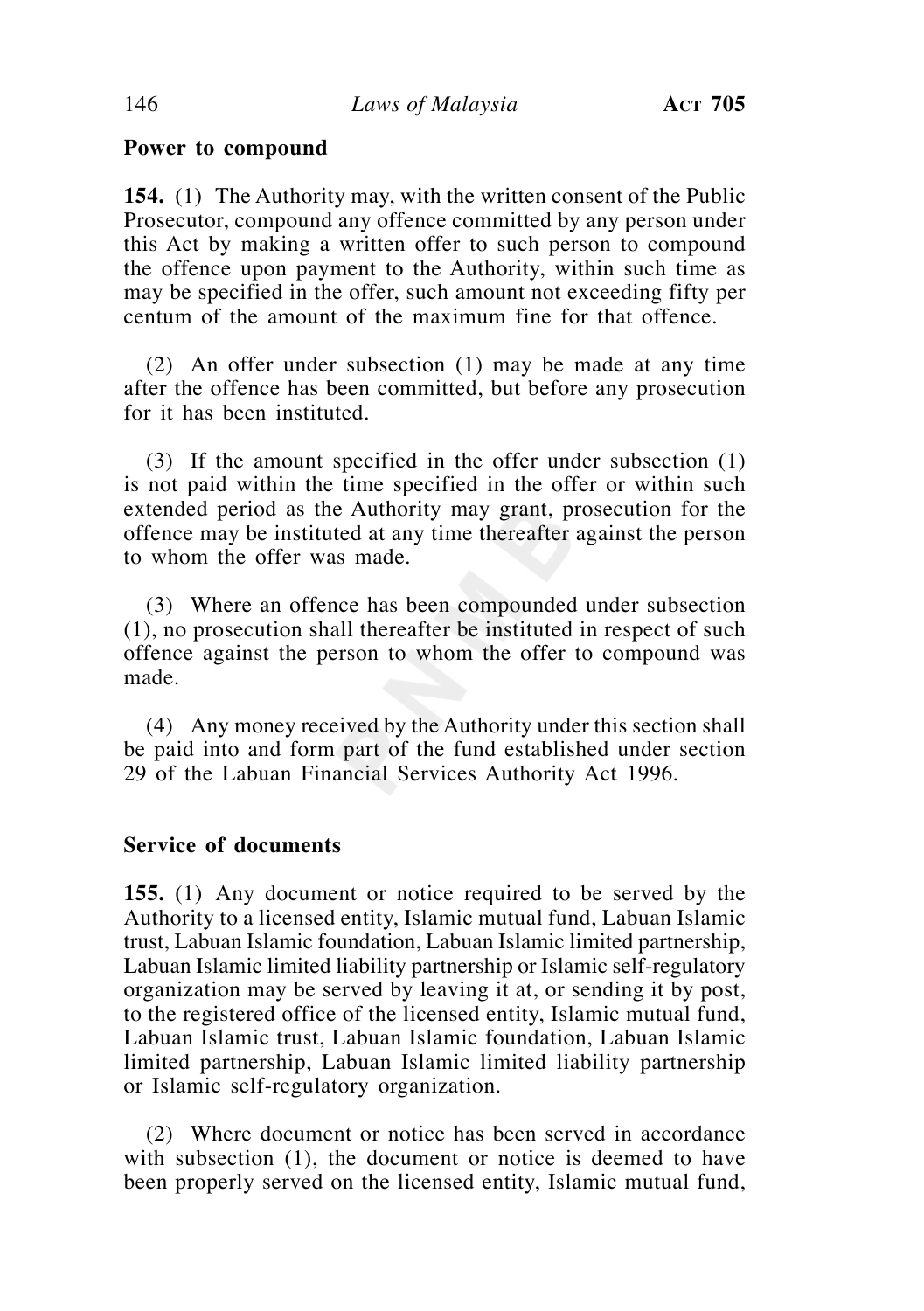Labuan Islamic trust, Labuan Islamic foundation, Labuan Islamic limited partnership, Labuan Islamic limited liability partnership or Islamic self-regulatory organization.

# **Power of the Minister to make regulations**

**156.** The Minister may make regulations prescribing all matters and things required by this Act to be prescribed or provided for the carrying out of, or giving full effect to, the provisions of this Act.

# **Power of the Minister to issue directions**

**157.** (1) The Minister may, on the written recommendation of the Authority, issue by notification in the *Gazette*, a direction—

- *(a)* prohibiting the formation of any business or activities, including any class of business or activities thereof; or
- *(b)* directing any licensed entity, to cease to carry on its business or part of its business either immediately or within such time as may be specified in the direction.

 (2) A direction made under this section may be revoked or varied by the Minister.

## **Power of the Minister to amend Schedules**

**158.** (1) The Minister may, on the recommendation of the Authority, from time to time by order published in the *Gazette*, vary, delete, add to, substitute for, or otherwise amend any of the Schedules in this Act and upon such publication, such Schedule as varied, deleted, added to, substituted for or otherwise amended shall come into full force and effect and shall be deemed to be an integral part of this Act as from the date of such publication, or from such later date as may be specified in the order.

 (2) The Minister, in varying, deleting or substituting any of the Schedules referred to in subsection (1) may impose such terms and conditions as he thinks necessary.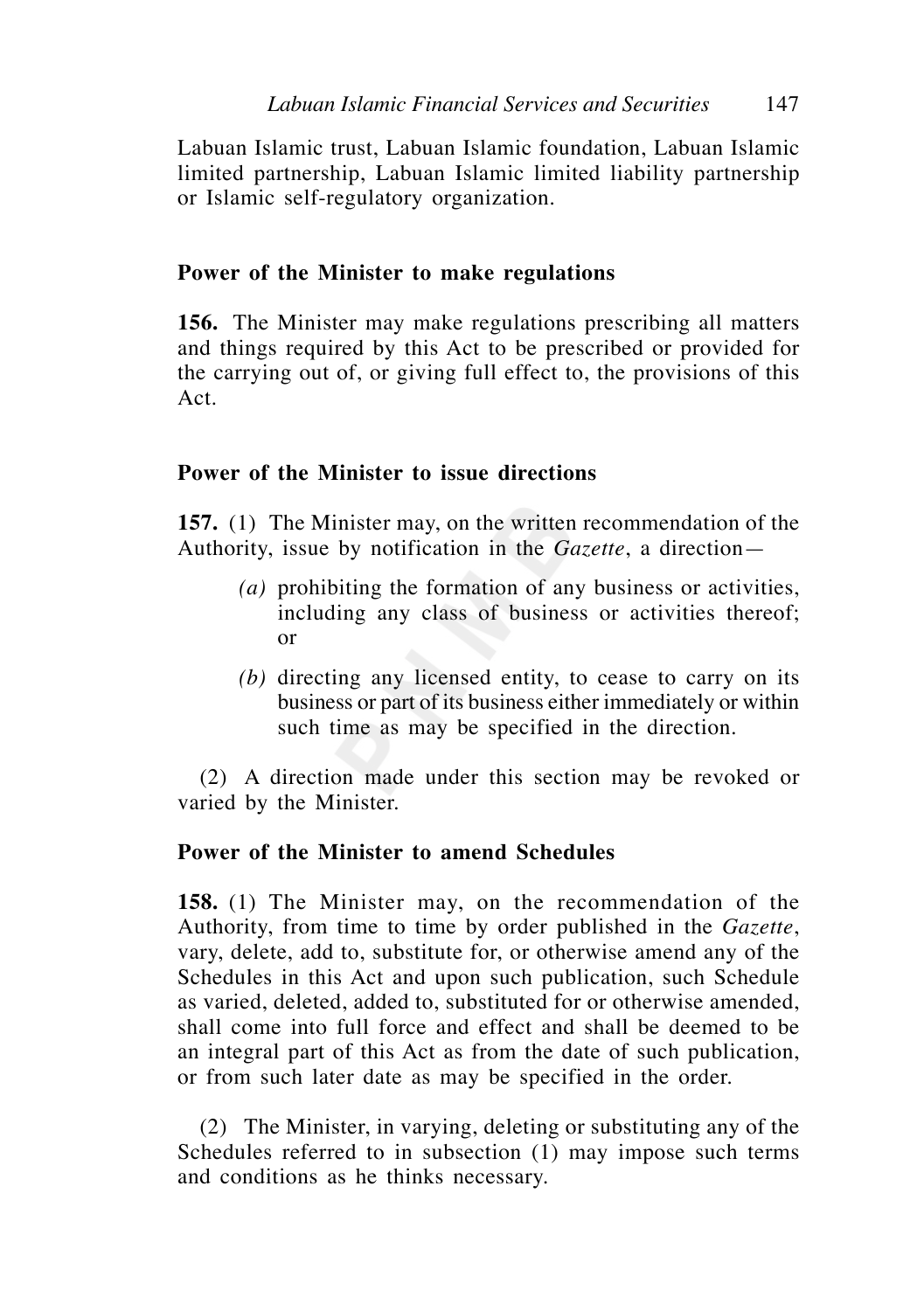## **Power of the Minister to grant exemptions**

**159.** The Minister may, on the recommendation of the Authority, exempt any licensed entity regulated under this Act or any person or any class of persons or any class of licensees or entities regulated under this Act from any of the provisions of this Act and may, in granting such exemption, impose such terms and conditions as the Minister thinks fit.

# **Publication of notification,** *Gazette*

**160.** Without prejudice to any other provisions of this Act, the Authority shall, either as expressly provided in the provisions or where no time frame is specified, as soon as practicable, publish the notification, including notification of *Gazette,* but any delay in publishing such notice shall not in any manner affect the validity of the content, notification or order made therein.

# **Savings and transitional**

**161.** (1) All regulations, orders, directions, notifications, exemptions and other subsidiary legislation, howsoever called, and all approvals, directions, decisions, notifications, exemptions and other executive acts, howsoever called, made, given or done, under or in accordance with, or by virtue of any law relating to Islamic financial services in Labuan before the commencement of this Act shall be deemed to have been made, given, or done under, or in accordance with, or by virtue of, the corresponding provisions of this Act, and shall continue to remain in full force and effect in relation to the persons to whom they applied until amended, repealed, rescinded, revoked or replaced under, in accordance with or by virtue of, the corresponding provisions of this Act.

 (2) Every direction, notice, guideline or circular issued by the Authority or the Minister under any law relating to Islamic financial services in Labuan before the commencement of this Act and in force immediately before the commencement of this Act, shall be deemed to have been lawfully issued under this Act in relation to the particular provision of this Act corresponding to the matter deal with in the direction, notice, guideline or circular and shall remain in full force and effect until it is amended, rescinded or repealed under this Act.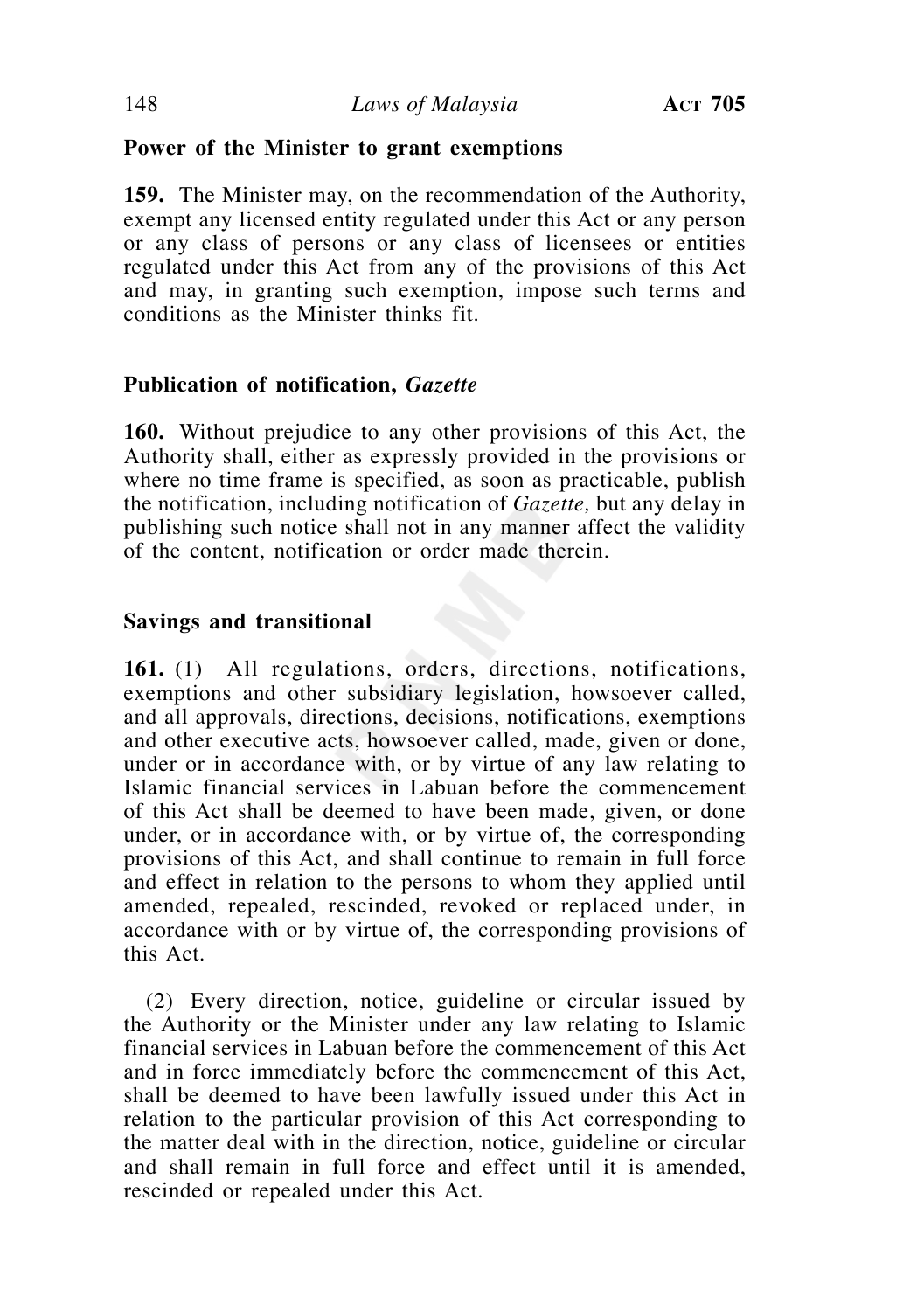(3) Any application for an approval or consent, or for any other purpose whatsoever, or any appeal relating to such application, made by any person to the Minister or to the Authority under any law relating to Islamic financial services in Labuan before the commencement of this Act, and pending immediately before the commencement of this Act, shall, if there is a corresponding provision in this Act, be dealt with as if it was made under that provision and, if there is no such corresponding provision in this Act, such application or appeal shall lapse on the commencement of this Act.

 (4) All transactions or dealings lawfully executed or entered into, and all business lawfully done, under or in accordance with any written law relating to Islamic financial services in Labuan before the commencement of this Act by a person who is approved or registered under any written law relating to Islamic financial services in Labuan before the commencement of this Act, with any other person, shall be deemed to have been lawfully and validly executed, entered into, or done, under and in accordance with this Act, and accordingly, any right or liability under such transactions or dealings, immediately before the commencement of this Act, shall be deemed to continue to be lawful and valid under this Act.

 (5) All legal proceedings, whether civil or criminal and agreements, contracts or any other legal binding arrangements made by the Authority, before the commencement of the Labuan Financial Services Authority (Amendment) Act 2008 [*Act A1337*], shall be deemed to have been made by the Authority.

 (6) For the avoidance of doubt, the change of name of the Authority shall not affect the identity of the Authority or any rights or obligations of the Authority or render defective any proceedings by or against the Authority, and any legal proceedings that might have been continued or commenced by or against the Authority by the former name may be continued or commenced by or against the Authority by its new name.

 (7) The existing Shariah Advisory Council of the Authority which was appointed by the Authority is deemed to have been validly appointed and shall continue to perform the functions for which it was appointed until a Shariah Supervisory Council is appointed in accordance with section 7.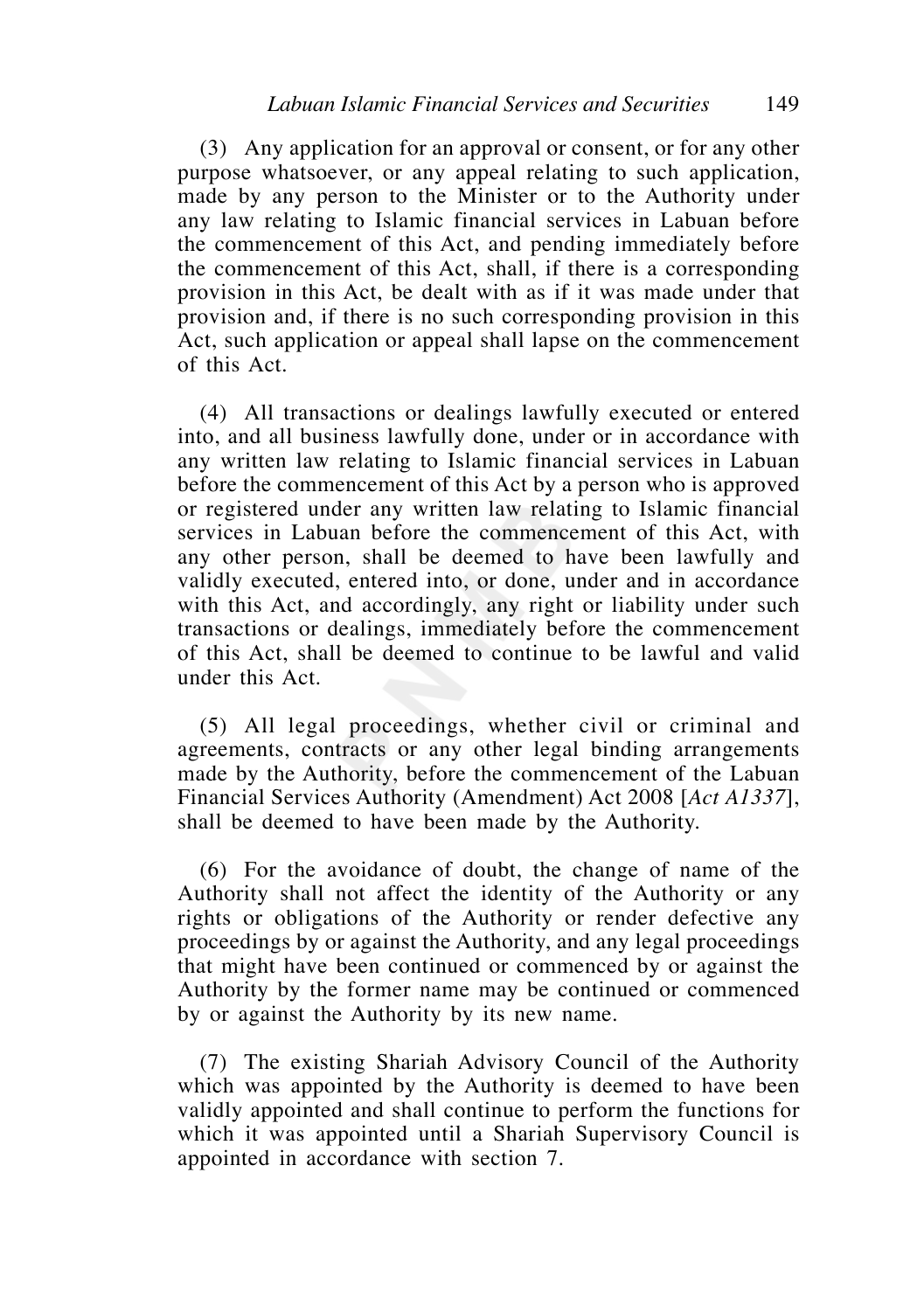150 *Laws of Malaysia* **ACT 705**

 (8) Any guideline, direction, directive, advisory, notice or circular issued or any act or thing done by the Authority in relation to Labuan Islamic banking business, Labuan takaful business or any other business which is in compliance with Shariah principles and is supervised and regulated by the Authority is deemed to have been validly issued or done.

#### FIRST SCHEDULE

#### [subsection 2(1); definition of "director"]

| First Column<br>( <i>person</i> ) | Second Column<br>(director)                                                                                                                                                                                                                                                                                                | Third Column<br>(established)                                                                                    | Fourth Column<br>(participant)                                                                                                                                                    |
|-----------------------------------|----------------------------------------------------------------------------------------------------------------------------------------------------------------------------------------------------------------------------------------------------------------------------------------------------------------------------|------------------------------------------------------------------------------------------------------------------|-----------------------------------------------------------------------------------------------------------------------------------------------------------------------------------|
| Corporation                       | a person<br>occupying the<br>position of<br>director of the<br>corporation,<br>by whatever<br>name called,<br>and includes<br>a person in<br>accordance<br>with whose<br>directions or<br>instructions the<br>directors of<br>the corporation<br>are accustomed<br>to act and<br>an alternate<br>or substitute<br>director | incorporated                                                                                                     | a shareholder                                                                                                                                                                     |
| Co-operative<br>society           | a member<br>of the board<br>or other<br>governing body,<br>howsoever<br>called, of the<br>co-operative<br>society                                                                                                                                                                                                          | registered,<br>incorporated<br>or otherwise<br>coming<br>into legal<br>existence as<br>a co-operative<br>society | a member                                                                                                                                                                          |
| Statutory body                    | a member of<br>the board,<br>committee,<br>council or other<br>governing body,<br>howsoever<br>called, of the<br>statutory body                                                                                                                                                                                            | its coming<br>into existence<br>under the law<br>establishing,<br>appointing or<br>constituting it               | a shareholder<br>or, where the<br>statutory body<br>has no share<br>capital, a<br>person wholly,<br>severally or<br>jointly with<br>other persons<br>owning the<br>statutory body |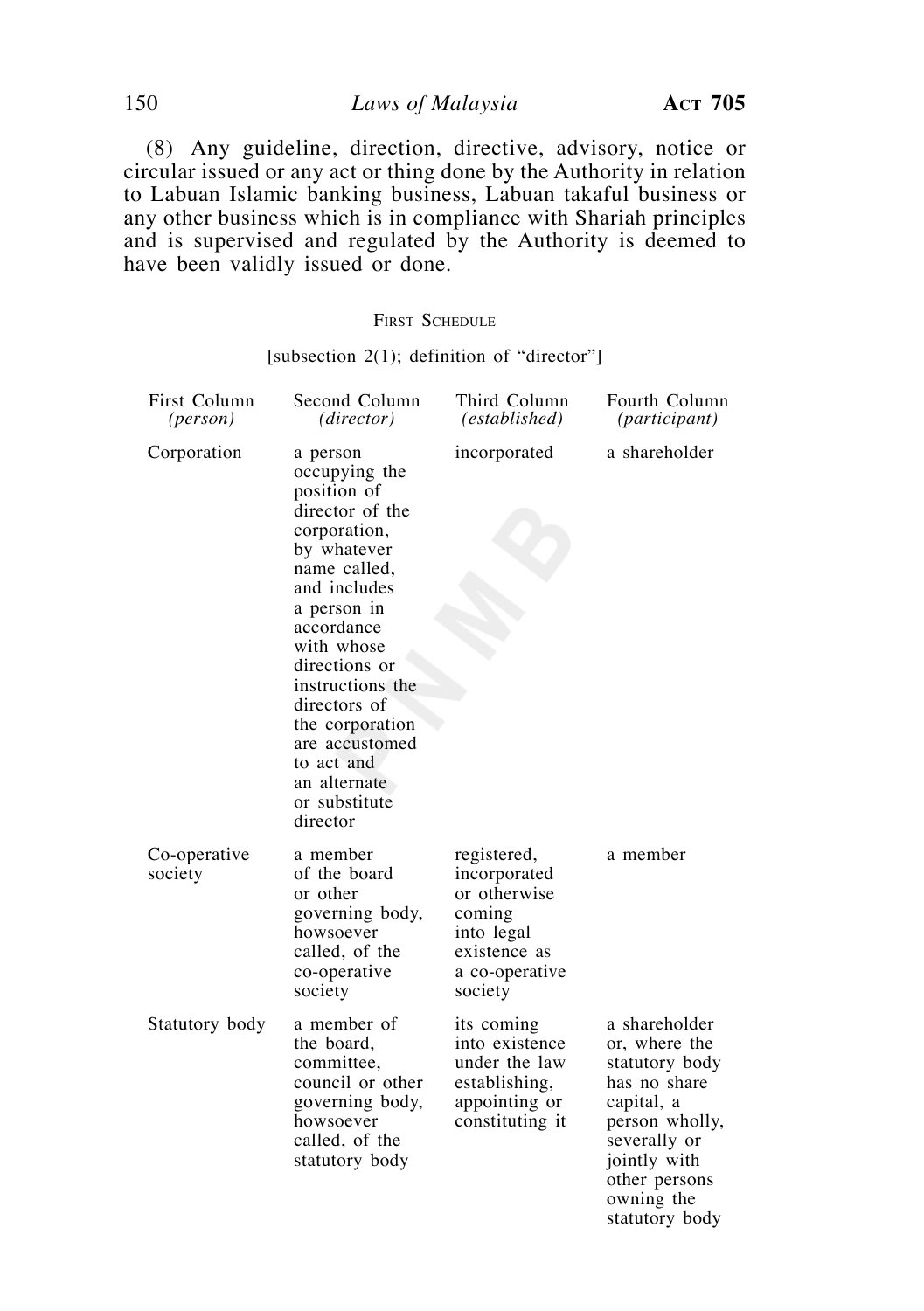| First Column<br>(person)            | Second Column<br>( <i>director</i> )                                     | Third Column<br>(established)                                                                                                                                                                                                                                                | Fourth Column<br><i>(participant)</i> |
|-------------------------------------|--------------------------------------------------------------------------|------------------------------------------------------------------------------------------------------------------------------------------------------------------------------------------------------------------------------------------------------------------------------|---------------------------------------|
| Partnership                         | a partner                                                                | its formation                                                                                                                                                                                                                                                                | a partner                             |
| Limited<br>partnership              | the general<br>partner (or<br>person holding<br>such similar<br>role)    | its formation<br>or where<br>registration or<br>other form of<br>recording or<br>recognition is<br>required before<br>activities or<br>business can<br>lawfully be<br>commenced,<br>its registration,<br>recording<br>or legal<br>recognition<br>under the law<br>applicable | a partner                             |
| Limited<br>liability<br>partnership | the designated<br>partner (or<br>person holding<br>such similar<br>role) | its formation<br>or where<br>registration or<br>other form of<br>recording or<br>recognition is<br>required before<br>activities or<br>business can<br>lawfully be<br>commenced,<br>its registration,<br>recording<br>or legal<br>recognition<br>under the law<br>applicable | a limited<br>partner                  |
| Sole-<br>proprietorship             | the sole<br>proprietor                                                   | where<br>registration or<br>other form of<br>recording or<br>recognition is<br>required before<br>activities or                                                                                                                                                              | the sole<br>proprietor                |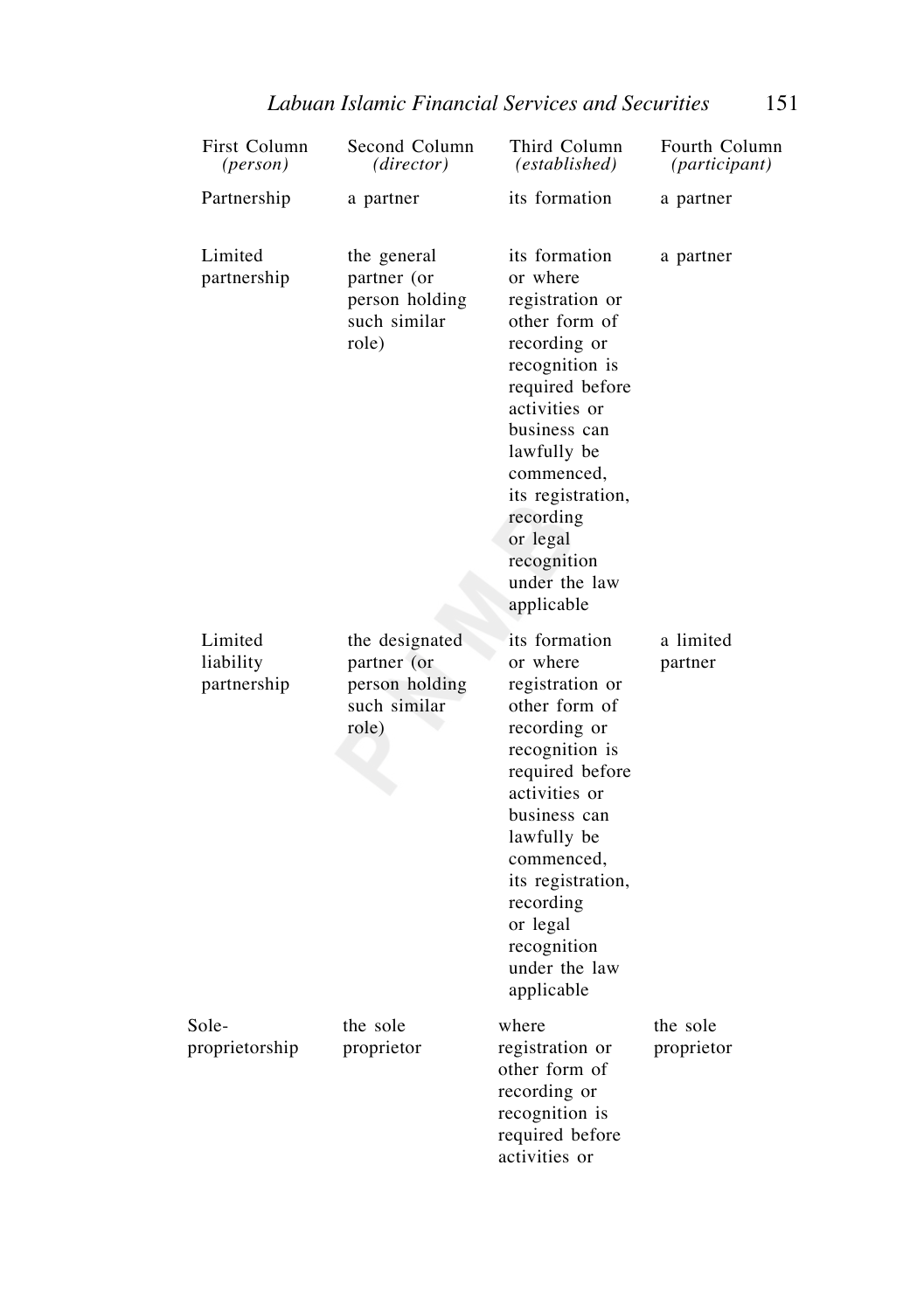| First Column<br>( <i>person</i> )                                                                         | Second Column<br>(director)                                                                           | Third Column<br>(established)                                                                                                                                                                                                              | Fourth Column<br><i>(participant)</i>                                         |
|-----------------------------------------------------------------------------------------------------------|-------------------------------------------------------------------------------------------------------|--------------------------------------------------------------------------------------------------------------------------------------------------------------------------------------------------------------------------------------------|-------------------------------------------------------------------------------|
|                                                                                                           |                                                                                                       | business can<br>lawfully be<br>commenced,<br>its registration,<br>recording<br>or legal<br>recognition<br>under the law<br>applicable                                                                                                      |                                                                               |
| Any other<br>body,<br>association<br>or group<br>of persons<br>whether<br>corporated or<br>unincorporated | any person<br>having<br>direction or<br>control of the<br>management of<br>its affairs or<br>business | where<br>registration or<br>other form of<br>recording or<br>recognition is<br>required before<br>activities or<br>business can<br>lawfully be<br>commenced,<br>its registration,<br>recording<br>or legal<br>recognition<br>under the law | a member,<br>howsoever<br>called, of<br>such body,<br>association or<br>group |

SECOND SCHEDULE

applicable

#### [subsection 2(1)]

### Recognized Professional Associations in relation to the qualifications of actuaries

The Institute of Actuaries in England

The Faculty of Actuaries in Scotland

The Society of Actuaries in the United States of America

The Canadian Institute of Actuaries

The Australian Institute of Actuaries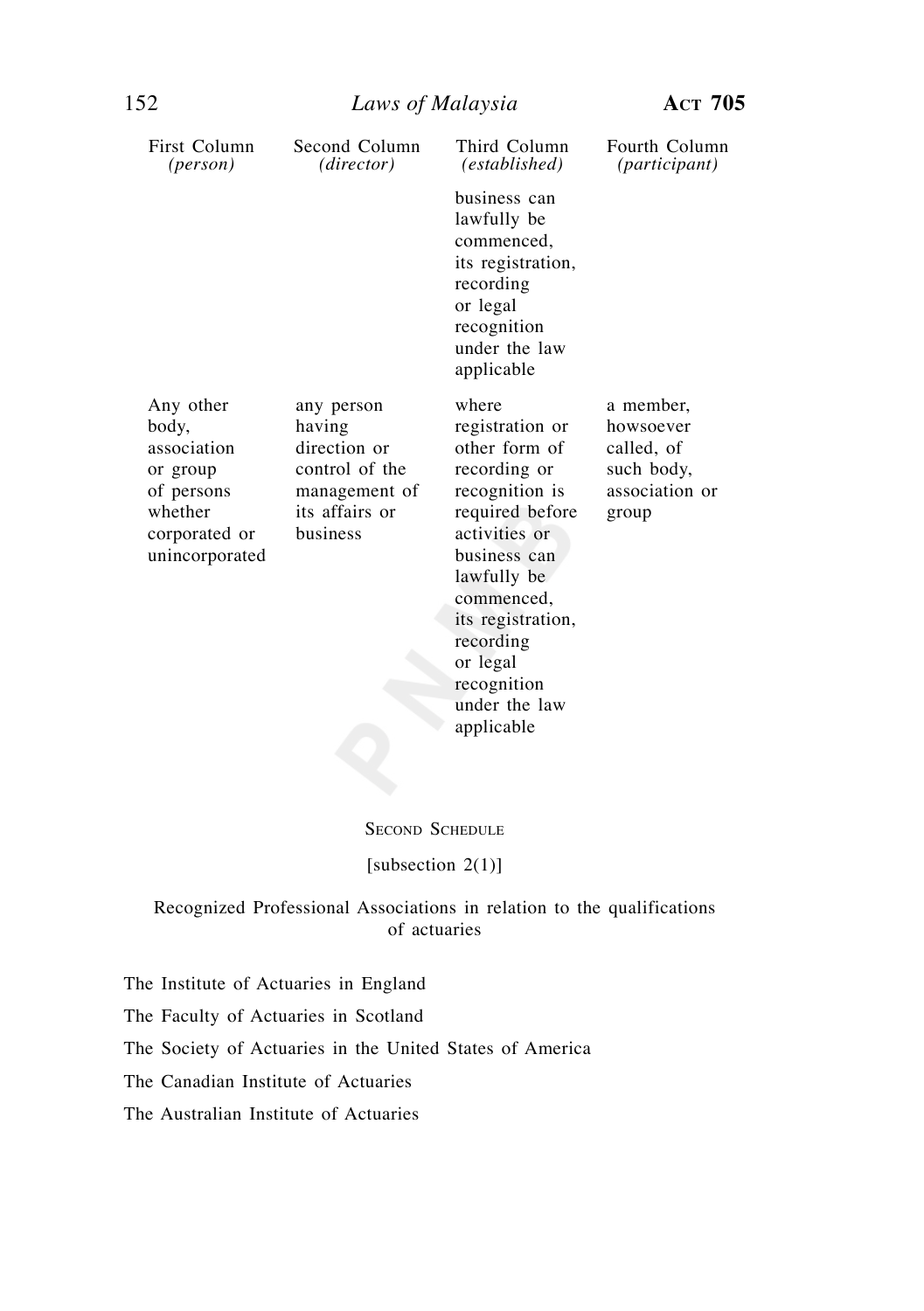THIRD SCHEDULE

#### [sections 74 and 87]

#### Financial information, statistics and information to be submitted to the Authority

#### **Part A: Islamic bank licensee**

#### *(a)* **Financial statements**

Within six month after the close of each financial year of an Islamic bank licensee, or such further period as the Authority may approve, an Islamic bank licensee shall submit to the Authority, in respect of its entire business operations, two copies each of its latest audited annual balance sheet, profit and loss account, a statement setting out the sources, allocation and utilization of its funds and the report of the auditor.

### *(b)* **Statistics and information**

 (1) Every Islamic bank licensee, at such frequency as may be specified by the Authority from time to time, shall submit to the Authority a statement showing the assets and liabilities of the Islamic bank licensee in relation to its Labuan Islamic banking business or Labuan Islamic investment banking business, as the case may be.

(2) A statement to be submitted under subsection (1) shall include—

- *(a)* a statement specifying the total amount of financing facilities granted by the Islamic bank licensee to such customers of the Islamic bank licensee as may be specified by the Authority;
- *(b)* a statement specifying the class, category or description of financing facilities given and the business or industry in which the customers of the Islamic bank licensee are involved;
- *(c)* a statement showing that the Islamic bank licensee has complied with the requirements imposed upon it by section 74; and
- *(d)* such other statements, information, documents, statistics or returns as the Authority may specify.

 (3) Notwithstanding paragraph (2), the Authority may publish any consolidated statement, in respect of any category, class or description of Islamic bank licensee as the Authority deems appropriate, aggregating the figures in the returns submitted under paragraph (1):

 Provided that nothing in this subsection shall authorize the Authority to designate any particular Islamic bank licensee to constitute a category, class or description of Islamic bank licensee for the purposes of this subsection.

 (4) Where any person is required by or under this Part to submit, produce or provide to the Authority any information, statistic, return or document, the Authority may specify that the same shall be submitted, produced or provided in such form and manner and within such period or at such intervals or times,